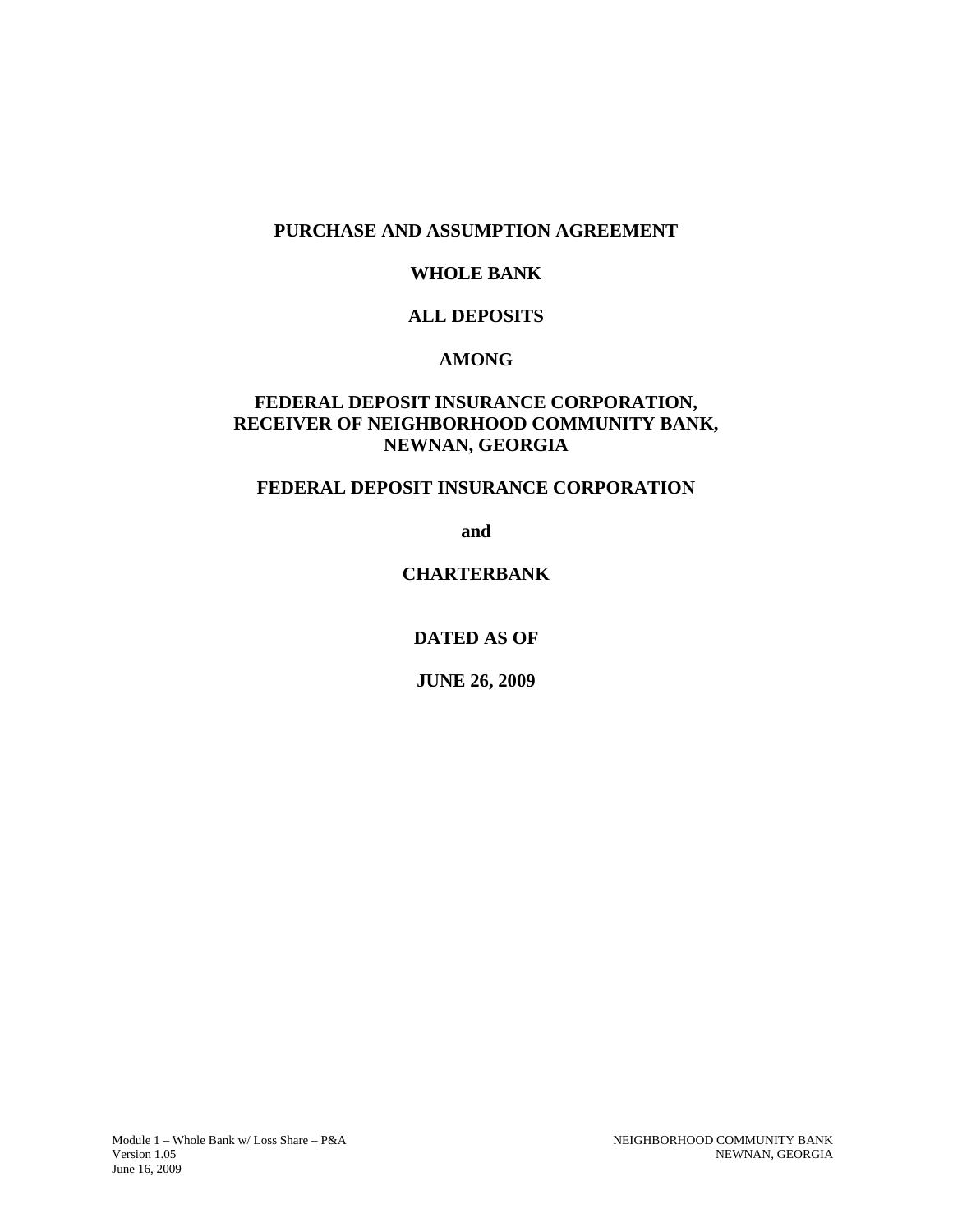## **TABLE OF CONTENTS**

| <b>ARTICLE I</b>   |                                                       |  |
|--------------------|-------------------------------------------------------|--|
| <b>ARTICLE II</b>  |                                                       |  |
| 2.1                |                                                       |  |
| 2.2                |                                                       |  |
| 2.3                |                                                       |  |
| 2.4                |                                                       |  |
| <b>ARTICLE III</b> |                                                       |  |
| 3.1                |                                                       |  |
| 3.2                |                                                       |  |
| 3.3                | Manner of Conveyance; Limited Warranty;               |  |
|                    |                                                       |  |
| 3.4                |                                                       |  |
| 3.5                |                                                       |  |
| 3.6                |                                                       |  |
| <b>ARTICLE IV</b>  | <b>ASSUMPTION OF CERTAIN DUTIES AND OBLIGATIONS16</b> |  |
| 4.1                |                                                       |  |
| 4.2                |                                                       |  |
| 4.3                |                                                       |  |
| 4.4                |                                                       |  |
| 4.5                |                                                       |  |
| 4.6                |                                                       |  |
| 4.7                | Agreement with Respect to Leased Data                 |  |
|                    |                                                       |  |
| 4.8                | Agreement with Respect to Certain                     |  |
|                    |                                                       |  |
| 4.9                |                                                       |  |
| 4.10               |                                                       |  |
| 4.11               |                                                       |  |
| 4.12               | Agreement with Respect to Continuation of Group       |  |
|                    |                                                       |  |
| 4.13               | Agreement with Respect to Interim Asset Servicing 23  |  |
| 4.14               |                                                       |  |
| 4.15               |                                                       |  |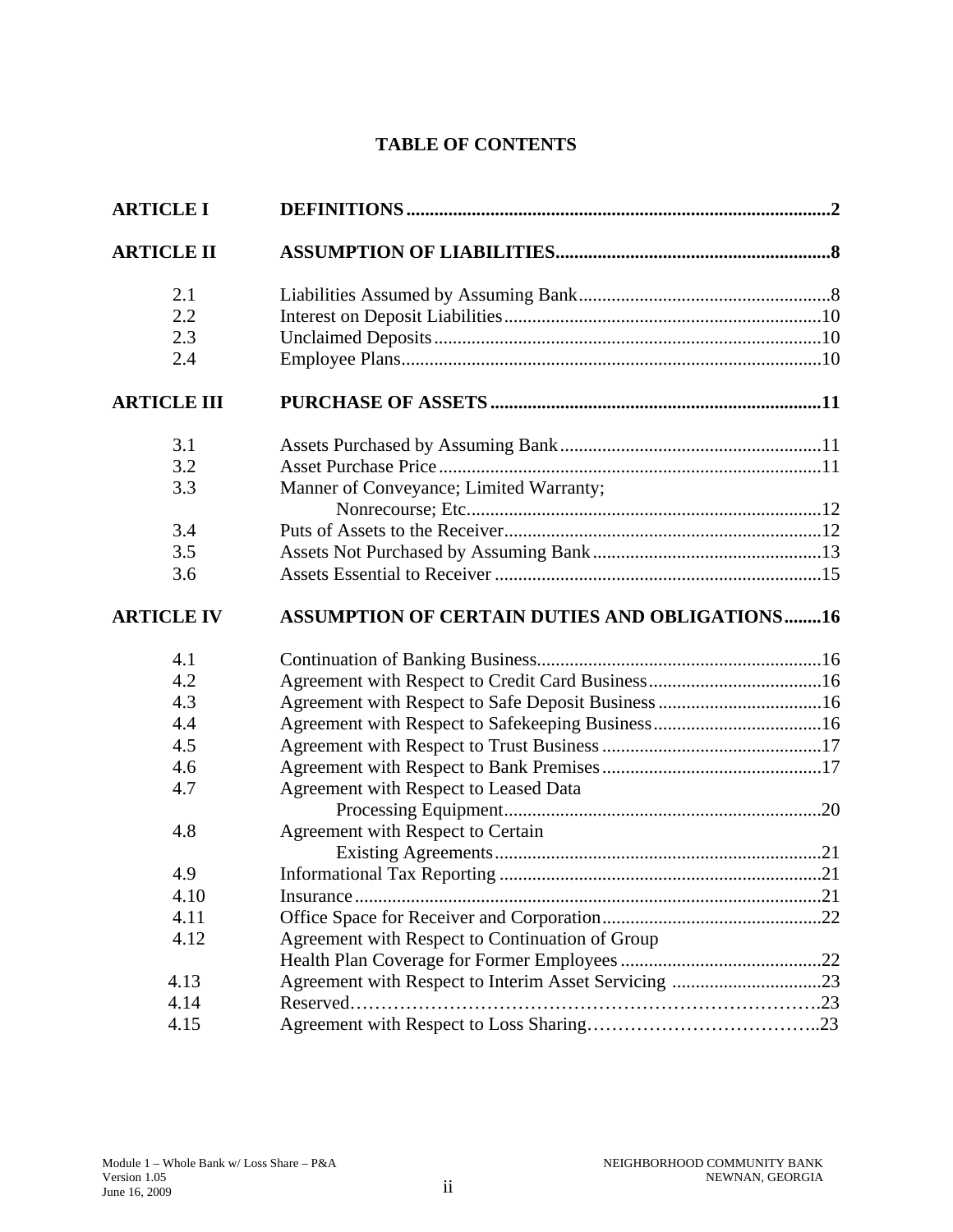| <b>ARTICLE V</b>    | DUTIES WITH RESPECT TO DEPOSITORS                     |  |
|---------------------|-------------------------------------------------------|--|
|                     |                                                       |  |
| 5.1                 |                                                       |  |
| 5.2                 |                                                       |  |
| 5.3                 |                                                       |  |
| <b>ARTICLE VI</b>   |                                                       |  |
| 6.1                 |                                                       |  |
| 6.2                 |                                                       |  |
| 6.3                 |                                                       |  |
| 6.4                 |                                                       |  |
| <b>ARTICLE VII</b>  |                                                       |  |
| <b>ARTICLE VIII</b> |                                                       |  |
| 8.1                 |                                                       |  |
| 8.2                 | Correction of Errors and Omissions; Other Liabilities |  |
| 8.3                 |                                                       |  |
| 8.4                 |                                                       |  |
| 8.5                 |                                                       |  |
| <b>ARTICLE IX</b>   |                                                       |  |
| 9.1                 |                                                       |  |
| 9.2                 |                                                       |  |
| 9.3                 |                                                       |  |
| 9.4                 |                                                       |  |
| 9.5                 |                                                       |  |
| 9.6                 | Proceedings with Respect to Certain Assets            |  |
|                     |                                                       |  |
| 9.7                 |                                                       |  |
| <b>ARTICLE X</b>    |                                                       |  |
| <b>ARTICLE XI</b>   | <b>REPRESENTATIONS AND WARRANTIES OF THE</b>          |  |
| <b>ARTICLE XII</b>  |                                                       |  |
| 12.1                |                                                       |  |
| 12.2                |                                                       |  |
| 12.3                |                                                       |  |
| 12.4                |                                                       |  |
| 12.5                |                                                       |  |
|                     |                                                       |  |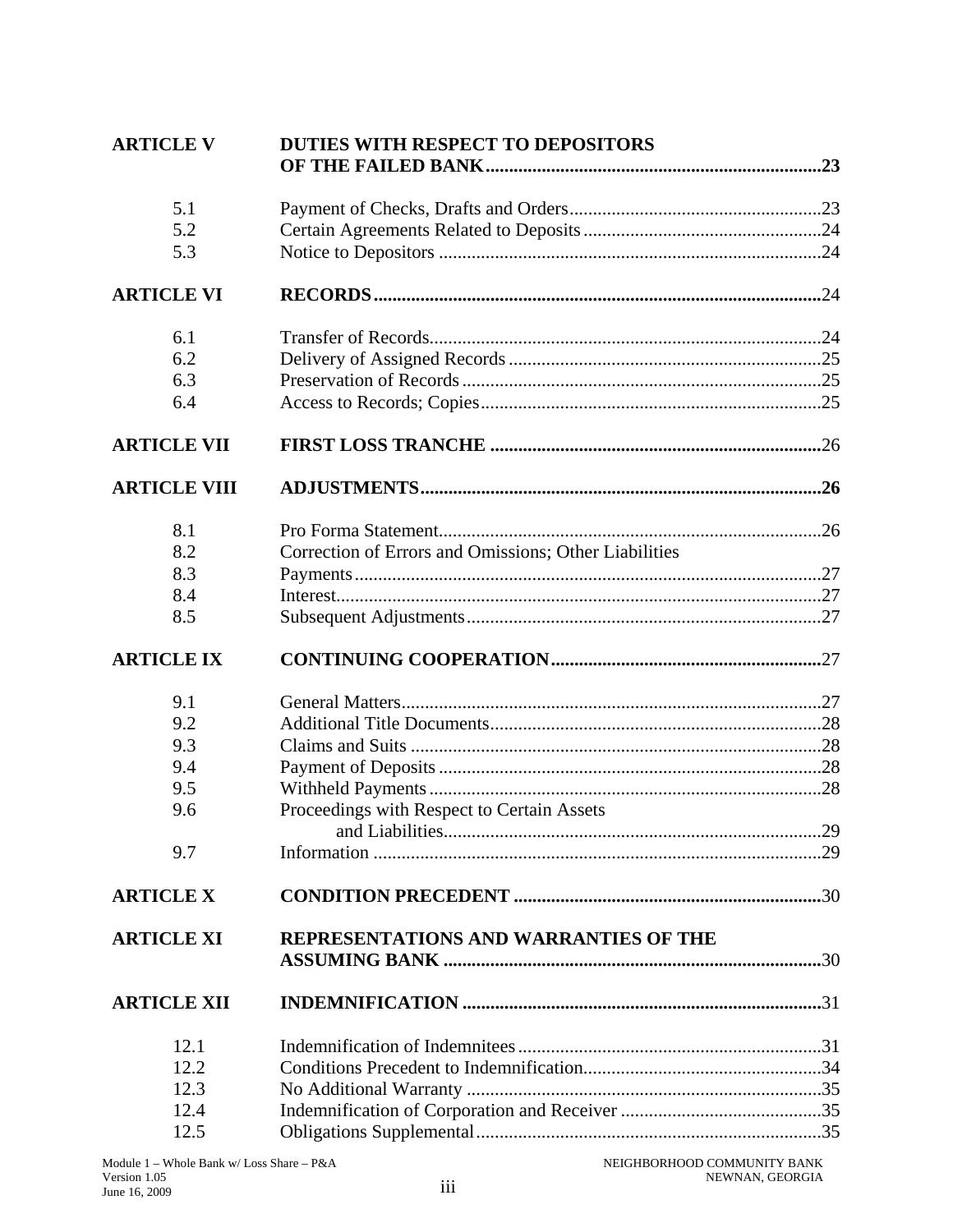| 12.6                |  |
|---------------------|--|
| 12.7                |  |
| 12.8                |  |
| <b>ARTICLE XIII</b> |  |
| 13.1                |  |
| 13.2                |  |
| 13.3                |  |
| 13.4                |  |
| 13.5                |  |
| 13.6                |  |
| 13.7                |  |
| 13.8                |  |
| 13.9                |  |
| 13.10               |  |
| 13.11               |  |
| 13.12               |  |
| 13.13               |  |

## **SCHEDULES**

| 2.1    |  |
|--------|--|
| 2.1(a) |  |
| 3.1    |  |
| 3.2    |  |
| 3.5(l) |  |
| 4.15A  |  |
| 4.15B  |  |
| 7      |  |

# **EXHIBITS**

| 3.2(c) |                                                      |  |
|--------|------------------------------------------------------|--|
| 4.13   |                                                      |  |
| 4.15A  |                                                      |  |
| 4.15B  | Commercial and Other Assets Shared-Loss Agreement900 |  |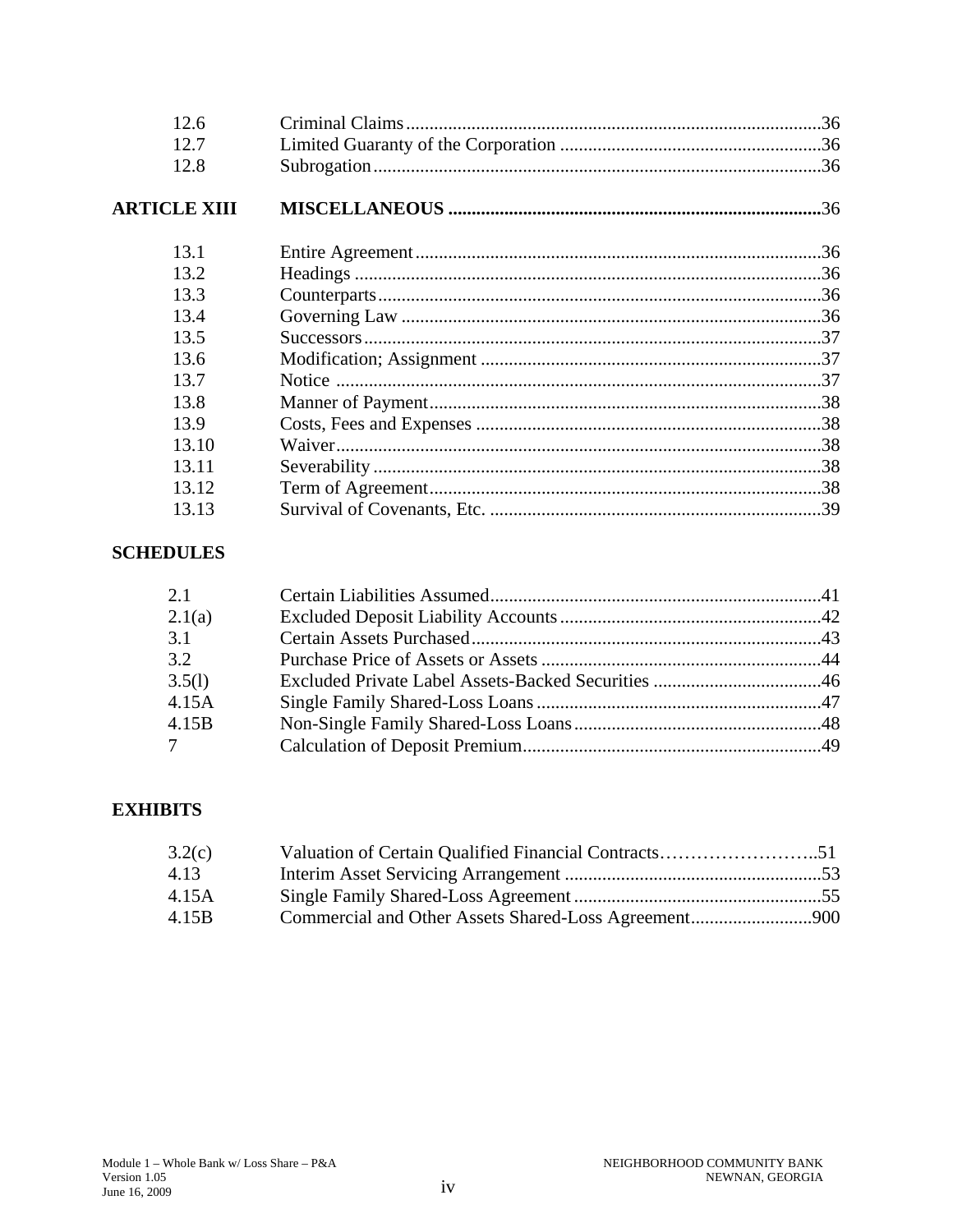#### **PURCHASE AND ASSUMPTION AGREEMENT**

### **WHOLE BANK**

#### **ALL DEPOSITS**

**THIS AGREEMENT**, made and entered into as of the  $26<sup>th</sup>$  day of June, 2009, by and among the **FEDERAL DEPOSIT INSURANCE CORPORATION, RECEIVER OF NEIGHBORHOOD COMMUNITY BANK, NEWNAN, GEORGIA** (the "Receiver"), **CHARTERBANK**, organized under the laws of the United States of America, and having its principal place of business in West Point, Georgia (the "Assuming Bank"), and the **FEDERAL DEPOSIT INSURANCE CORPORATION**, organized under the laws of the United States of America and having its principal office in Washington, D.C., acting in its corporate capacity (the "Corporation").

#### **WITNESSETH**:

**WHEREAS**, on Bank Closing, the Chartering Authority closed Neighborhood Community Bank (the "Failed Bank") pursuant to applicable law and the Corporation was appointed Receiver thereof; and

**WHEREAS**, the Assuming Bank desires to purchase certain assets and assume certain deposit and other liabilities of the Failed Bank on the terms and conditions set forth in this Agreement; and

**WHEREAS**, pursuant to 12 U.S.C. Section 1823(c)(2)(A), the Corporation may provide assistance to the Assuming Bank to facilitate the transactions contemplated by this Agreement, which assistance may include indemnification pursuant to Article XII; and

**WHEREAS**, the Board of Directors of the Corporation (the "Board") has determined to provide assistance to the Assuming Bank on the terms and subject to the conditions set forth in this Agreement; and

**WHEREAS**, the Board has determined pursuant to 12 U.S.C. Section 1823(c)(4)(A) that such assistance is necessary to meet the obligation of the Corporation to provide insurance coverage for the insured deposits in the Failed Bank.

 **NOW THEREFORE**, in consideration of the mutual promises herein set forth and other valuable consideration, the parties hereto agree as follows: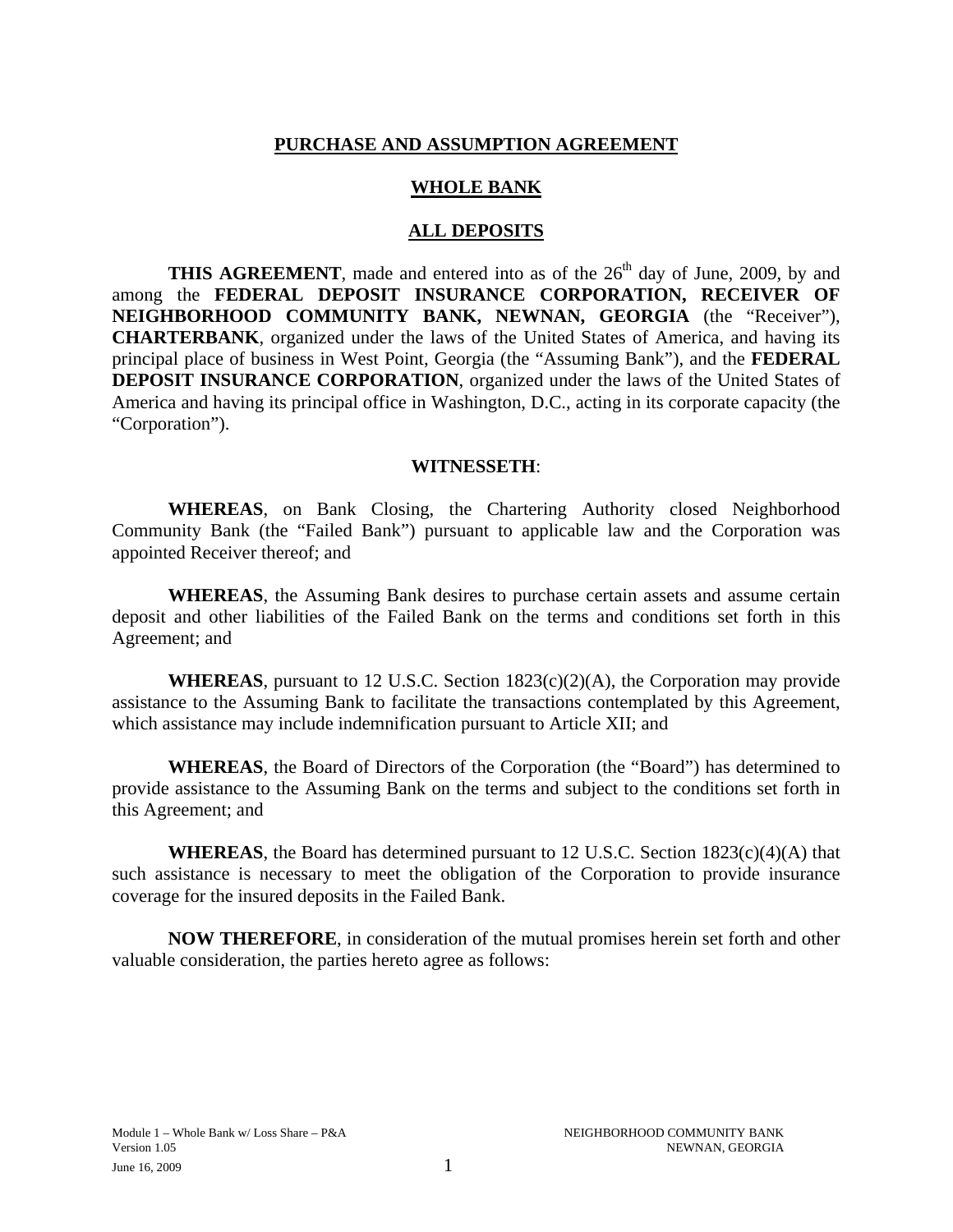### **ARTICLE I DEFINITIONS**

<span id="page-5-1"></span><span id="page-5-0"></span>Capitalized terms used in this Agreement shall have the meanings set forth in this Article I, or elsewhere in this Agreement. As used herein, words imparting the singular include the plural and vice versa.

**"Accounting Records"** means the general ledger and subsidiary ledgers and supporting schedules which support the general ledger balances.

**"Acquired Subsidiaries"** means Subsidiaries of the Failed Bank acquired pursuant to Section 3.1.

**"Adversely Classified"** means, with respect to any Loan or security, a Loan or security which, as of the date of the most recent pertinent data made available to the Assuming Bank as part of the Information Package, has been designated in the most recent report of examination as "Substandard," "Doubtful" or "Loss" by the Failed Bank's appropriate Federal or State Chartering Authority or regulator.

**"Affiliate"** of any Person means any director, officer, or employee of that Person and any other Person (i) who is directly or indirectly controlling, or controlled by, or under direct or indirect common control with, such Person, or (ii) who is an affiliate of such Person as the term "affiliate" is defined in Section 2 of the Bank Holding Company Act of 1956, as amended, 12 U.S.C. Section 1841.

**"Agreement"** means this Purchase and Assumption Agreement by and among the Assuming Bank, the Corporation and the Receiver, as amended or otherwise modified from time to time.

**"Assets"** means all assets of the Failed Bank purchased pursuant to Section 3.1. Assets owned by Subsidiaries of the Failed Bank are not "Assets" within the meaning of this definition.

**"Assumed Deposits"** means Deposits.

**"Bank Closing"** means the close of business of the Failed Bank on the date on which the Chartering Authority closed such institution.

**"Bank Premises"** means the banking houses, drive-in banking facilities, and teller facilities (staffed or automated) together with appurtenant parking, storage and service facilities and structures connecting remote facilities to banking houses, and land on which the foregoing are located, that are owned or leased by the Failed Bank and that are occupied by the Failed Bank as of Bank Closing.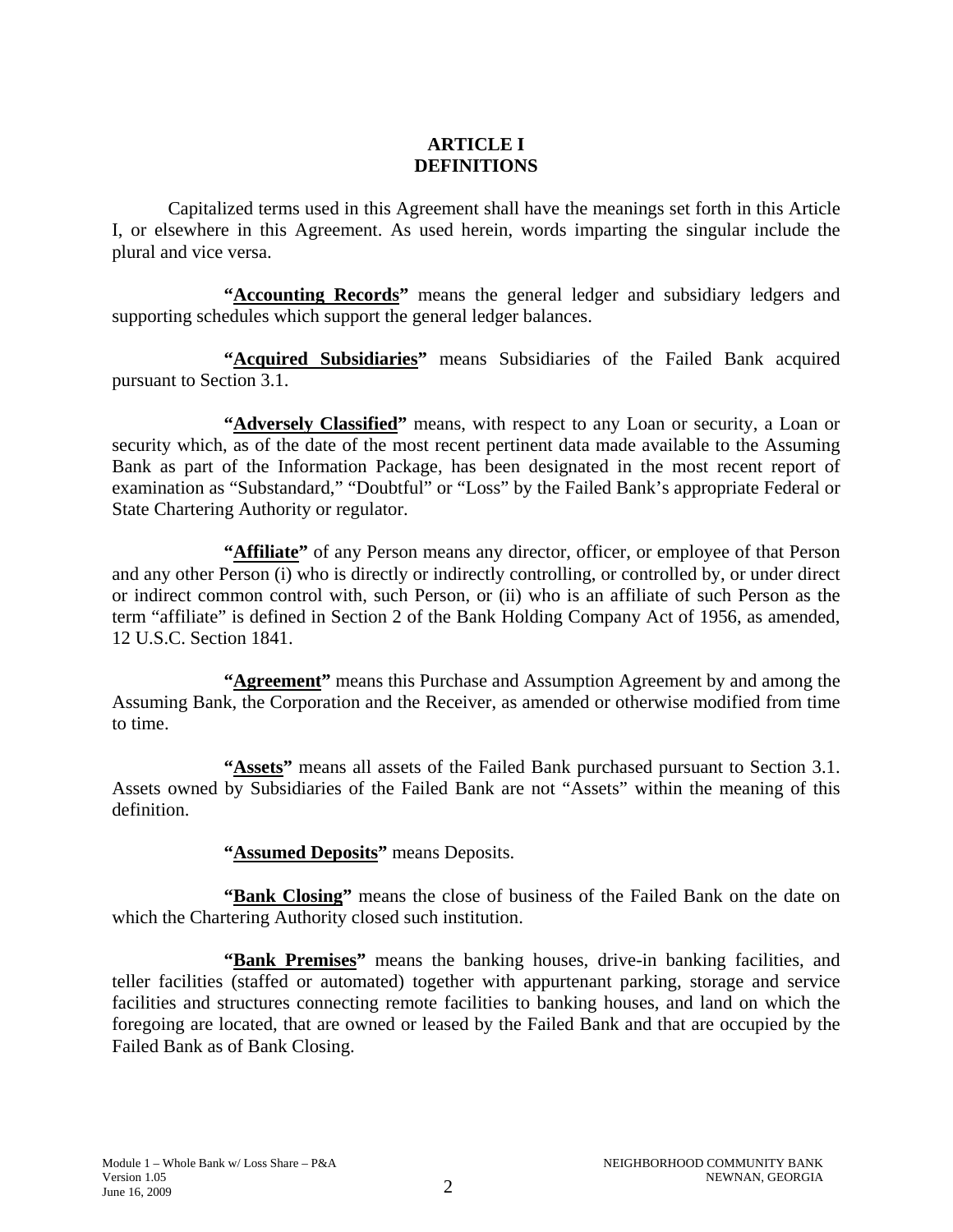<span id="page-6-0"></span> **"Book Value"** means, with respect to any Asset and any Liability Assumed, the dollar amount thereof stated on the Accounting Records of the Failed Bank. The Book Value of any item shall be determined as of Bank Closing after adjustments made by the Receiver for differences in accounts, suspense items, unposted debits and credits, and other similar adjustments or corrections and for setoffs, whether voluntary or involuntary. The Book Value of a Subsidiary of the Failed Bank acquired by the Assuming Bank shall be determined from the investment in subsidiary and related accounts on the "bank only" (unconsolidated) balance sheet of the Failed Bank based on the equity method of accounting. Without limiting the generality of the foregoing, (i) the Book Value of a Liability Assumed shall include all accrued and unpaid interest thereon as of Bank Closing, and (ii) the Book Value of a Loan shall reflect adjustments for earned interest, or unearned interest (as it relates to the "rule of 78s" or add-on-interest loans, as applicable), if any, as of Bank Closing, adjustments for the portion of earned or unearned loan-related credit life and/or disability insurance premiums, if any, attributable to the Failed Bank as of Bank Closing, and adjustments for Failed Bank Advances, if any, in each case as determined for financial reporting purposes. The Book Value of an Asset shall not include any adjustment for loan premiums, discounts or any related deferred income or fees, or general or specific reserves on the Accounting Records of the Failed Bank.

"Business Day" means a day other than a Saturday, Sunday, Federal legal holiday or legal holiday under the laws of the State where the Failed Bank is located, or a day on which the principal office of the Corporation is closed.

**"Chartering Authority"** means (i) with respect to a national bank, the Office of the Comptroller of the Currency, (ii) with respect to a Federal savings association or savings bank, the Office of Thrift Supervision, (iii) with respect to a bank or savings institution chartered by a State, the agency of such State charged with primary responsibility for regulating and/or closing banks or savings institutions, as the case may be, (iv) the Corporation in accordance with 12 U.S.C. Section 1821(c), with regard to self appointment, or (v) the appropriate Federal banking agency in accordance with 12 U.S.C. 1821(c)(9).

**"Commitment"** means the unfunded portion of a line of credit or other commitment reflected on the books and records of the Failed Bank to make an extension of credit (or additional advances with respect to a Loan) that was legally binding on the Failed Bank as of Bank Closing, other than extensions of credit pursuant to the credit card business and overdraft protection plans of the Failed Bank, if any.

**"Credit Documents"** mean the agreements, instruments, certificates or other documents at any time evidencing or otherwise relating to, governing or executed in connection with or as security for, a Loan, including without limitation notes, bonds, loan agreements, letter of credit applications, lease financing contracts, banker's acceptances, drafts, interest protection agreements, currency exchange agreements, repurchase agreements, reverse repurchase agreements, guarantees, deeds of trust, mortgages, assignments, security agreements, pledges, subordination or priority agreements, lien priority agreements, undertakings, security instruments, certificates, documents, legal opinions, participation agreements and intercreditor agreements, and all amendments, modifications, renewals, extensions, rearrangements, and substitutions with respect to any of the foregoing.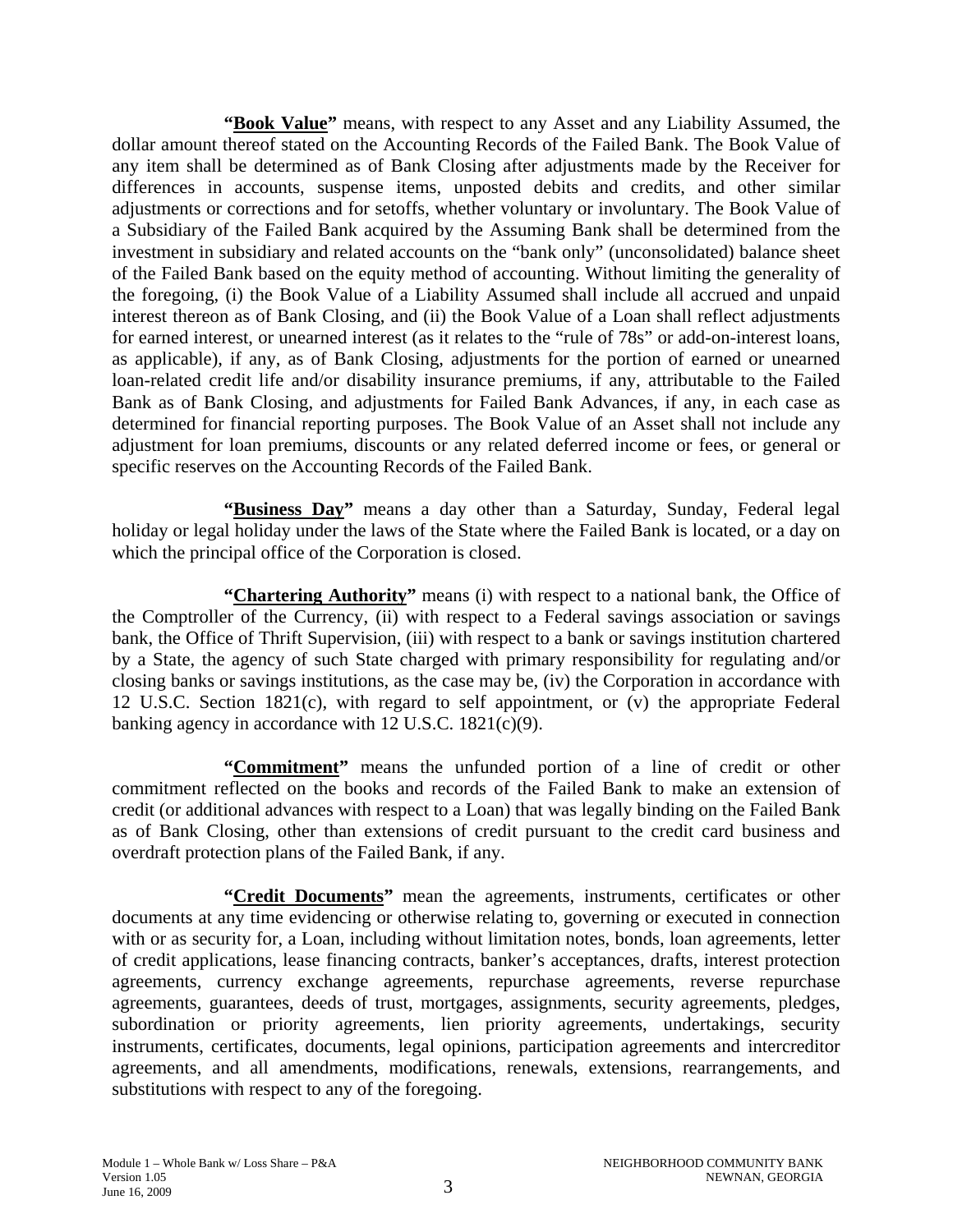**"Credit File"** means all Credit Documents and all other credit, collateral, or insurance documents in the possession or custody of the Assuming Bank, or any of its Subsidiaries or Affiliates, relating to an Asset or a Loan included in a Put Notice, or copies of any thereof.

**"Data Processing Lease"** means any lease or licensing agreement, binding on the Failed Bank as of Bank Closing, the subject of which is data processing equipment or computer hardware or software used in connection with data processing activities. A lease or licensing agreement for computer software used in connection with data processing activities shall constitute a Data Processing Lease regardless of whether such lease or licensing agreement also covers data processing equipment.

**"Deposit"** means a deposit as defined in 12 U.S.C. Section 1813(l), including without limitation, outstanding cashier's checks and other official checks and all uncollected items included in the depositors' balances and credited on the books and records of the Failed Bank; provided, that the term "Deposit" shall not include all or any portion of those deposit balances which, in the discretion of the Receiver or the Corporation, (i) may be required to satisfy it for any liquidated or contingent liability of any depositor arising from an unauthorized or unlawful transaction, or (ii) may be needed to provide payment of any liability of any depositor to the Failed Bank or the Receiver, including the liability of any depositor as a director or officer of the Failed Bank, whether or not the amount of the liability is or can be determined as of Bank Closing.

**"Equity Adjustment"** means the dollar amount resulting by subtracting the Book Value, as of Bank Closing, of all Liabilities Assumed under this Agreement by the Assuming Bank from the Book Value, as of Bank Closing, of all Assets acquired under this Agreement by the Assuming Bank, which may be a positive or a negative number.

**"Failed Bank Advances"** means the total sums paid by the Failed Bank to (i) protect its lien position, (ii) pay ad valorem taxes and hazard insurance, and (iii) pay credit life insurance, accident and health insurance, and vendor's single interest insurance.

**"Fair Market Value"** means (i)(a) "Market Value" as defined in the regulation prescribing the standards for real estate appraisals used in federally related transactions, 12 C.F.R. § 323.2(g), and accordingly shall mean the most probable price which a property should bring in a competitive and open market under all conditions requisite to a fair sale, the buyer and seller each acting prudently and knowledgeably, and assuming the price is not affected by undue stimulus. Implicit in this definition is the consummation of a sale as of a specified date and the passing of title from seller to buyer under conditions whereby:

- (1) Buyer and seller are typically motivated;
- (2) Both parties are well informed or well advised, and acting in what they consider their own best interests;
- (3) A reasonable time is allowed for exposure in the open market;
- (4) Payment is made in terms of cash in U.S. dollars or in terms of financial arrangements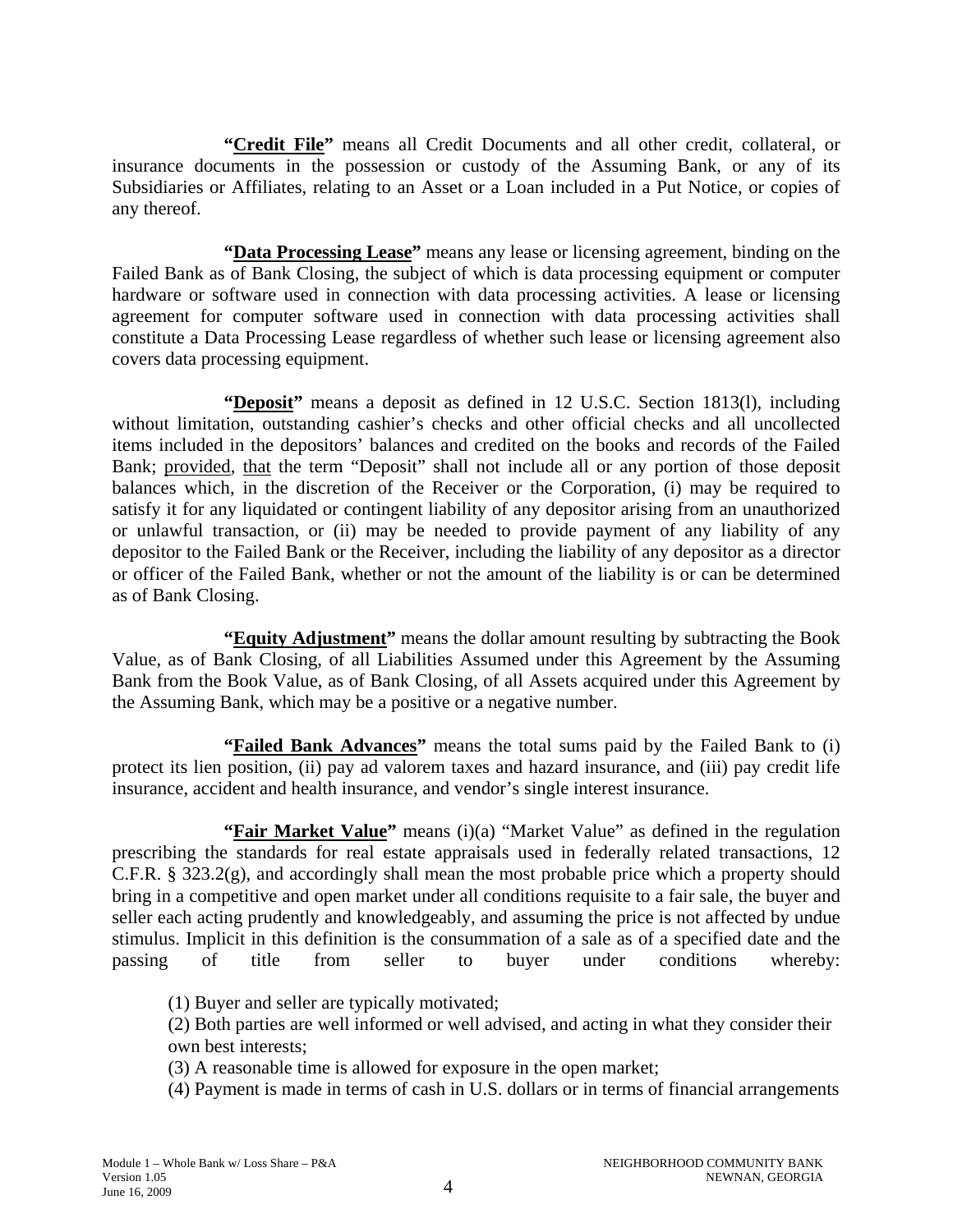comparable thereto; and

(5) The price represents the normal consideration for the property sold unaffected by special or creative financing or sales concessions granted by anyone associated with the sale;

as determined as of Bank Closing by an appraiser chosen by the Assuming Bank from a list of acceptable appraisers provided by the Receiver; any costs and fees associated with such determination shall be shared equally by the Receiver and the Assuming Bank, and (b) which, with respect to Bank Premises (to the extent, if any, that Bank Premises are purchased utilizing this valuation method), shall be determined not later than sixty (60) days after Bank Closing by an appraiser selected by the Receiver and the Assuming Bank within seven (7) days after Bank Closing; or (ii) with respect to property other than Bank Premises purchased utilizing this valuation method, the price therefore as established by the Receiver and agreed to by the Assuming Bank, or in the absence of such agreement, as determined in accordance with clause  $(i)(a)$  above.

"**First Loss Tranche**" means the dollar amount of liability that the Assuming Bank will incur prior to the commencement of loss sharing, which is the sum of (i) the Assuming Bank's asset premium (discount) bid, as reflected on the Assuming Bank's bid form, plus (ii) the Assuming Bank's Deposit premium bid, as reflected on the Assuming Bank's bid form, plus (iii) the Equity Adjustment. The First Loss Tranche may be a positive or negative number.

"**Fixtures**" means those leasehold improvements, additions, alterations and installations constituting all or a part of Bank Premises and which were acquired, added, built, installed or purchased at the expense of the Failed Bank, regardless of the holder of legal title thereto as of Bank Closing.

**"Furniture and Equipment"** means the furniture and equipment, other than motor vehicles, leased or owned by the Failed Bank and reflected on the books of the Failed Bank as of Bank Closing, including without limitation automated teller machines, carpeting, furniture, office machinery (including personal computers), shelving, office supplies, telephone, surveillance and security systems. Motor vehicles shall be considered other assets and pass at Book Value.

**"Indemnitees"** means, except as provided in paragraph (k) of Section 12.1, (i) the Assuming Bank, (ii) the Subsidiaries and Affiliates of the Assuming Bank other than any Subsidiaries or Affiliates of the Failed Bank that are or become Subsidiaries or Affiliates of the Assuming Bank, and (iii) the directors, officers, employees and agents of the Assuming Bank and its Subsidiaries and Affiliates who are not also present or former directors, officers, employees or agents of the Failed Bank or of any Subsidiary or Affiliate of the Failed Bank.

**"Information Package"** means the most recent compilation of financial and other data with respect to the Failed Bank, including any amendments or supplements thereto, provided to the Assuming Bank by the Corporation on the web site used by the Corporation to market the Failed Bank to potential acquirers.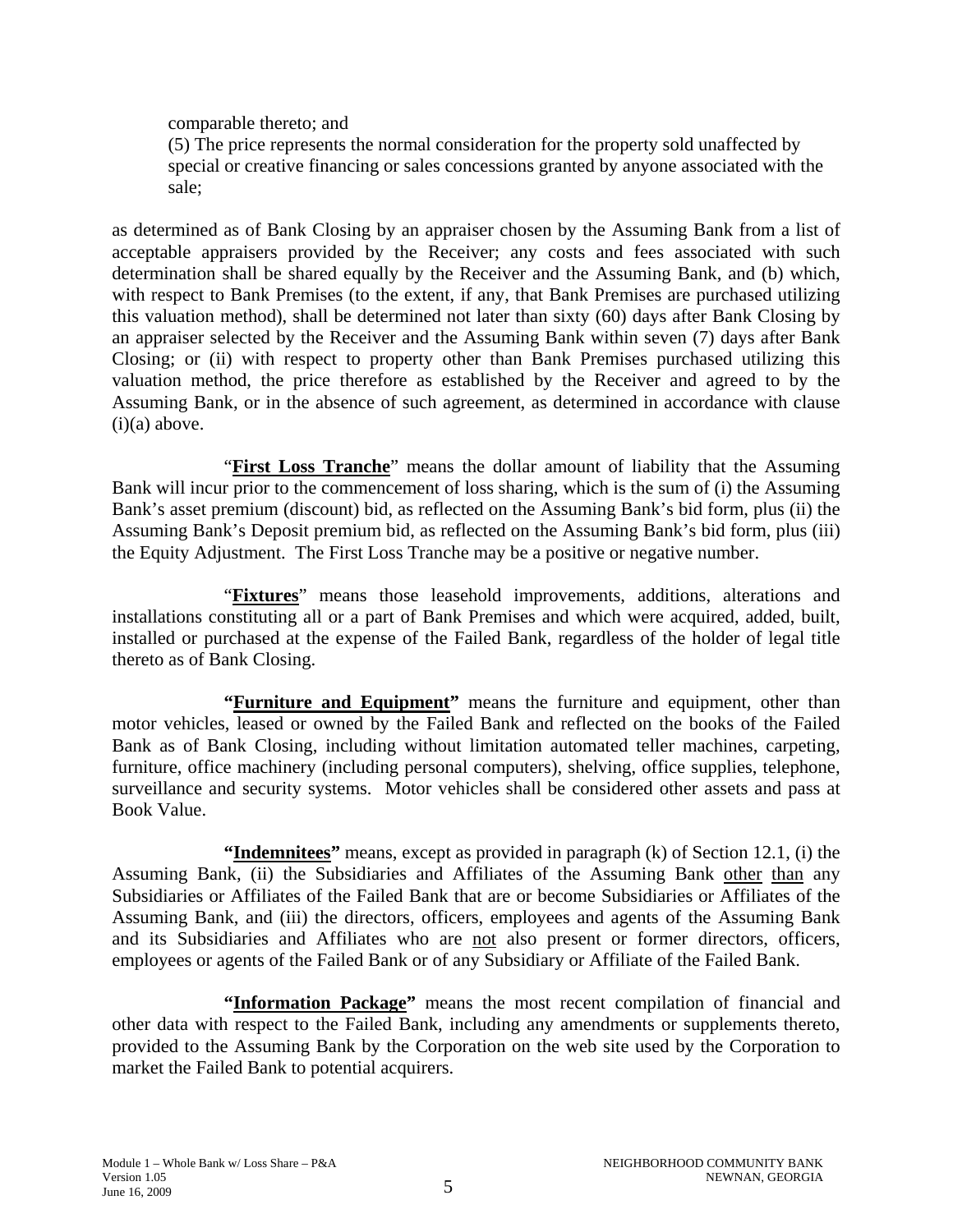**"Legal Balance"** means the amount of indebtedness legally owed by an Obligor with respect to a Loan, including principal and accrued and unpaid interest, late fees, attorneys' fees and expenses, taxes, insurance premiums, and similar charges, if any.

**"Liabilities Assumed"** has the meaning provided in Section 2.1.

"Lien" means any mortgage, lien, pledge, charge, assignment for security purposes, security interest, or encumbrance of any kind with respect to an Asset, including any conditional sale agreement or capital lease or other title retention agreement relating to such Asset.

**"Loans"** means all of the following owed to or held by the Failed Bank as of Bank Closing:

(i) loans (including loans which have been charged off the Accounting Records of the Failed Bank in whole or in part prior to the date of the most recent pertinent data made available to the Assuming Bank as part of the Information Package), participation agreements, interests in participations, overdrafts of customers (including but not limited to overdrafts made pursuant to an overdraft protection plan or similar extensions of credit in connection with a deposit account), revolving commercial lines of credit, home equity lines of credit, Commitments, United States and/or State-guaranteed student loans, and lease financing contracts;

(ii) all Liens, rights (including rights of set-off), remedies, powers, privileges, demands, claims, priorities, equities and benefits owned or held by, or accruing or to accrue to or for the benefit of, the holder of the obligations or instruments referred to in clause (i) above, including but not limited to those arising under or based upon Credit Documents, casualty insurance policies and binders, standby letters of credit, mortgagee title insurance policies and binders, payment bonds and performance bonds at any time and from time to time existing with respect to any of the obligations or instruments referred to in clause (i) above; and

(iii) all amendments, modifications, renewals, extensions, refinancings, and refundings of or for any of the foregoing.

**"Obligor"** means each Person liable for the full or partial payment or performance of any Loan, whether such Person is obligated directly, indirectly, primarily, secondarily, jointly, or severally.

**"Other Real Estate"** means all interests in real estate (other than Bank Premises and Fixtures) and loans on "in substance foreclosure" status as of Bank Closing as recorded on the Accounting Records of the Failed Bank, including but not limited to mineral rights, leasehold rights, condominium and cooperative interests, air rights and development rights that are owned by the Failed Bank.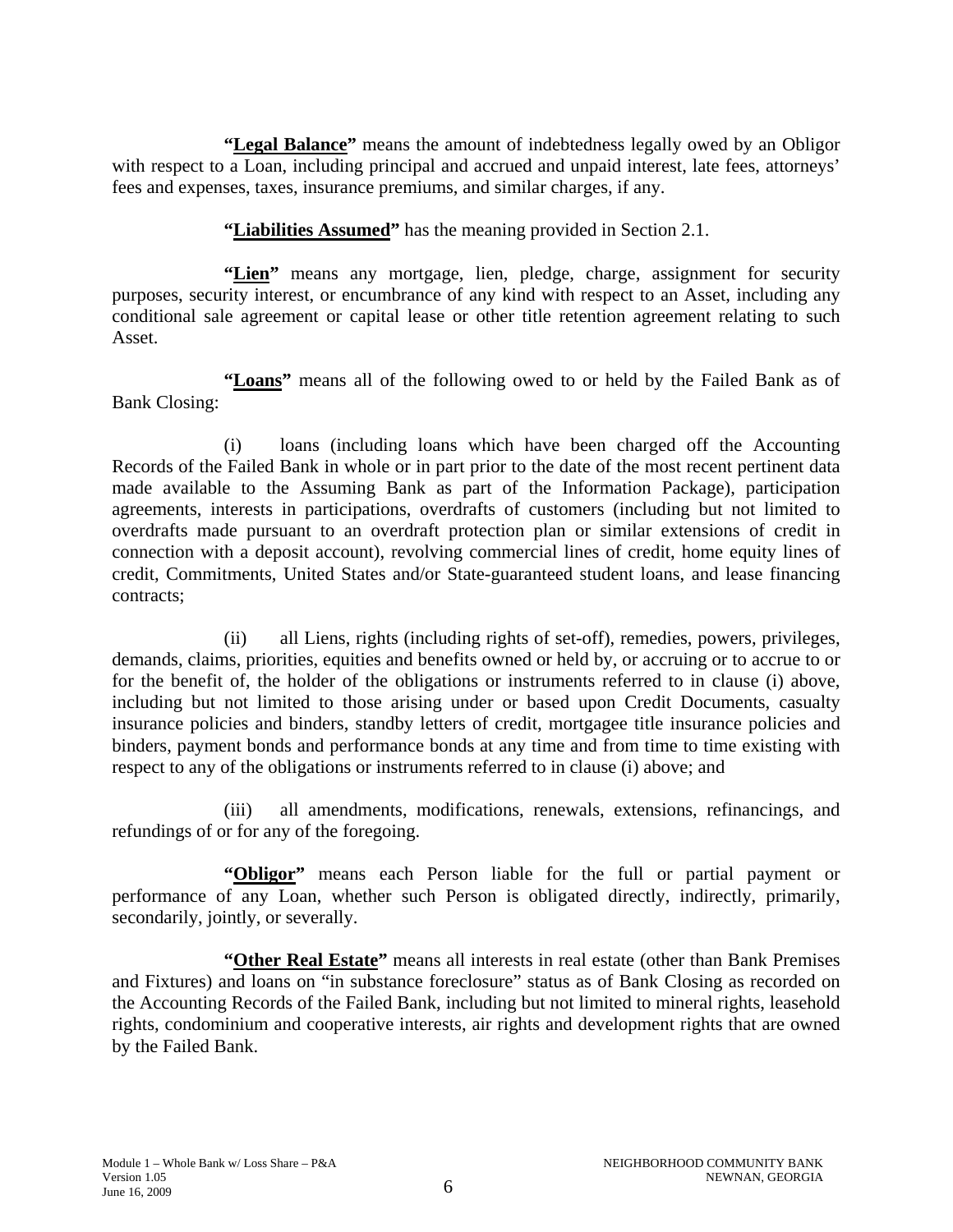"Person" means any individual, corporation, partnership, joint venture, association, joint-stock company, trust, unincorporated organization, or government or any agency or political subdivision thereof, excluding the Corporation.

**"Primary Indemnitor"** means any Person (other than the Assuming Bank or any of its Affiliates) who is obligated to indemnify or insure, or otherwise make payments (including payments on account of claims made against) to or on behalf of any Person in connection with the claims covered under Article XII, including without limitation any insurer issuing any directors and officers liability policy or any Person issuing a financial institution bond or banker's blanket bond.

"**Proforma**" means producing a balance sheet that reflects a reasonably accurate financial statement of the Failed bank through the date of closing. The Proforma financial statements serve as a basis for the opening entries of both the Assuming Bank and the Receiver.

**"Put Date"** has the meaning provided in Section 3.4.

**"Put Notice"** has the meaning provided in Section 3.4.

**"Qualified Financial Contract"** means a qualified financial contract as defined in 12 U.S.C. Section 1821(e)(8)(D).

**"Record"** means any document, microfiche, microfilm and computer records (including but not limited to magnetic tape, disc storage, card forms and printed copy) of the Failed Bank generated or maintained by the Failed Bank that is owned by or in the possession of the Receiver at Bank Closing.

**"Related Liability"** with respect to any Asset means any liability existing and reflected on the Accounting Records of the Failed Bank as of Bank Closing for (i) indebtedness secured by mortgages, deeds of trust, chattel mortgages, security interests or other liens on or affecting such Asset, (ii) ad valorem taxes applicable to such Asset, and (iii) any other obligation determined by the Receiver to be directly related to such Asset.

**"Related Liability Amount"** with respect to any Related Liability on the books of the Assuming Bank, means the amount of such Related Liability as stated on the Accounting Records of the Assuming Bank (as maintained in accordance with generally accepted accounting principles) as of the date as of which the Related Liability Amount is being determined. With respect to a liability that relates to more than one asset, the amount of such Related Liability shall be allocated among such assets for the purpose of determining the Related Liability Amount with respect to any one of such assets. Such allocation shall be made by specific allocation, where determinable, and otherwise shall be pro rata based upon the dollar amount of such assets stated on the Accounting Records of the entity that owns such asset.

 **"Repurchase Price"** means, with respect to any Loan the Book Value, adjusted to reflect changes to Book Value after Bank Closing, plus (ii) any advances and interest on such Loan after Bank Closing, minus (iii) the total of amounts received by the Assuming Bank for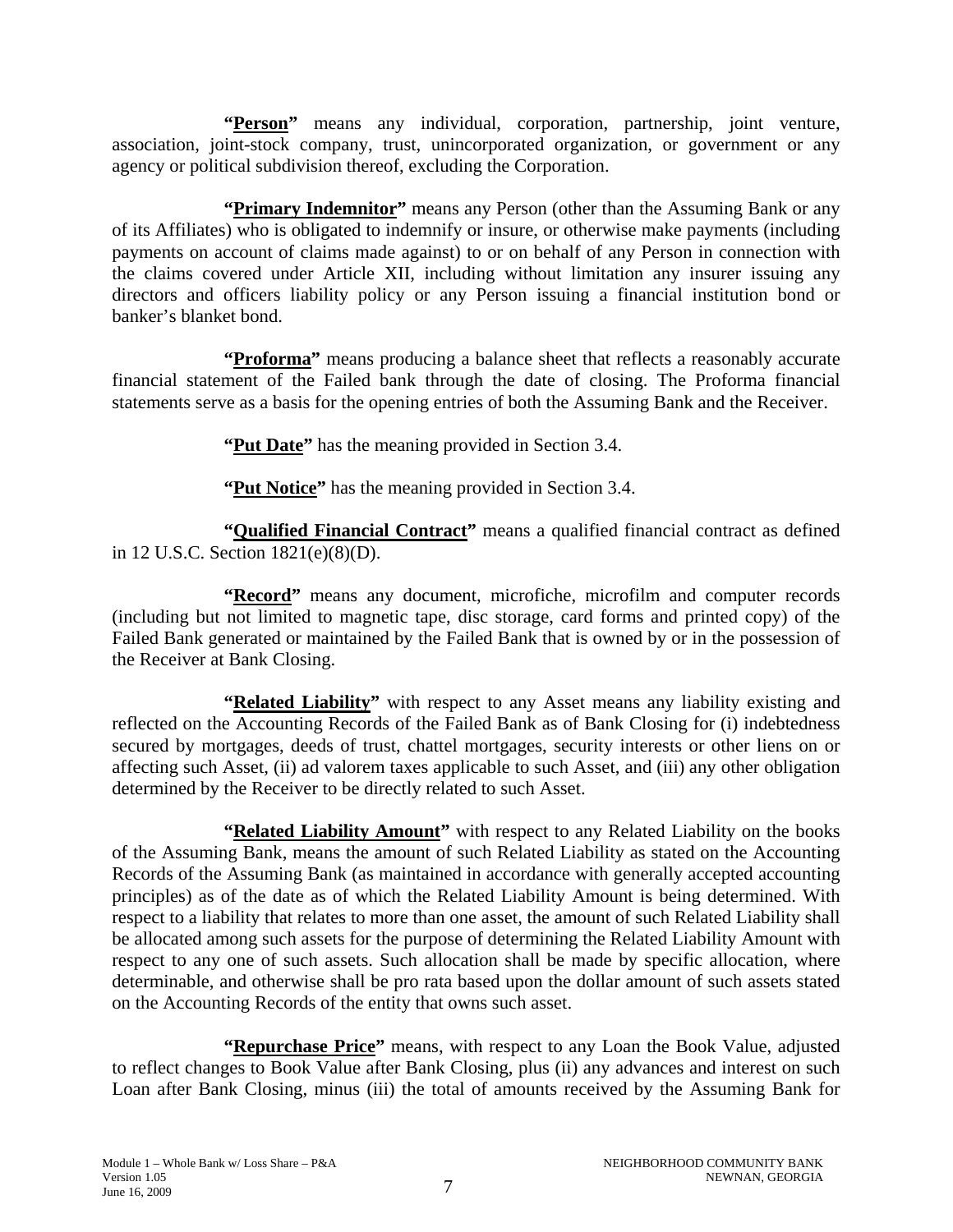such Loan, regardless of how applied, after Bank Closing, plus (iv) advances made by Assuming Bank, plus (v) total disbursements of principal made by Receiver that are not included in the Book Value.

**"Safe Deposit Boxes"** means the safe deposit boxes of the Failed Bank, if any, including the removable safe deposit boxes and safe deposit stacks in the Failed Bank's vault(s), all rights and benefits under rental agreements with respect to such safe deposit boxes, and all keys and combinations thereto.

**"Settlement Date"** means the first Business Day immediately prior to the day which is one hundred eighty (180) days after Bank Closing, or such other date prior thereto as may be agreed upon by the Receiver and the Assuming Bank. The Receiver, in its discretion, may extend the Settlement Date.

**"Settlement Interest Rate"** means, for the first calendar quarter or portion thereof during which interest accrues, the rate determined by the Receiver to be equal to the equivalent coupon issue yield on twenty-six (26)-week United States Treasury Bills in effect as of Bank Closing as published in The Wall Street Journal; provided, that if no such equivalent coupon issue yield is available as of Bank Closing, the equivalent coupon issue yield for such Treasury Bills most recently published in The Wall Street Journal prior to Bank Closing shall be used. Thereafter, the rate shall be adjusted to the rate determined by the Receiver to be equal to the equivalent coupon issue yield on such Treasury Bills in effect as of the first day of each succeeding calendar quarter during which interest accrues as published in The Wall Street Journal.

**"Subsidiary"** has the meaning set forth in Section 3(w)(4) of the Federal Deposit Insurance Act, 12 U.S.C. Section 1813(w)(4), as amended.

### **ARTICLE II ASSUMPTION OF LIABILITIES**

<span id="page-11-1"></span><span id="page-11-0"></span> **2.1 Liabilities Assumed by Assuming Bank.** The Assuming Bank expressly assumes at Book Value (subject to adjustment pursuant to Article VIII) and agrees to pay, perform, and discharge all of the following liabilities of the Failed Bank as of Bank Closing, except as otherwise provided in this Agreement (such liabilities referred to as "Liabilities Assumed"):

> (a) Assumed Deposits, except those Deposits specifically listed on Schedule 2.1(a); provided, that as to any Deposits of public money which are Assumed Deposits, the Assuming Bank agrees to properly secure such Deposits with such of the Assets as appropriate which, prior to Bank Closing, were pledged as security therefor by the Failed Bank, or with assets of the Assuming Bank, if such securing Assets, if any, are insufficient to properly secure such Deposits;

> (b) liabilities for indebtedness secured by mortgages, deeds of trust, chattel mortgages, security interests or other liens on or affecting any Assets, if any;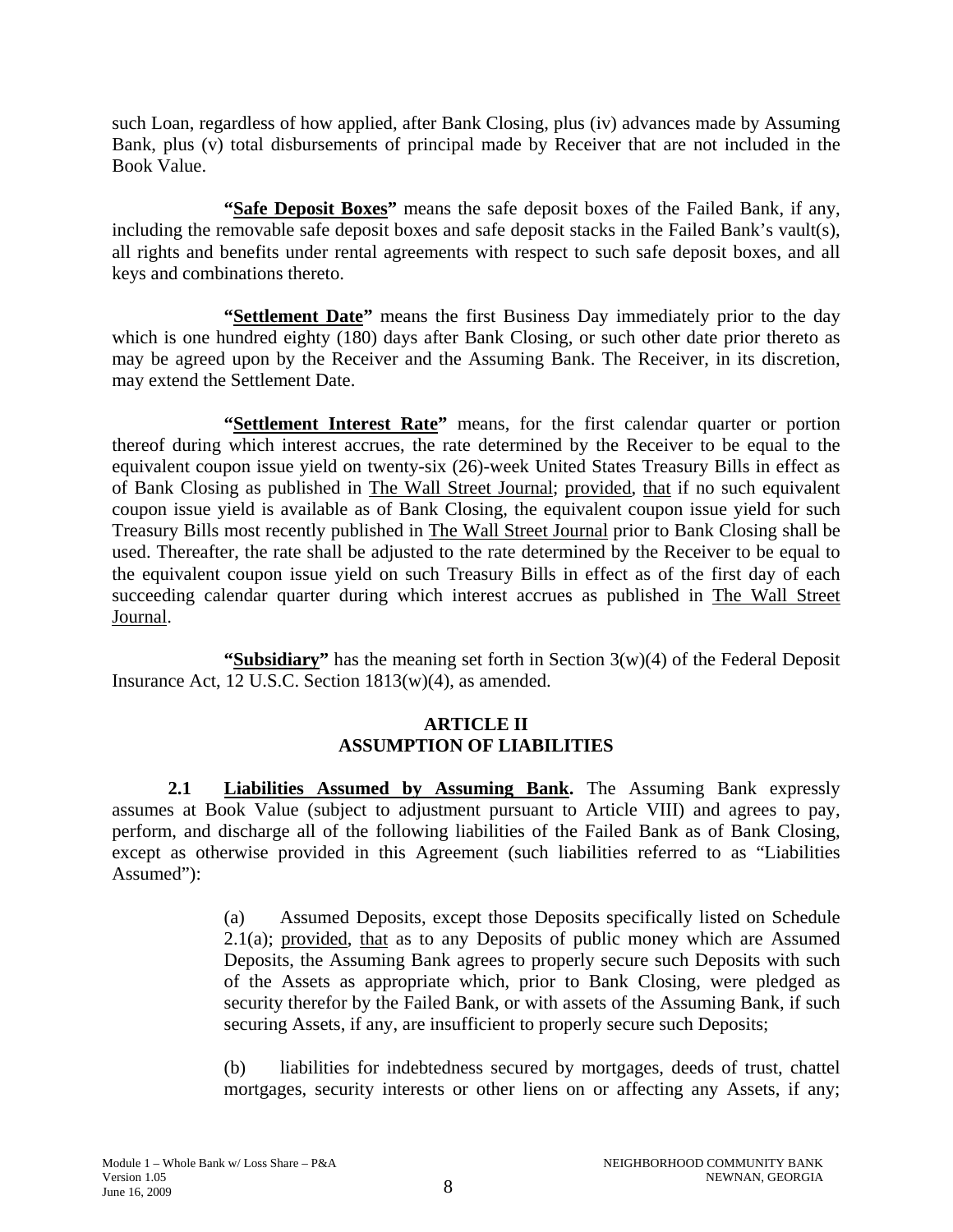provided, that the assumption of any liability pursuant to this paragraph shall be limited to the market value of the Assets securing such liability as determined by the Receiver;

(c) borrowings from Federal Reserve Banks and Federal Home Loan Banks, if any, provided, that the assumption of any liability pursuant to this paragraph shall be limited to the market value of the assets securing such liability as determined by the Receiver; and overdrafts, debit balances, service charges, reclamations, and adjustments to accounts with the Federal Reserve Banks as reflected on the books and records of any such Federal Reserve Bank within ninety (90) days after Bank Closing, if any;

(d) ad valorem taxes applicable to any Asset, if any; provided, that the assumption of any ad valorem taxes pursuant to this paragraph shall be limited to an amount equal to the market value of the Asset to which such taxes apply as determined by the Receiver;

(e) liabilities, if any, for federal funds purchased, repurchase agreements and overdrafts in accounts maintained with other depository institutions (including any accrued and unpaid interest thereon computed to and including Bank Closing); provided, that the assumption of any liability pursuant to this paragraph shall be limited to the market value of the Assets securing such liability as determined by the Receiver;

(f) United States Treasury tax and loan note option accounts, if any;

(g) liabilities for any acceptance or commercial letter of credit (other than "standby letters of credit" as defined in 12 C.F.R. Section 337.2(a)); provided, that the assumption of any liability pursuant to this paragraph shall be limited to the market value of the Assets securing such liability as determined by the Receiver;

(h) duties and obligations assumed pursuant to this Agreement including without limitation those relating to the Failed Bank's credit card business, overdraft protection plans, safe deposit business, safekeeping business or trust business, if any;

(i) liabilities, if any, for Commitments;

(j) liabilities, if any, for amounts owed to any Subsidiary of the Failed Bank acquired under Section 3.1;

(k) liabilities, if any, with respect to Qualified Financial Contracts;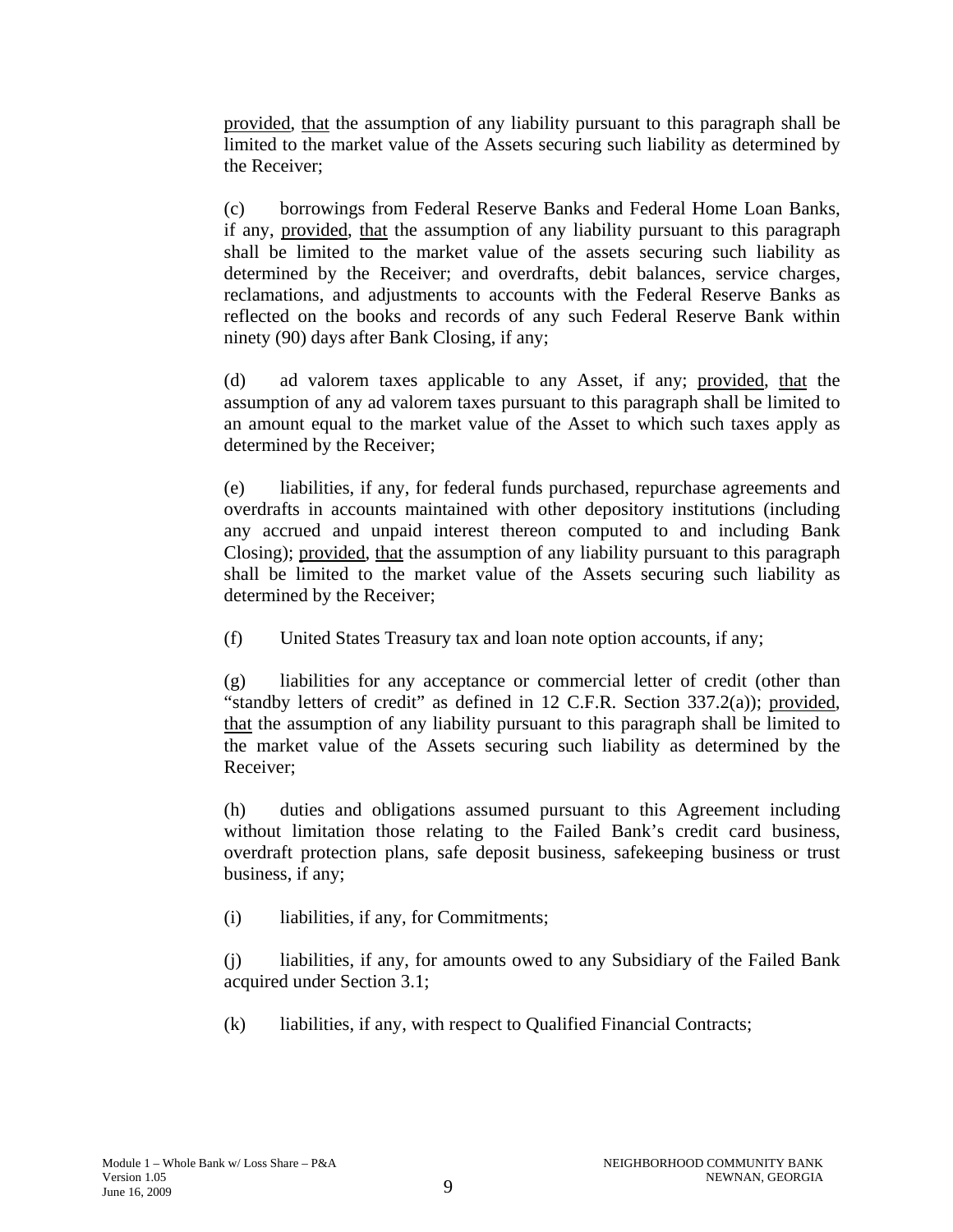(l) duties and obligations under any contract pursuant to which the Failed Bank provides mortgage servicing for others, or mortgage servicing is provided to the Failed Bank by others; and

(m) all asset-related offensive litigation liabilities and all asset-related defensive litigation liabilities, but only to the extent such liabilities relate to assets subject to a loss share agreement, and provided that all other defensive litigation and any class actions with respect to credit card business are retained by the Receiver.

Schedule 2.1 attached hereto and incorporated herein sets forth certain categories of Liabilities Assumed and the aggregate Book Value of the Liabilities Assumed in such categories. Such schedule is based upon the best information available to the Receiver and may be adjusted as provided in Article VIII.

<span id="page-13-0"></span>**2.2 Interest on Deposit Liabilities.** The Assuming Bank agrees that, from and after Bank Closing, it will accrue and pay interest on Deposit liabilities assumed pursuant to Section 2.1 at a rate(s) it shall determine; provided, that for non-transaction Deposit liabilities such rate(s) shall not be less than the lowest rate offered by the Assuming Bank to its depositors for non-transaction deposit accounts. The Assuming Bank shall permit each depositor to withdraw, without penalty for early withdrawal, all or any portion of such depositor's Deposit, whether or not the Assuming Bank elects to pay interest in accordance with any deposit agreement formerly existing between the Failed Bank and such depositor; and further provided, that if such Deposit has been pledged to secure an obligation of the depositor or other party, any withdrawal thereof shall be subject to the terms of the agreement governing such pledge. The Assuming Bank shall give notice to such depositors as provided in Section 5.3 of the rate(s) of interest which it has determined to pay and of such withdrawal rights.

<span id="page-13-1"></span>**2.3 Unclaimed Deposits.** If, within eighteen (18) months after Bank Closing, any depositor of the Failed Bank does not claim or arrange to continue such depositor's Deposit assumed pursuant to Section 2.1 at the Assuming Bank, the Assuming Bank shall, within fifteen (15) Business Days after the end of such eighteen (18)-month period, (i) refund to the Corporation the full amount of each such Deposit (without reduction for service charges), (ii) provide to the Corporation a schedule of all such refunded Deposits in such form as may be prescribed by the Corporation, and (iii) assign, transfer, convey and deliver to the Receiver all right, title and interest of the Assuming Bank in and to Records previously transferred to the Assuming Bank and other records generated or maintained by the Assuming Bank pertaining to such Deposits. During such eighteen (18)-month period, at the request of the Corporation, the Assuming Bank promptly shall provide to the Corporation schedules of unclaimed deposits in such form as may be prescribed by the Corporation.

<span id="page-13-2"></span>**2.4 Employee Plans.** Except as provided in Section 4.12, the Assuming Bank shall have no liabilities, obligations or responsibilities under the Failed Bank's health care, bonus, vacation, pension, profit sharing, deferred compensation, 401K or stock purchase plans or similar plans, if any, unless the Receiver and the Assuming Bank agree otherwise subsequent to the date of this Agreement.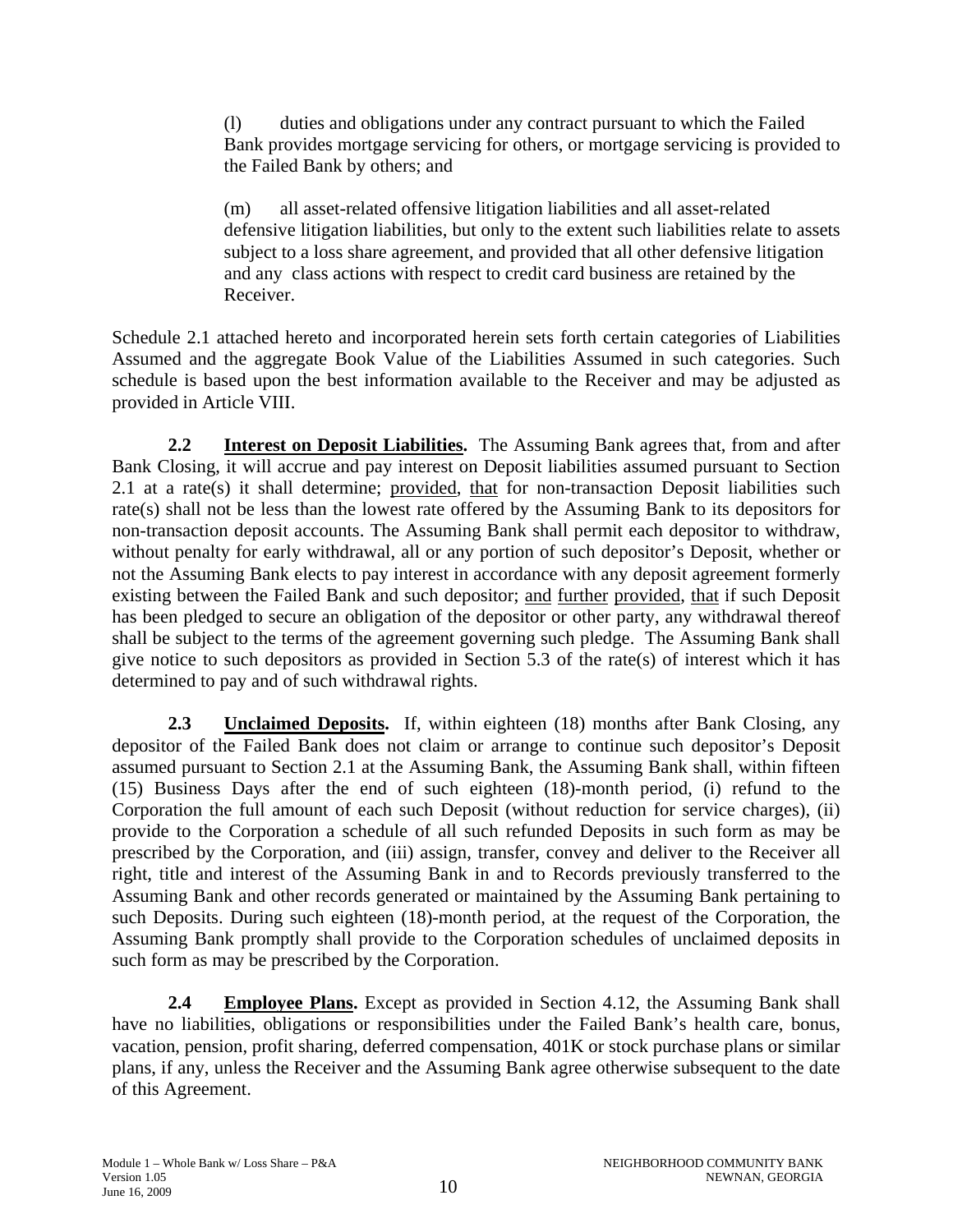### **ARTICLE III PURCHASE OF ASSETS**

<span id="page-14-1"></span><span id="page-14-0"></span> **3.1 Assets Purchased by Assuming Bank**. With the exception of certain assets expressly excluded in Sections 3.5 and 3.6, the Assuming Bank hereby purchases from the Receiver, and the Receiver hereby sells, assigns, transfers, conveys, and delivers to the Assuming Bank, all right, title, and interest of the Receiver in and to all of the assets (real, personal and mixed, wherever located and however acquired) including all subsidiaries, joint ventures, partnerships, and any and all other business combinations or arrangements, whether active, inactive, dissolved or terminated, of the Failed Bank whether or not reflected on the books of the Failed Bank as of Bank Closing. Schedules 3.1 and 3.1a attached hereto and incorporated herein sets forth certain categories of Assets purchased hereunder. Such schedule is based upon the best information available to the Receiver and may be adjusted as provided in Article VIII. Assets are purchased hereunder by the Assuming Bank subject to all liabilities for indebtedness collateralized by Liens affecting such Assets to the extent provided in Section 2.1. Notwithstanding Section 4.8, the Assuming Bank specifically purchases all mortgage servicing rights and obligations of the Failed Bank.

### **3.2 Asset Purchase Price**.

<span id="page-14-2"></span>(a) All Assets and assets of the Failed Bank subject to an option to purchase by the Assuming Bank shall be purchased for the amount, or the amount resulting from the method specified for determining the amount, as specified on Schedule 3.2, except as otherwise may be provided herein. Any Asset, asset of the Failed Bank subject to an option to purchase or other asset purchased for which no purchase price is specified on Schedule 3.2 or otherwise herein shall be purchased at its Book Value. Loans or other assets charged off the Accounting Records of the Failed Bank prior to the date of the most recent pertinent data made available to the Assuming Bank as part of the Information Package shall be purchased at a price of zero.

(b) The purchase price for securities (other than the capital stock of any Acquired Subsidiary) purchased under Section 3.1 by the Assuming Bank shall be the market value thereof as of Bank Closing, which market value shall be (i) the market price for each such security quoted at the close of the trading day effective on Bank Closing as published electronically by Bloomberg, L.P., or alternatively, at the discretion of the Receiver, IDC/Financial Times (FT) Interactive Data; (ii) provided, that if such market price is not available for any such security, the Assuming Bank will submit a bid for each such security within three days of notification/bid request by the Receiver (unless a different time period is agreed to by the Assuming Bank and the Receiver) and the Receiver, in its sole discretion will accept or reject each such bid; and (iii) further provided in the absence of an acceptable bid from the Assuming Bank, each such security shall not pass to the Assuming Bank and shall be deemed to be an excluded asset hereunder.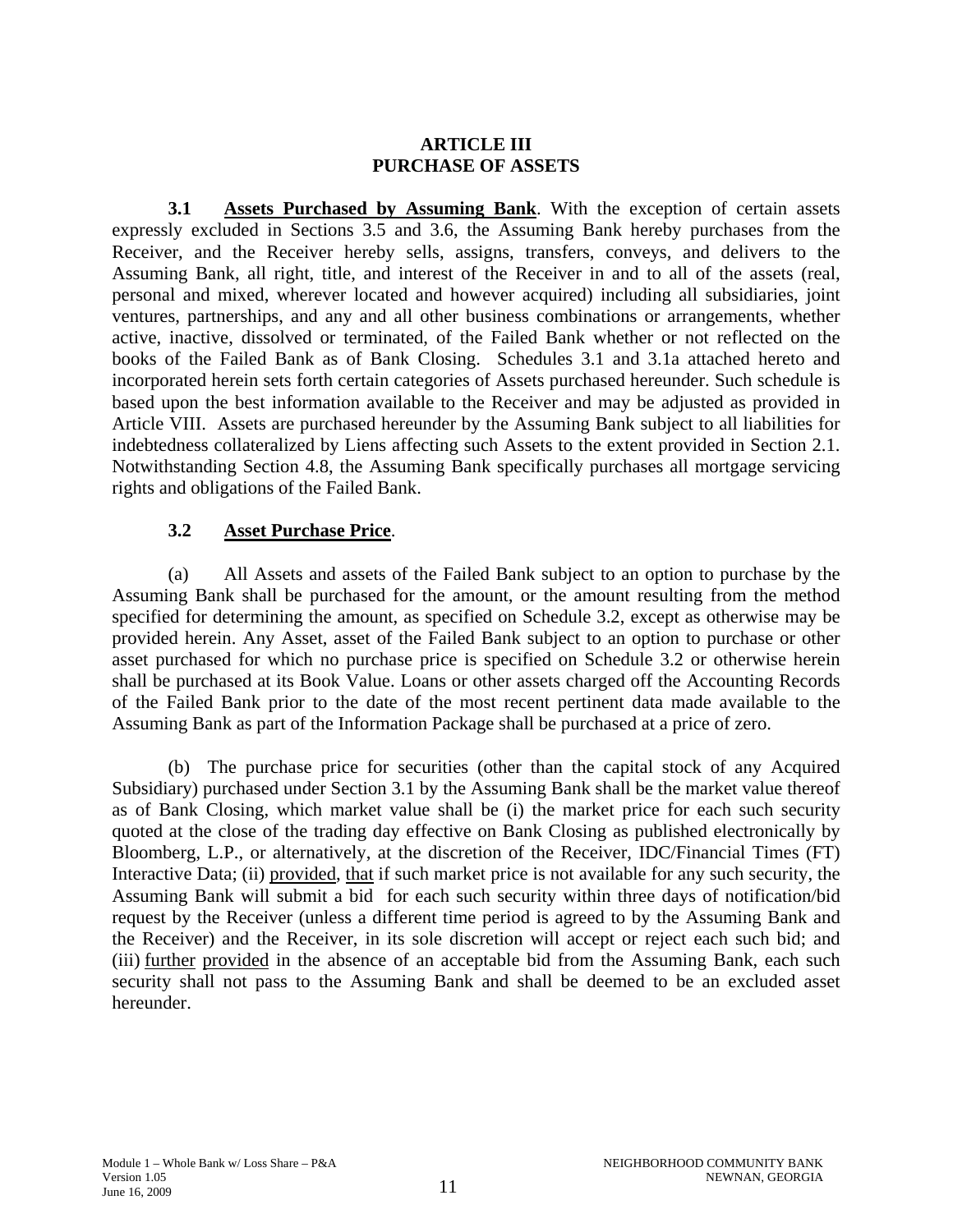(c) Qualified Financial Contracts shall be purchased at market value determined in accordance with the terms of Exhibit 3.2(c). Any costs associated with such valuation shall be shared equally by the Receiver and the Assuming Bank.

<span id="page-15-0"></span>**3.3 Manner of Conveyance; Limited Warranty; Nonrecourse; Etc. THE CONVEYANCE OF ALL ASSETS, INCLUDING REAL AND PERSONAL PROPERTY INTERESTS, PURCHASED BY THE ASSUMING BANK UNDER THIS AGREEMENT SHALL BE MADE, AS NECESSARY, BY RECEIVER'S DEED OR RECEIVER'S BILL OF SALE, "AS IS," "WHERE IS," WITHOUT RECOURSE AND, EXCEPT AS OTHERWISE SPECIFICALLY PROVIDED IN THIS AGREEMENT, WITHOUT ANY WARRANTIES WHATSOEVER WITH RESPECT TO SUCH ASSETS, EXPRESS OR IMPLIED, WITH RESPECT TO TITLE, ENFORCEABILITY, COLLECTIBILITY, DOCUMENTATION OR FREEDOM FROM LIENS OR ENCUMBRANCES (IN WHOLE OR IN PART), OR ANY OTHER MATTERS.** 

### **3.4 Puts of Assets to the Receiver**.

### (a) **Puts Prior to the Settlement Date**.

<span id="page-15-1"></span>(i) During the period from Bank Closing to and including the Business Day immediately preceding the Settlement Date, the Assuming Bank shall be entitled to require the Receiver to purchase any Asset which the Assuming Bank can establish is evidenced by forged or stolen instruments as of Bank Closing; provided, that, the Assuming Bank shall not have the right to require the Receiver to purchase any such Asset with respect to which the Assuming Bank has taken any action referred to in Section 3.4(a)(ii) with respect to such Asset.

(ii) At the end of the thirty (30)-day period following Bank Closing and at that time only, in accordance with this Section 3.4, the Assuming Bank shall be entitled to require the Receiver to purchase any remaining overdraft transferred to the Assuming Bank pursuant to 3.1 which both was made after the "as of" the date of the most recent pertinent data made available to the Assuming Bank as part of the Information Package and was not made pursuant to an overdraft protection plan or similar extension of credit.

The Assuming Bank shall transfer all such Assets to the Receiver without recourse, and shall indemnify the Receiver against any and all claims of any Person claiming by, through or under the Assuming Bank with respect to any such Asset, as provided in Section 12.4.

(b) **Notices to the Receiver**. In the event that the Assuming Bank elects to require the Receiver to purchase one or more Assets, the Assuming Bank shall deliver to the Receiver a notice (a "Put Notice") which shall include:

- (i) a list of all Assets that the Assuming Bank requires the Receiver to purchase;
- (ii) a list of all Related Liabilities with respect to the Assets identified pursuant to (i) above; and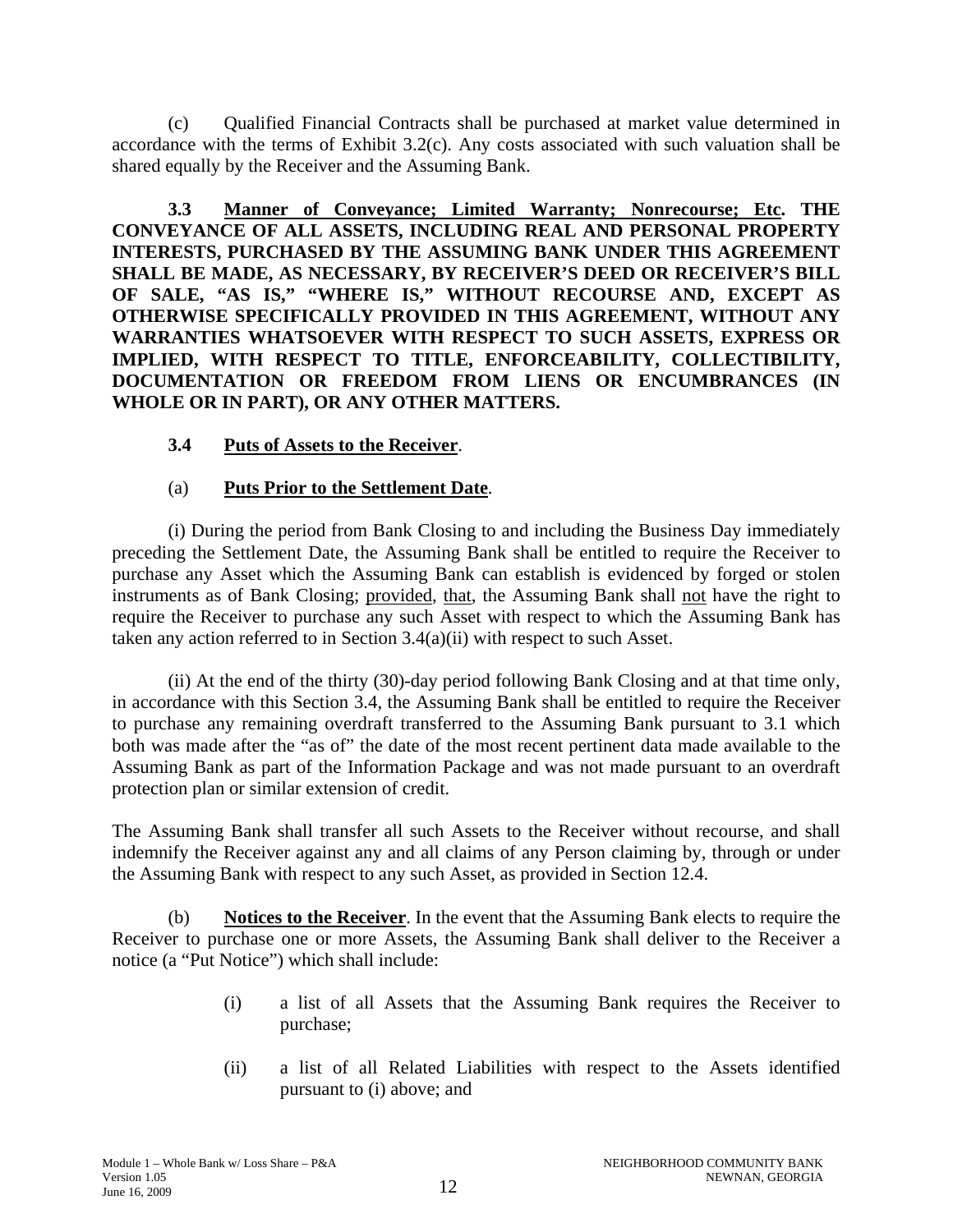(iii) a statement of the estimated Repurchase Price of each Asset identified pursuant to (i) above as of the applicable Put Date.

Such notice shall be in the form prescribed by the Receiver or such other form to which the Receiver shall consent. As provided in Section 9.6, the Assuming Bank shall deliver to the Receiver such documents, Credit Files and such additional information relating to the subject matter of the Put Notice as the Receiver may request and shall provide to the Receiver full access to all other relevant books and records.

(c) **Purchase by Receiver**. The Receiver shall purchase Assets that are specified in the Put Notice and shall assume Related Liabilities with respect to such Assets, and the transfer of such Assets and Related Liabilities shall be effective as of a date determined by the Receiver which date shall not be later than thirty (30) days after receipt by the Receiver of the Put Notice (the "Put Date").

(d) **Purchase Price and Payment Date**. Each Asset purchased by the Receiver pursuant to this Section 3.4 shall be purchased at a price equal to the Repurchase Price of such Asset less the Related Liability Amount applicable to such Asset, in each case determined as of the applicable Put Date. If the difference between such Repurchase Price and such Related Liability Amount is positive, then the Receiver shall pay to the Assuming Bank the amount of such difference; if the difference between such amounts is negative, then the Assuming Bank shall pay to the Receiver the amount of such difference. The Assuming Bank or the Receiver, as the case may be, shall pay the purchase price determined pursuant to this Section 3.4(d) not later than the twentieth (20th) Business Day following the applicable Put Date, together with interest on such amount at the Settlement Interest Rate for the period from and including such Put Date to and including the day preceding the date upon which payment is made.

(e) **Servicing.** The Assuming Bank shall administer and manage any Asset subject to purchase by the Receiver in accordance with usual and prudent banking standards and business practices until such time as such Asset is purchased by the Receiver.

(f) **Reversals**. In the event that the Receiver purchases an Asset (and assumes the Related Liability) that it is not required to purchase pursuant to this Section 3.4, the Assuming Bank shall repurchase such Asset (and assume such Related Liability) from the Receiver at a price computed so as to achieve the same economic result as would apply if the Receiver had never purchased such Asset pursuant to this Section 3.4.

<span id="page-16-0"></span>**3.5 Assets Not Purchased by Assuming Bank**. The Assuming Bank does not purchase, acquire or assume, or (except as otherwise expressly provided in this Agreement) obtain an option to purchase, acquire or assume under this Agreement:

(a) any financial institution bonds, banker's blanket bonds, or public liability, fire, or extended coverage insurance policy or any other insurance policy of the Failed Bank, or premium refund, unearned premium derived from cancellation, or any proceeds payable with respect to any of the foregoing;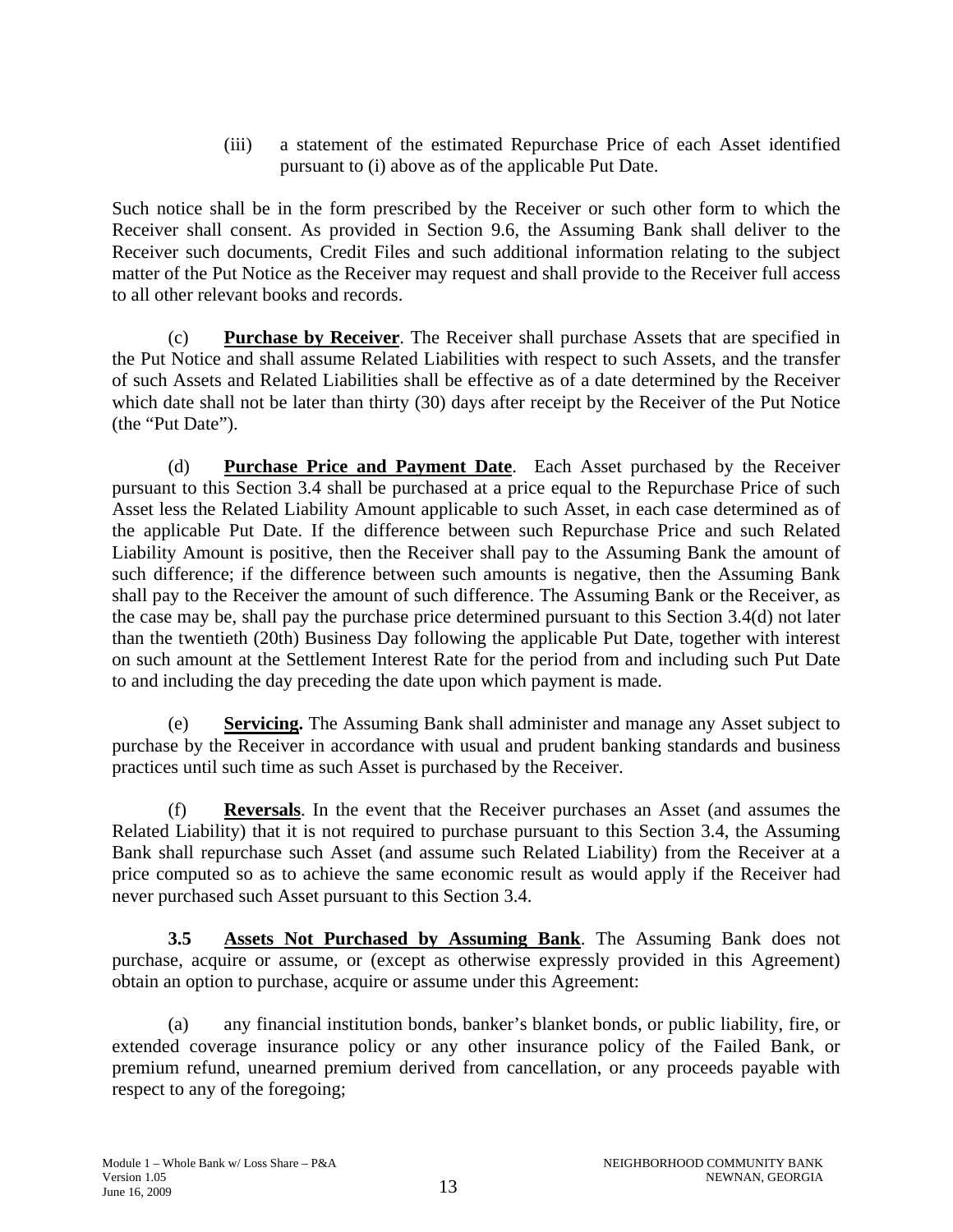(b) any interest, right, action, claim, or judgment against (i) any officer, director, employee, accountant, attorney, or any other Person employed or retained by the Failed Bank or any Subsidiary of the Failed Bank on or prior to Bank Closing arising out of any act or omission of such Person in such capacity, (ii) any underwriter of financial institution bonds, banker's blanket bonds or any other insurance policy of the Failed Bank, (iii) any shareholder or holding company of the Failed Bank, or (iv) any other Person whose action or inaction may be related to any loss (exclusive of any loss resulting from such Person's failure to pay on a Loan made by the Failed Bank) incurred by the Failed Bank; provided, that for the purposes hereof, the acts, omissions or other events giving rise to any such claim shall have occurred on or before Bank Closing, regardless of when any such claim is discovered and regardless of whether any such claim is made with respect to a financial institution bond, banker's blanket bond, or any other insurance policy of the Failed Bank in force as of Bank Closing;

(c) prepaid regulatory assessments of the Failed Bank, if any;

(d) legal or equitable interests in tax receivables of the Failed Bank, if any, including any claims arising as a result of the Failed Bank having entered into any agreement or otherwise being joined with another Person with respect to the filing of tax returns or the payment of taxes;

(e) amounts reflected on the Accounting Records of the Failed Bank as of Bank Closing as a general or specific loss reserve or contingency account, if any;

(f) leased or owned Bank Premises and leased or owned Furniture and Equipment and Fixtures and data processing equipment (including hardware and software) located on leased or owned Bank Premises, if any; provided, that the Assuming Bank does obtain an option under Section 4.6, Section 4.7 or Section 4.8, as the case may be, with respect thereto;

(g) owned Bank Premises which the Receiver, in its discretion, determines may contain environmentally hazardous substances;

(h) any "goodwill," as such term is defined in the instructions to the report of condition prepared by banks examined by the Corporation in accordance with 12 C.F.R. Section 304.4, and other intangibles;

(i) any criminal restitution or forfeiture orders issued in favor of the Failed Bank;

(j) reserved;

(k) assets essential to the Receiver in accordance with Section 3.6; and

(l) all private label asset-backed securities, including, but not limited to, those listed on the attached Schedule 3.5(l).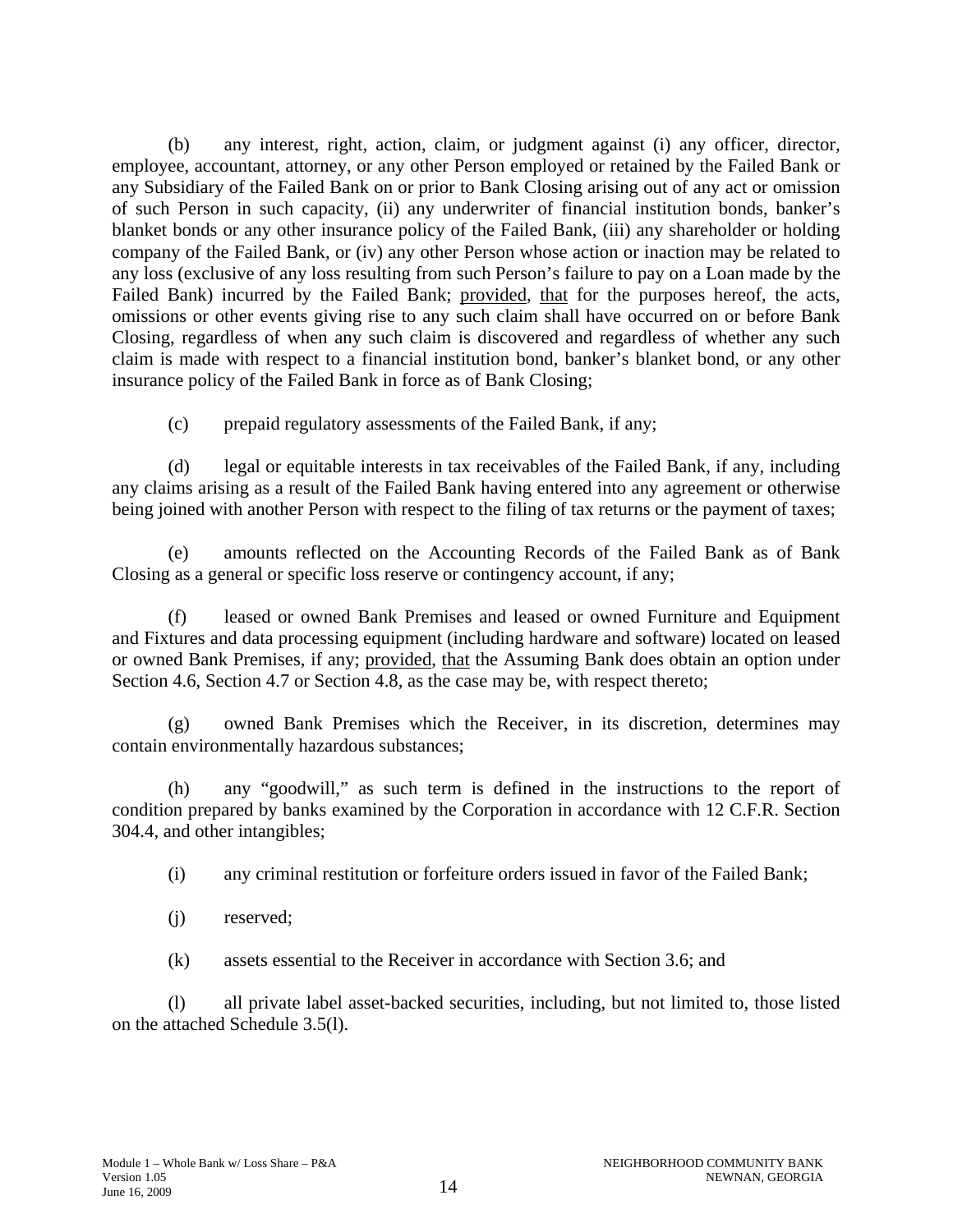### **3.6 Retention or Repurchase of Assets Essential to Receiver**.

<span id="page-18-0"></span>(a) The Receiver may refuse to sell to the Assuming Bank, or the Assuming Bank agrees, at the request of the Receiver set forth in a written notice to the Assuming Bank, to assign, transfer, convey, and deliver to the Receiver all of the Assuming Bank's right, title and interest in and to, any Asset or asset essential to the Receiver as determined by the Receiver in its discretion (together with all Credit Documents evidencing or pertaining thereto), which may include any Asset or asset that the Receiver determines to be:

- (i) made to an officer, director, or other Person engaging in the affairs of the Failed Bank, its Subsidiaries or Affiliates or any related entities of any of the foregoing;
- (ii) the subject of any investigation relating to any claim with respect to any item described in Section 3.5(a) or (b), or the subject of, or potentially the subject of, any legal proceedings;
- (iii) made to a Person who is an Obligor on a loan owned by the Receiver or the Corporation in its corporate capacity or its capacity as receiver of any institution;
- (iv) secured by collateral which also secures any asset owned by the Receiver; or
- (v) related to any asset of the Failed Bank not purchased by the Assuming Bank under this Article III or any liability of the Failed Bank not assumed by the Assuming Bank under Article II.

(b) Each such Asset or asset purchased by the Receiver shall be purchased at a price equal to the Repurchase Price thereof less the Related Liability Amount with respect to any Related Liabilities related to such Asset or asset, in each case determined as of the date of the notice provided by the Receiver pursuant to Section 3.6(a). The Receiver shall pay the Assuming Bank not later than the twentieth (20th) Business Day following receipt of related Credit Documents and Credit Files together with interest on such amount at the Settlement Interest Rate for the period from and including the date of receipt of such documents to and including the day preceding the day on which payment is made. The Assuming Bank agrees to administer and manage each such Asset or asset in accordance with usual and prudent banking standards and business practices until each such Asset or asset is purchased by the Receiver. All transfers with respect to Asset or assets under this Section 3.6 shall be made as provided in Section 9.6. The Assuming Bank shall transfer all such Asset or assets and Related Liabilities to the Receiver without recourse, and shall indemnify the Receiver against any and all claims of any Person claiming by, through or under the Assuming Bank with respect to any such Asset or asset, as provided in Section 12.4.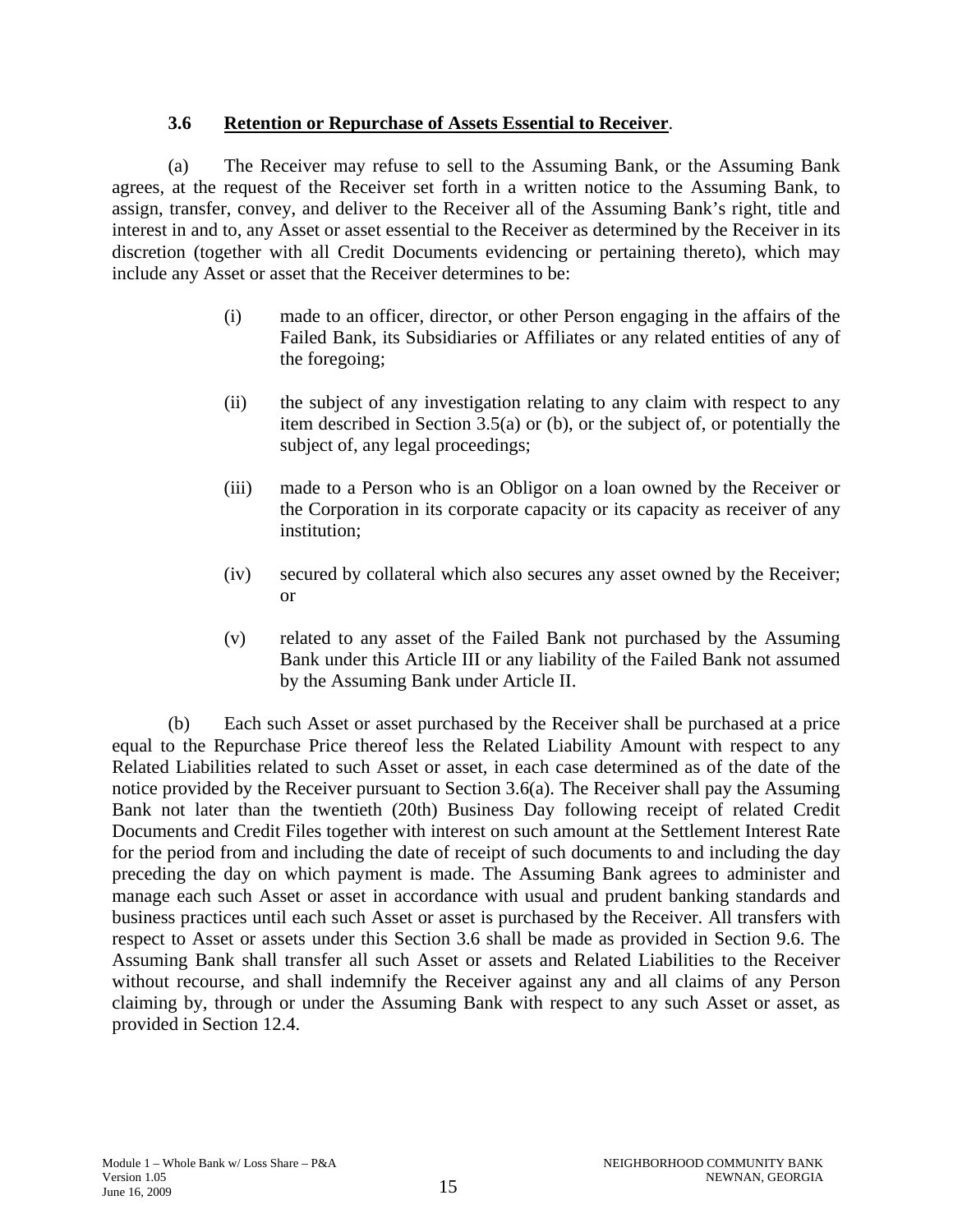### **ARTICLE IV ASSUMPTION OF CERTAIN DUTIES AND OBLIGATIONS**

The Assuming Bank agrees with the Receiver and the Corporation as follows:

<span id="page-19-1"></span><span id="page-19-0"></span>**4.1 Continuation of Banking Business**. For the period commencing the first banking business day after Bank Closing and ending no earlier than the first anniversary of Bank Closing, the Assuming Bank agrees to provide full service banking in the trade area of the Failed Bank. Thereafter, the Assuming Bank may cease providing such banking services in the trade area of the Failed Bank, provided the Assuming Bank has received all necessary regulatory approvals. The trade area shall be determined by the Receiver.

<span id="page-19-2"></span>**4.2 Agreement with Respect to Credit Card Business**. The Assuming Bank agrees to honor and perform, from and after Bank Closing, all duties and obligations with respect to the Failed Bank's credit card business, and/or processing related to credit cards, if any, and assumes all outstanding extensions of credit with respect thereto.

**4.3 Agreement with Respect to Safe Deposit Business**. The Assuming Bank assumes and agrees to discharge, from and after Bank Closing, in the usual course of conducting a banking business, the duties and obligations of the Failed Bank with respect to all Safe Deposit Boxes, if any, of the Failed Bank and to maintain all of the necessary facilities for the use of such boxes by the renters thereof during the period for which such boxes have been rented and the rent therefore paid to the Failed Bank, subject to the provisions of the rental agreements between the Failed Bank and the respective renters of such boxes; provided, that the Assuming Bank may relocate the Safe Deposit Boxes of the Failed Bank to any office of the Assuming Bank located in the trade area of the Failed Bank. The Safe Deposit Boxes shall be located and maintained in the trade area of the Failed Bank for a minimum of one year from Bank Closing. Fees related to the safe deposit business earned prior to the Bank Closing Date shall be for the benefit of the Receiver and fees earned after the Bank Closing Date shall be for the benefit of the Assuming Bank.

<span id="page-19-3"></span>**4.4 Agreement with Respect to Safekeeping Business**. The Receiver transfers, conveys and delivers to the Assuming Bank and the Assuming Bank accepts all securities and other items, if any, held by the Failed Bank in safekeeping for its customers as of Bank Closing. The Assuming Bank assumes and agrees to honor and discharge, from and after Bank Closing, the duties and obligations of the Failed Bank with respect to such securities and items held in safekeeping. The Assuming Bank shall be entitled to all rights and benefits heretofore accrued or hereafter accruing with respect thereto. The Assuming Bank shall provide to the Receiver written verification of all assets held by the Failed Bank for safekeeping within sixty (60) days after Bank Closing. The assets held for safekeeping by the Failed Bank shall be held and maintained by the Assuming Bank in the trade area of the Failed Bank for a minimum of one year from Bank Closing. Fees related to the safekeeping business earned prior to the Bank Closing Date shall be for the benefit of the Receiver and fees earned after the Bank Closing Date shall be for the benefit of the Assuming Bank.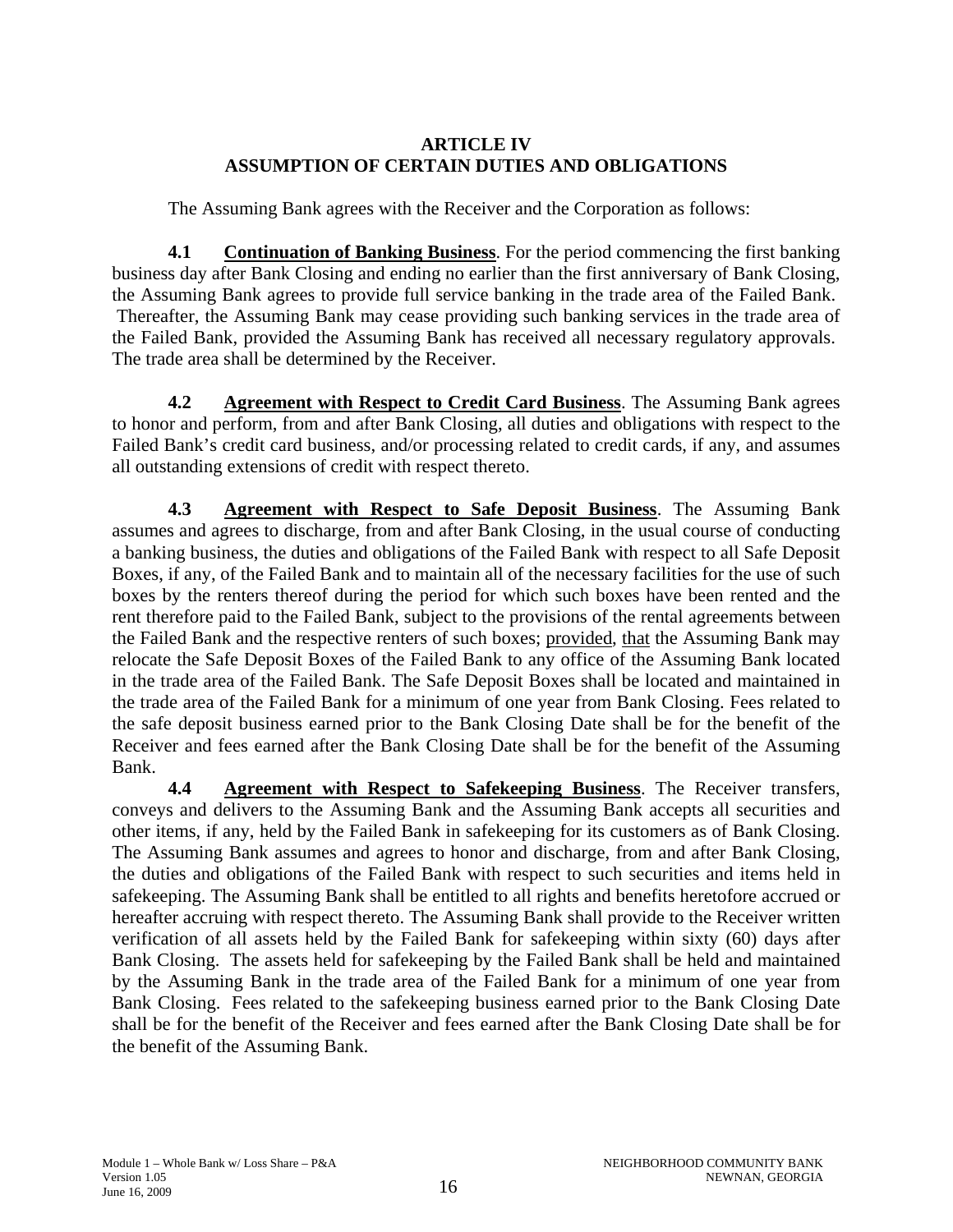## **4.5 Agreement with Respect to Trust Business**.

<span id="page-20-0"></span>(a) The Assuming Bank shall, without further transfer, substitution, act or deed, to the full extent permitted by law, succeed to the rights, obligations, properties, assets, investments, deposits, agreements, and trusts of the Failed Bank under trusts, executorships, administrations, guardianships, and agencies, and other fiduciary or representative capacities, all to the same extent as though the Assuming Bank had assumed the same from the Failed Bank prior to Bank Closing; provided, that any liability based on the misfeasance, malfeasance or nonfeasance of the Failed Bank, its directors, officers, employees or agents with respect to the trust business is not assumed hereunder.

(b) The Assuming Bank shall, to the full extent permitted by law, succeed to, and be entitled to take and execute, the appointment to all executorships, trusteeships, guardianships and other fiduciary or representative capacities to which the Failed Bank is or may be named in wills, whenever probated, or to which the Failed Bank is or may be named or appointed by any other instrument.

(c) In the event additional proceedings of any kind are necessary to accomplish the transfer of such trust business, the Assuming Bank agrees that, at its own expense, it will take whatever action is necessary to accomplish such transfer. The Receiver agrees to use reasonable efforts to assist the Assuming Bank in accomplishing such transfer.

(d) The Assuming Bank shall provide to the Receiver written verification of the assets held in connection with the Failed Bank's trust business within sixty (60) days after Bank Closing.

## **4.6 Agreement with Respect to Bank Premises**.

<span id="page-20-1"></span>(a) **Option to Purchase.** Subject to Section 3.5, the Receiver hereby grants to the Assuming Bank an exclusive option for the period of ninety (90) days commencing the day after Bank Closing to purchase any or all owned Bank Premises, including all Furniture, Fixtures and Equipment located on the Bank Premises. The Assuming Bank shall give written notice to the Receiver within the option period of its election to purchase or not to purchase any of the owned Bank Premises. Any purchase of such premises shall be effective as of the date of Bank Closing and such purchase shall be consummated as soon as practicable thereafter, and in no event later than the Settlement Date.

(b) **Option to Lease.** The Receiver hereby grants to the Assuming Bank an exclusive option for the period of ninety (90) days commencing the day after Bank Closing to cause the Receiver to assign to the Assuming Bank any or all leases for leased Bank Premises, if any, which have been continuously occupied by the Assuming Bank from Bank Closing to the date it elects to accept an assignment of the leases with respect thereto to the extent such leases can be assigned; provided, that the exercise of this option with respect to any lease must be as to all premises or other property subject to the lease. If an assignment cannot be made of any such leases, the Receiver may, in its discretion, enter into subleases with the Assuming Bank containing the same terms and conditions provided under such existing leases for such leased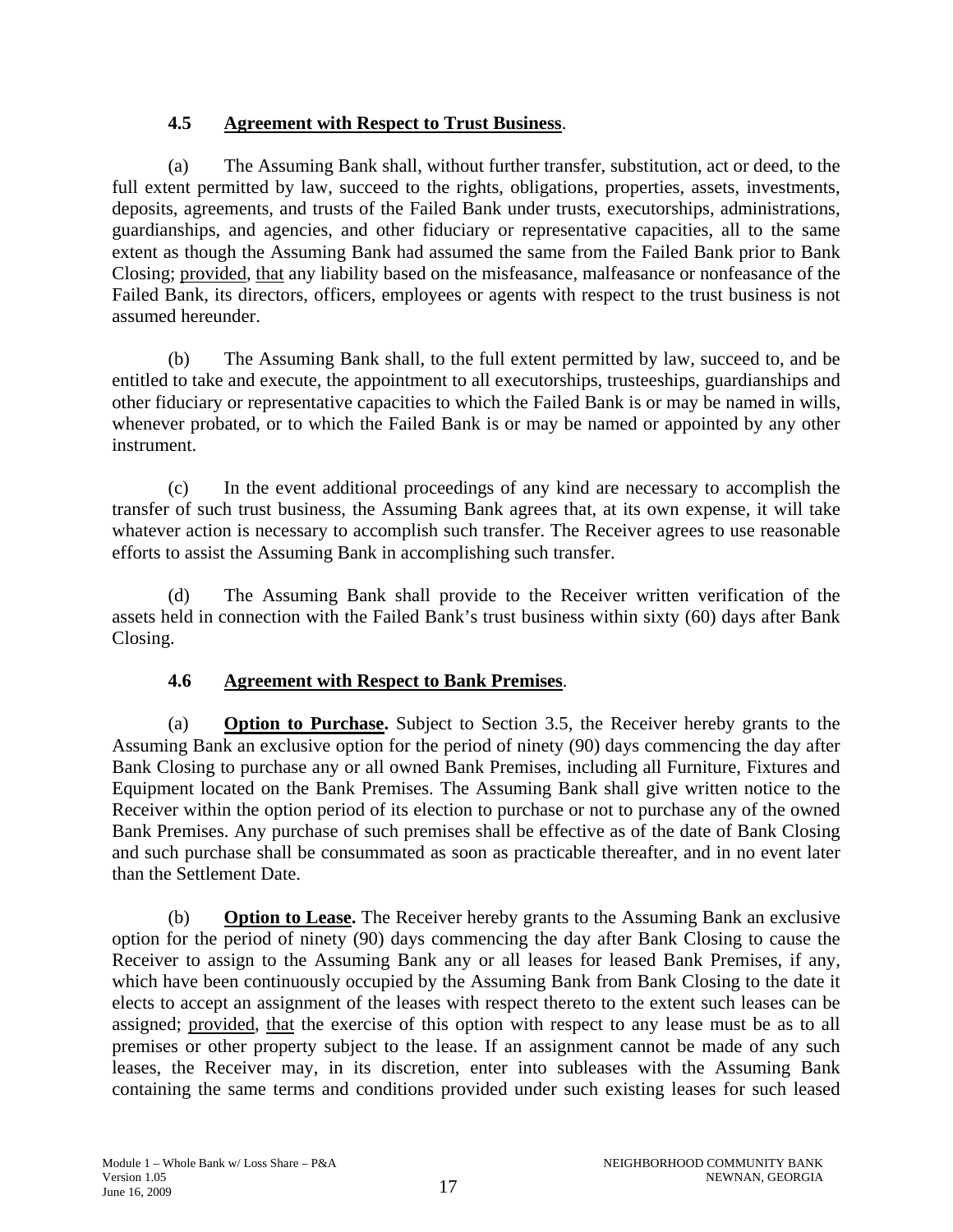Bank Premises or other property. The Assuming Bank shall give notice to the Receiver within the option period of its election to accept or not to accept an assignment of any or all leases (or enter into subleases or new leases in lieu thereof). The Assuming Bank agrees to assume all leases assigned (or enter into subleases or new leases in lieu thereof) pursuant to this Section 4.6.

(c) **Facilitation.** The Receiver agrees to facilitate the assumption, assignment or sublease of leases or the negotiation of new leases by the Assuming Bank; provided, that neither the Receiver nor the Corporation shall be obligated to engage in litigation, make payments to the Assuming Bank or to any third party in connection with facilitating any such assumption, assignment, sublease or negotiation or commit to any other obligations to third parties.

(d) **Occupancy.** The Assuming Bank shall give the Receiver fifteen (15) days prior written notice of its intention to vacate prior to vacating any leased Bank Premises with respect to which the Assuming Bank has not exercised the option provided in Section 4.6(b). Any such notice shall be deemed to terminate the Assuming Bank's option with respect to such leased Bank Premises.

## (e) **Occupancy Costs.**

(i) The Assuming Bank agrees to pay to the Receiver, or to appropriate third parties at the direction of the Receiver, during and for the period of any occupancy by it of (x) owned Bank Premises the market rental value, as determined by the appraiser selected in accordance with the definition of Fair Market Value, and all operating costs, and (y) leased Bank Premises, all operating costs with respect thereto and to comply with all relevant terms of applicable leases entered into by the Failed Bank, including without limitation the timely payment of all rent. Operating costs include, without limitation all taxes, fees, charges, utilities, insurance and assessments, to the extent not included in the rental value or rent. If the Assuming Bank elects to purchase any owned Bank Premises in accordance with Section 4.6(a), the amount of any rent paid (and taxes paid to the Receiver which have not been paid to the taxing authority and for which the Assuming Bank assumes liability) by the Assuming Bank with respect thereto shall be applied as an offset against the purchase price thereof.

(ii) The Assuming Bank agrees during the period of occupancy by it of owned or leased Bank Premises, to pay to the Receiver rent for the use of all owned or leased Furniture and Equipment and all owned or leased Fixtures located on such Bank Premises for the period of such occupancy. Rent for such property owned by the Failed Bank shall be the market rental value thereof, as determined by the Receiver within sixty (60) days after Bank Closing. Rent for such leased property shall be an amount equal to any and all rent and other amounts which the Receiver incurs or accrues as an obligation or is obligated to pay for such period of occupancy pursuant to all leases and contracts with respect to such property. If the Assuming Bank purchases any owned Furniture and Equipment or owned Fixtures in accordance with Section 4.6(f) or 4.6(h), the amount of any rents paid by the Assuming Bank with respect thereto shall be applied as an offset against the purchase price thereof.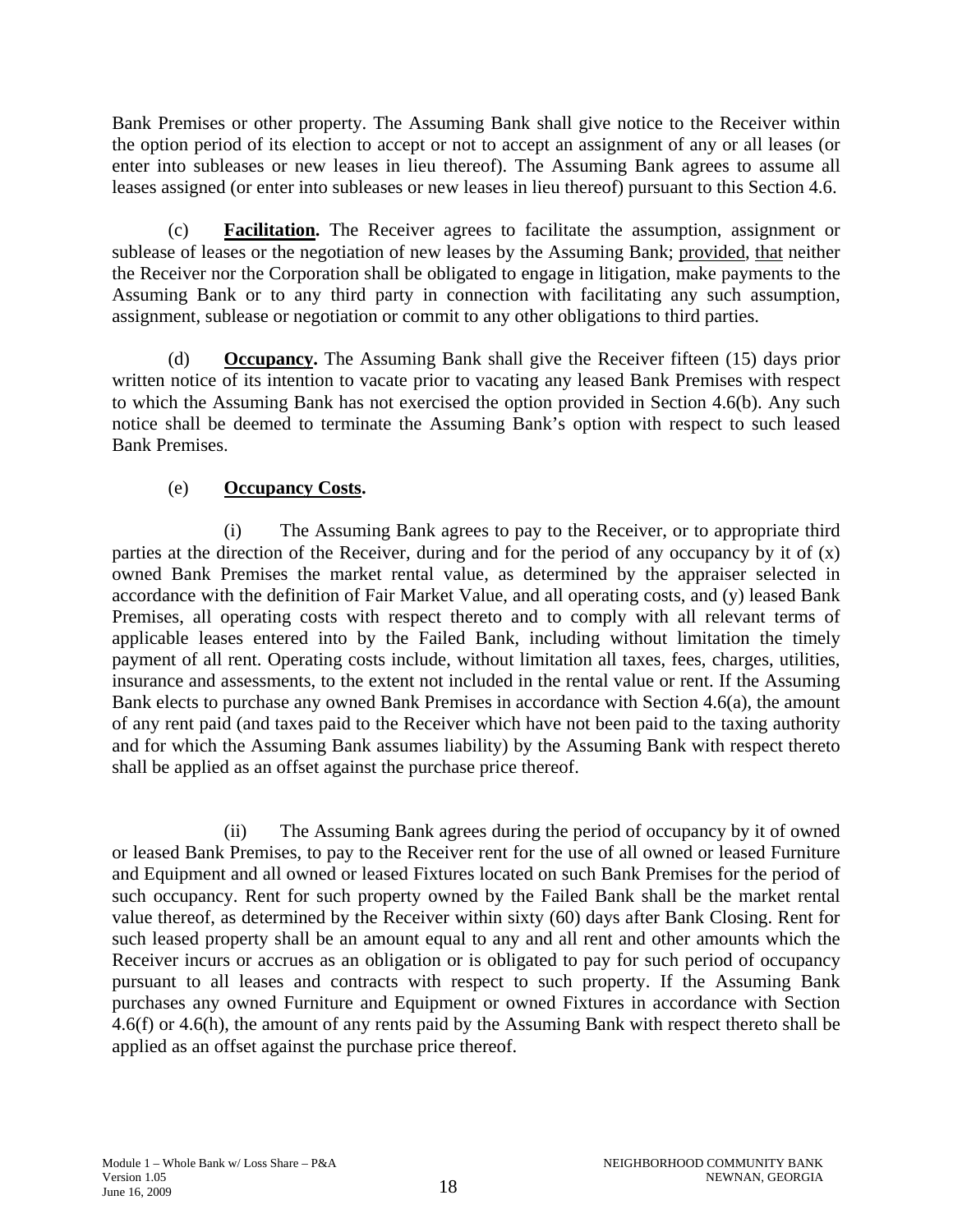(f) **Certain Requirements as to Furniture, Equipment and Fixtures.** If the Assuming Bank purchases owned Bank Premises or accepts an assignment of the lease (or enters into a sublease or a new lease in lieu thereof) for leased Bank Premises as provided in Section 4.6(a) or 4.6(b), or if the Assuming Bank does not exercise such option but within twelve (12) months following Bank Closing obtains the right to occupy such premises (whether by assignment, lease, sublease, purchase or otherwise), other than in accordance with Section 4.6(a) or (b), the Assuming Bank shall (i) effective as of the date of Bank Closing, purchase from the Receiver all Furniture and Equipment and Fixtures owned by the Failed Bank at Fair Market Value and located thereon as of Bank Closing, (ii) accept an assignment or a sublease of the leases or negotiate new leases for all Furniture and Equipment and Fixtures leased by the Failed Bank and located thereon, and (iii) if applicable, accept an assignment or a sublease of any ground lease or negotiate a new ground lease with respect to any land on which such Bank Premises are located; provided, that the Receiver shall not have disposed of such Furniture and Equipment and Fixtures or repudiated the leases specified in clause (ii) or (iii).

# (g) **Vacating Premises.**

(i) If the Assuming Bank elects not to purchase any owned Bank Premises, the notice of such election in accordance with Section 4.6(a) shall specify the date upon which the Assuming Bank's occupancy of such premises shall terminate, which date shall not be later than ninety (90) days after the date of the Assuming Bank's notice not to exercise such option. The Assuming Bank promptly shall relinquish and release to the Receiver such premises and the Furniture and Equipment and Fixtures located thereon in the same condition as at Bank Closing, normal wear and tear excepted. By occupying any such premises after the expiration of such ninety (90)-day period, the Assuming Bank shall, at the Receiver's option, (x) be deemed to have agreed to purchase such Bank Premises, and to assume all leases, obligations and liabilities with respect to leased Furniture and Equipment and leased Fixtures located thereon and any ground lease with respect to the land on which such premises are located, and (y) be required to purchase all Furniture and Equipment and Fixtures owned by the Failed Bank and located on such premises as of Bank Closing.

(ii) If the Assuming Bank elects not to accept an assignment of the lease or sublease any leased Bank Premises, the notice of such election in accordance with Section 4.6(b) shall specify the date upon which the Assuming Bank's occupancy of such leased Bank Premises shall terminate, which date shall not be later than the date which is one hundred eighty (180) days after Bank Closing. Upon vacating such premises, the Assuming Bank shall relinquish and release to the Receiver such premises and the Fixtures and the Furniture and Equipment located thereon in the same condition as at Bank Closing, normal wear and tear excepted. By failing to provide notice of its intention to vacate such premises prior to the expiration of the option period specified in Section 4.6(b), or by occupying such premises after the one hundred eighty (180)day period specified above in this paragraph (ii), the Assuming Bank shall, at the Receiver's option, (x) be deemed to have assumed all leases, obligations and liabilities with respect to such premises (including any ground lease with respect to the land on which premises are located), and leased Furniture and Equipment and leased Fixtures located thereon in accordance with this Section 4.6 (unless the Receiver previously repudiated any such lease), and (y) be required to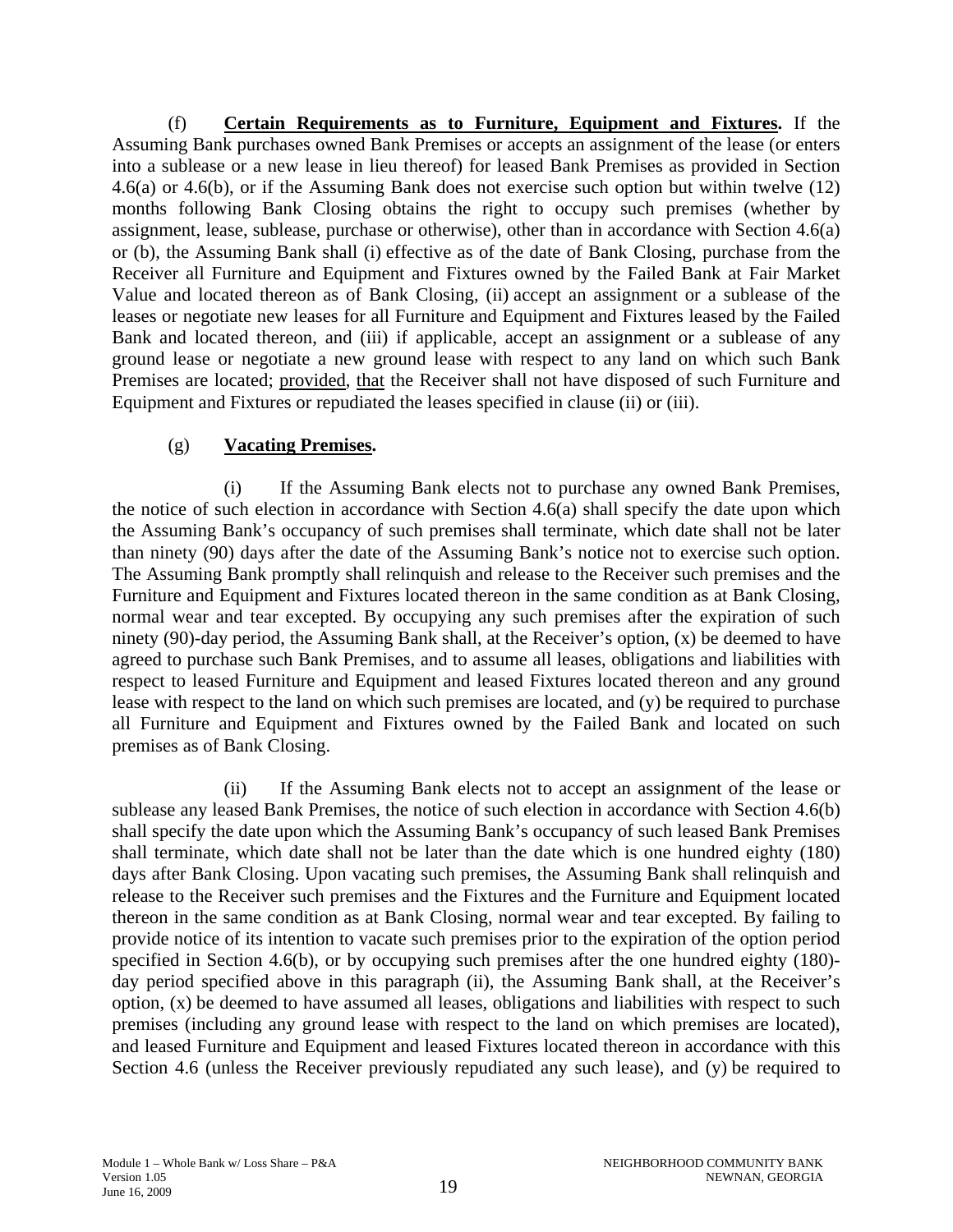purchase all Furniture and Equipment and Fixtures owned by the Failed Bank at Fair Market Value and located on such premises as of Bank Closing.

(h) **Furniture and Equipment and Certain Other Equipment.** The Receiver hereby grants to the Assuming Bank an option to purchase all Furniture and Equipment or any telecommunications, data processing equipment (including hardware and software) and check processing and similar operating equipment owned by the Failed Bank at Fair Market Value and located at any leased Bank Premises that the Assuming Bank elects to vacate or which it could have, but did not occupy, pursuant to this Section 4.6; provided, that, the Assuming Bank shall give the Receiver notice of its election to purchase such property at the time it gives notice of its intention to vacate such Bank Premises or within ten (10) days after Bank Closing for Bank Premises it could have, but did not, occupy.

# **4.7 Agreement with Respect to Leased Data Processing Equipment**

<span id="page-23-0"></span>(a) The Receiver hereby grants to the Assuming Bank an exclusive option for the period of ninety (90) days commencing the day after Bank Closing to accept an assignment from the Receiver of any or all Data Processing Leases to the extent that such Data Processing Leases can be assigned.

(b) The Assuming Bank shall (i) give written notice to the Receiver within the option period specified in Section 4.7(a) of its intent to accept or decline an assignment or sublease of any or all Data Processing Leases and promptly accept an assignment or sublease of such Data Processing Leases, and (ii) give written notice to the appropriate lessor(s) that it has accepted an assignment or sublease of any such Data Processing Leases.

(c) The Receiver agrees to facilitate the assignment or sublease of Data Processing Leases or the negotiation of new leases or license agreements by the Assuming Bank; provided, that neither the Receiver nor the Corporation shall be obligated to engage in litigation or make payments to the Assuming Bank or to any third party in connection with facilitating any such assumption, assignment, sublease or negotiation.

(d) The Assuming Bank agrees, during its period of use of any property subject to a Data Processing Lease, to pay to the Receiver or to appropriate third parties at the direction of the Receiver all operating costs with respect thereto and to comply with all relevant terms of the applicable Data Processing Leases entered into by the Failed Bank, including without limitation the timely payment of all rent, taxes, fees, charges, utilities, insurance and assessments.

(e) The Assuming Bank shall, not later than fifty (50) days after giving the notice provided in Section 4.7(b), (i) relinquish and release to the Receiver all property subject to the relevant Data Processing Lease, in the same condition as at Bank Closing, normal wear and tear excepted, or (ii) accept an assignment or a sublease thereof or negotiate a new lease or license agreement under this Section 4.7.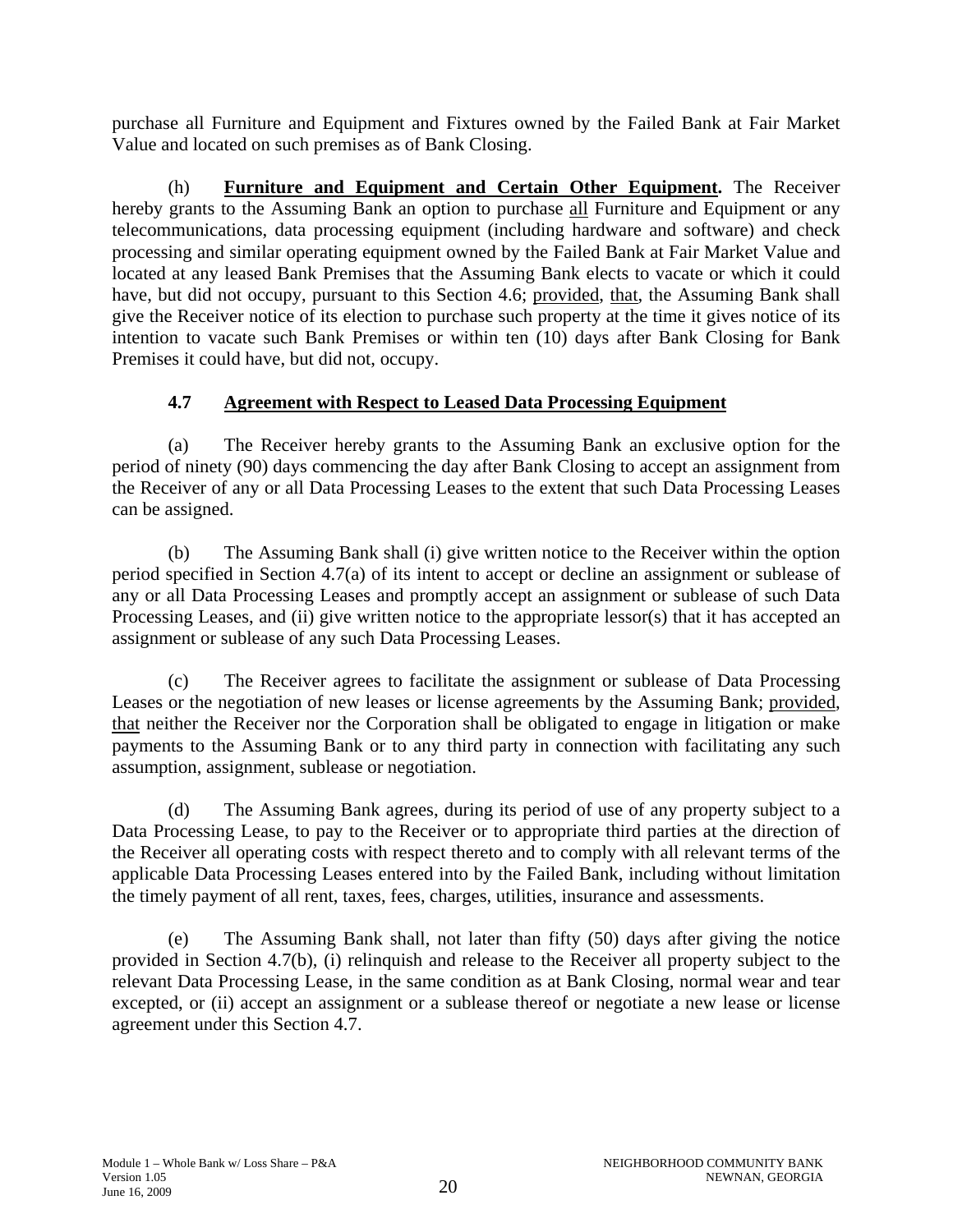### **4.8 Agreement with Respect to Certain Existing Agreements**.

(a) Subject to the provisions of Section 4.8(b), with respect to agreements existing as of Bank Closing which provide for the rendering of services by or to the Failed Bank, within ninety (90) days after Bank Closing, the Assuming Bank shall give the Receiver written notice specifying whether it elects to assume or not to assume each such agreement. Except as may be otherwise provided in this Article IV, the Assuming Bank agrees to comply with the terms of each such agreement for a period commencing on the day after Bank Closing and ending on: (i) in the case of an agreement that provides for the rendering of services by the Failed Bank, the date which is ninety (90) days after Bank Closing, and (ii) in the case of an agreement that provides for the rendering of services to the Failed Bank, the date which is thirty (30) days after the Assuming Bank has given notice to the Receiver of its election not to assume such agreement; provided, that the Receiver can reasonably make such service agreements available to the Assuming Bank. The Assuming Bank shall be deemed by the Receiver to have assumed agreements for which no notification is timely given. The Receiver agrees to assign, transfer, convey, and deliver to the Assuming Bank all right, title and interest of the Receiver, if any, in and to agreements the Assuming Bank assumes hereunder. In the event the Assuming Bank elects not to accept an assignment of any lease (or sublease) or negotiate a new lease for leased Bank Premises under Section 4.6 and does not otherwise occupy such premises, the provisions of this Section 4.8(a) shall not apply to service agreements related to such premises. The Assuming Bank agrees, during the period it has the use or benefit of any such agreement, promptly to pay to the Receiver or to appropriate third parties at the direction of the Receiver all operating costs with respect thereto and to comply with all relevant terms of such agreement.

(b) The provisions of Section 4.8(a) regarding the Assuming Bank's election to assume or not assume certain agreements shall not apply to (i) agreements pursuant to which the Failed Bank provides mortgage servicing for others or mortgage servicing is provided to the Failed Bank by others, (ii) agreements that are subject to Sections 4.1 through 4.7 and any insurance policy or bond referred to in Section 3.5(a) or other agreement specified in Section 3.5, and (iii) consulting, management or employment agreements, if any, between the Failed Bank and its employees or other Persons. Except as otherwise expressly set forth elsewhere in this Agreement, the Assuming Bank does not assume any liabilities or acquire any rights under any of the agreements described in this Section 4.8(b).

<span id="page-24-1"></span>**4.9 Informational Tax Reporting**. The Assuming Bank agrees to perform all obligations of the Failed Bank with respect to Federal and State income tax informational reporting related to (i) the Assets and the Liabilities Assumed, (ii) deposit accounts that were closed and loans that were paid off or collateral obtained with respect thereto prior to Bank Closing, (iii) miscellaneous payments made to vendors of the Failed Bank, and (iv) any other asset or liability of the Failed Bank, including, without limitation, loans not purchased and Deposits not assumed by the Assuming Bank, as may be required by the Receiver.

<span id="page-24-2"></span><span id="page-24-0"></span>**4.10 Insurance**. The Assuming Bank agrees to obtain insurance coverage effective from and after Bank Closing, including public liability, fire and extended coverage insurance acceptable to the Receiver with respect to owned or leased Bank Premises that it occupies, and all owned or leased Furniture and Equipment and Fixtures and leased data processing equipment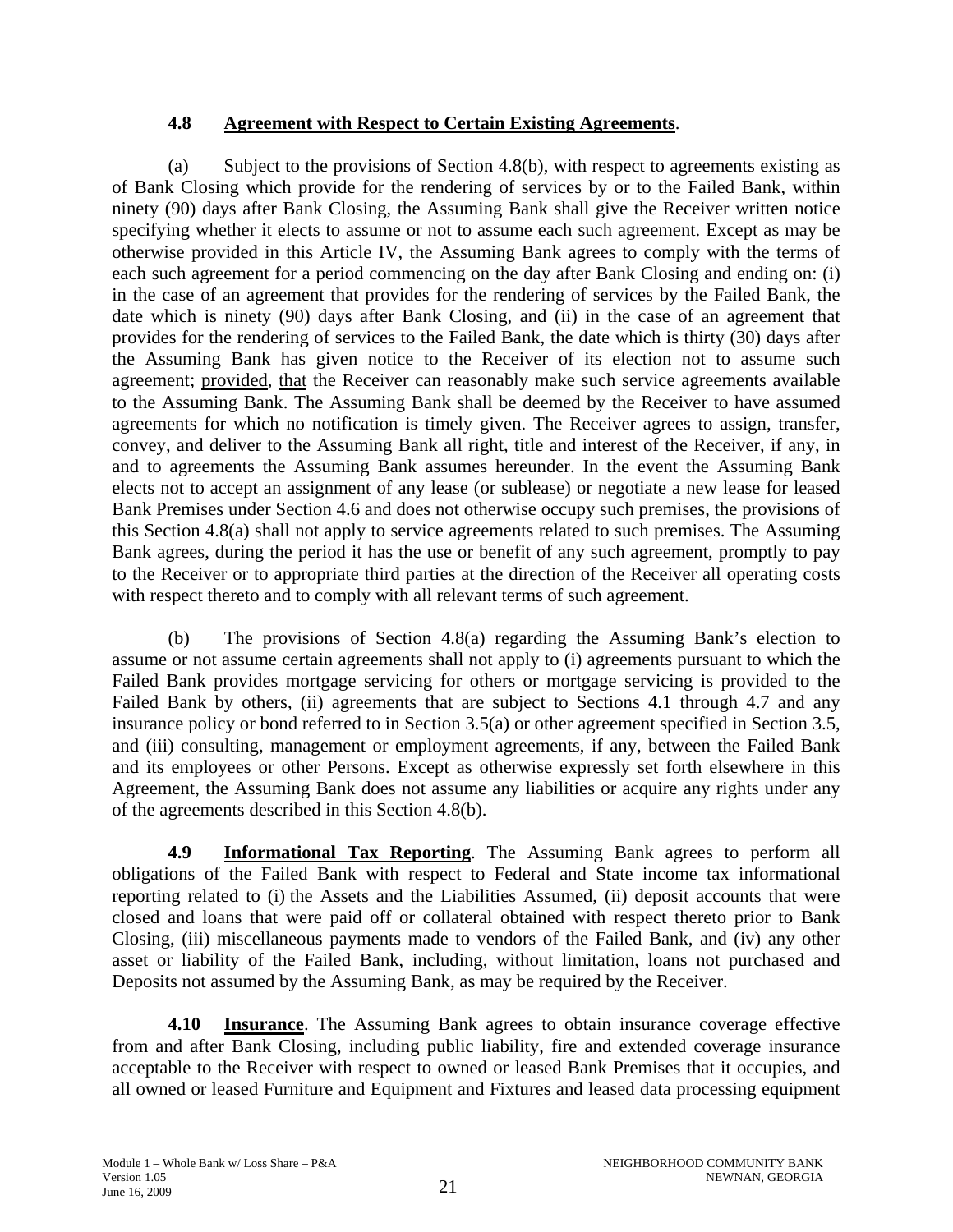(including hardware and software) located thereon, in the event such insurance coverage is not already in force and effect with respect to the Assuming Bank as the insured as of Bank Closing. All such insurance shall, where appropriate (as determined by the Receiver), name the Receiver as an additional insured.

<span id="page-25-0"></span>**4.11** Office Space for Receiver and Corporation. For the period commencing on the day following Bank Closing and ending on the one hundred eightieth (180th) day thereafter, the Assuming Bank agrees to provide to the Receiver and the Corporation, without charge, adequate and suitable office space (including parking facilities and vault space), furniture, equipment (including photocopying and telecopying machines), email accounts, network access and technology resources (such as shared drive) and utilities (including local telephone service and fax machines) at the Bank Premises occupied by the Assuming Bank for their use in the discharge of their respective functions with respect to the Failed Bank. In the event the Receiver and the Corporation determine that the space provided is inadequate or unsuitable, the Receiver and the Corporation may relocate to other quarters having adequate and suitable space and the costs of relocation and any rental and utility costs for the balance of the period of occupancy by the Receiver and the Corporation shall be borne by the Assuming Bank. Additionally, the Assuming Bank agrees to pay such bills and invoices on behalf of the Receiver and Corporation as the Receiver or Corporation may direct for the period beginning on the date of Bank Closing and ending on Settlement Date. Assuming Bank shall submit it requests for reimbursement of such expenditures pursuant to Article VIII of this Agreement.

### <span id="page-25-1"></span>**4.12 Agreement with Respect to Continuation of Group Health Plan Coverage for Former Employees of the Failed Bank.**

(a) The Assuming Bank agrees to assist the Receiver, as provided in this Section 4.12, in offering individuals who were employees or former employees of the Failed Bank, or any of its Subsidiaries, and who, immediately prior to Bank Closing, were receiving, or were eligible to receive, health insurance coverage or health insurance continuation coverage from the Failed Bank ("Eligible Individuals"), the opportunity to obtain health insurance coverage in the Corporation's FIA Continuation Coverage Plan which provides for health insurance continuation coverage to such Eligible Individuals who are qualified beneficiaries of the Failed Bank as defined in Section 607 of the Employee Retirement Income Security Act of 1974, as amended (respectively, "qualified beneficiaries" and "ERISA"). The Assuming Bank shall consult with the Receiver and not later than five (5) Business Days after Bank Closing shall provide written notice to the Receiver of the number (if available), identity (if available) and addresses (if available) of the Eligible Individuals who are qualified beneficiaries of the Failed Bank and for whom a "qualifying event" (as defined in Section 603 of ERISA) has occurred and with respect to whom the Failed Bank's obligations under Part 6 of Subtitle B of Title I of ERISA have not been satisfied in full, and such other information as the Receiver may reasonably require. The Receiver shall cooperate with the Assuming Bank in order to permit it to prepare such notice and shall provide to the Assuming Bank such data in its possession as may be reasonably required for purposes of preparing such notice.

(b) The Assuming Bank shall take such further action to assist the Receiver in offering the Eligible Individuals who are qualified beneficiaries of the Failed Bank the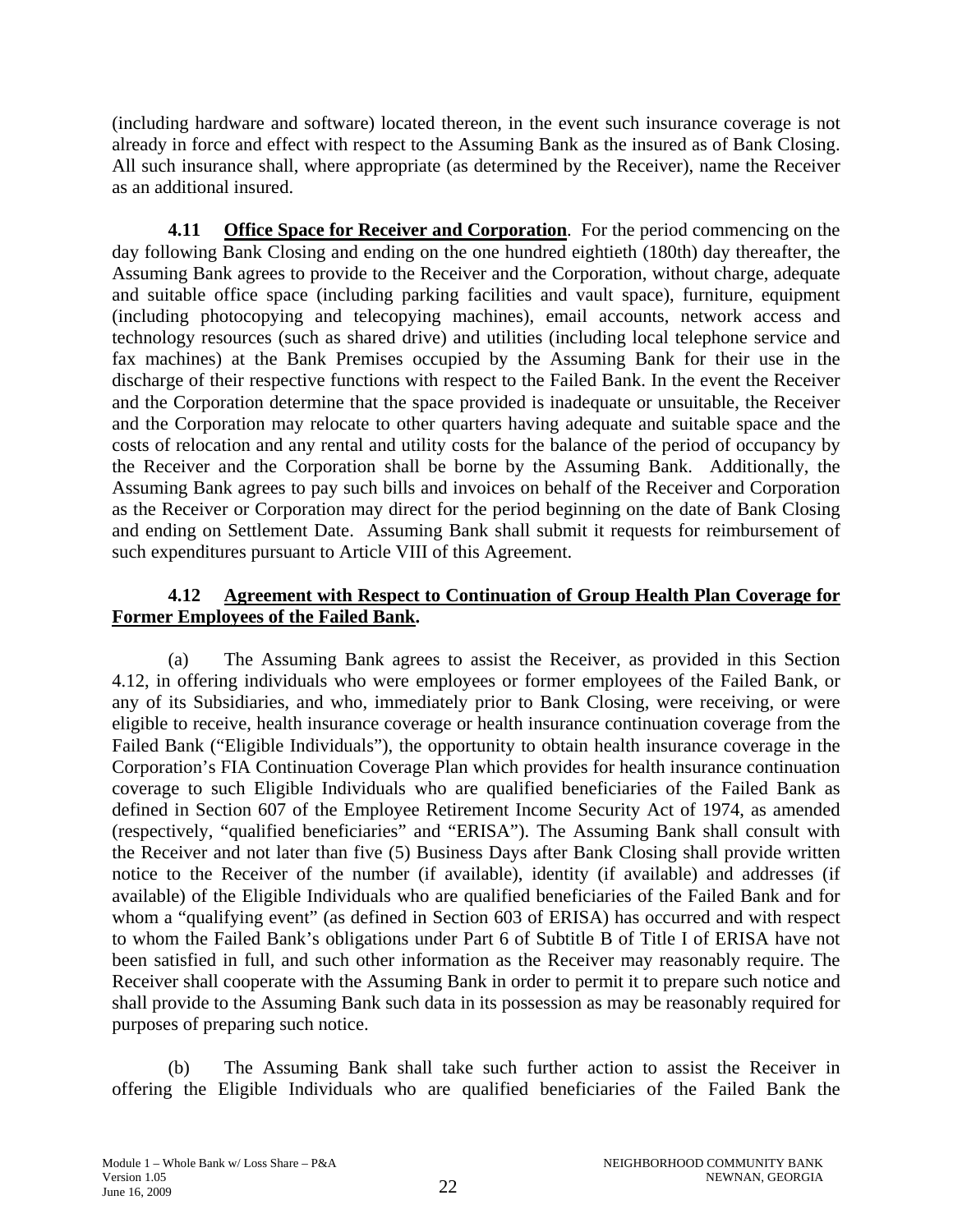opportunity to obtain health insurance coverage in the Corporation's FIA Continuation Coverage Plan as the Receiver may direct. All expenses incurred and paid by the Assuming Bank (i) in connection with the obligations of the Assuming Bank under this Section 4.12, and (ii) in providing health insurance continuation coverage to any Eligible Individuals who are hired by the Assuming Bank and such employees' qualified beneficiaries shall be borne by the Assuming Bank.

(c) This Section 4.12 is for the sole and exclusive benefit of the parties to this Agreement, and for the benefit of no other Person (including any former employee of the Failed Bank or any Subsidiary thereof or qualified beneficiary of such former employee). Nothing in this Section 4.12 is intended by the parties, or shall be construed, to give any Person (including any former employee of the Failed Bank or any Subsidiary thereof or qualified beneficiary of such former employee) other than the Corporation, the Receiver and the Assuming Bank any legal or equitable right, remedy or claim under or with respect to the provisions of this Section.

<span id="page-26-0"></span>**4.13 Agreement with Respect to Interim Asset Servicing.** At any time after Bank Closing, the Receiver may establish on its books an asset pool(s) and may transfer to such asset pool(s) (by means of accounting entries on the books of the Receiver) all or any assets and liabilities of the Failed Bank which are not acquired by the Assuming Bank, including, without limitation, wholly unfunded Commitments and assets and liabilities which may be acquired, funded or originated by the Receiver subsequent to Bank Closing. The Receiver may remove assets (and liabilities) from or add assets (and liabilities) to such pool(s) at any time in its discretion. At the option of the Receiver, the Assuming Bank agrees to service, administer, and collect such pool assets in accordance with and for the term set forth in Exhibit 4.13 "Interim Asset Servicing Arrangement".

## **4.14** Reserved.

**4.15 Agreement with Respect to Loss Sharing.** The Assuming Bank shall be entitled to require reimbursement from the Receiver for loss sharing on certain loans in accordance with the Single Family Shared-Loss Agreement attached hereto as Exhibit 4.15A and the Non-SF Shared-Loss Agreement attached hereto as Exhibit 4.15B, collectively, the "Shared-Loss Agreements." The Loans that shall be subject to the Shared-Loss Agreements are identified on the Schedule of Loans 4.15A and 4.15B attached hereto.

### **ARTICLE V DUTIES WITH RESPECT TO DEPOSITORS OF THE FAILED BANK**

<span id="page-26-2"></span><span id="page-26-1"></span>**5.1 Payment of Checks, Drafts and Orders.** Subject to Section 9.5, the Assuming Bank agrees to pay all properly drawn checks, drafts and withdrawal orders of depositors of the Failed Bank presented for payment, whether drawn on the check or draft forms provided by the Failed Bank or by the Assuming Bank, to the extent that the Deposit balances to the credit of the respective makers or drawers assumed by the Assuming Bank under this Agreement are sufficient to permit the payment thereof, and in all other respects to discharge, in the usual course of conducting a banking business, the duties and obligations of the Failed Bank with respect to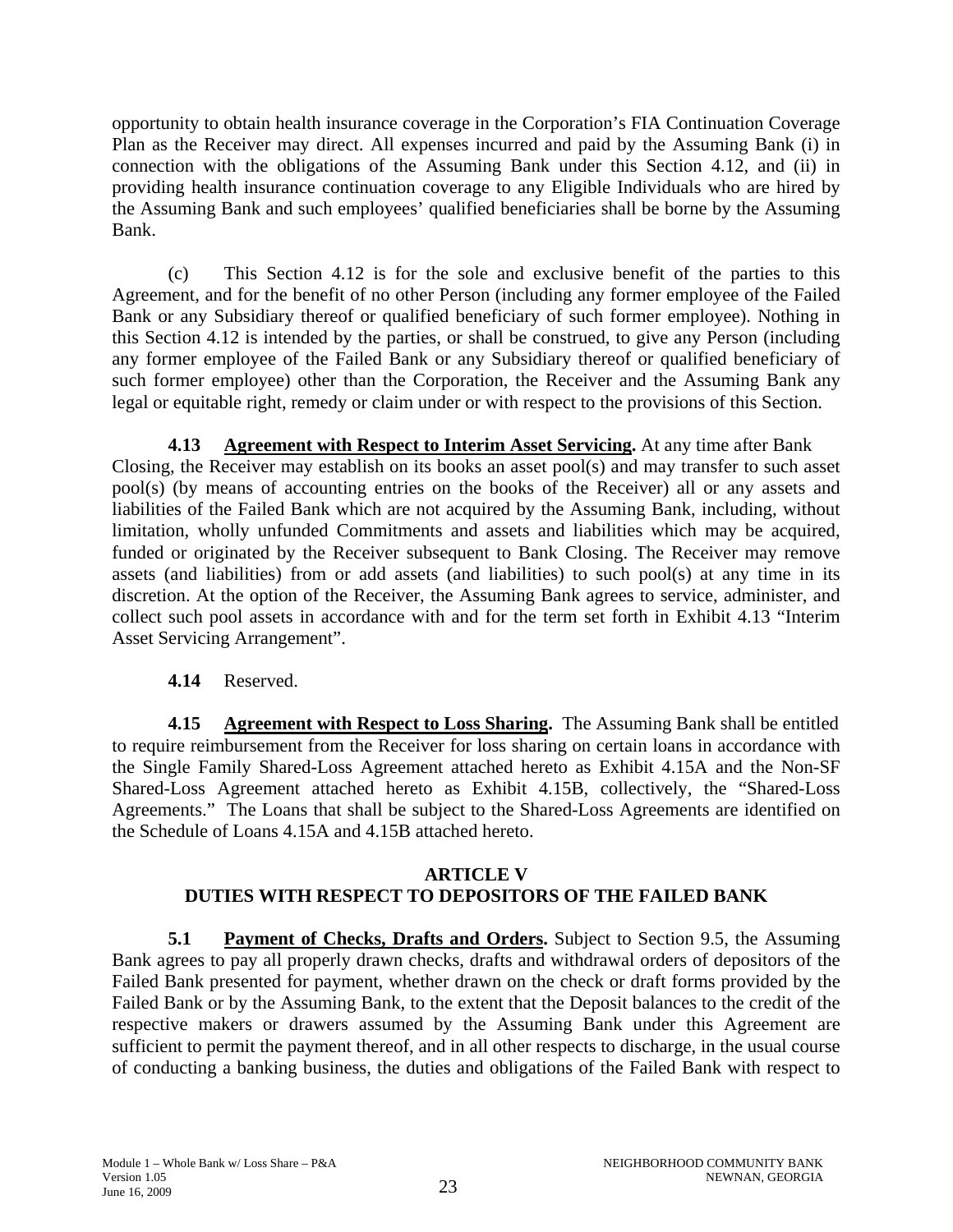the Deposit balances due and owing to the depositors of the Failed Bank assumed by the Assuming Bank under this Agreement.

<span id="page-27-0"></span>**5.2** Certain Agreements Related to Deposits. Subject to Section 2.2, the Assuming Bank agrees to honor the terms and conditions of any written escrow or mortgage servicing agreement or other similar agreement relating to a Deposit liability assumed by the Assuming Bank pursuant to this Agreement.

### **5.3 Notice to Depositors.**

<span id="page-27-1"></span>(a) Within seven (7) days after Bank Closing, the Assuming Bank shall give (i) notice to depositors of the Failed Bank of its assumption of the Deposit liabilities of the Failed Bank, and (ii) any notice required under Section 2.2, by mailing to each such depositor a notice with respect to such assumption and by advertising in a newspaper of general circulation in the county or counties in which the Failed Bank was located. The Assuming Bank agrees that it will obtain prior approval of all such notices and advertisements from counsel for the Receiver and that such notices and advertisements shall not be mailed or published until such approval is received.

(b) The Assuming Bank shall give notice by mail to depositors of the Failed Bank concerning the procedures to claim their deposits, which notice shall be provided to the Assuming Bank by the Receiver or the Corporation. Such notice shall be included with the notice to depositors to be mailed by the Assuming Bank pursuant to Section 5.3(a).

(c) If the Assuming Bank proposes to charge fees different from those charged by the Failed Bank before it establishes new deposit account relationships with the depositors of the Failed Bank, the Assuming Bank shall give notice by mail of such changed fees to such depositors.

### **ARTICLE VI RECORDS**

### **6.1 Transfer of Records**.

<span id="page-27-3"></span><span id="page-27-2"></span>(a) In accordance with Section 3.1, the Receiver assigns, transfers, conveys and delivers to the Assuming Bank the following Records pertaining to the Deposit liabilities of the Failed Bank assumed by the Assuming Bank under this Agreement, except as provided in Section 6.4:

- (i) signature cards, orders, contracts between the Failed Bank and its depositors and Records of similar character;
- (ii) passbooks of depositors held by the Failed Bank, deposit slips, cancelled checks and withdrawal orders representing charges to accounts of depositors;

and the following Records pertaining to the Assets: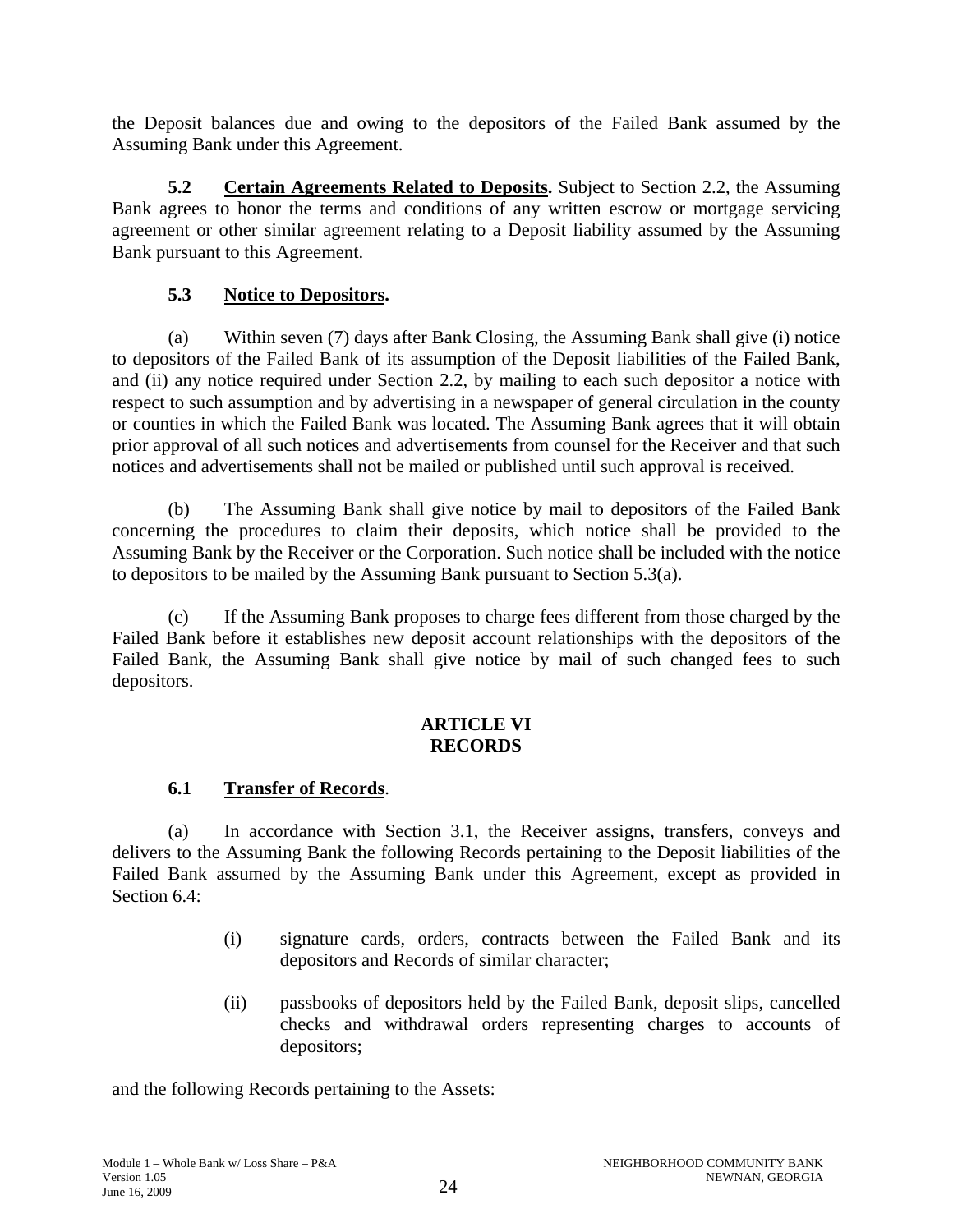- (iii) records of deposit balances carried with other banks, bankers or trust companies;
- (iv) Loan and collateral records and Credit Files and other documents;
- (v) deeds, mortgages, abstracts, surveys, and other instruments or records of title pertaining to real estate or real estate mortgages;
- (vi) signature cards, agreements and records pertaining to Safe Deposit Boxes, if any; and
- (vii) records pertaining to the credit card business, trust business or safekeeping business of the Failed Bank, if any.

(b) The Receiver, at its option, may assign and transfer to the Assuming Bank by a single blanket assignment or otherwise, as soon as practicable after Bank Closing, any other Records not assigned and transferred to the Assuming Bank as provided in this Agreement, including but not limited to loan disbursement checks, general ledger tickets, official bank checks, proof transactions (including proof tapes) and paid out loan files.

<span id="page-28-0"></span>**6.2 Delivery of Assigned Records**. The Receiver shall deliver to the Assuming Bank all Records described in (i) Section 6.1(a) as soon as practicable on or after the date of this Agreement, and (ii) Section 6.1(b) as soon as practicable after making any assignment described therein.

<span id="page-28-1"></span>**6.3 Preservation of Records**. The Assuming Bank agrees that it will preserve and maintain for the joint benefit of the Receiver, the Corporation and the Assuming Bank, all Records of which it has custody for such period as either the Receiver or the Corporation in its discretion may require, until directed otherwise, in writing, by the Receiver or Corporation. The Assuming Bank shall have the primary responsibility to respond to subpoenas, discovery requests, and other similar official inquiries with respect to the Records of which it has custody.

**6.4 Access to Records; Copies**. The Assuming Bank agrees to permit the Receiver and the Corporation access to all Records of which the Assuming Bank has custody, and to use, inspect, make extracts from or request copies of any such Records in the manner and to the extent requested, and to duplicate, in the discretion of the Receiver or the Corporation, any Record in the form of microfilm or microfiche pertaining to Deposit account relationships; provided, that in the event that the Failed Bank maintained one or more duplicate copies of such microfilm or microfiche Records, the Assuming Bank hereby assigns, transfers, and conveys to the Corporation one such duplicate copy of each such Record without cost to the Corporation, and agrees to deliver to the Corporation all Records assigned and transferred to the Corporation under this Article VI as soon as practicable on or after the date of this Agreement. The party requesting a copy of any Record shall bear the cost (based on standard accepted industry charges to the extent applicable, as determined by the Receiver) for providing such duplicate Records. A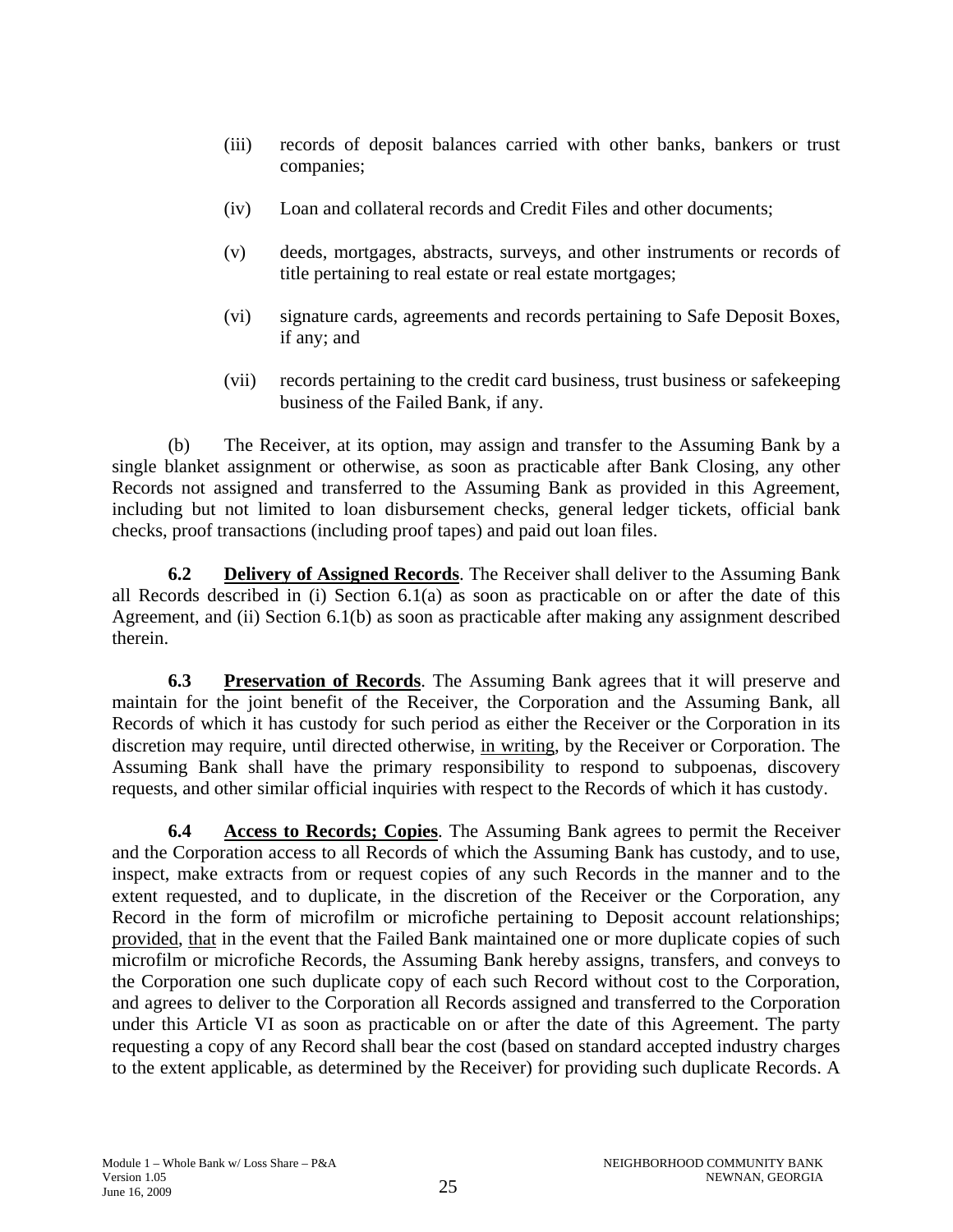copy of each Record requested shall be provided as soon as practicable by the party having custody thereof.

#### **ARTICLE VII FIRST LOSS TRANCHE**

 The Assuming Bank has submitted to the Receiver an asset discount bid of (\$26,900,000.00) and a Deposit premium bid of 0%. The Deposit premium bid will be applied to the total of all Assumed Deposits except for brokered, CDARS, and any market place or similar subscription services Deposits. The First Loss Tranche shall be determined by adding (i) the asset discount bid, (ii) the Deposit premium bid, and (iii) the Equity Adjustment. If the First Loss Tranche is a positive number, then this is the Losses on Single Family Shared-Loss Loans and Net Charge-offs on Shared-Loss Assets that the Assuming Bank will incur before losssharing commences under Exhibits 4.15A and 4.15B. If the First Loss Tranche is a negative number, the Corporation shall pay such amount by wire transfer to the Assuming Bank by the end of the first business day following Bank Closing and loss sharing shall commence immediately.

#### **ARTICLE VIII ADJUSTMENTS**

<span id="page-29-1"></span><span id="page-29-0"></span>**8.1 Pro Forma Statement**. The Receiver, as soon as practicable after Bank Closing, in accordance with the best information then available, shall provide to the Assuming Bank a pro forma statement reflecting any adjustments of such liabilities and assets as may be necessary. Such pro forma statement shall take into account, to the extent possible, (i) liabilities and assets of a nature similar to those contemplated by Section 2.1 or Section 3.1, respectively, which at Bank Closing were carried in the Failed Bank's suspense accounts, (ii) accruals as of Bank Closing for all income related to the assets and business of the Failed Bank acquired by the Assuming Bank hereunder, whether or not such accruals were reflected on the Accounting Records of the Failed Bank in the normal course of its operations, and (iii) adjustments to determine the Book Value of any investment in an Acquired Subsidiary and related accounts on the "bank only" (unconsolidated) balance sheet of the Failed Bank based on the equity method of accounting, whether or not the Failed Bank used the equity method of accounting for investments in subsidiaries, except that the resulting amount cannot be less than the Acquired Subsidiary's recorded equity as of Bank Closing as reflected on the Accounting Records of the Acquired Subsidiary. Any Loan purchased by the Assuming Bank pursuant to Section 3.1 which the Failed Bank charged off during the period following the date of the most recent pertinent data made available to the Assuming Bank as part of the Information Package to Bank Closing shall be deemed not to be charged off for the purposes of the pro forma statement, and the purchase price shall be determined pursuant to Section 3.2.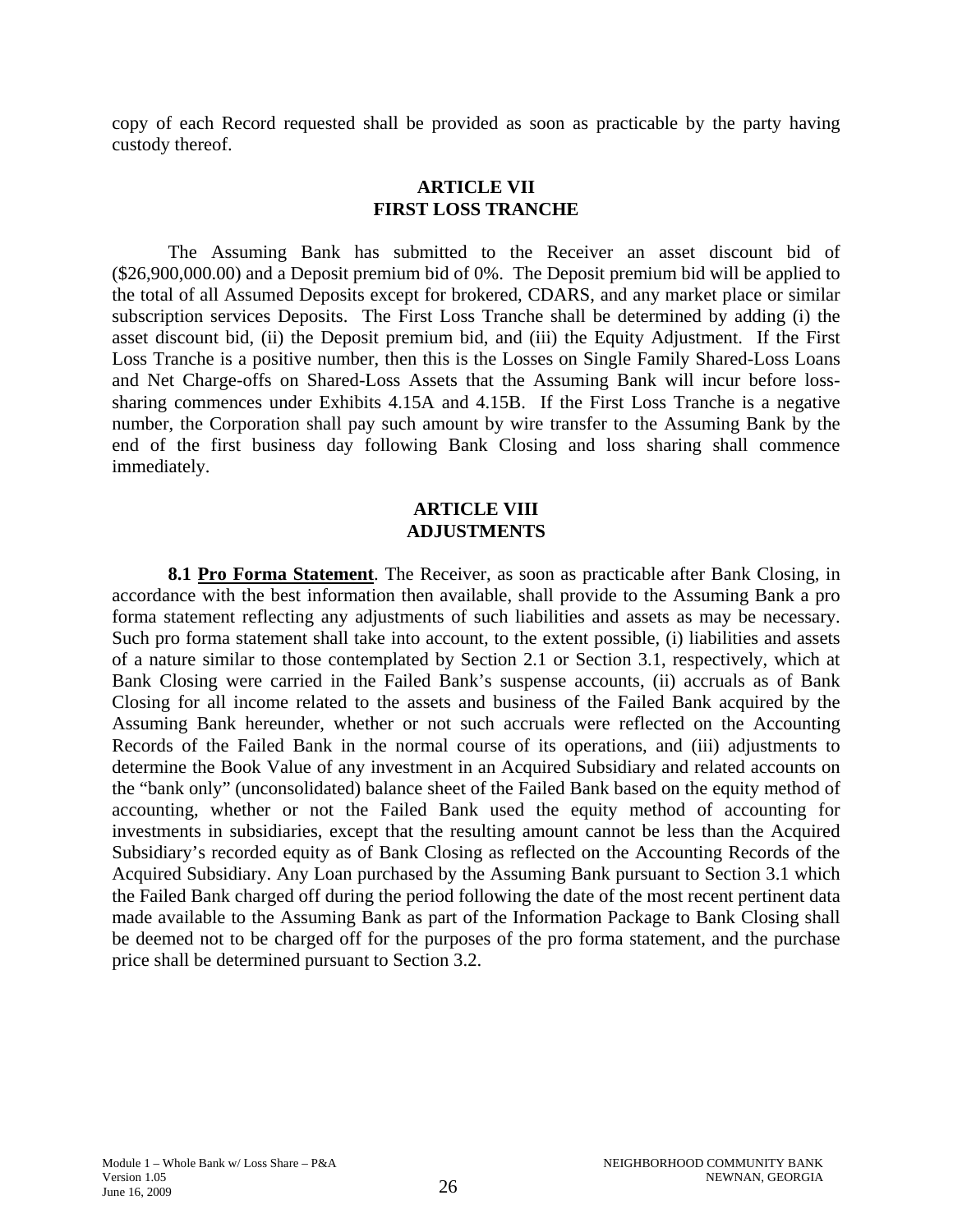# **8.2 Correction of Errors and Omissions; Other Liabilities**.

(a) In the event any bookkeeping omissions or errors are discovered in preparing any pro forma statement or in completing the transfers and assumptions contemplated hereby, the parties hereto agree to correct such errors and omissions, it being understood that, as far as practicable, all adjustments will be made consistent with the judgments, methods, policies or accounting principles utilized by the Failed Bank in preparing and maintaining Accounting Records, except that adjustments made pursuant to this Section 8.2(a) are not intended to bring the Accounting Records of the Failed Bank into accordance with generally accepted accounting principles.

(b) If the Receiver discovers at any time subsequent to the date of this Agreement that any claim exists against the Failed Bank which is of such a nature that it would have been included in the liabilities assumed under Article II had the existence of such claim or the facts giving rise thereto been known as of Bank Closing, the Receiver may, in its discretion, at any time, require that such claim be assumed by the Assuming Bank in a manner consistent with the intent of this Agreement. The Receiver will make appropriate adjustments to the pro forma statement provided by the Receiver to the Assuming Bank pursuant to Section 8.1 as may be necessary.

<span id="page-30-0"></span>**8.3 Payments**. The Receiver agrees to cause to be paid to the Assuming Bank, or the Assuming Bank agrees to pay to the Receiver, as the case may be, on the Settlement Date, a payment in an amount which reflects net adjustments (including any costs, expenses and fees associated with determinations of value as provided in this Agreement) made pursuant to Section 8.1 or Section 8.2, plus interest as provided in Section 8.4. The Receiver and the Assuming Bank agree to effect on the Settlement Date any further transfer of assets to or assumption of liabilities or claims by the Assuming Bank as may be necessary in accordance with Section 8.1 or Section 8.2.

<span id="page-30-1"></span>**8.4 Interest**. Any amounts paid under Section 8.3 or Section 8.5, shall bear interest for the period from and including the day following Bank Closing to and including the day preceding the payment at the Settlement Interest Rate.

<span id="page-30-2"></span>**8.5 Subsequent Adjustments.** In the event that the Assuming Bank or the Receiver discovers any errors or omissions as contemplated by Section 8.2 or any error with respect to the payment made under Section 8.3 after the Settlement Date, the Assuming Bank and the Receiver agree to promptly correct any such errors or omissions, make any payments and effect any transfers or assumptions as may be necessary to reflect any such correction plus interest as provided in Section 8.4.

### **ARTICLE IX CONTINUING COOPERATION**

<span id="page-30-4"></span><span id="page-30-3"></span>**9.1 General Matters**. The parties hereto agree that they will, in good faith and with their best efforts, cooperate with each other to carry out the transactions contemplated by this Agreement and to effect the purposes hereof.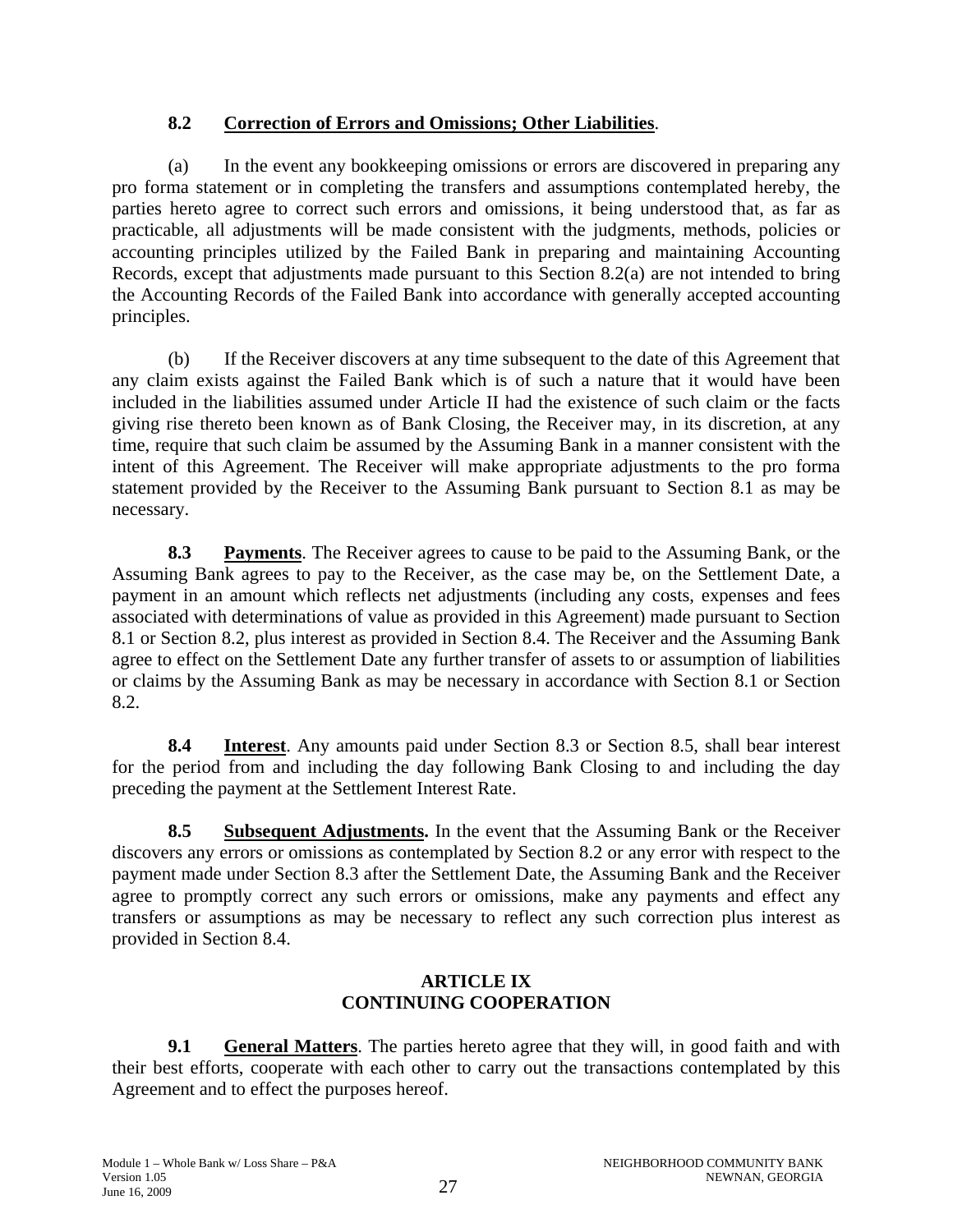<span id="page-31-0"></span>**9.2** Additional Title Documents. The Receiver, the Corporation and the Assuming Bank each agree, at any time, and from time to time, upon the request of any party hereto, to execute and deliver such additional instruments and documents of conveyance as shall be reasonably necessary to vest in the appropriate party its full legal or equitable title in and to the property transferred pursuant to this Agreement or to be transferred in accordance herewith. The Assuming Bank shall prepare such instruments and documents of conveyance (in form and substance satisfactory to the Receiver) as shall be necessary to vest title to the Assets in the Assuming Bank. The Assuming Bank shall be responsible for recording such instruments and documents of conveyance at its own expense.

# **9.3 Claims and Suits**.

<span id="page-31-1"></span>(a) The Receiver shall have the right, in its discretion, to (i) defend or settle any claim or suit against the Assuming Bank with respect to which the Receiver has indemnified the Assuming Bank in the same manner and to the same extent as provided in Article XII, and (ii) defend or settle any claim or suit against the Assuming Bank with respect to any Liability Assumed, which claim or suit may result in a loss to the Receiver arising out of or related to this Agreement, or which existed against the Failed Bank on or before Bank Closing. The exercise by the Receiver of any rights under this Section 9.3(a) shall not release the Assuming Bank with respect to any of its obligations under this Agreement.

(b) In the event any action at law or in equity shall be instituted by any Person against the Receiver and the Corporation as codefendants with respect to any asset of the Failed Bank retained or acquired pursuant to this Agreement by the Receiver, the Receiver agrees, at the request of the Corporation, to join with the Corporation in a petition to remove the action to the United States District Court for the proper district. The Receiver agrees to institute, with or without joinder of the Corporation as coplaintiff, any action with respect to any such retained or acquired asset or any matter connected therewith whenever notice requiring such action shall be given by the Corporation to the Receiver.

<span id="page-31-2"></span>**9.4 Payment of Deposits**. In the event any depositor does not accept the obligation of the Assuming Bank to pay any Deposit liability of the Failed Bank assumed by the Assuming Bank pursuant to this Agreement and asserts a claim against the Receiver for all or any portion of any such Deposit liability, the Assuming Bank agrees on demand to provide to the Receiver funds sufficient to pay such claim in an amount not in excess of the Deposit liability reflected on the books of the Assuming Bank at the time such claim is made. Upon payment by the Assuming Bank to the Receiver of such amount, the Assuming Bank shall be discharged from any further obligation under this Agreement to pay to any such depositor the amount of such Deposit liability paid to the Receiver.

<span id="page-31-3"></span>**9.5 Withheld Payments**. At any time, the Receiver or the Corporation may, in its discretion, determine that all or any portion of any deposit balance assumed by the Assuming Bank pursuant to this Agreement does not constitute a "Deposit" (or otherwise, in its discretion, determine that it is the best interest of the Receiver or Corporation to withhold all or any portion of any deposit), and may direct the Assuming Bank to withhold payment of all or any portion of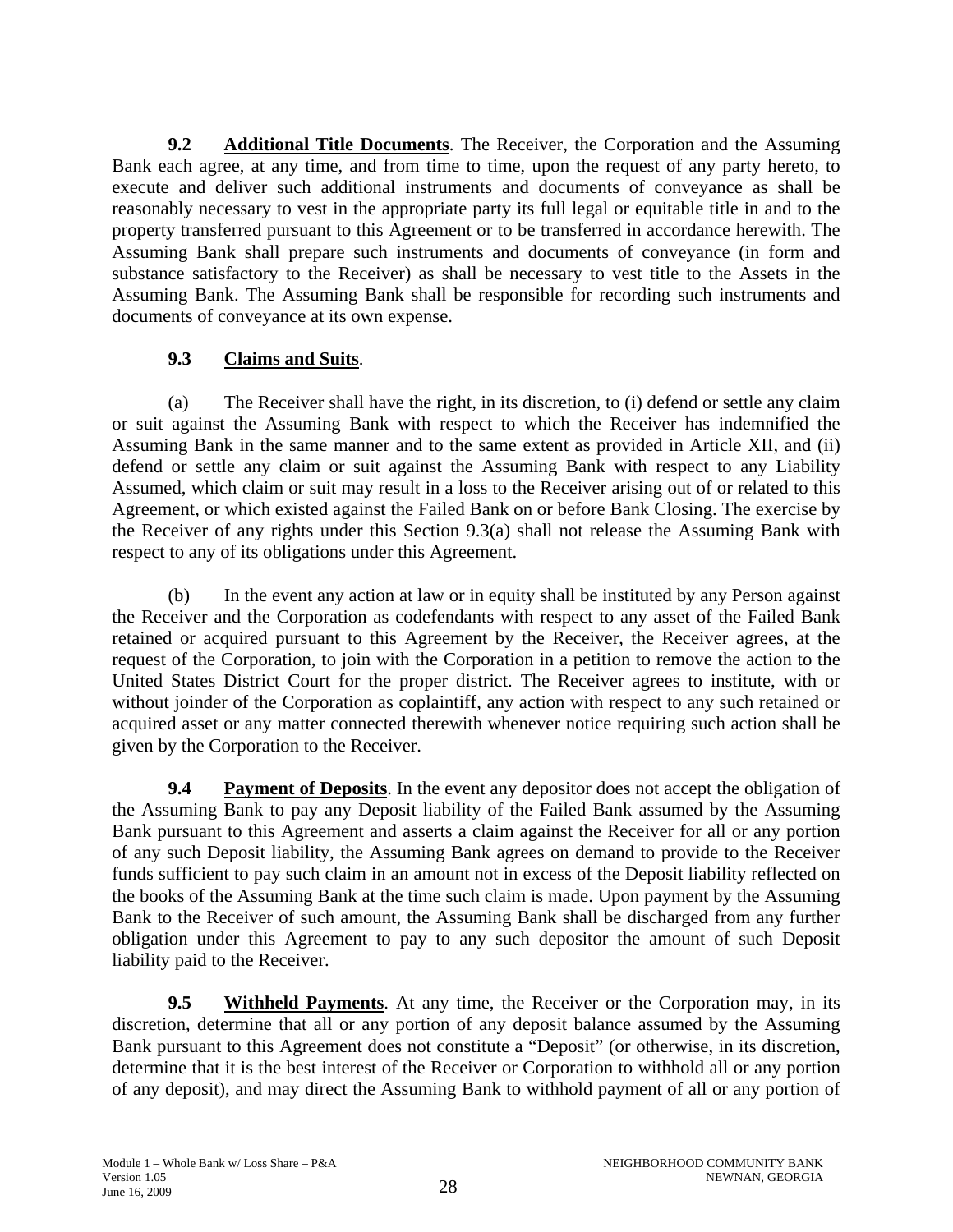any such deposit balance. Upon such direction, the Assuming Bank agrees to hold such deposit and not to make any payment of such deposit balance to or on behalf of the depositor, or to itself, whether by way of transfer, set-off, or otherwise. The Assuming Bank agrees to maintain the "withheld payment" status of any such deposit balance until directed in writing by the Receiver or the Corporation as to its disposition. At the direction of the Receiver or the Corporation, the Assuming Bank shall return all or any portion of such deposit balance to the Receiver or the Corporation, as appropriate, and thereupon the Assuming Bank shall be discharged from any further liability to such depositor with respect to such returned deposit balance. If such deposit balance has been paid to the depositor prior to a demand for return by the Corporation or the Receiver, and payment of such deposit balance had not been previously withheld pursuant to this Section, the Assuming Bank shall not be obligated to return such deposit balance to the Receiver or the Corporation. The Assuming Bank shall be obligated to reimburse the Corporation or the Receiver, as the case may be, for the amount of any deposit balance or portion thereof paid by the Assuming Bank in contravention of any previous direction to withhold payment of such deposit balance or return such deposit balance the payment of which was withheld pursuant to this Section.

## **9.6 Proceedings with Respect to Certain Assets and Liabilities**.

<span id="page-32-0"></span>(a) In connection with any investigation, proceeding or other matter with respect to any asset or liability of the Failed Bank retained by the Receiver, or any asset of the Failed Bank acquired by the Receiver pursuant to this Agreement, the Assuming Bank shall cooperate to the extent reasonably required by the Receiver.

(b) In addition to its obligations under Section 6.4, the Assuming Bank shall provide representatives of the Receiver access at reasonable times and locations without other limitation or qualification to (i) its directors, officers, employees and agents and those of the Subsidiaries acquired by the Assuming Bank, and (ii) its books and records, the books and records of such Subsidiaries and all Credit Files, and copies thereof. Copies of books, records and Credit Files shall be provided by the Assuming Bank as requested by the Receiver and the costs of duplication thereof shall be borne by the Receiver.

(c) Not later than ten (10) days after the Put Notice pursuant to Section 3.4 or the date of the notice of transfer of any Loan by the Assuming Bank to the Receiver pursuant to Section 3.6, the Assuming Bank shall deliver to the Receiver such documents with respect to such Loan as the Receiver may request, including without limitation the following: (i) all related Credit Documents (other than certificates, notices and other ancillary documents), (ii) a certificate setting forth the principal amount on the date of the transfer and the amount of interest, fees and other charges then accrued and unpaid thereon, and any restrictions on transfer to which any such Loan is subject, and (iii) all Credit Files, and all documents, microfiche, microfilm and computer records (including but not limited to magnetic tape, disc storage, card forms and printed copy) maintained by, owned by, or in the possession of the Assuming Bank or any Affiliate of the Assuming Bank relating to the transferred Loan.

<span id="page-32-1"></span>**9.7** Information. The Assuming Bank promptly shall provide to the Corporation such other information, including financial statements and computations, relating to the performance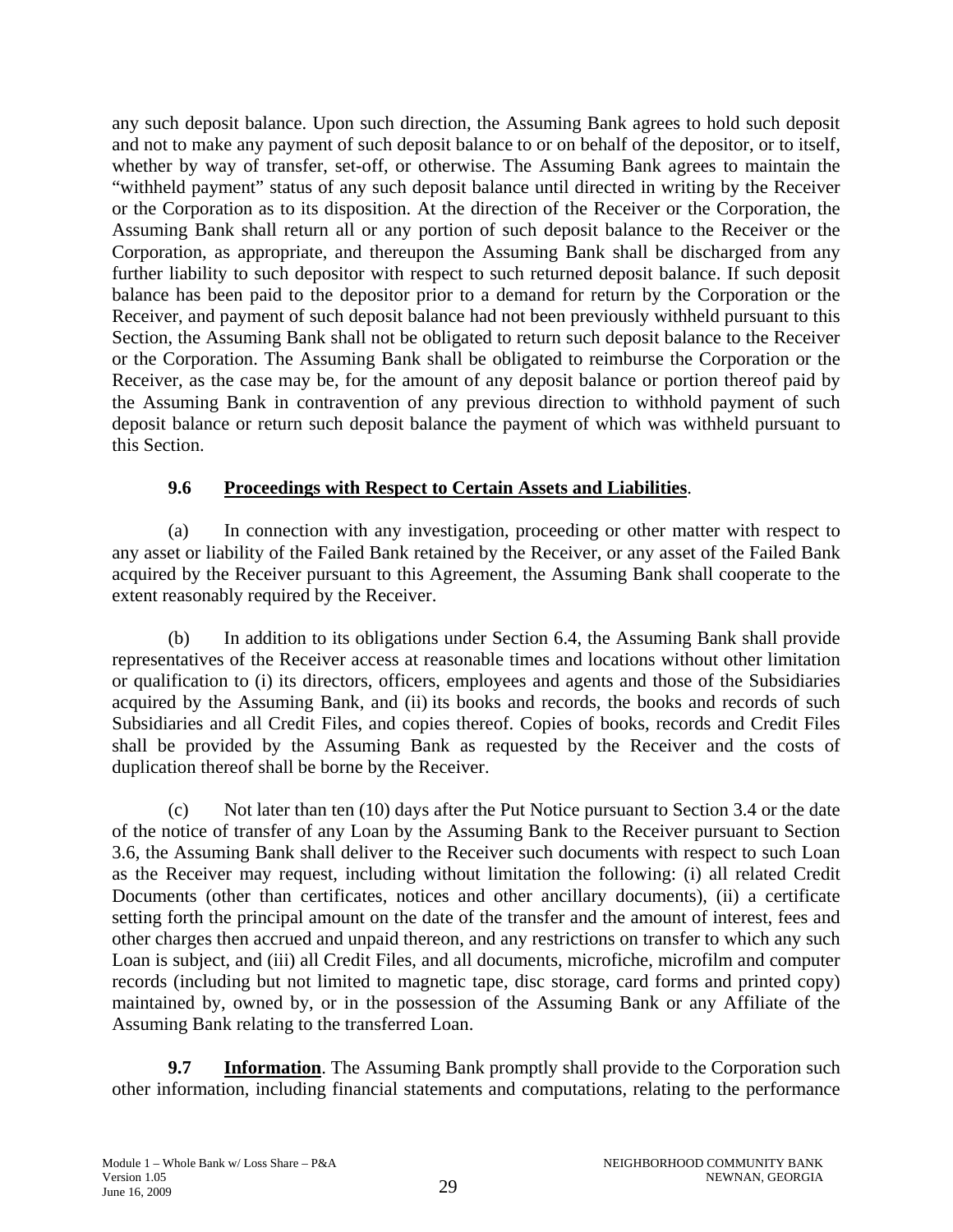of the provisions of this Agreement as the Corporation or the Receiver may request from time to time, and, at the request of the Receiver, make available employees of the Failed Bank employed or retained by the Assuming Bank to assist in preparation of the pro forma statement pursuant to Section 8.1.

### **ARTICLE X CONDITION PRECEDENT**

<span id="page-33-0"></span>The obligations of the parties to this Agreement are subject to the Receiver and the Corporation having received at or before Bank Closing evidence reasonably satisfactory to each of any necessary approval, waiver, or other action by any governmental authority, the board of directors of the Assuming Bank, or other third party, with respect to this Agreement and the transactions contemplated hereby, the closing of the Failed Bank and the appointment of the Receiver, the chartering of the Assuming Bank, and any agreements, documents, matters or proceedings contemplated hereby or thereby.

### **ARTICLE XI REPRESENTATIONS AND WARRANTIES OF THE ASSUMING BANK**

<span id="page-33-1"></span>The Assuming Bank represents and warrants to the Corporation and the Receiver as follows:

(a) **Corporate Existence and Authority**. The Assuming Bank (i) is duly organized, validly existing and in good standing under the laws of its Chartering Authority and has full power and authority to own and operate its properties and to conduct its business as now conducted by it, and (ii) has full power and authority to execute and deliver this Agreement and to perform its obligations hereunder. The Assuming Bank has taken all necessary corporate action to authorize the execution, delivery and performance of this Agreement and the performance of the transactions contemplated hereby.

(b) **Third Party Consents**. No governmental authority or other third party consents (including but not limited to approvals, licenses, registrations or declarations) are required in connection with the execution, delivery or performance by the Assuming Bank of this Agreement, other than such consents as have been duly obtained and are in full force and effect.

(c) **Execution and Enforceability**. This Agreement has been duly executed and delivered by the Assuming Bank and when this Agreement has been duly authorized, executed and delivered by the Corporation and the Receiver, this Agreement will constitute the legal, valid and binding obligation of the Assuming Bank, enforceable in accordance with its terms.

### (d) **Compliance with Law**.

(i) Neither the Assuming Bank nor any of its Subsidiaries is in violation of any statute, regulation, order, decision, judgment or decree of, or any restriction imposed by, the United States of America, any State, municipality or other political subdivision or any agency of any of the foregoing, or any court or other tribunal having jurisdiction over the Assuming Bank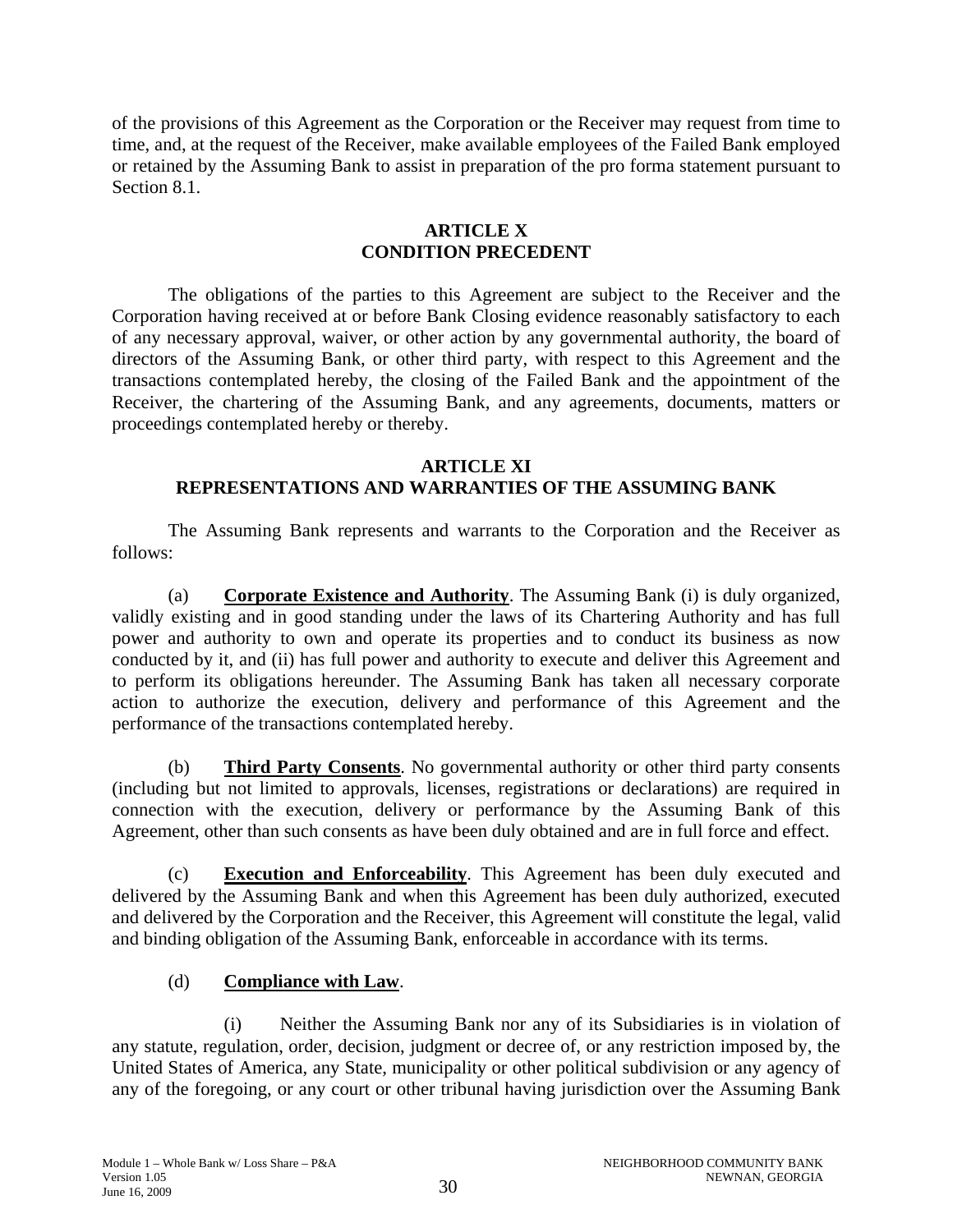or any of its Subsidiaries or any assets of any such Person, or any foreign government or agency thereof having such jurisdiction, with respect to the conduct of the business of the Assuming Bank or of any of its Subsidiaries, or the ownership of the properties of the Assuming Bank or any of its Subsidiaries, which, either individually or in the aggregate with all other such violations, would materially and adversely affect the business, operations or condition (financial or otherwise) of the Assuming Bank or the ability of the Assuming Bank to perform, satisfy or observe any obligation or condition under this Agreement.

(ii) Neither the execution and delivery nor the performance by the Assuming Bank of this Agreement will result in any violation by the Assuming Bank of, or be in conflict with, any provision of any applicable law or regulation, or any order, writ or decree of any court or governmental authority.

(e) **Representations Remain True**. The Assuming Bank represents and warrants that it has executed and delivered to the Corporation a Purchaser Eligibility Certification and Confidentiality Agreement and that all information provided and representations made by or on behalf of the Assuming Bank in connection with this Agreement and the transactions contemplated hereby, including, but not limited to, the Purchaser Eligibility Certification and Confidentiality Agreement (which are affirmed and ratified hereby) are and remain true and correct in all material respects and do not fail to state any fact required to make the information contained therein not misleading.

### **ARTICLE XII INDEMNIFICATION**

<span id="page-34-0"></span>12.1 **Indemnification of Indemnitees**. From and after Bank Closing and subject to the limitations set forth in this Section and Section 12.6 and compliance by the Indemnitees with Section 12.2, the Receiver agrees to indemnify and hold harmless the Indemnitees against any and all costs, losses, liabilities, expenses (including attorneys' fees) incurred prior to the assumption of defense by the Receiver pursuant to paragraph (d) of Section 12.2, judgments, fines and amounts paid in settlement actually and reasonably incurred in connection with claims against any Indemnitee based on liabilities of the Failed Bank that are not assumed by the Assuming Bank pursuant to this Agreement or subsequent to the execution hereof by the Assuming Bank or any Subsidiary or Affiliate of the Assuming Bank for which indemnification is provided hereunder in (a) of this Section 12.1, subject to certain exclusions as provided in (b) of this Section 12.1:

(1) claims based on the rights of any shareholder or former shareholder as such of (x) the Failed Bank, or (y) any Subsidiary or Affiliate of the Failed Bank;

(2) claims based on the rights of any creditor as such of the Failed Bank, or any creditor as such of any director, officer, employee or agent of the Failed Bank, with respect to any indebtedness or other obligation of the Failed Bank arising prior to Bank Closing;

<sup>(</sup>a)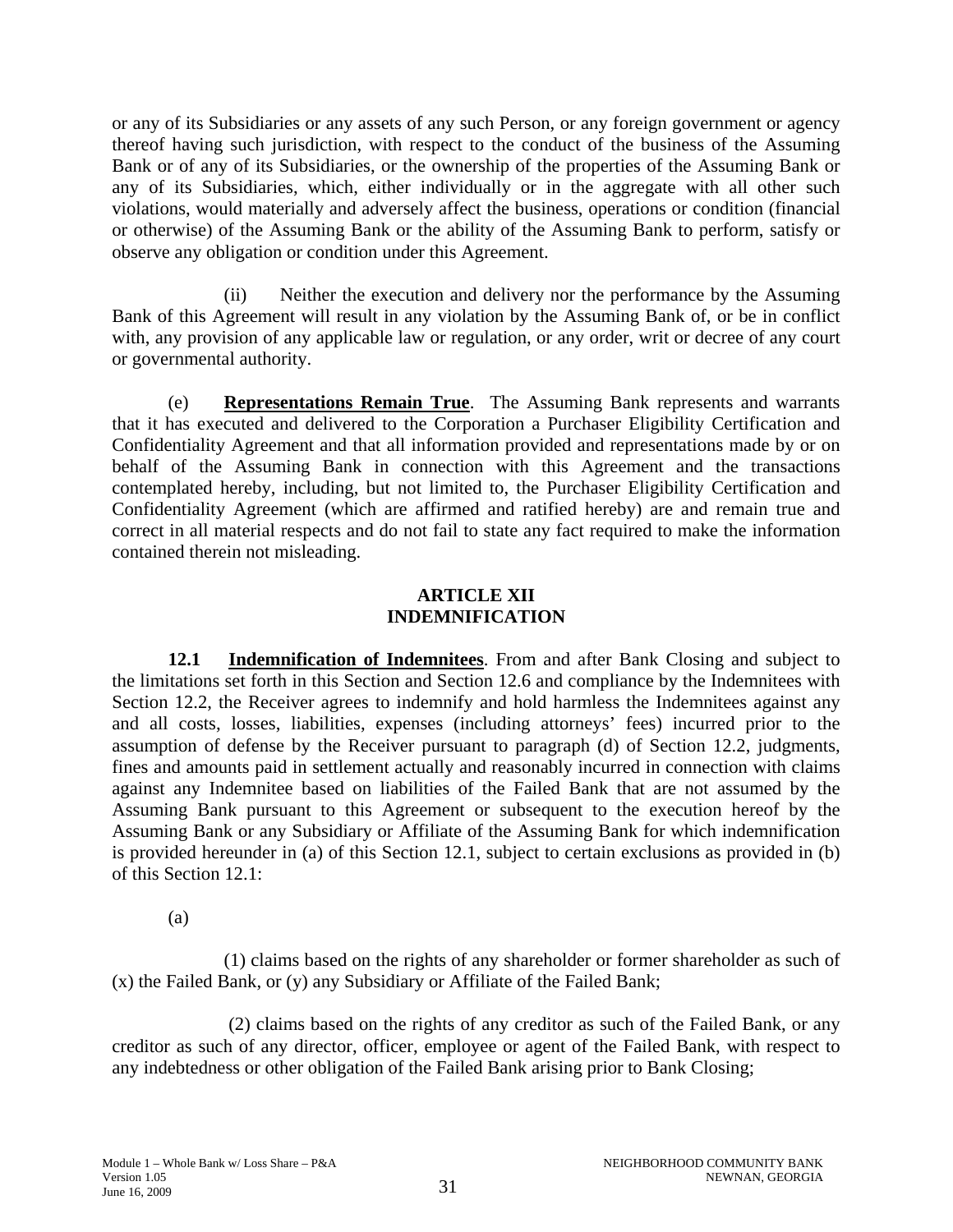(3) claims based on the rights of any present or former director, officer, employee or agent as such of the Failed Bank or of any Subsidiary or Affiliate of the Failed Bank;

(4) claims based on any action or inaction prior to Bank Closing of the Failed Bank, its directors, officers, employees or agents as such, or any Subsidiary or Affiliate of the Failed Bank, or the directors, officers, employees or agents as such of such Subsidiary or Affiliate;

(5) claims based on any malfeasance, misfeasance or nonfeasance of the Failed Bank, its directors, officers, employees or agents with respect to the trust business of the Failed Bank, if any;

(6) claims based on any failure or alleged failure (not in violation of law) by the Assuming Bank to continue to perform any service or activity previously performed by the Failed Bank which the Assuming Bank is not required to perform pursuant to this Agreement or which arise under any contract to which the Failed Bank was a party which the Assuming Bank elected not to assume in accordance with this Agreement and which neither the Assuming Bank nor any Subsidiary or Affiliate of the Assuming Bank has assumed subsequent to the execution hereof;

(7) claims arising from any action or inaction of any Indemnitee, including for purposes of this Section 12.1(a)(7) the former officers or employees of the Failed Bank or of any Subsidiary or Affiliate of the Failed Bank that is taken upon the specific written direction of the Corporation or the Receiver, other than any action or inaction taken in a manner constituting bad faith, gross negligence or willful misconduct; and

(8) claims based on the rights of any depositor of the Failed Bank whose deposit has been accorded "withheld payment" status and/or returned to the Receiver or Corporation in accordance with Section 9.5 and/or has become an "unclaimed deposit" or has been returned to the Corporation or the Receiver in accordance with Section 2.3;

(b) provided, that, with respect to this Agreement, except for paragraphs (7) and (8) of Section 12.1(a), no indemnification will be provided under this Agreement for any:

(1) judgment or fine against, or any amount paid in settlement (without the written approval of the Receiver) by, any Indemnitee in connection with any action that seeks damages against any Indemnitee (a "counterclaim") arising with respect to any Asset and based on any action or inaction of either the Failed Bank, its directors, officers, employees or agents as such prior to Bank Closing, unless any such judgment, fine or amount paid in settlement exceeds the greater of (i) the Repurchase Price of such Asset, or (ii) the monetary recovery sought on such Asset by the Assuming Bank in the cause of action from which the counterclaim arises; and in such event the Receiver will provide indemnification only in the amount of such excess; and no indemnification will be provided for any costs or expenses other than any costs or expenses (including attorneys' fees) which, in the determination of the Receiver, have been actually and reasonably incurred by such Indemnitee in connection with the defense of any such counterclaim; and it is expressly agreed that the Receiver reserves the right to intervene, in its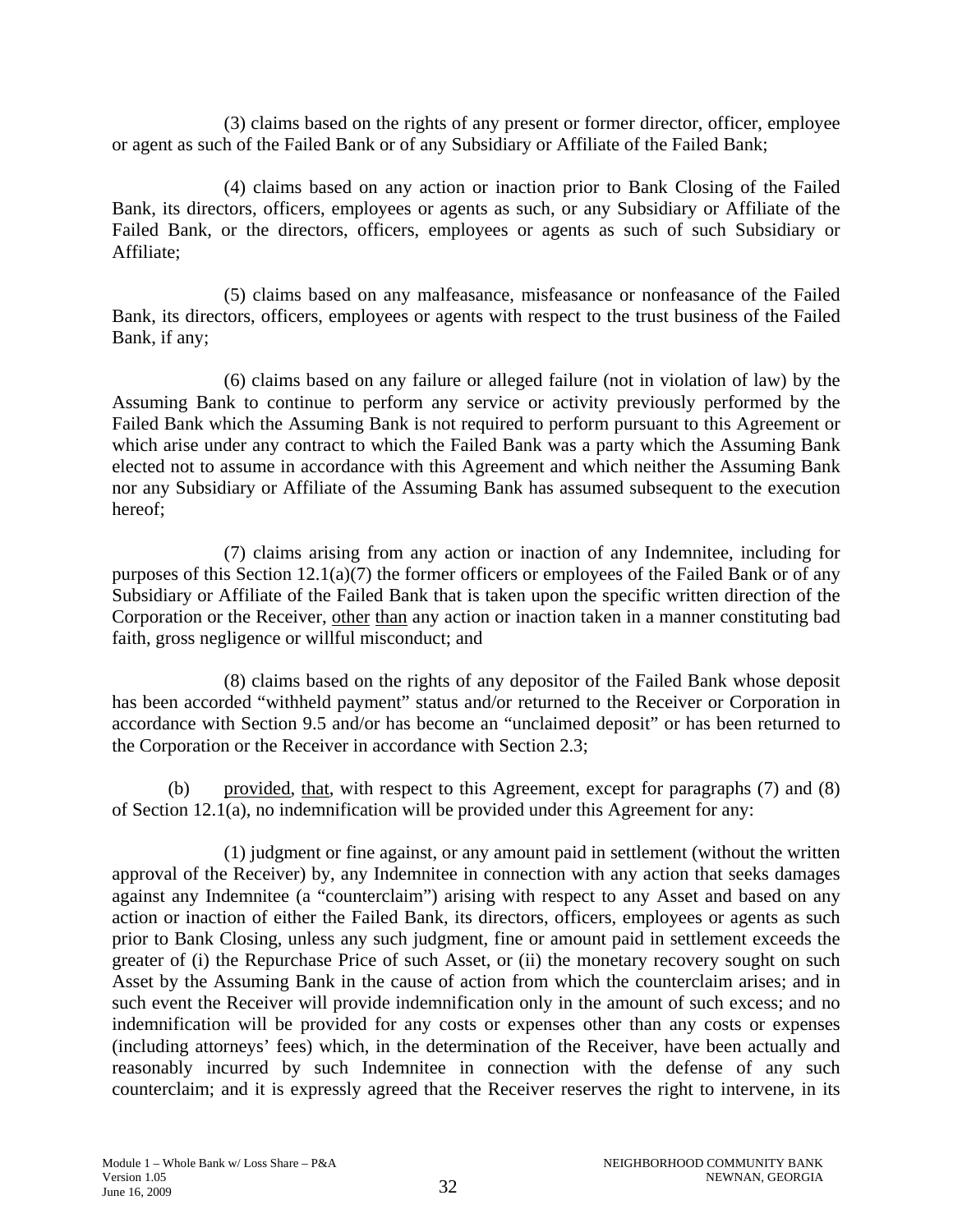discretion, on its behalf and/or on behalf of the Receiver, in the defense of any such counterclaim;

(2) claims with respect to any liability or obligation of the Failed Bank that is expressly assumed by the Assuming Bank pursuant to this Agreement or subsequent to the execution hereof by the Assuming Bank or any Subsidiary or Affiliate of the Assuming Bank;

(3) claims with respect to any liability of the Failed Bank to any present or former employee as such of the Failed Bank or of any Subsidiary or Affiliate of the Failed Bank, which liability is expressly assumed by the Assuming Bank pursuant to this Agreement or subsequent to the execution hereof by the Assuming Bank or any Subsidiary or Affiliate of the Assuming Bank;

(4) claims based on the failure of any Indemnitee to seek recovery of damages from the Receiver for any claims based upon any action or inaction of the Failed Bank, its directors, officers, employees or agents as fiduciary, agent or custodian prior to Bank Closing;

(5) claims based on any violation or alleged violation by any Indemnitee of the antitrust, branching, banking or bank holding company or securities laws of the United States of America or any State thereof;

(6) claims based on the rights of any present or former creditor, customer, or supplier as such of the Assuming Bank or any Subsidiary or Affiliate of the Assuming Bank;

(7) claims based on the rights of any present or former shareholder as such of the Assuming Bank or any Subsidiary or Affiliate of the Assuming Bank regardless of whether any such present or former shareholder is also a present or former shareholder of the Failed Bank;

(8) claims, if the Receiver determines that the effect of providing such indemnification would be to (i) expand or alter the provisions of any warranty or disclaimer thereof provided in Section 3.3 or any other provision of this Agreement, or (ii) create any warranty not expressly provided under this Agreement;

(9) claims which could have been enforced against any Indemnitee had the Assuming Bank not entered into this Agreement;

(10) claims based on any liability for taxes or fees assessed with respect to the consummation of the transactions contemplated by this Agreement, including without limitation any subsequent transfer of any Assets or Liabilities Assumed to any Subsidiary or Affiliate of the Assuming Bank;

(11) except as expressly provided in this Article XII, claims based on any action or inaction of any Indemnitee, and nothing in this Agreement shall be construed to provide indemnification for (i) the Failed Bank, (ii) any Subsidiary or Affiliate of the Failed Bank, or (iii) any present or former director, officer, employee or agent of the Failed Bank or its Subsidiaries or Affiliates; provided, that the Receiver, in its discretion, may provide indemnification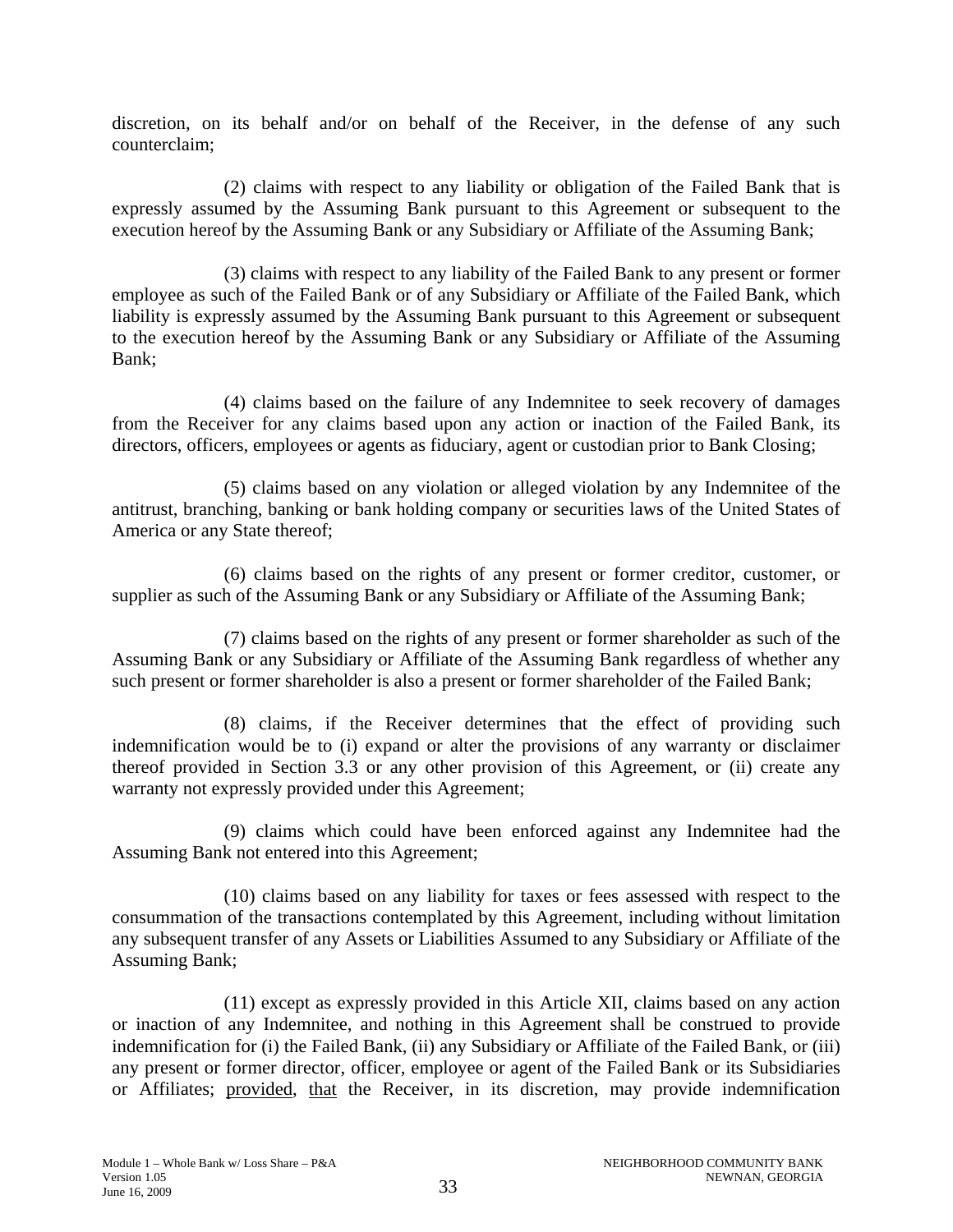hereunder for any present or former director, officer, employee or agent of the Failed Bank or its Subsidiaries or Affiliates who is also or becomes a director, officer, employee or agent of the Assuming Bank or its Subsidiaries or Affiliates;

(12) claims or actions which constitute a breach by the Assuming Bank of the representations and warranties contained in Article XI;

(13) claims arising out of or relating to the condition of or generated by an Asset arising from or relating to the presence, storage or release of any hazardous or toxic substance, or any pollutant or contaminant, or condition of such Asset which violate any applicable Federal, State or local law or regulation concerning environmental protection; and

(14) claims based on, related to or arising from any asset, including a loan, acquired or liability assumed by the Assuming Bank, other than pursuant to this Agreement.

**12.2 Conditions Precedent to Indemnification**. It shall be a condition precedent to the obligation of the Receiver to indemnify any Person pursuant to this Article XII that such Person shall, with respect to any claim made or threatened against such Person for which such Person is or may be entitled to indemnification hereunder:

(a) give written notice to the Regional Counsel (Litigation Branch) of the Corporation in the manner and at the address provided in Section 13.7 of such claim as soon as practicable after such claim is made or threatened; provided, that notice must be given on or before the date which is six (6) years from the date of this Agreement;

(b) provide to the Receiver such information and cooperation with respect to such claim as the Receiver may reasonably require;

(c) cooperate and take all steps, as the Receiver may reasonably require, to preserve and protect any defense to such claim;

(d) in the event suit is brought with respect to such claim, upon reasonable prior notice, afford to the Receiver the right, which the Receiver may exercise in its sole discretion, to conduct the investigation, control the defense and effect settlement of such claim, including without limitation the right to designate counsel and to control all negotiations, litigation, arbitration, settlements, compromises and appeals of any such claim, all of which shall be at the expense of the Receiver; provided, that the Receiver shall have notified the Person claiming indemnification in writing that such claim is a claim with respect to which the Person claiming indemnification is entitled to indemnification under this Article XII;

(e) not incur any costs or expenses in connection with any response or suit with respect to such claim, unless such costs or expenses were incurred upon the written direction of the Receiver; provided, that the Receiver shall not be obligated to reimburse the amount of any such costs or expenses unless such costs or expenses were incurred upon the written direction of the Receiver;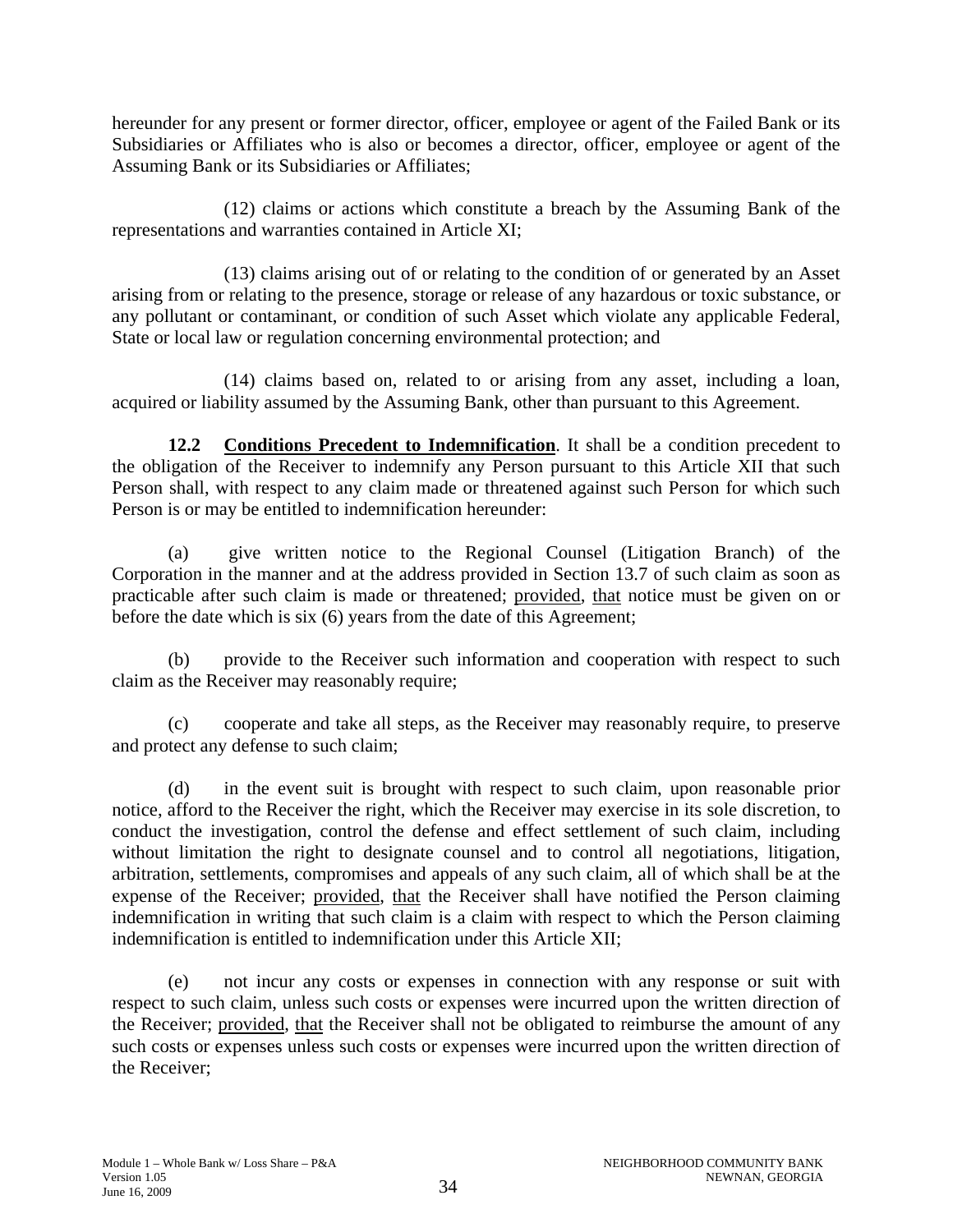(f) not release or settle such claim or make any payment or admission with respect thereto, unless the Receiver consents in writing thereto, which consent shall not be unreasonably withheld; provided, that the Receiver shall not be obligated to reimburse the amount of any such settlement or payment unless such settlement or payment was effected upon the written direction of the Receiver; and

(g) take reasonable action as the Receiver may request in writing as necessary to preserve, protect or enforce the rights of the indemnified Person against any Primary Indemnitor.

**12.3 No Additional Warranty**. Nothing in this Article XII shall be construed or deemed to (i) expand or otherwise alter any warranty or disclaimer thereof provided under Section 3.3 or any other provision of this Agreement with respect to, among other matters, the title, value, collectibility, genuineness, enforceability or condition of any (x) Asset, or (y) asset of the Failed Bank purchased by the Assuming Bank subsequent to the execution of this Agreement by the Assuming Bank or any Subsidiary or Affiliate of the Assuming Bank, or (ii) create any warranty not expressly provided under this Agreement with respect thereto.

**12.4 Indemnification of Receiver and Corporation**. From and after Bank Closing, the Assuming Bank agrees to indemnify and hold harmless the Corporation and the Receiver and their respective directors, officers, employees and agents from and against any and all costs, losses, liabilities, expenses (including attorneys' fees), judgments, fines and amounts paid in settlement actually and reasonably incurred in connection with any of the following:

(a) claims based on any and all liabilities or obligations of the Failed Bank assumed by the Assuming Bank pursuant to this Agreement or subsequent to the execution hereof by the Assuming Bank or any Subsidiary or Affiliate of the Assuming Bank, whether or not any such liabilities subsequently are sold and/or transferred, other than any claim based upon any action or inaction of any Indemnitee as provided in paragraph (7) or (8) of Section 12.1(a); and

(b) claims based on any act or omission of any Indemnitee (including but not limited to claims of any Person claiming any right or title by or through the Assuming Bank with respect to Assets transferred to the Receiver pursuant to Section 3.4 or 3.6), other than any action or inaction of any Indemnitee as provided in paragraph (7) or (8) of Section 12.1(a).

**12.5 Obligations Supplemental**. The obligations of the Receiver, and the Corporation as guarantor in accordance with Section 12.7, to provide indemnification under this Article XII are to supplement any amount payable by any Primary Indemnitor to the Person indemnified under this Article XII. Consistent with that intent, the Receiver agrees only to make payments pursuant to such indemnification to the extent not payable by a Primary Indemnitor. If the aggregate amount of payments by the Receiver, or the Corporation as guarantor in accordance with Section 12.7, and all Primary Indemnitors with respect to any item of indemnification under this Article XII exceeds the amount payable with respect to such item, such Person being indemnified shall notify the Receiver thereof and, upon the request of the Receiver, shall promptly pay to the Receiver, or the Corporation as appropriate, the amount of the Receiver's (or Corporation's) payments to the extent of such excess.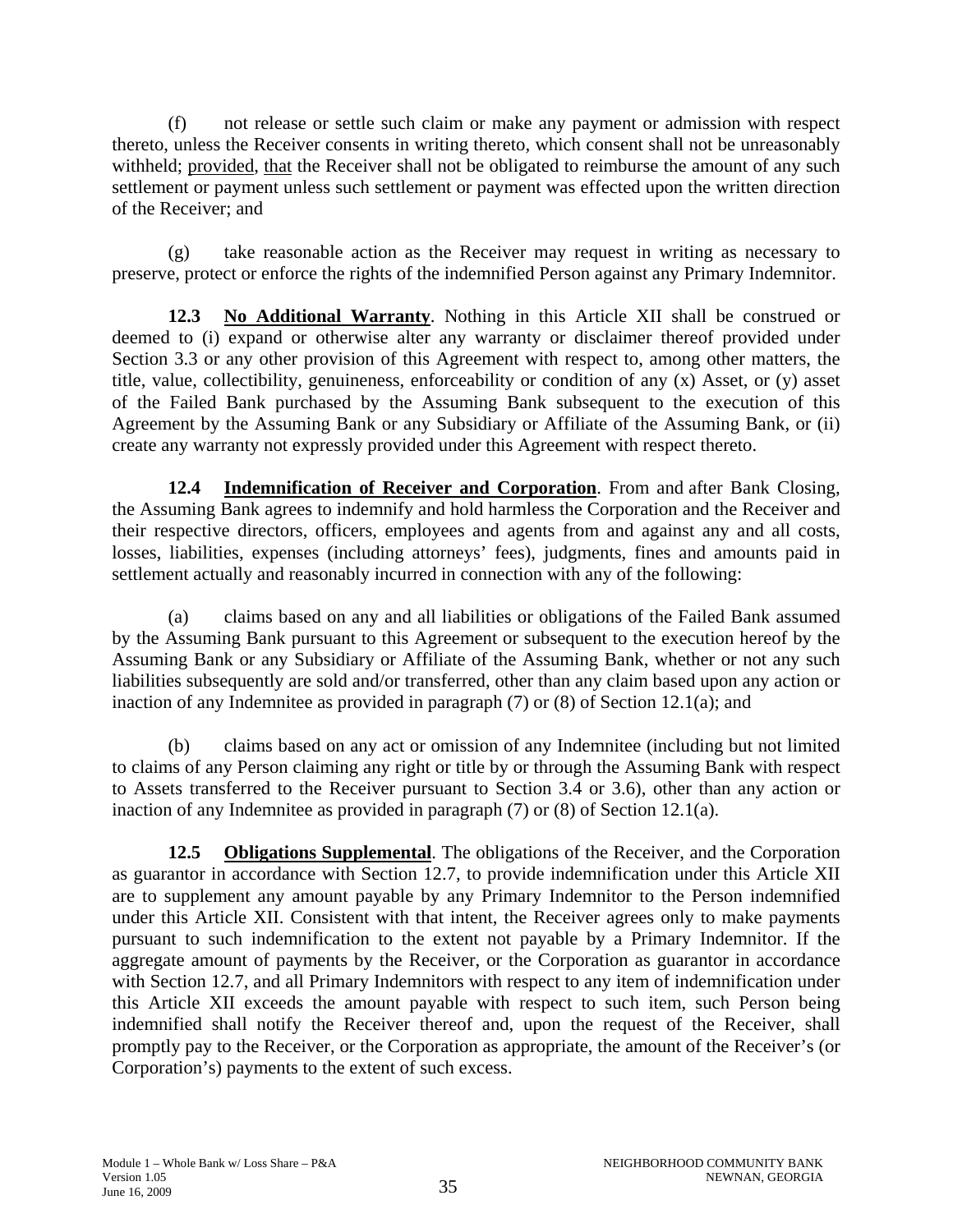**12.6 Criminal Claims**. Notwithstanding any provision of this Article XII to the contrary, in the event that any Person being indemnified under this Article XII shall become involved in any criminal action, suit or proceeding, whether judicial, administrative or investigative, the Receiver shall have no obligation hereunder to indemnify such Person for liability with respect to any criminal act or to the extent any costs or expenses are attributable to the defense against the allegation of any criminal act, unless (i) the Person is successful on the merits or otherwise in the defense against any such action, suit or proceeding, or (ii) such action, suit or proceeding is terminated without the imposition of liability on such Person.

**12.7 Limited Guaranty of the Corporation.** The Corporation hereby guarantees performance of the Receiver's obligation to indemnify the Assuming Bank as set forth in this Article XII. It is a condition to the Corporation's obligation hereunder that the Assuming Bank shall comply in all respects with the applicable provisions of this Article XII. The Corporation shall be liable hereunder only for such amounts, if any, as the Receiver is obligated to pay under the terms of this Article XII but shall fail to pay. Except as otherwise provided above in this Section 12.7, nothing in this Article XII is intended or shall be construed to create any liability or obligation on the part of the Corporation, the United States of America or any department or agency thereof under or with respect to this Article XII, or any provision hereof, it being the intention of the parties hereto that the obligations undertaken by the Receiver under this Article XII are the sole and exclusive responsibility of the Receiver and no other Person or entity.

**12.8 Subrogation.** Upon payment by the Receiver, or the Corporation as guarantor in accordance with Section 12.7, to any Indemnitee for any claims indemnified by the Receiver under this Article XII, the Receiver, or the Corporation as appropriate, shall become subrogated to all rights of the Indemnitee against any other Person to the extent of such payment.

### **ARTICLE XIII MISCELLANEOUS**

**13.1 Entire Agreement**. This Agreement embodies the entire agreement of the parties hereto in relation to the subject matter herein and supersedes all prior understandings or agreements, oral or written, between the parties.

**13.2 Headings**. The headings and subheadings of the Table of Contents, Articles and Sections contained in this Agreement, except the terms identified for definition in Article I and elsewhere in this Agreement, are inserted for convenience only and shall not affect the meaning or interpretation of this Agreement or any provision hereof.

**13.3 Counterparts**. This Agreement may be executed in any number of counterparts and by the duly authorized representative of a different party hereto on separate counterparts, each of which when so executed shall be deemed to be an original and all of which when taken together shall constitute one and the same Agreement.

**13.4 GOVERNING LAW**. THIS AGREEMENT AND THE RIGHTS AND OBLIGATIONS HEREUNDER SHALL BE GOVERNED BY AND CONSTRUED IN ACCORDANCE WITH THE FEDERAL LAW OF THE UNITED STATES OF AMERICA,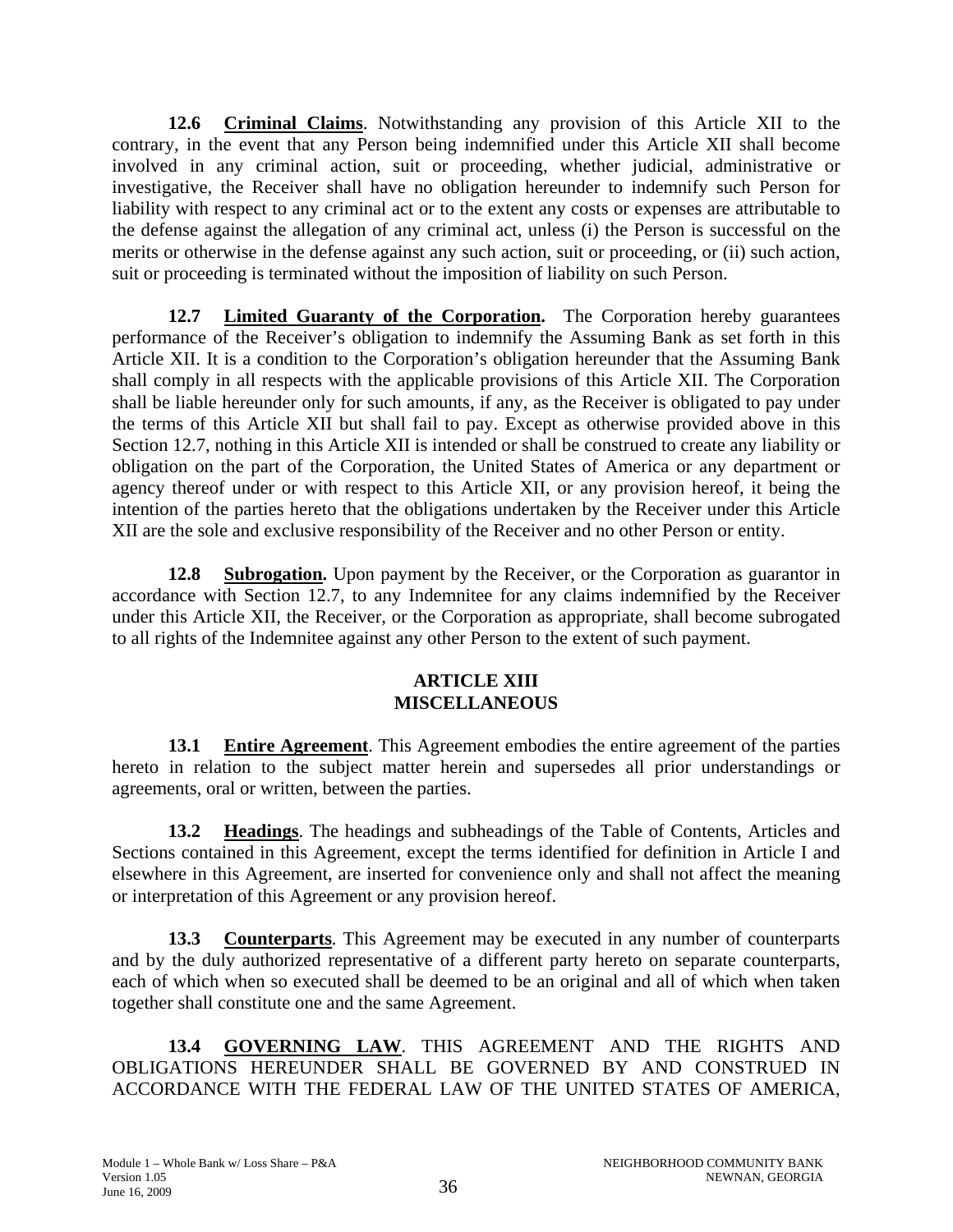AND IN THE ABSENCE OF CONTROLLING FEDERAL LAW, IN ACCORDANCE WITH THE LAWS OF THE STATE IN WHICH THE MAIN OFFICE OF THE FAILED BANK IS LOCATED.

 **13.5 Successors**. All terms and conditions of this Agreement shall be binding on the successors and assigns of the Receiver, the Corporation and the Assuming Bank. Except as otherwise specifically provided in this Agreement, nothing expressed or referred to in this Agreement is intended or shall be construed to give any Person other than the Receiver, the Corporation and the Assuming Bank any legal or equitable right, remedy or claim under or with respect to this Agreement or any provisions contained herein, it being the intention of the parties hereto that this Agreement, the obligations and statements of responsibilities hereunder, and all other conditions and provisions hereof are for the sole and exclusive benefit of the Receiver, the Corporation and the Assuming Bank and for the benefit of no other Person.

**13.6 Modification; Assignment**. No amendment or other modification, rescission, release, or assignment of any part of this Agreement shall be effective except pursuant to a written agreement subscribed by the duly authorized representatives of the parties hereto.

**13.7** Notice. Any notice, request, demand, consent, approval or other communication to any party hereto shall be effective when received and shall be given in writing, and delivered in person against receipt therefore, or sent by certified mail, postage prepaid, courier service, telex, facsimile transmission or email to such party (with copies as indicated below) at its address set forth below or at such other address as it shall hereafter furnish in writing to the other parties. All such notices and other communications shall be deemed given on the date received by the addressee.

### **Assuming Bank**

**CharterBank** 1233 O.G. Skinner Drive West Point, Georgia 31833

Attention: Mr. Curt Kollar, Chief Financial Office

with a copy to: Mr. Robert L. Johnson

# **Receiver and Corporation**

Federal Deposit Insurance Corporation, Receiver of Neighborhood Community Bank 1601 Bryan Street, Suite 1700 Dallas, Texas 75201

Attention: Settlement Manager

with copy to: Regional Counsel (Litigation Branch)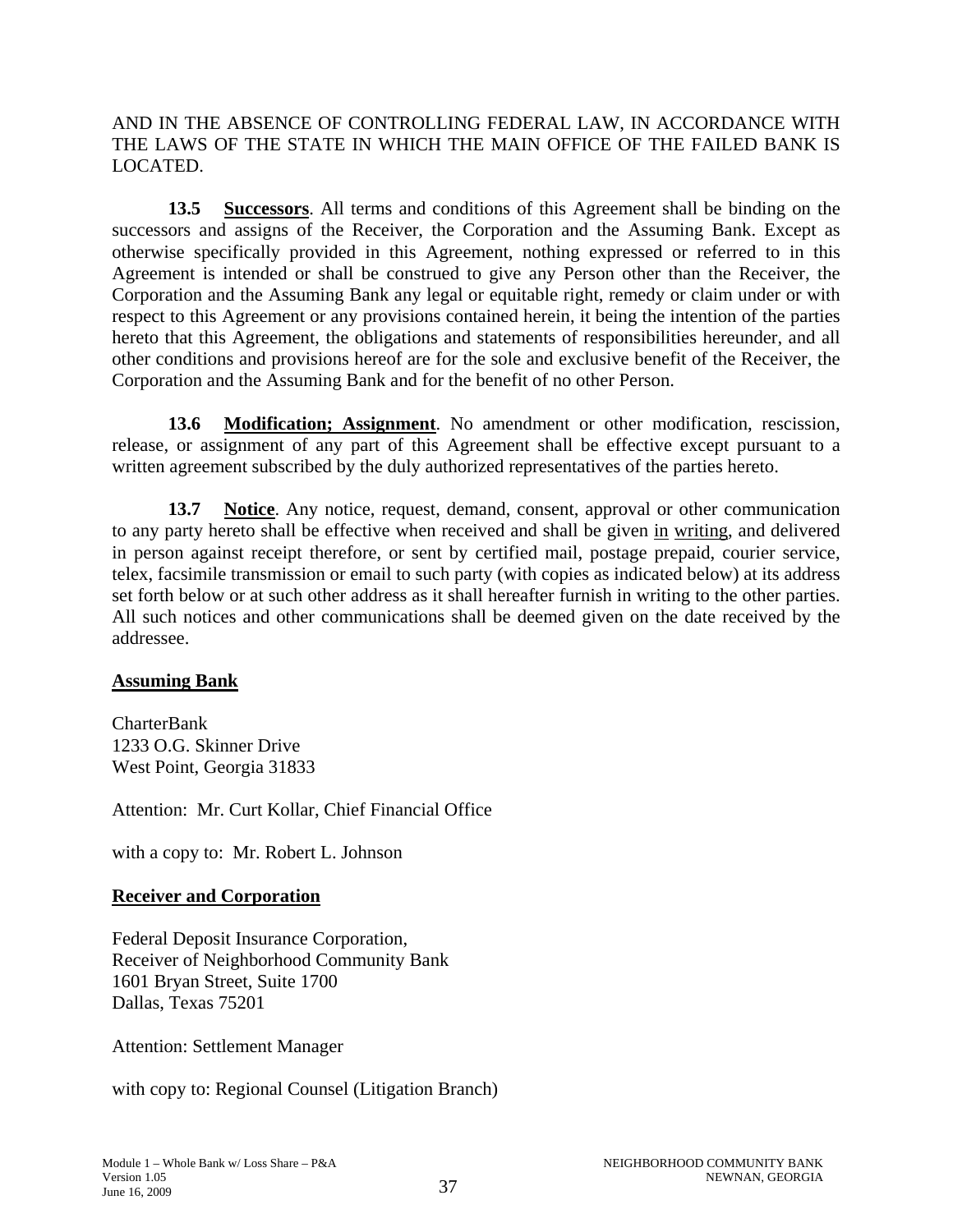### **and with respect to notice under Article XII:**

Federal Deposit Insurance Corporation Receiver of Neighborhood Community Bank 1601 Bryan Street, Suite 1700 Dallas, Texas 75201 Attention: Regional Counsel (Litigation Branch)

 **13.8 Manner of Payment**. All payments due under this Agreement shall be in lawful money of the United States of America in immediately available funds as each party hereto may specify to the other parties; provided, that in the event the Receiver or the Corporation is obligated to make any payment hereunder in the amount of \$25,000.00 or less, such payment may be made by check.

**13.9 Costs, Fees and Expenses**. Except as otherwise specifically provided herein, each party hereto agrees to pay all costs, fees and expenses which it has incurred in connection with or incidental to the matters contained in this Agreement, including without limitation any fees and disbursements to its accountants and counsel; provided, that the Assuming Bank shall pay all fees, costs and expenses (other than attorneys' fees incurred by the Receiver) incurred in connection with the transfer to it of any Assets or Liabilities Assumed hereunder or in accordance herewith.

**13.10 Waiver**. Each of the Receiver, the Corporation and the Assuming Bank may waive its respective rights, powers or privileges under this Agreement; provided, that such waiver shall be in writing; and further provided, that no failure or delay on the part of the Receiver, the Corporation or the Assuming Bank to exercise any right, power or privilege under this Agreement shall operate as a waiver thereof, nor will any single or partial exercise of any right, power or privilege under this Agreement preclude any other or further exercise thereof or the exercise of any other right, power or privilege by the Receiver, the Corporation, or the Assuming Bank under this Agreement, nor will any such waiver operate or be construed as a future waiver of such right, power or privilege under this Agreement.

**13.11 Severability**. If any provision of this Agreement is declared invalid or unenforceable, then, to the extent possible, all of the remaining provisions of this Agreement shall remain in full force and effect and shall be binding upon the parties hereto.

**13.12 Term of Agreement**. This Agreement shall continue in full force and effect until the sixth (6th) anniversary of Bank Closing; provided, that the provisions of Section 6.3 and 6.4 shall survive the expiration of the term of this Agreement. Provided, however, the receivership of the Failed Bank may be terminated prior to the expiration of the term of this Agreement; in such event, the guaranty of the Corporation, as provided in and in accordance with the provisions of Section 12.7 shall be in effect for the remainder of the term. Expiration of the term of this Agreement shall not affect any claim or liability of any party with respect to any (i) amount which is owing at the time of such expiration, regardless of when such amount becomes payable,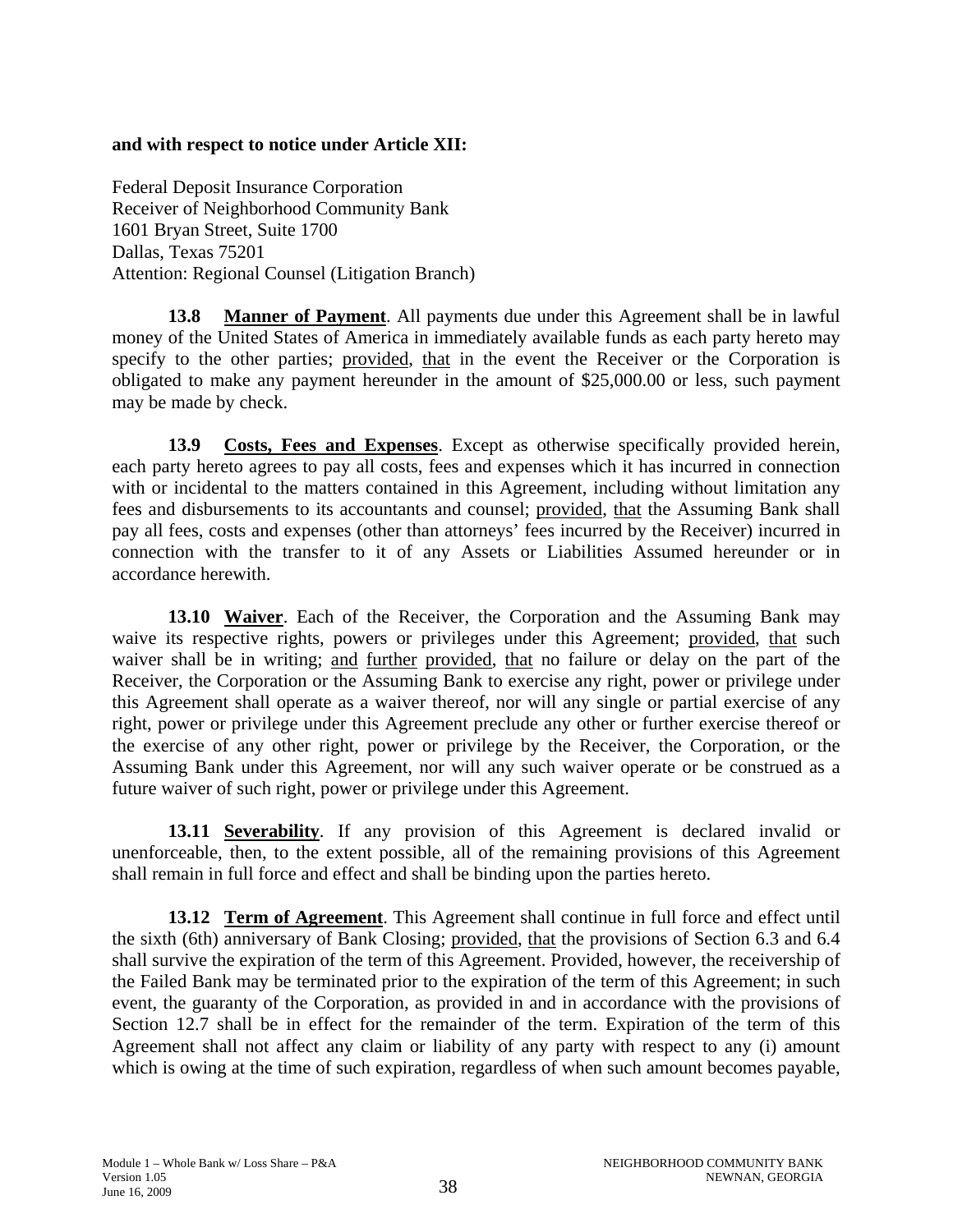and (ii) breach of this Agreement occurring prior to such expiration, regardless of when such breach is discovered.

13.13 **Survival of Covenants, Etc.** The covenants, representations, and warranties in this Agreement shall survive the execution of this Agreement and the consummation of the transactions contemplated hereunder.

### **[Signature Page Follows]**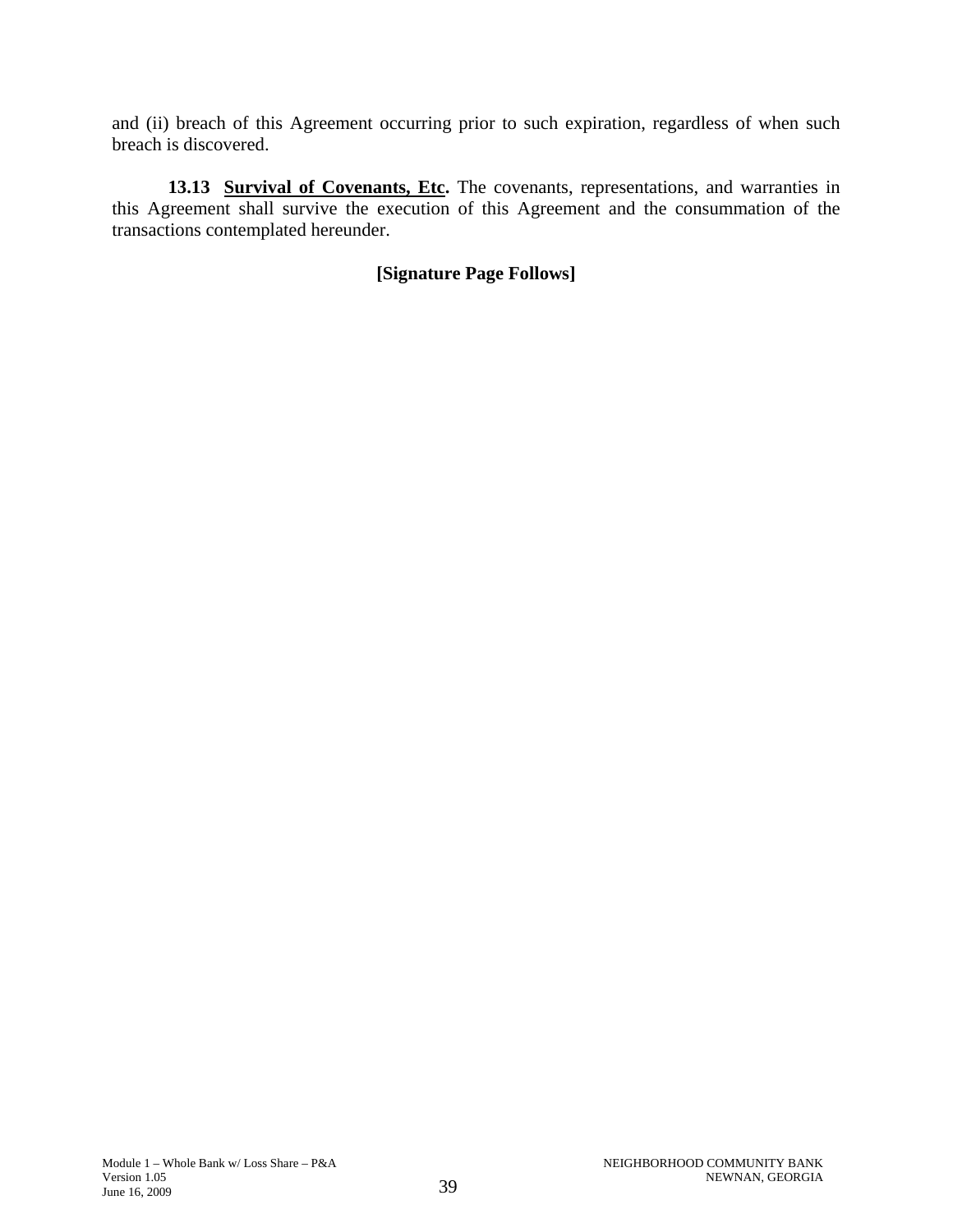IN WITNESS WHEREOF, the parties hereto have caused this Agreement to be executed by their duly authorized representatives as of the date first above written.

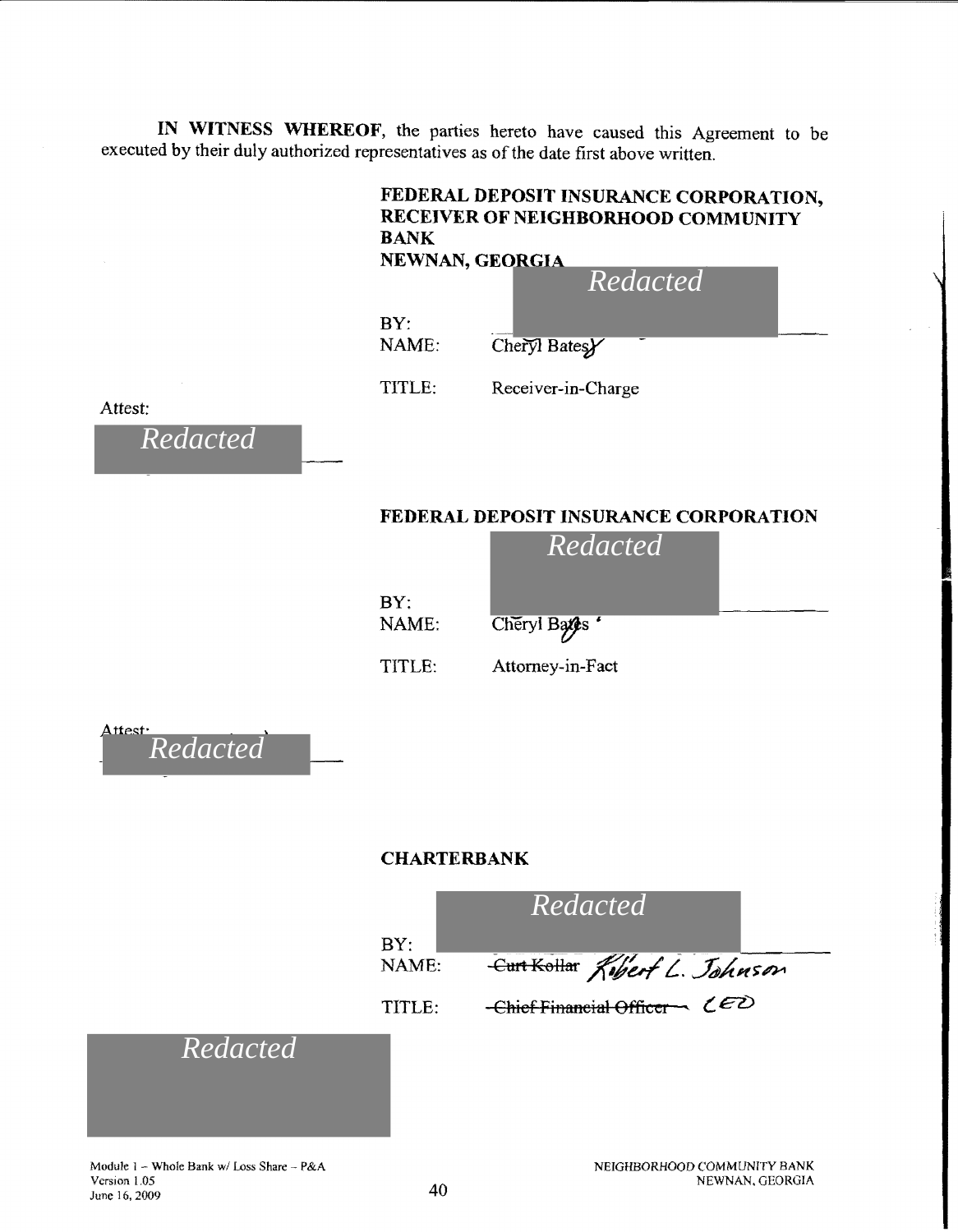**SCHEDULE 2.1 - Certain Liabilities Assumed by the Assuming Bank**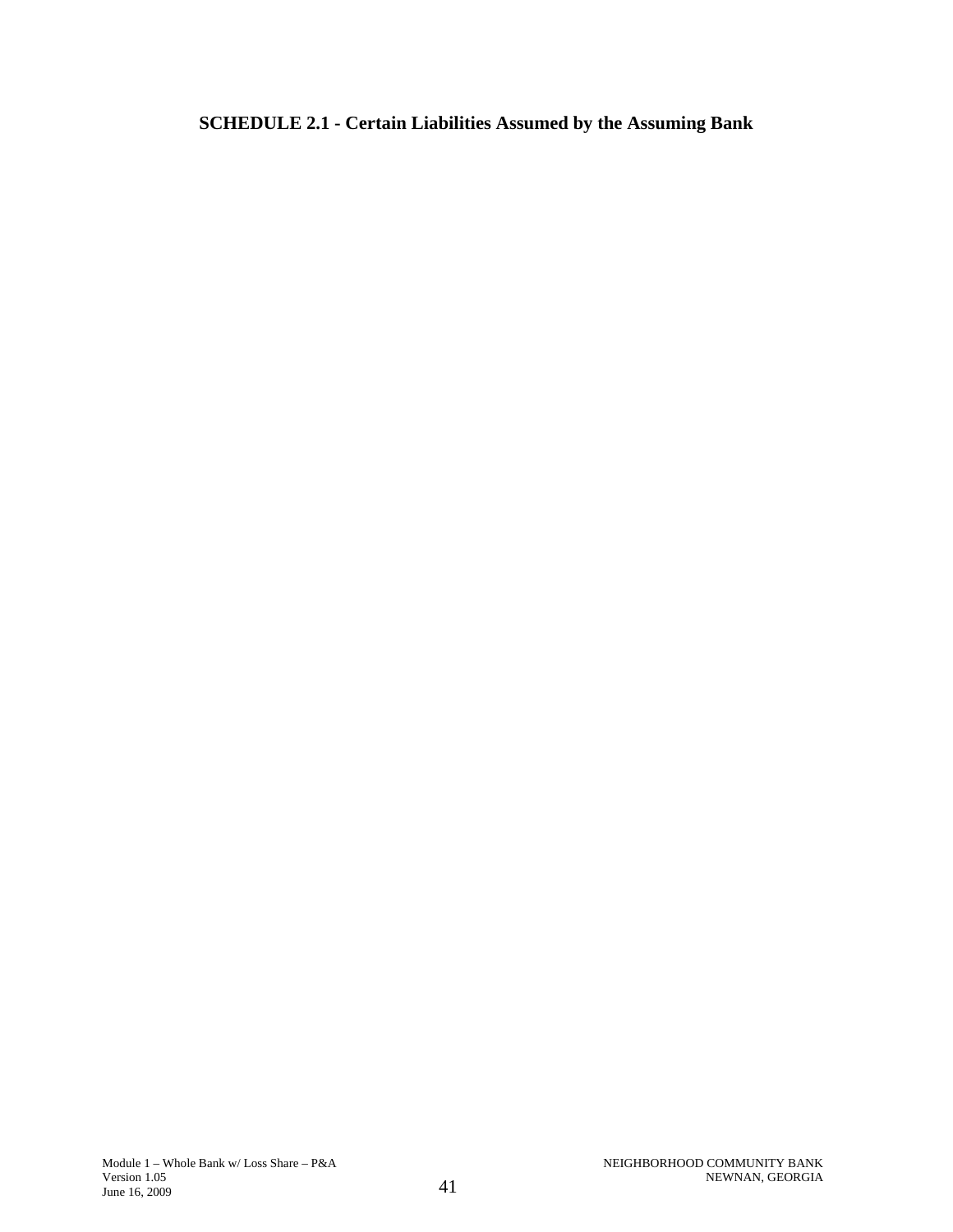# **SCHEDULE 2.1(a) – Excluded Deposit Liability Accounts**

To be provided.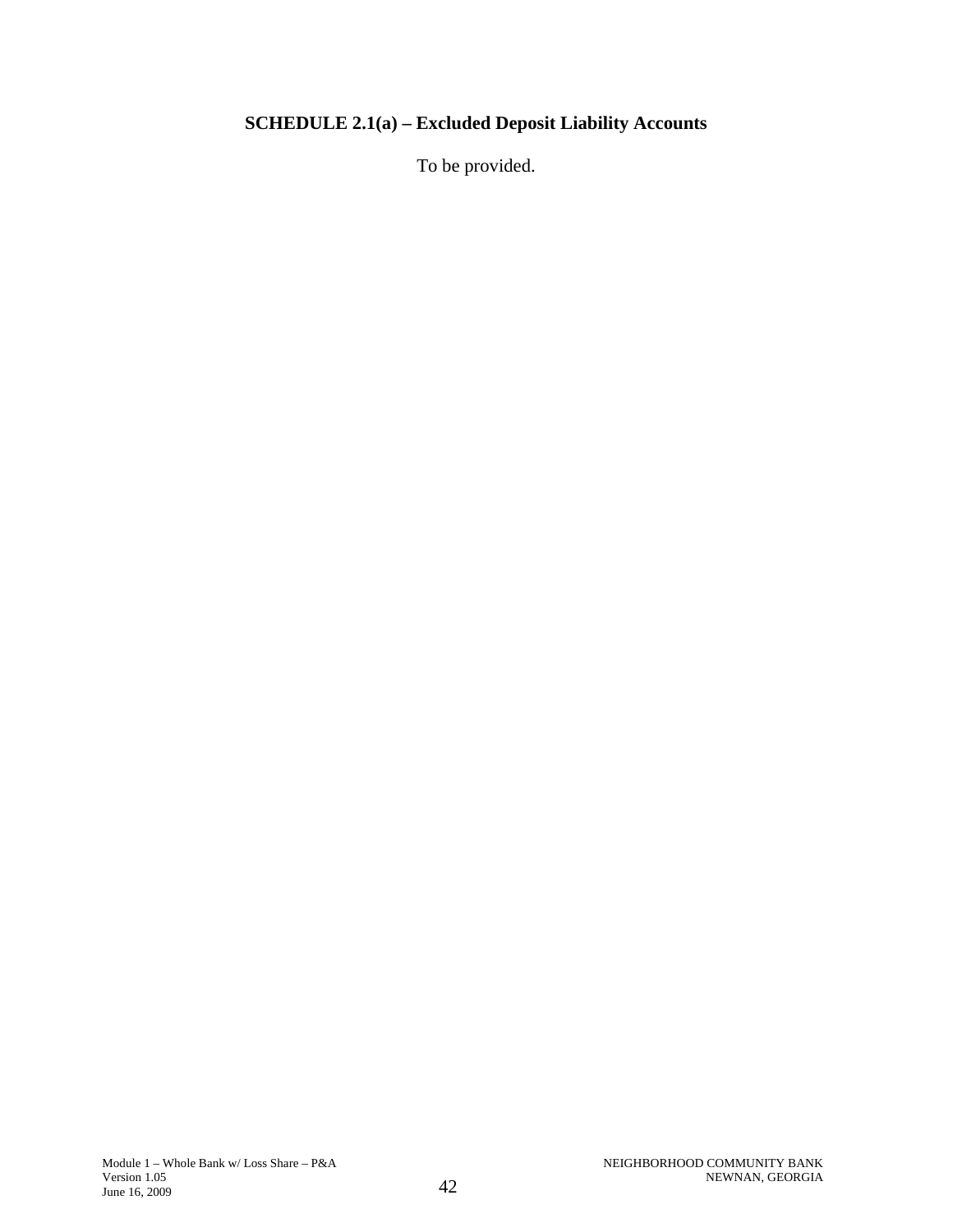#### **SCHEDULE 3.1 - Certain Assets Purchased**

#### **SEE ATTACHED LIST**

**THE LIST(S) ATTACHED TO THIS SCHEDULE (OR SUBSCHEDULE(S)) AND THE INFORMATION THEREIN, IS AS OF THE DATE OF THE MOST RECENT PERTINENT DATA MADE AVAILABLE TO THE ASSUMING BANK AS PART OF THE INFORMATION PACKAGE. IT WILL BE ADJUSTED TO REFLECT THE COMPOSITION AND BOOK VALUE OF THE LOANS AND ASSETS AS OF THE DATE OF BANK CLOSING. THE LIST(S) MAY NOT INCLUDE ALL LOANS AND ASSETS (E.G., CHARGED OFF LOANS). THE LIST(S) MAY BE REPLACED WITH A MORE ACCURATE LIST POST CLOSING.**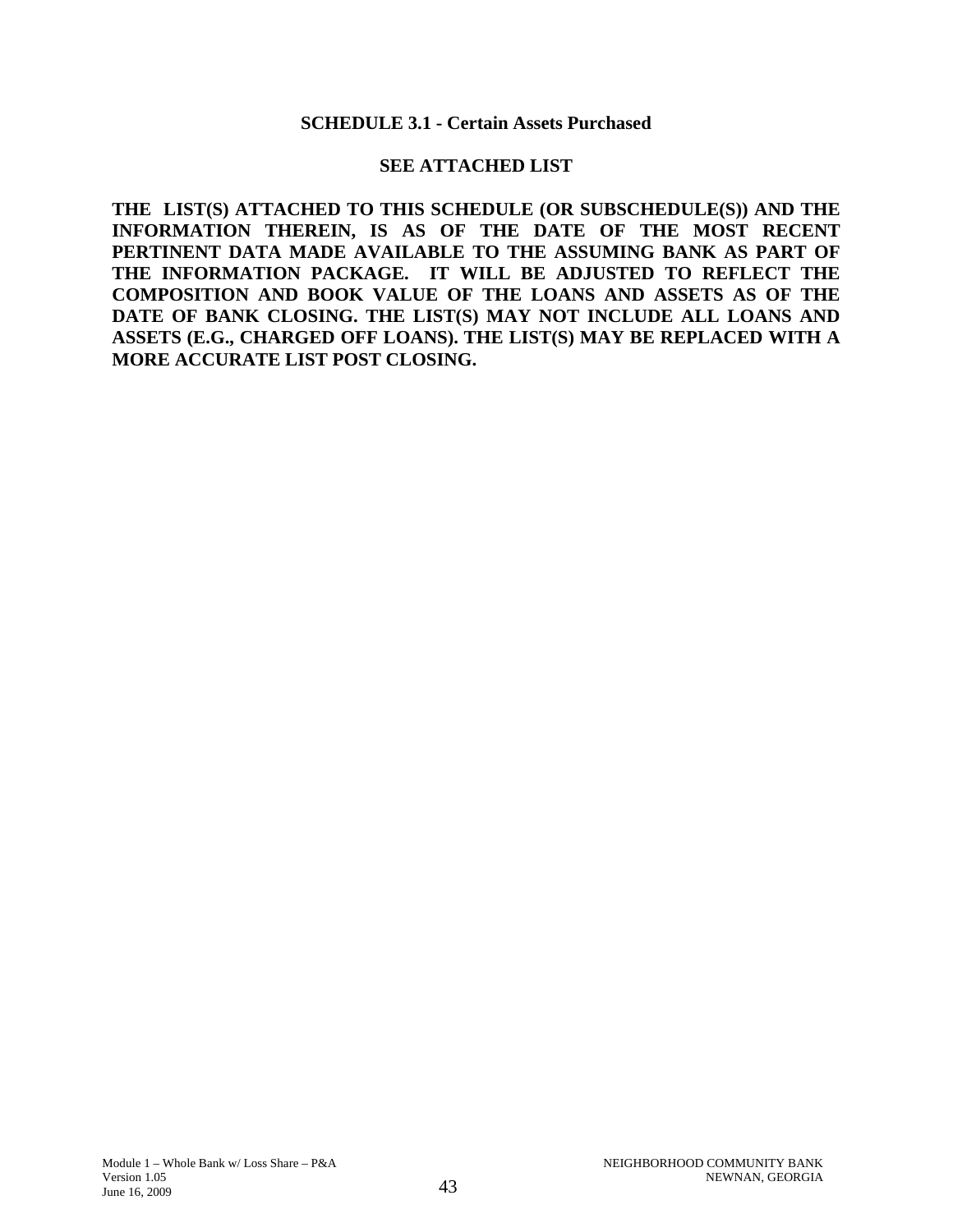# **SCHEDULE 3.2 - Purchase Price of Assets or assets**

| (a) | cash and receivables from depository<br>institutions, including cash items in the<br>process of collection, plus<br>interest thereon:                                                              | <b>Book Value</b>               |
|-----|----------------------------------------------------------------------------------------------------------------------------------------------------------------------------------------------------|---------------------------------|
| (b) | including<br><b>FHLB</b><br>stock,<br>securities,<br>(exclusive of the capital stock of Acquired<br>Subsidiaries), plus interest thereon:                                                          | As provided in Section $3.2(b)$ |
| (c) | federal<br>funds<br>sold<br>and<br>repurchase<br>any, including interest<br>agreements, if<br>thereon:                                                                                             | <b>Book Value</b>               |
| (d) | Loans:                                                                                                                                                                                             | <b>Book Value</b>               |
| (e) | credit card business, if any, including all<br>outstanding extensions of credit<br>and<br>offensive litigation, but excluding any class<br>action lawsuits related to the credit card<br>business: | <b>Book Value</b>               |
| (f) | Safe Deposit Boxes and related business,<br>safekeeping business and trust business, if<br>any:                                                                                                    | <b>Book Value</b>               |
| (g) | Records and other documents:                                                                                                                                                                       | <b>Book Value</b>               |
| (h) | capital stock of any Acquired Subsidiaries:                                                                                                                                                        | <b>Book Value</b>               |
| (i) | amounts owed to the Failed Bank by any<br><b>Acquired Subsidiary:</b>                                                                                                                              | <b>Book Value</b>               |
| (j) | assets securing Deposits of public money,<br>to the extent not otherwise purchased<br>hereunder:                                                                                                   | <b>Book Value</b>               |
| (k) | Overdrafts of customers:                                                                                                                                                                           | <b>Book Value</b>               |
| (1) | rights, if any, with respect to Qualified<br>Financial Contracts.                                                                                                                                  | As provided in Section $3.2(c)$ |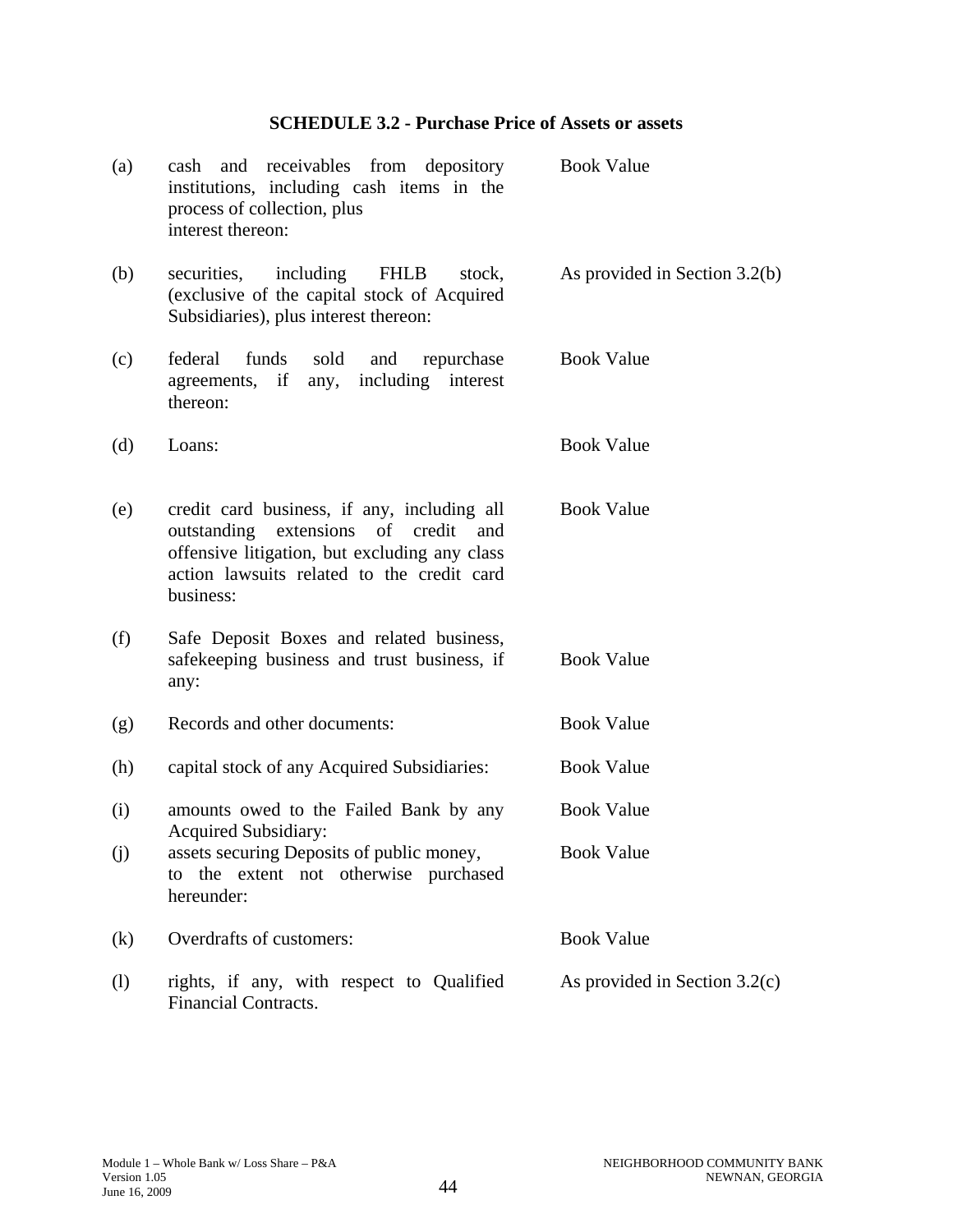(m) rights of the Failed Bank to provide Book Value mortgage servicing for others and to have mortgage servicing provided to the Failed Bank by others and related contracts.

### **assets subject to an option to purchase:**

(a) Bank Premises: Fair Market Value (b) Furniture and Equipment: Fair Market Value (c) Fixtures: Fair Market Value (d) Other Equipment: Fair Market Value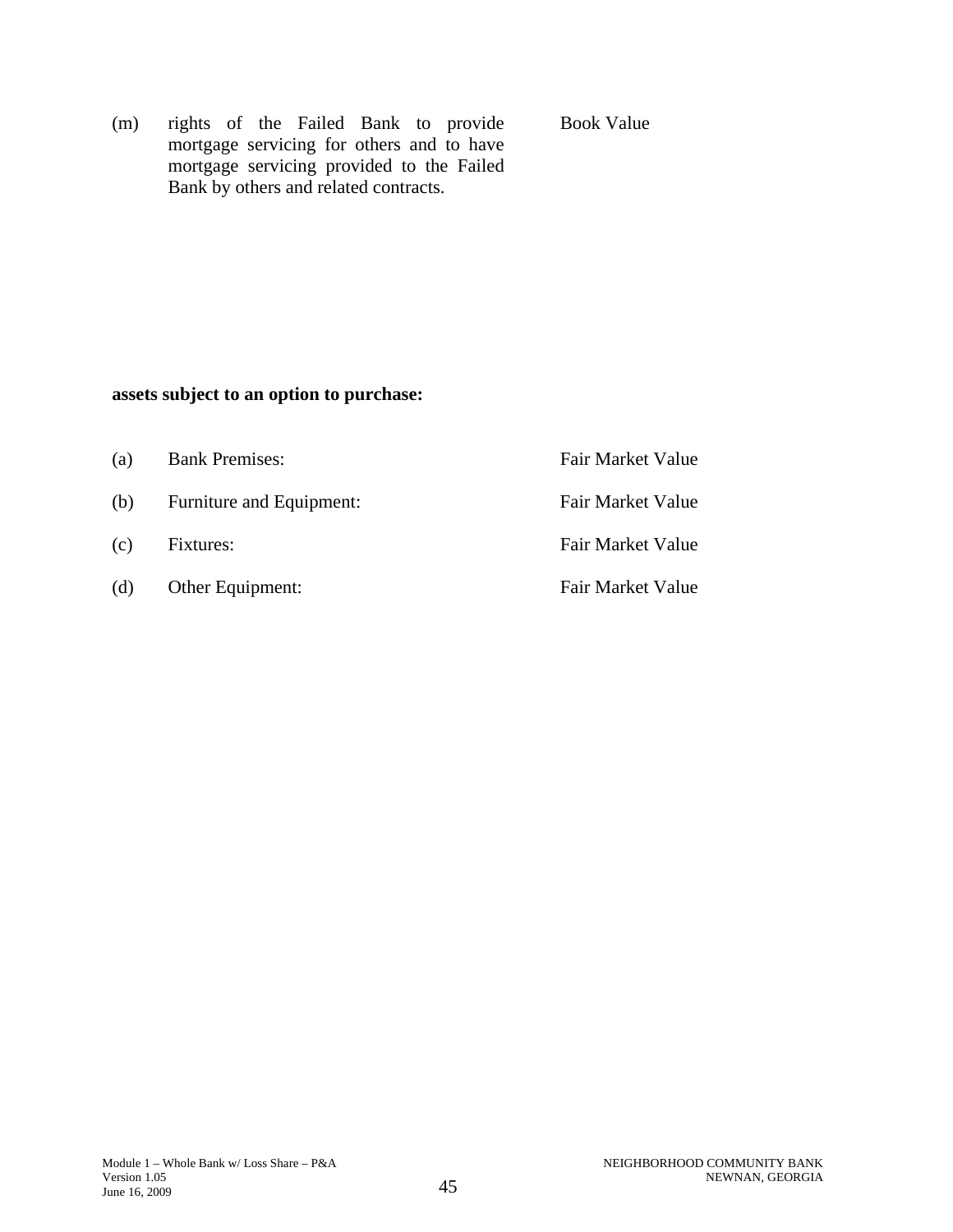# **SCHEDULE 3.5(l) – Excluded Private Label Asset-Backed Securities**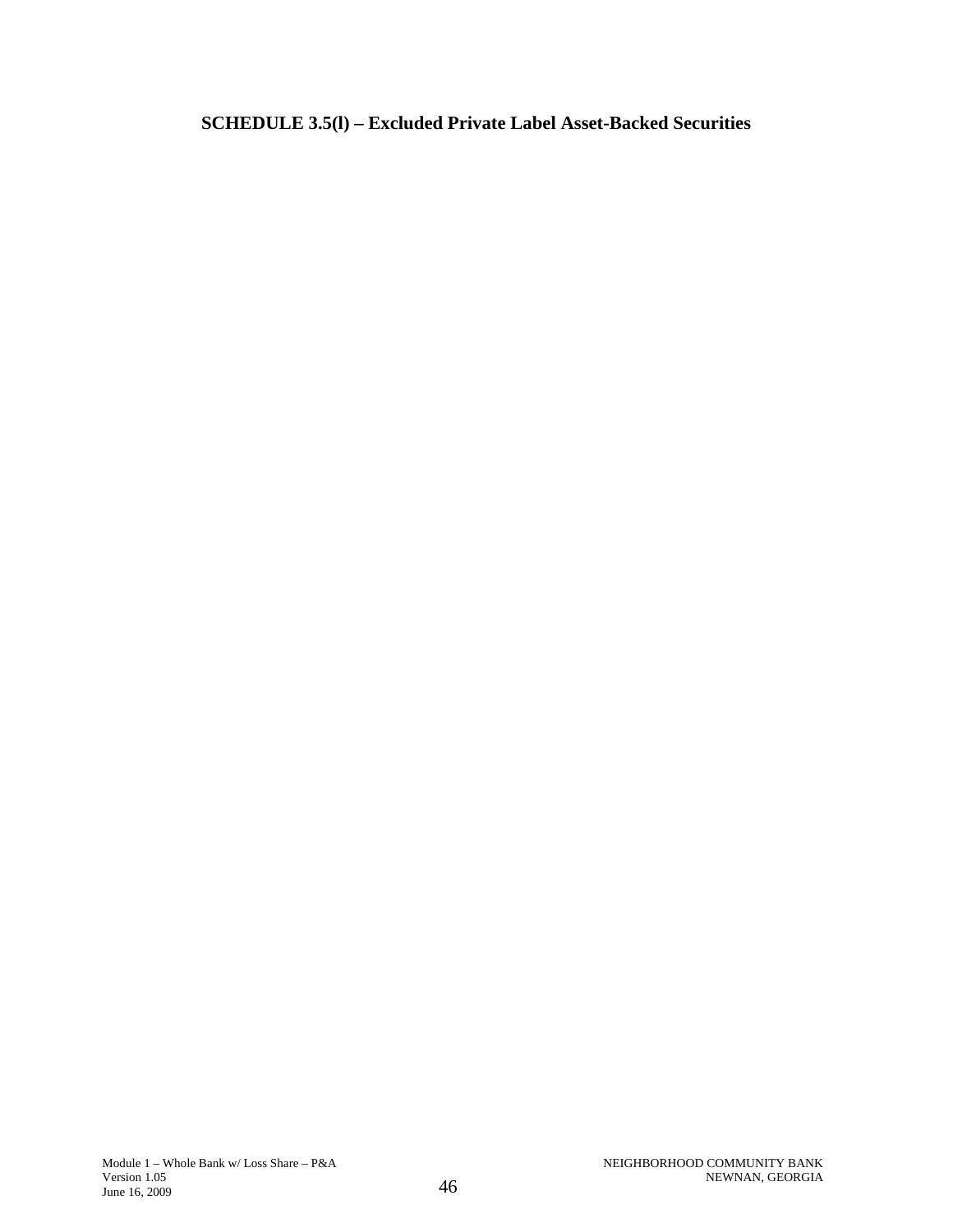### **SCHEDULE 4.15A – Loans Subject to Loss Sharing Under the Single Family Shared-Loss Agreement**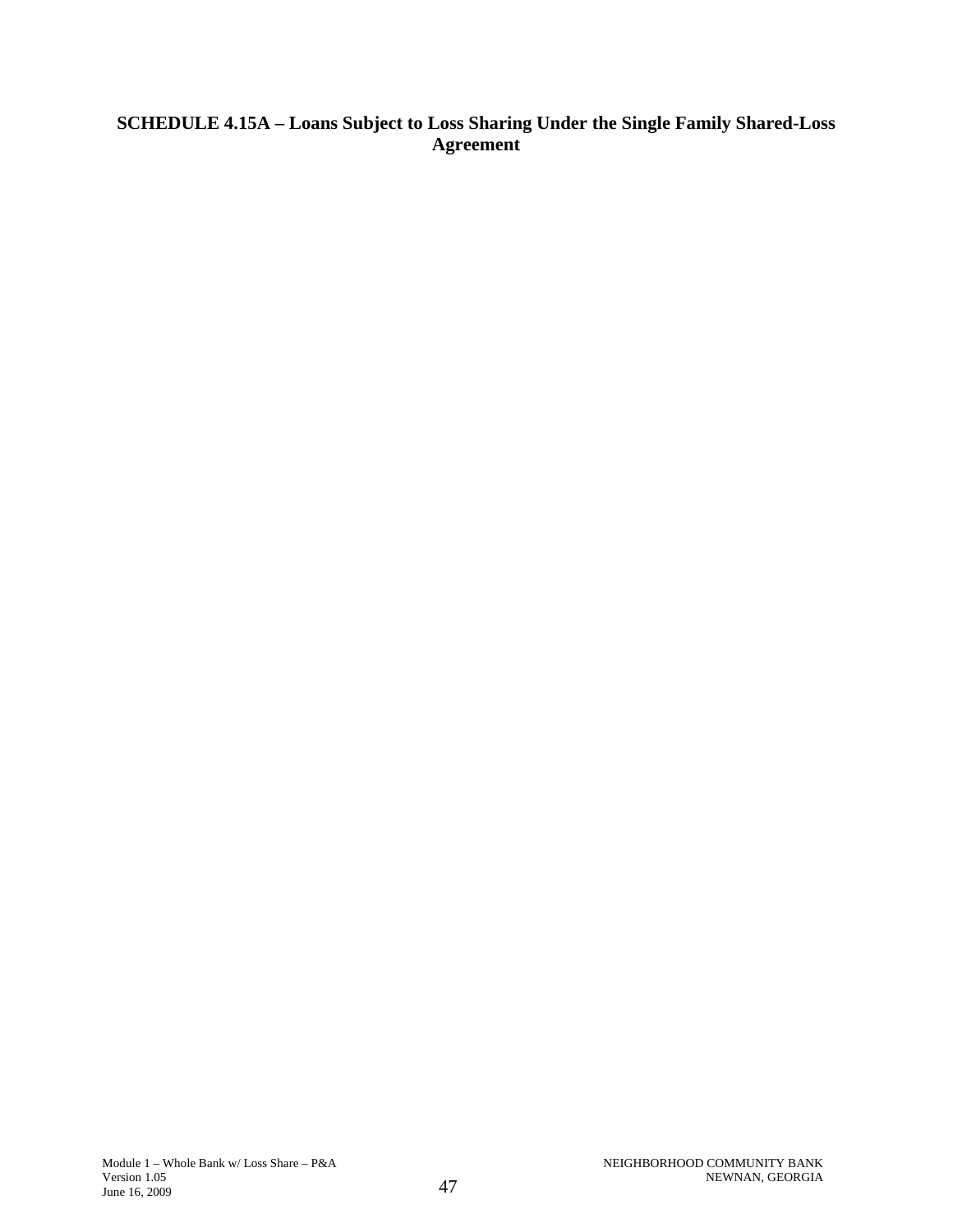**SCHEDULE 4.15B – Loans Subject to Loss Sharing Under the Commercial and Other Asset Shared-Loss Agreement**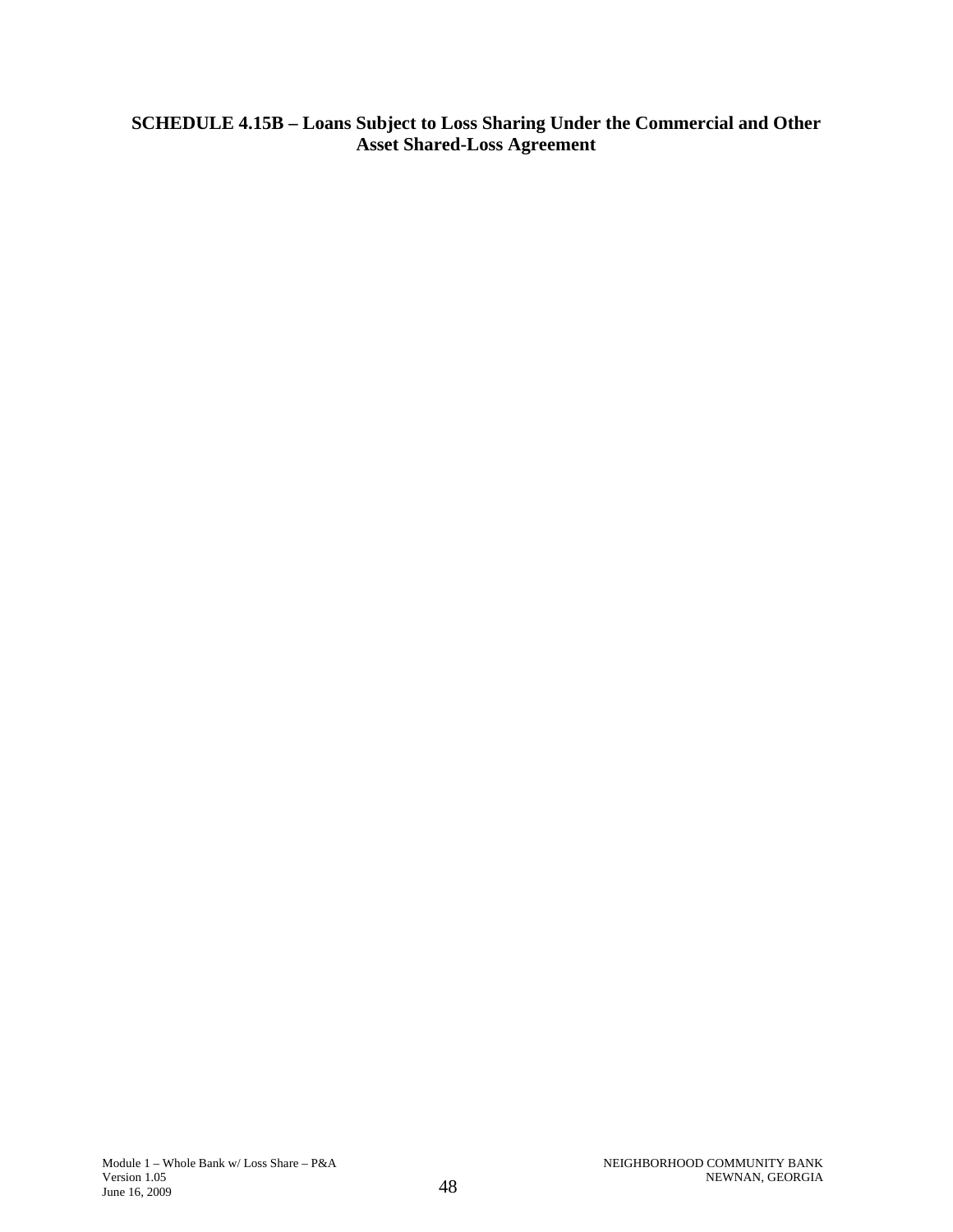### **SCHEDULE 7 -Accounts Excluded from Calculation of Deposit Franchise Bid Premium**

The accounts identified below will pass to the Assuming Bank (unless otherwise noted). When calculating the premium to be paid on Assumed Deposits in a P&A transaction, the FDIC will exclude the following categories of deposit accounts:

| <b>Category</b> | <b>Description</b>                                  | <b>Amount</b> |
|-----------------|-----------------------------------------------------|---------------|
|                 | <b>Non-DO Brokered Deposits</b>                     |               |
|                 | <b>CDARS</b>                                        |               |
|                 | <b>Market Place Deposits</b>                        |               |
|                 | Total deposits excluded from Calculation of premium |               |
|                 |                                                     |               |

## **Category Description**

## **I Brokered Deposits**

Brokered deposit accounts are accounts for which the "depositor of record" is an agent, nominee, or custodian who deposits funds for a principal or principals to whom "pass-through" deposit insurance coverage may be extended. The FDIC separates brokered deposit accounts into 2 categories: 1) Depository Organization (DO) Brokered Deposits and 2) Non-Depository Organization (Non-DO) Brokered Deposits. This distinction is made by the FDIC to facilitate our role as Receiver and Insurer. These terms will not appear on other "brokered deposit" reports generated by the institution.

Non-DO Brokered Deposits pass to the Assuming Bank, but are excluded from Assumed Deposits when the deposit premium is calculated. Please see the attached "Schedule 7 Non-DO Broker Deposit Detail Report" for a listing of these accounts. This list will be updated post closing with balances as of Bank Closing date.

If this institution had any DO Brokered Deposits (Cede & Co as Nominee for DTC), they are excluded from Assumed Deposits in the P&A transaction. A list of these accounts is provided on "Schedule 2.1 DO Brokered Deposit Detail Report".

### **II CDARS**

CDARS deposits pass to the Assuming Bank, but are excluded from Assumed Deposits when the deposit premium is calculated.

Neighborhood Community Bank did not participate in the CDARS program as of the date of the deposit download. If CDARS deposits are taken between the date of the deposit download and the Bank Closing Date, they will be identified post closing and made part of Schedule 7 to the P&A Agreement.

### **III Market Place Deposits**

"Market Place Deposits" is a description given to deposits that may have been solicited via a money desk, internet subscription service (for example, Qwickrate), or similar programs.

Neighborhood Community Bank does have Qwickrate deposits as identified above. The Qwickrate deposits are reported as time deposits in the Call Report. Neighborhood Community Bank uses "Branch 4" on their system to identify both brokered and Qwickrate deposits. Please see the attached Schedule 7 – Qwickrate Deposit Detail Report for a listing of these accounts as of May 15, 2009. This list will be updated post closing with balances as of Bank Closing date.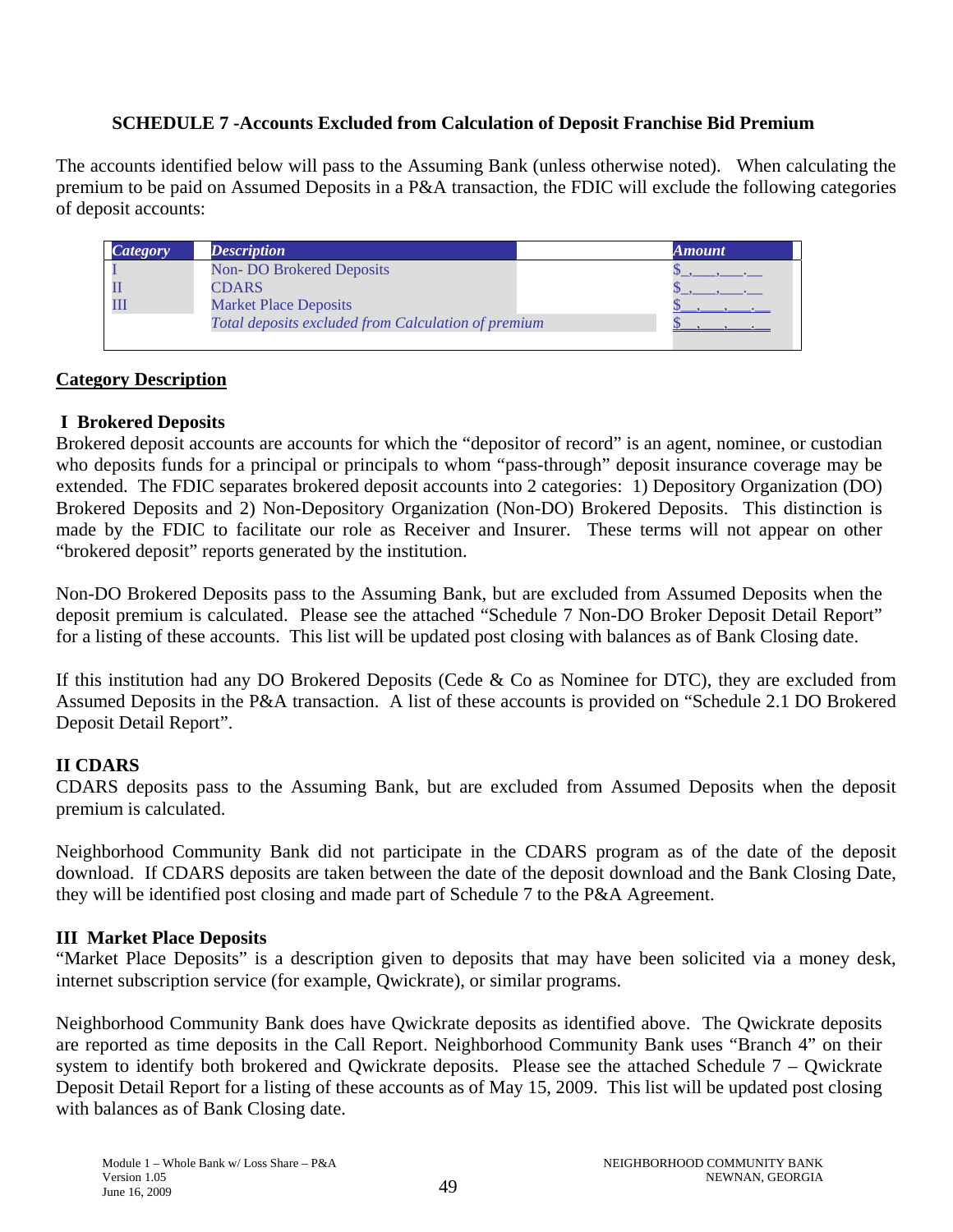This schedule provides account categories and balances as of the date of the deposit download, or as indicated. The deposit franchise bid premium will be calculated using account categories and balances as of Bank Closing Date that are reflected in the general ledger or subsystem as described above. The final numbers for Schedule 7 will be provided post closing.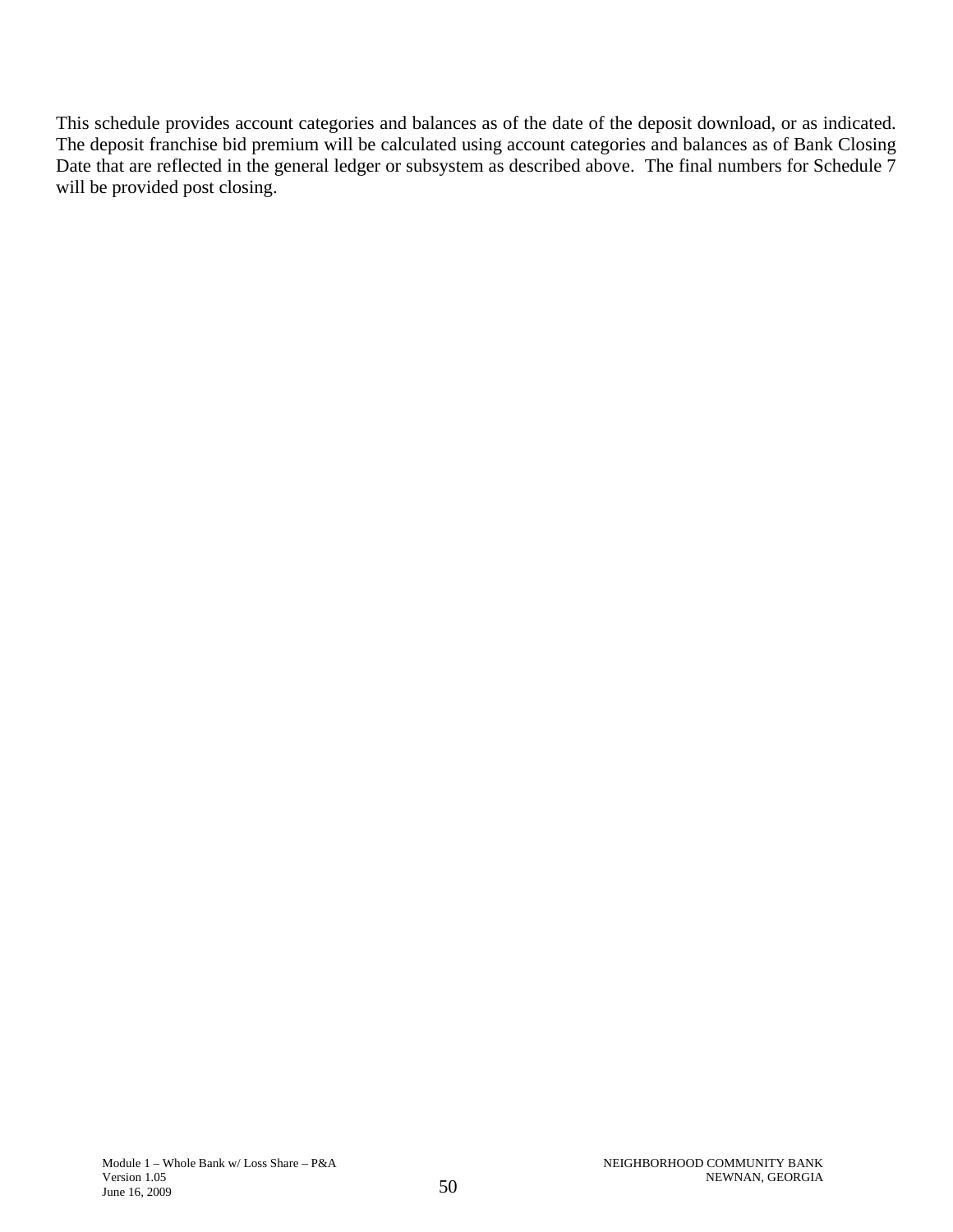### **EXHIBIT 3.2(c) VALUATION OF CERTAIN QUALIFIED FINANCIAL CONTRACTS**

#### A. Scope

Interest Rate Contracts - All interest rate swaps, forward rate agreements, interest rate futures, caps, collars and floors, whether purchased or written.

Option Contracts - All put and call option contracts, whether purchased or written, on marketable securities, financial futures, foreign currencies, foreign exchange or foreign exchange futures contracts.

Foreign Exchange Contracts - All contracts for future purchase or sale of foreign currencies, foreign currency or cross currency swap contracts, or foreign exchange futures contracts.

#### B. Exclusions

All financial contracts used to hedge assets and liabilities that are acquired by the Assuming Bank but are not subject to adjustment from Book Value.

#### C. Adjustment

The difference between the Book Value and market value as of Bank Closing.

### D. Methodology

- 1. The price at which the Assuming Bank sells or disposes of Qualified Financial Contracts will be deemed to be the fair market value of such contracts, if such sale or disposition occurs at prevailing market rates within a predefined timetable as agreed upon by the Assuming Bank and the Receiver.
- 2. In valuing all other Qualified Financial Contracts, the following principles will apply:
	- (i) All known cash flows under swaps or forward exchange contracts shall be present valued to the swap zero coupon interest rate curve.
	- (ii) All valuations shall employ prices and interest rates based on the actual frequency of rate reset or payment.
	- (iii) Each tranche of amortizing contracts shall be separately valued. The total value of such amortizing contract shall be the sum of the values of its component tranches.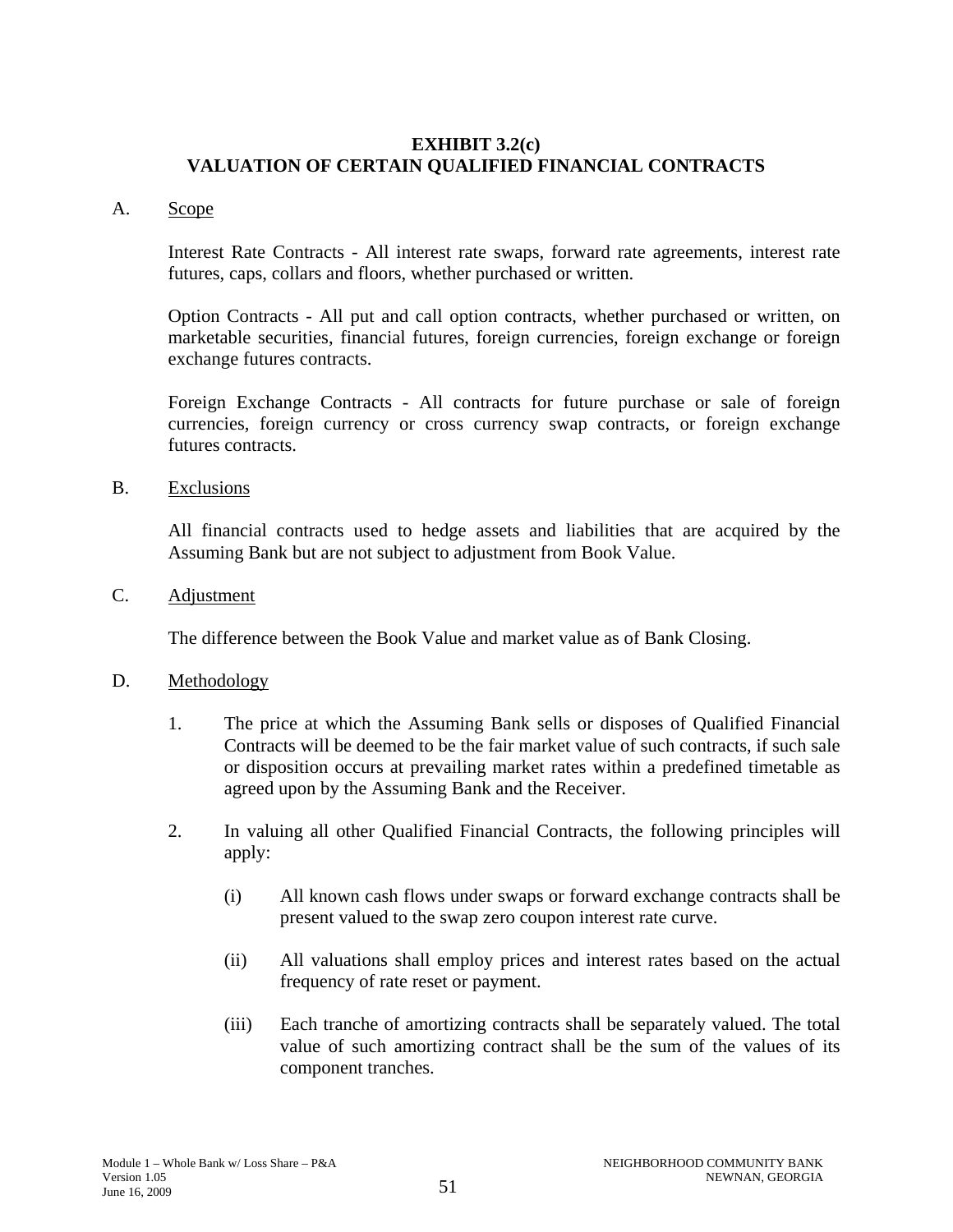- (iv) For regularly traded contracts, valuations shall be at the midpoint of the bid and ask prices quoted by customary sources (e.g., The Wall Street Journal, Telerate, Reuters or other similar source) or regularly traded exchanges.
- (v) For all other Qualified Financial Contracts where published market quotes are unavailable, the adjusted price shall be the average of the bid and ask price quotes from three (3) securities dealers acceptable to the Receiver and Assuming Bank as of Bank Closing. If quotes from securities dealers cannot be obtained, an appraiser acceptable to the Receiver and the Assuming Bank will perform a valuation based on modeling, correlation analysis, interpolation or other techniques, as appropriate.]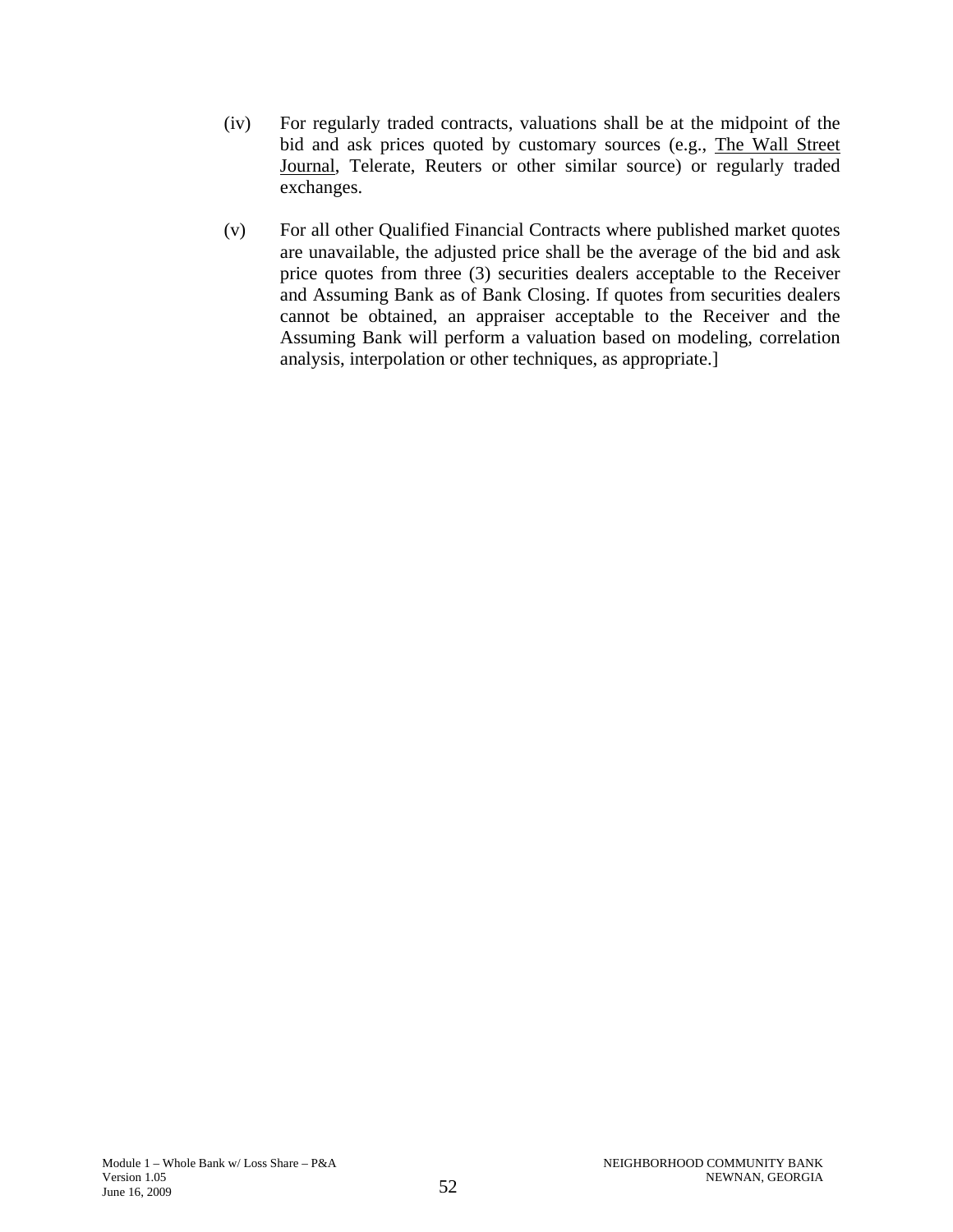### **EXHIBIT 4.13 INTERIM ASSET SERVICING ARRANGEMENT**

(a) With respect to each asset (or liability) designated from time to time by the Receiver to be serviced by the Assuming Bank pursuant to this Arrangement (such being designated as "Pool Assets"), during the term of this Arrangement, the Assuming Bank shall:

(i) Promptly apply payments received with respect to any Pool Assets;

(ii) Reverse and return insufficient funds checks;

(iii) Pay (A) participation payments to participants in Loans, as and when received; and (B) tax and insurance bills on Pool Assets as they come due, out of escrow funds maintained for purposes;

(iv) Maintain accurate records reflecting (A) the payment history of Pool Assets, with updated information received concerning changes in the address or identity of the obligors and (B) usage of data processing equipment and employee services with respect to servicing duties;

(v) Send billing statements to obligors on Pool Assets to the extent that such statements were sent by the Failed Bank;

(vi) Send notices to obligors who are in default on Loans (in the same manner as the Failed Bank);

(vii) Send to the Receiver, Attn: Managing Liquidator, at the address provided in Section 13.7 of the Agreement, via overnight delivery: (A) on a weekly basis, weekly reports for the Pool Assets, including, without limitation, reports reflecting collections and the trial balances, transaction journals and loan histories for Pool Assets having activity, together with copies of (1) checks received, (2) insufficient funds checks returned, (3) checks for payment to participants or for taxes and insurance, (4) pay-off requests, (5) notices to defaulted obligors, and (6) data processing and employee logs and (B) any other reports, copies or information as may be periodically or from time to time requested;

(viii) Remit on a weekly basis to the Receiver, Attn: Division of Finance, Cashier Unit, Operations, at the address in (vii), via wire transfer to the account designated by the Receiver, all payments received on Pool Assets managed by the Assuming Bank or at such time and place and in such manner as may be directed by the Receiver;

(ix) prepare and timely file all information reports with appropriate tax authorities, and, if required by the Receiver, prepare and file tax returns and pay taxes due on or before the due date, relating to the Pool Assets; and

(x) provide and furnish such other services, operations or functions as may be required with regard to Pool Assets, including, without limitation, as may be required with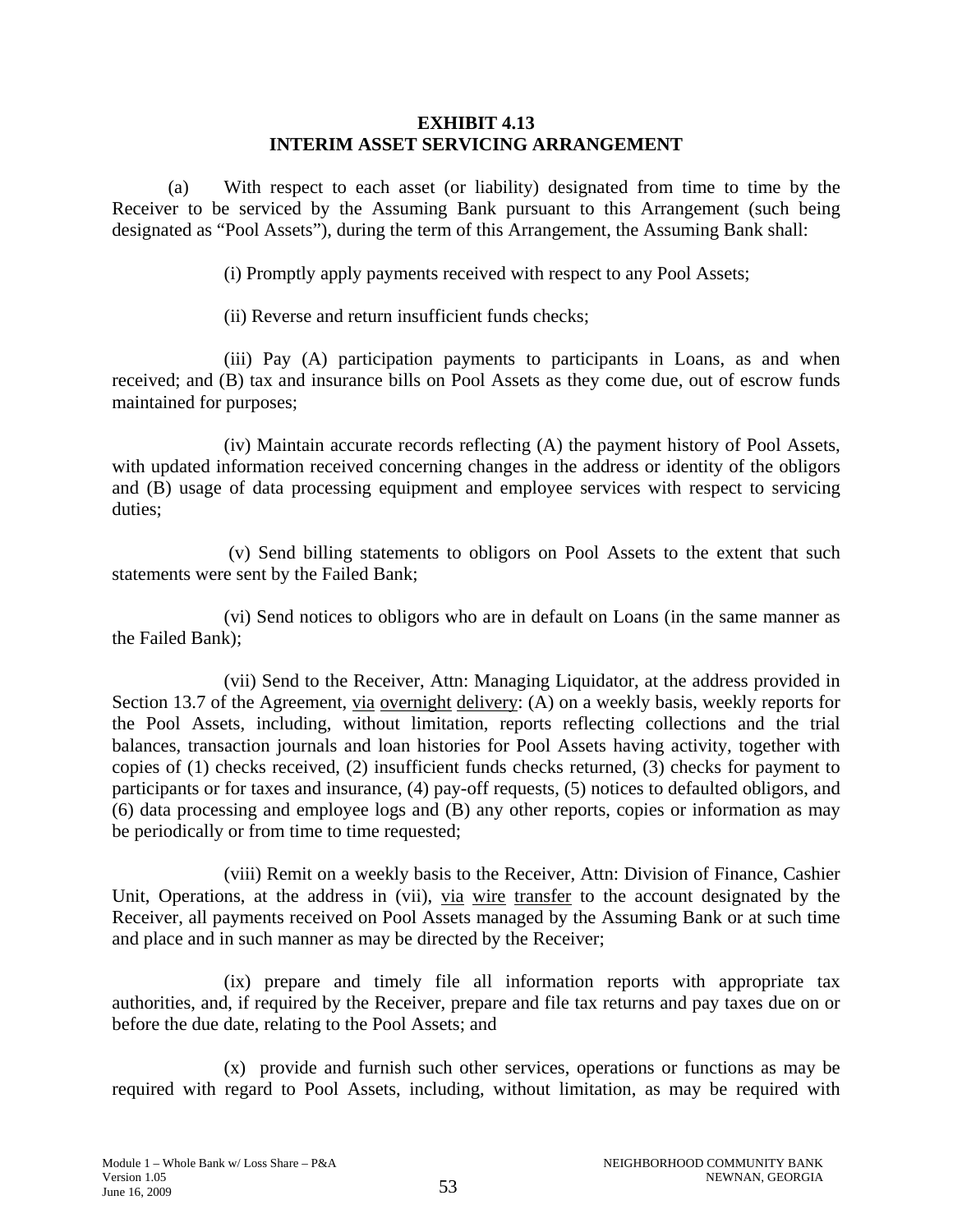regard to any business, enterprise or agreement which is a Pool Asset, all as may be required by the Receiver.

Notwithstanding anything to the contrary in this Section, the Assuming Bank shall not be required to initiate litigation or other collection proceedings against any obligor or any collateral with respect to any defaulted Loan. The Assuming Bank shall promptly notify the Receiver, at the address provided above in subparagraph (a)(vii), of any claims or legal actions regarding any Pool Asset.

(b) The Receiver agrees to reimburse the Assuming Bank for actual, reasonable and necessary expenses incurred in connection with the performance of duties pursuant to this Arrangement, including expenses of photocopying, postage and express mail, and data processing and employee services (based upon the number of hours spent performing servicing duties).

(c) The Assuming Bank shall provide the services described herein for an initial period of ninety (90) days after Bank Closing. At the option of the Receiver, exercisable by notice given not later than ten (10) days prior to the end of such initial period or a renewal period, the Assuming Bank shall continue to provide such services for such renewal period(s) as designated by the Receiver, up to the Settlement Date.

(d) At any time during the term of this Arrangement, the Receiver may, upon written notice to the Assuming Bank, remove one or more Pool Assets from the Pool, at which time the Assuming Bank's responsibility with respect thereto shall terminate.

(e) At the expiration of this Agreement or upon the termination of the Assuming Bank's responsibility with respect to any Pool Asset pursuant to paragraph (d) hereof, the Assuming Bank shall:

(i) deliver to the Receiver (or its designee) all of the Credit Documents and Pool Records relating to the Pool Assets; and

(ii) cooperate with the Receiver to facilitate the orderly transition of managing the Pool Assets to the Receiver (or its designee).

(f) At the request of the Receiver, the Assuming Bank shall perform such transitional services with regard to the Pool Assets as the Receiver may request. Transitional services may include, without limitation, assisting in any due diligence process deemed necessary by the Receiver and providing to the Receiver or its designee(s) (x) information and data regarding the Pool Assets, including, without limitation, system reports and data downloads sufficient to transfer the Pool Assets to another system or systems, and (y) access to employees of the Assuming Bank involved in the management of, or otherwise familiar with, the Pool Assets.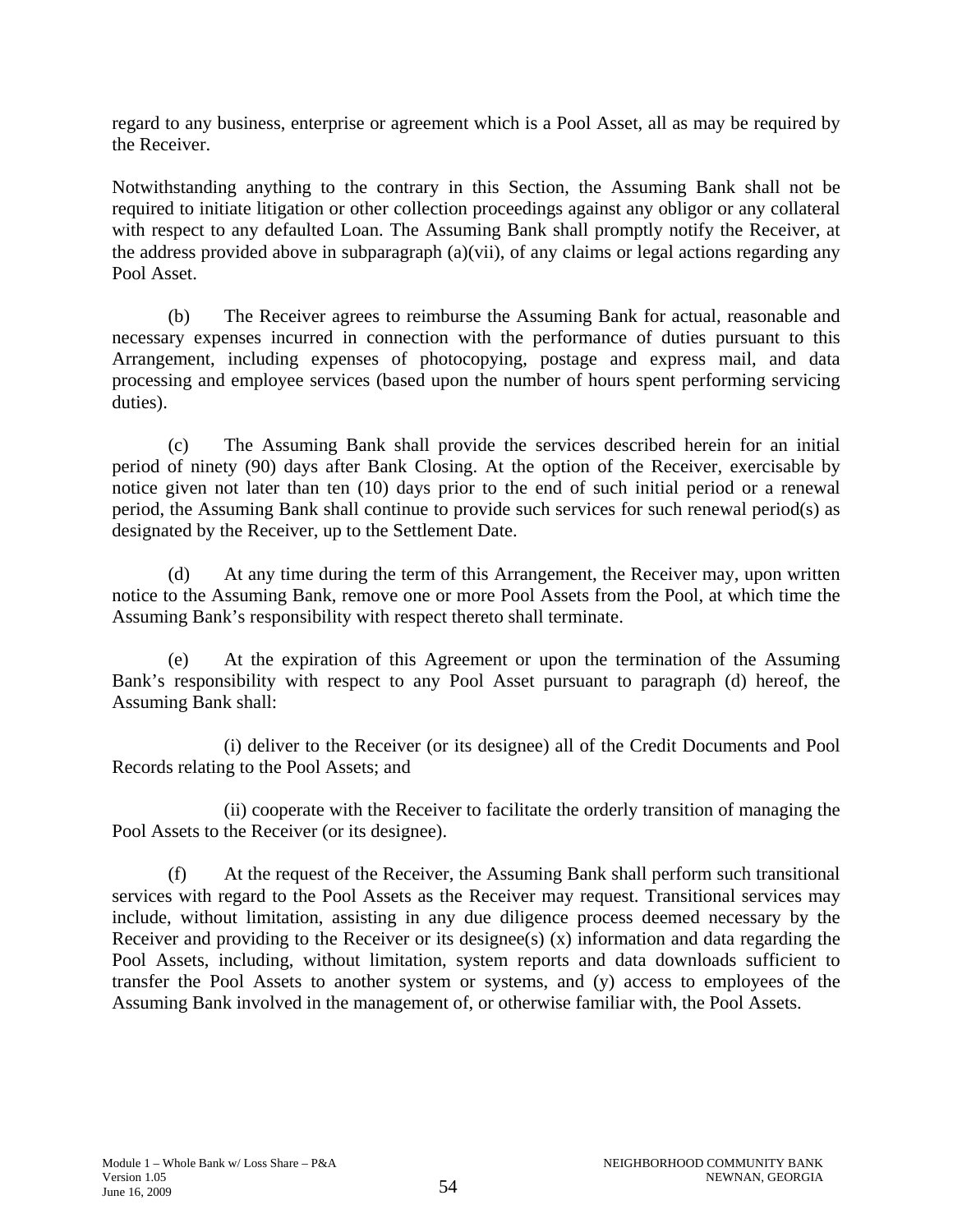#### **EXHIBIT 4.15A**

#### **SINGLE FAMILY SHARED-LOSS AGREEMENT**

This agreement for the reimbursement of loss sharing on certain single family residential mortgage loans (the "Single Family Shared-Loss Agreement") shall apply when the Assuming Bank purchases Single Family Shared-Loss Loans as that term is defined herein. The terms hereof shall modify and supplement, as necessary, the terms of the Purchase and Assumption Agreement to which this Single Family Shared-Loss Agreement is attached as Exhibit 4.15A and incorporated therein. To the extent any inconsistencies may arise between the terms of the Purchase and Assumption Agreement and this Single Family Shared-Loss Agreement with respect to the subject matter of this Single Family Shared-Loss Agreement, the terms of this Single Family Shared-Loss Agreement shall control. References in this Single Family Shared-Loss Agreement to a particular Section shall be deemed to refer to a Section in this Single Family Shared-Loss Agreement, unless the context indicates that it is intended to be a reference to a Section of the Purchase and Assumption Agreement.

### **ARTICLE I -- DEFINITIONS**

The capitalized terms used in this Single Family Shared-Loss Agreement that are not defined in this Single Family Shared-Loss Agreement are defined in the Purchase and Assumption Agreement. In addition to the terms defined above, defined below are certain additional terms relating to loss-sharing, as used in this Single Family Shared-Loss Agreement.

"**Accounting Records**" means the subsidiary system of record on which the loan history and balance of each Single Family Shared-Loss Loan is maintained; individual loan files containing either an original or copies of documents that are customary and reasonable with respect to loan servicing, including management and disposition of Other Real Estate; the records documenting alternatives considered with respect to loans in default or for which a default is reasonably foreseeable; records of loss calculations and supporting documentation with respect to line items on the loss calculations; and, monthly delinquency reports and other performance reports customarily utilized by the Assuming Bank in management of loan portfolios.

"**Accrued Interest**" means, with respect to Single Family Shared-Loss Loans, the amount of earned and unpaid interest at the note rate specified in the applicable loan documents, limited to 90 days.

**"Affiliate"** shall have the meaning set forth in the Purchase and Assumption Agreement; provided, that, for purposes of this Single Family Shared-Loss Agreement, no Third Party Servicer shall be deemed to be an Affiliate of the Assuming Bank.

"**Commencement Date**" means the first calendar day following the Bank Closing.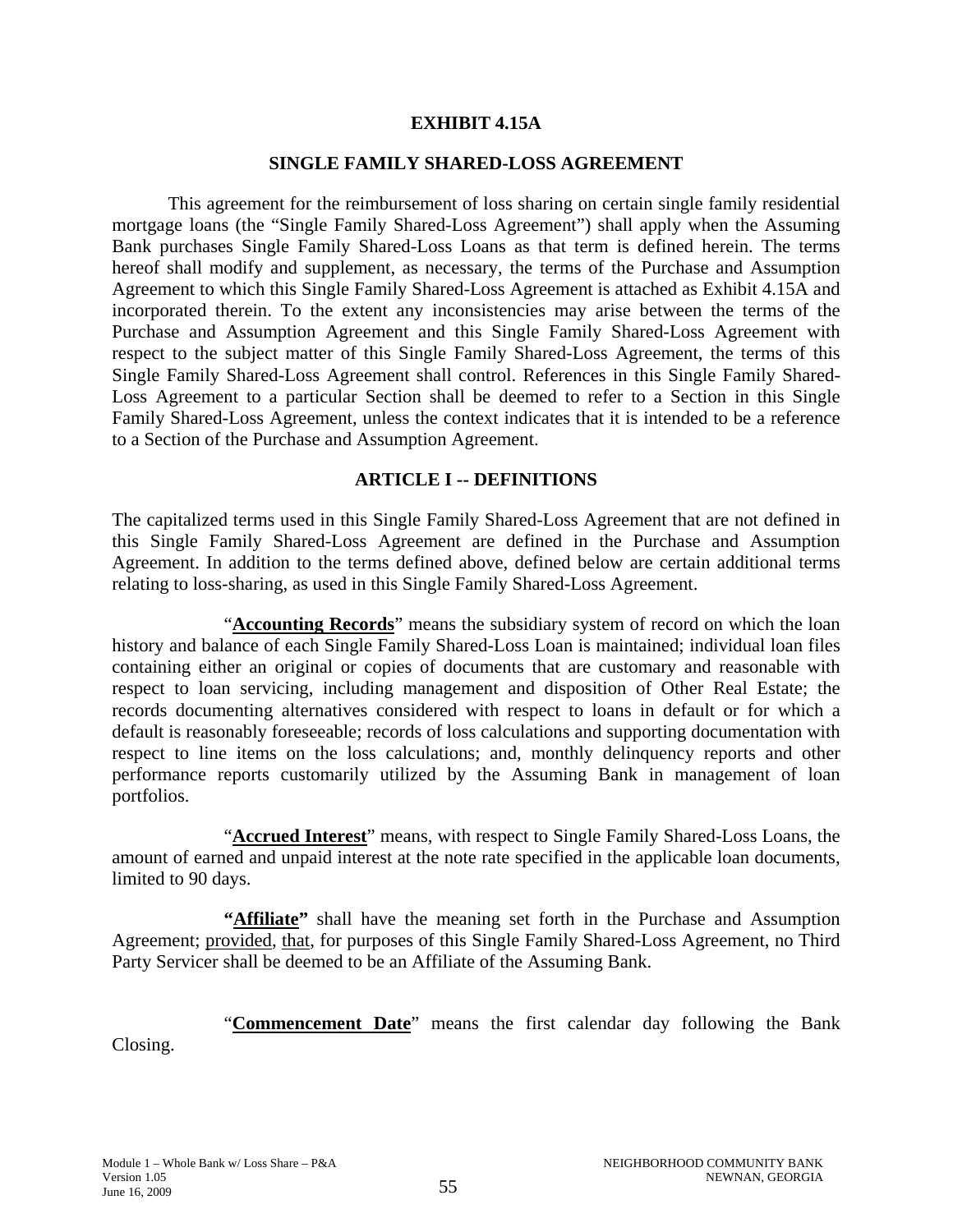**"Commercial Shared-Loss Agreement**" means the Commercial and Other Assets Shared-Loss Agreement attached to the Purchase and Assumption Agreement as Exhibit 4.15B.

"**Cumulative Loss Amount**" means the sum of the Monthly Loss Amounts less the sum of all Recovery Amounts.

"**Cumulative Shared-Loss Amount**" means the excess, if any, of the Cumulative Loss Amount over the First Loss Tranche.

"**Customary Servicing Procedures**" means procedures (including collection procedures) that the Assuming Bank (or, to the extent a Third Party Servicer is engaged, the Third Party Servicer) customarily employs and exercises in servicing and administering mortgage loans for its own accounts and the servicing procedures established by FNMA or FHLMC (as in effect from time to time), which are in accordance with accepted mortgage servicing practices of prudent lending institutions.

"**Deficient Valuation"** means the determination by a court in a bankruptcy proceeding that the value of the collateral is less than the amount of the loan in which case the loss will be the difference between the then unpaid principal balance (or the NPV of a modified loan that defaults) and the value of the collateral so established.

**"Examination Criteria"** means the loan classification criteria employed by, or any applicable regulations of, the Assuming Bank's Chartering Authority at the time such action is taken, as such criteria may be amended from time to time.

"**Home Equity Loans**" means loans or funded portions of lines of credit secured by mortgages on one-to four-family residences or stock of cooperative housing associations, where the Failed Bank did not have a first lien on the same property as collateral.

"**Final Shared-Loss Month**" means the calendar month in which the tenth anniversary of the Commencement Date occurs.

"**Final Shared-Loss Recovery Month**" means the calendar month in which the tenth anniversary of the Commencement Date occurs.

"**Foreclosure Loss**" means the loss realized when the Assuming Bank has completed the foreclosure on a Single Family Shared-Loss Loan and realized final recovery on the collateral through liquidation and recovery of all insurance proceeds. Each Foreclosure Loss shall be calculated in accordance with the form and methodology specified in Exhibit 2a or Exhibit 2a(1).

"**Investor-Owned Residential Loans**" means Loans, excluding advances made pursuant to Home Equity Loans, that are secured by mortgages on one- to four family residences or stock of cooperative housing associations that are not owner-occupied. These loans can be treated as Restructured Loans on a commercially reasonable basis and can be a restructured under terms separate from the Exhibit 5 standards. Please refer to Exhibit 2b for guidance in Calculation of Loss for Restructured Loans.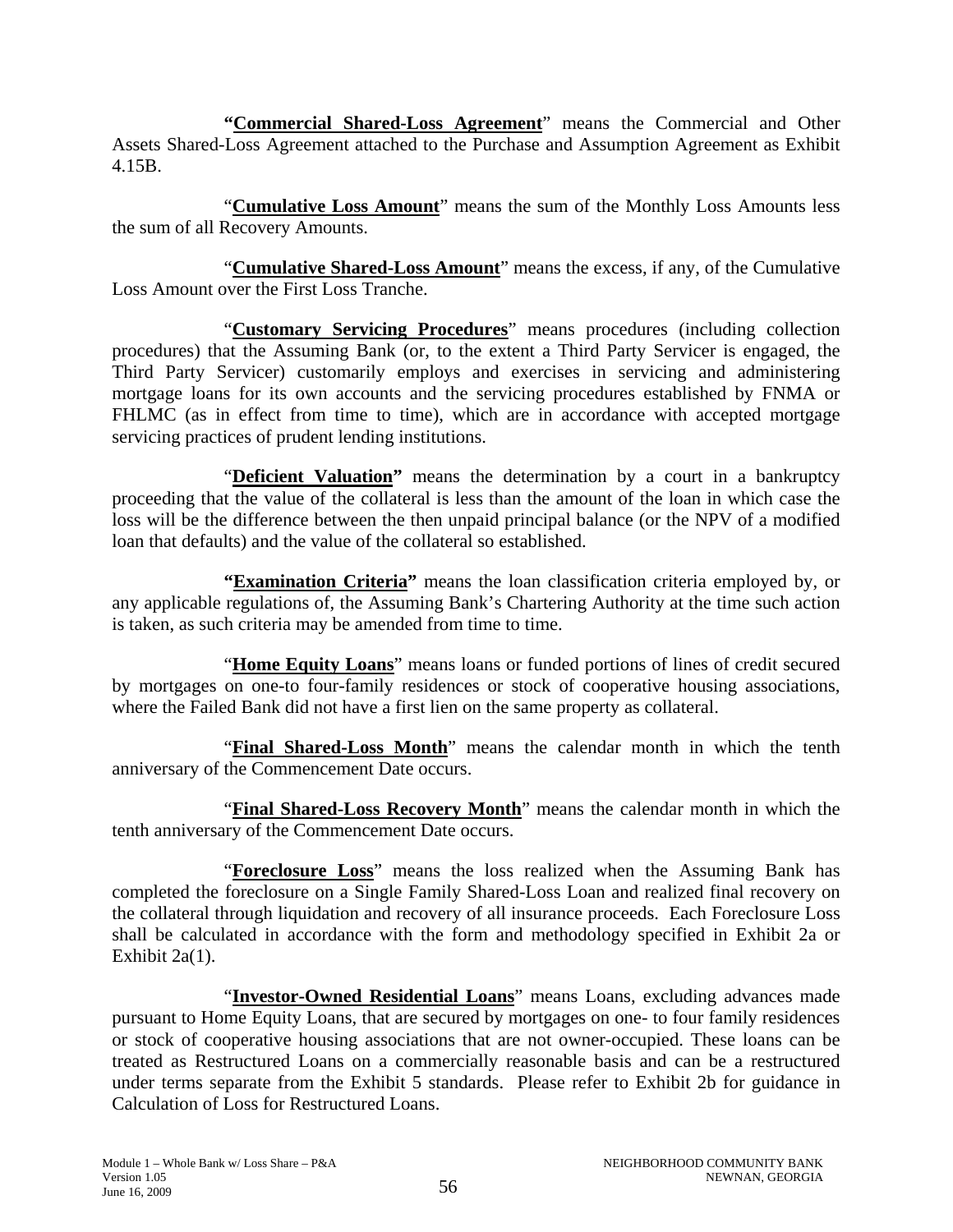"**Loss**" means a Foreclosure Loss, Restructuring Loss, Short Sale Loss, Portfolio Loss, Modification Default Loss or Deficient Valuation.

"**Loss Amount**" means the dollar amount of loss incurred and reported on the Monthly Certificate for a Single Family Shared-Loss Loan.

"**Modification Default Loss**" means the loss calculated in Exhibits 2a(1) and 2c(1) for single family loans modified under this part of the agreement that default and result in a foreclosure or short sale.

"**Modification Guidelines**" has the meaning provided in Section 2.1(a) of this Single Family Shared-Loss Agreement.

"**Monthly Certificate**" has the meaning provided in Section 2.1(b) of this Single Family Shared-Loss Agreement.

"**Monthly Loss Amount**" means the sum of all Foreclosure Losses, Restructuring Losses, Short Sale Losses, Portfolio Losses, Modification Default Losses and losses in connection with Deficient Valuations realized by the Assuming Bank for any Shared-Loss Month.

"**Monthly Shared-Loss Amount**" means the change in the Cumulative Shared-Loss Amount from the beginning of each month to the end of each month.

"**Neutral Member**" has the meaning provided in Section 2. 1(f)(ii) of this Single Family Shared-Loss Agreement.

"**Portfolio Loss**" means the loss realized on either (i) a portfolio sale of Single Family Shared-Loss Loans in accordance with the terms of Article IV or (ii) the sale of a loan with the consent of the Receiver as provided in Section 2.7.

"**Recovery Amount**" means, with respect to any period prior to the Termination Date, the amount of collected funds received by the Assuming Bank that (i) are applicable against a Foreclosure Loss which has previously been paid to the Assuming Bank by the Receiver or (ii) gains realized from a Section 4.1 sale of Single Family Shared-Loss Loans for which the Assuming Bank has previously received a Restructuring Loss payment from the Receiver (iii) or any incentive payments from national programs paid to an investor or borrower on loans that have been modified or otherwise treated (short sale or foreclosure) in accordance with Exhibit 5.

"**Restructuring Loss**" means the loss on a modified or restructured loan measured by the difference between (a) the principal, Accrued Interest, tax and insurance advances, third party or other fees due on a loan prior to the modification or restructuring, and (b) the net present value of estimated cash flows on the modified or restructured loan, discounted at the Then-Current Interest Rate. Each Restructuring Loss shall be calculated in accordance with the form and methodology attached as Exhibit 2b, as applicable.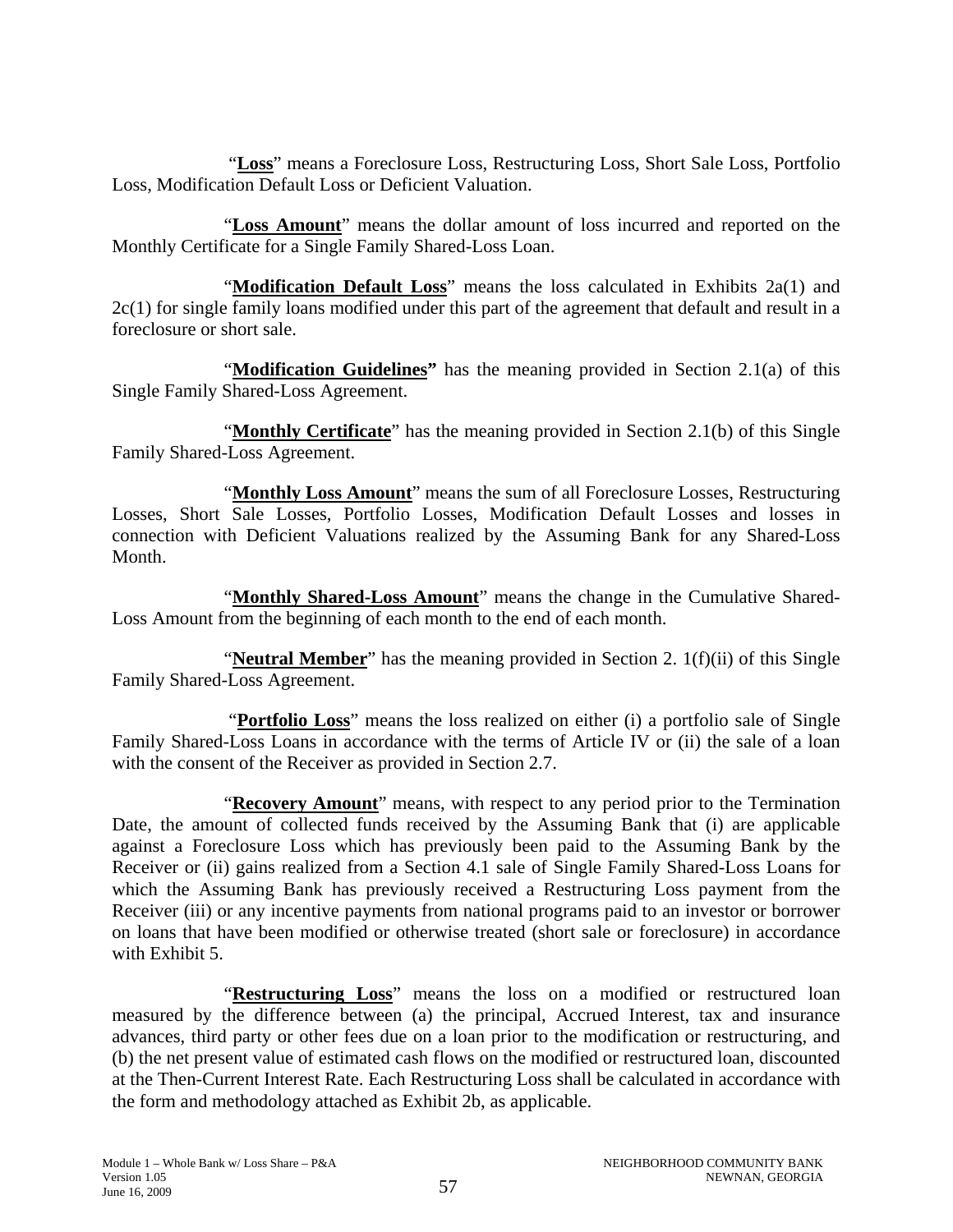"**Restructured Loan**" means a Single Family Shared-Loss Loan for which the Assuming Bank has received a Restructuring Loss payment from the Receiver. This applies to owner occupied and investor owned residences.

"**Servicing Officer**" has the meaning provided in Section 2.1(b) of this Single Family Shared-Loss Agreement.

"Shared-Loss Payment Trigger" means when the sum of the Cumulative Loss Amount under this Single Family Shared-Loss Agreement and the Shared-Loss Amount under the Commercial and Other Assets Shared-Loss Agreement, exceeds the First Loss Tranche. If the First Loss Tranche is zero or a negative number, the Shared-Loss Payment Trigger shall be deemed to have been reached upon Bank Closing.

"**Shared-Loss Month**" means each calendar month between the Commencement Date and the last day of the month in which the tenth anniversary of the Commencement Date occurs, provided that, the first Shared-Loss Month shall begin on the Commencement Date and end on the last day of that month.

"**Short-Sale Loss**" means the loss resulting from the Assuming Bank's agreement with the mortgagor to accept a payoff in an amount less than the balance due on the loan (including the costs of any cash incentives to borrower to agree to such sale or to maintain the property pending such sale), further provided, that each Short-Sale Loss shall be calculated in accordance with the form and methodology specified in Exhibit  $2c$  or Exhibit  $2c(1)$ .

"**Single Family Shared-Loss Loans**" means the single family one-to-four residential mortgage loans (whether owned by the Assuming Bank or any Subsidiary) identified on Schedule 4.15A of the Purchase and Assumption Agreement.

"**Stated Threshold**" means total losses under the shared loss agreements in the amount of \$82,000,000.00.

"**Termination Date**" means the last day of the Final Shared-Loss Recovery Month.

"**Then-Current Interest Rate**" means the most recently published Freddie Mac survey rate for 30-year fixed-rate loans.

"**Third Party Servicer**" means any servicer appointed from time to time by the Assuming Bank or any Affiliate of the Assuming Bank to service the Shared-Loss Loans on behalf of the Assuming Bank, the identity of which shall be given to the Receiver prior to or concurrent with the appointment thereof.

# **ARTICLE II -- SHARED-LOSS ARRANGEMENT**

# **2.1 Shared-Loss Arrangement.**

(a) **Loss Mitigation and Consideration of Alternatives**. For each Single Family Shared-Loss Loan in default or for which a default is reasonably foreseeable, the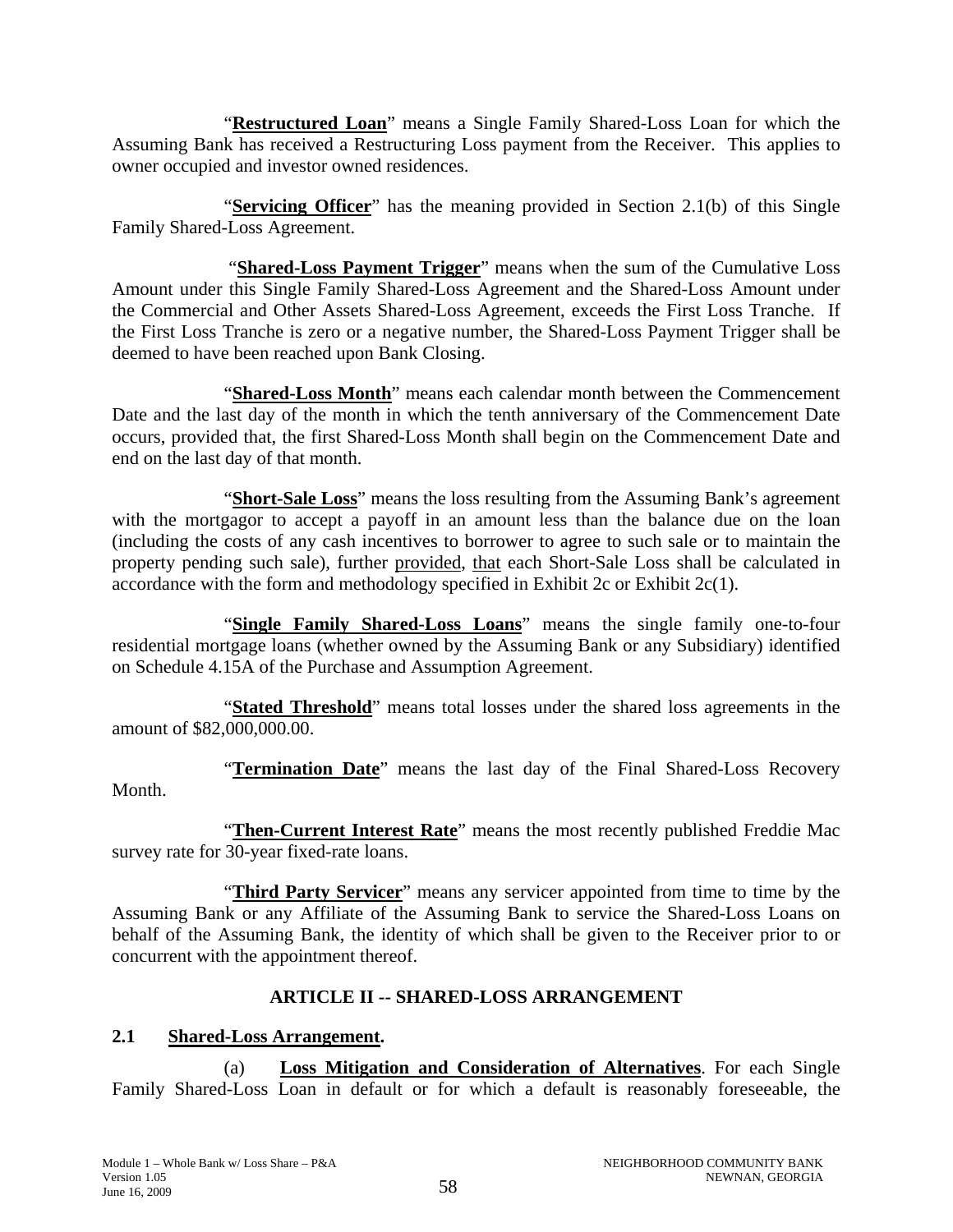Assuming Bank shall undertake reasonable and customary loss mitigation efforts, in accordance with any of the following programs selected by Assuming Bank in its sole discretion, Exhibit 5 (FDIC Mortgage Loan Modification Program), the United States Treasury's Home Affordable Modification Program Guidelines or any other modification program approved by the United States Treasury Department, the Corporation, the Board of Governors of the Federal Reserve System or any other governmental agency (it being understood that the Assuming Bank can select different programs for the various Single Family Shared-Loss Loans) (such program chosen, the "Modification Guidelines"). After selecting the applicable Modification Guideline for any such Single Family Shared-Loss Loan, the Assuming Bank shall document its consideration of foreclosure, loan restructuring under such Modification Guideline chosen, and short-sale (if short-sale is a viable option) alternatives and shall select the alternative the Assuming Bank believes, based on its estimated calculations, will result in the least Loss. Losses on Home Equity Loans shall be shared under the charge-off policies of the Assuming Bank's Examination Criteria as if they were Single Family Shared-Loss Loans with respect to the calculation of the Stated Threshold. Assuming Bank shall retain its calculations of the estimated loss under each alternative, such calculations to be provided to the Receiver upon request. For the avoidance of doubt and notwithstanding anything herein to the contrary, (i) the Assuming Bank is not required to modify or restructure any Single Family Shared-Loss Loan on more than one occasion and (ii) the Assuming Bank is not required to consider any alternatives with respect to any Shared-Loss Loan in the process of foreclosure as of the Bank Closing and shall be entitled to continue such foreclosure measures and recover the Foreclosure Loss as provided herein, and (iii) the Assuming Bank shall have a transition period of up to 90 days after Bank Closing to implement the Modification Guidelines, during which time, the Assuming Bank may submit claims under such guidelines as may be in place at the Failed Bank.

### (b) **Monthly Certificates**.

Not later than fifteen (15) days after the end of each Shared-Loss Month, beginning with the month in which the Commencement Date occurs and ending in the month in which the tenth anniversary of the Commencement Date occurs, the Assuming Bank shall deliver to the Receiver a certificate, signed by an officer of the Assuming Bank involved in, or responsible for, the administration and servicing of the Single Family Shared-Loss Loans whose name appears on a list of servicing officers furnished by the Assuming Bank to the Receiver, (a "Servicing Officer") setting forth in such form and detail as the Receiver may reasonably specify (a "Monthly Certificate"):

(i) (A) a schedule substantially in the form of Exhibit 1 listing:

(i) each Single Family Shared-Loss Loan for which a Loss Amount (calculated in accordance with the applicable Exhibit) is being claimed, the related Loss Amount for each Single Family Shared-Loss Loan, and the total Monthly Loss Amount for all Single Family Shared-Loss Loans;

(ii) each Single Family Shared-Loss Loan for which a Recovery Amount was received, the Recovery Amount for each Single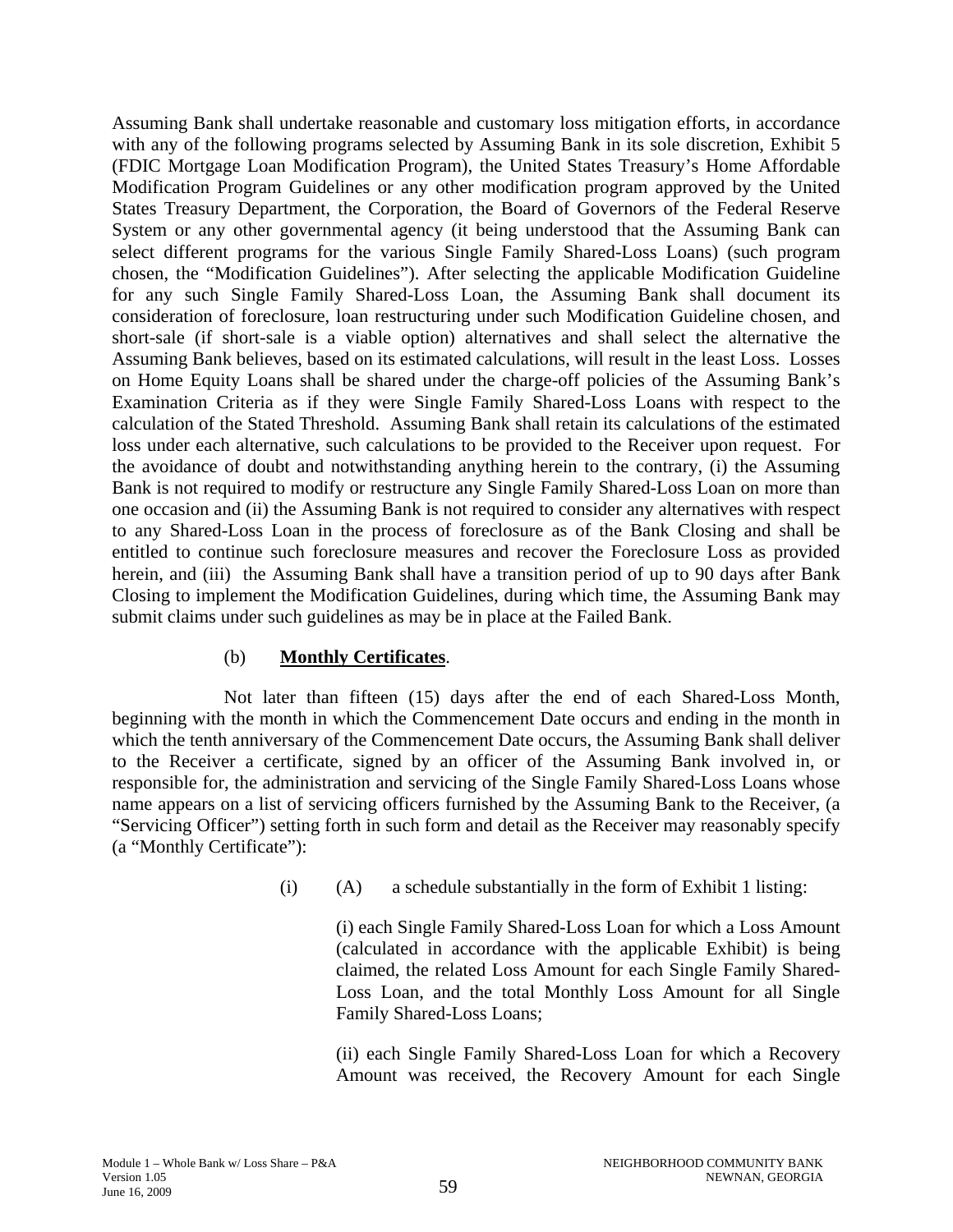Family Shared-Loss Loan, and the total Recovery Amount for all Single Family Shared-Loss Loans;

(iii) the total Monthly Loss Amount for all Single Family Shared-Loss Loans minus the total monthly Recovery Amount for all Single Family Shared-Loss Loans;

(iv) the Cumulative Shared-Loss Amount as of the beginning and end of the month;

(v) the Monthly Shared-Loss Amount;

(vi) the result obtained in (v) times 80%, or times 95% if the Stated Threshold has been reached, which in either case is the amount to be paid under Section 2.1(d) of this Single Family Shared-Loss Agreement by the Receiver to the Assuming Bank if the amount is a positive number, or by the Assuming Bank to the Receiver if the amount is a negative number;

- (ii) (B) for each of the Single Family Shared-Loss Loans for which a Loss is claimed for that Shared-Loss Month, a schedule showing the calculation of the Loss Amount using the form and methodology shown in Exhibit 2a, Exhibit 2b, or Exhibit 2c, as applicable.
- (iii) (C) For each of the Restructured Loans where a gain or loss is realized in a sale under Section 4.1 or 4.2, a schedule showing the calculation using the form and methodology shown in Exhibit 2d.
- (iv) (D) a portfolio performance and summary schedule substantially in the form shown in Exhibit 3.

(c) **Monthly Data Download**. Not later than fifteen (15) days after the end of each month, beginning with the month in which the Commencement Date occurs and ending with the Final Shared-Loss Recovery Month, Assuming Bank shall provide Receiver:

- $(v)$  (i) the servicing file in machine-readable format including but not limited to the following fields for each outstanding Single Family Shared-Loss Loan, as applicable:
	- (A) Loan number
	- (B) FICO score
	- (C) Origination date
	- (D) Original principal amount
	- (E) Maturity date
	- (F) Paid-to date
	- (G) Last payment date
	- (H) Loan status (bankruptcy, in foreclosure, etc.)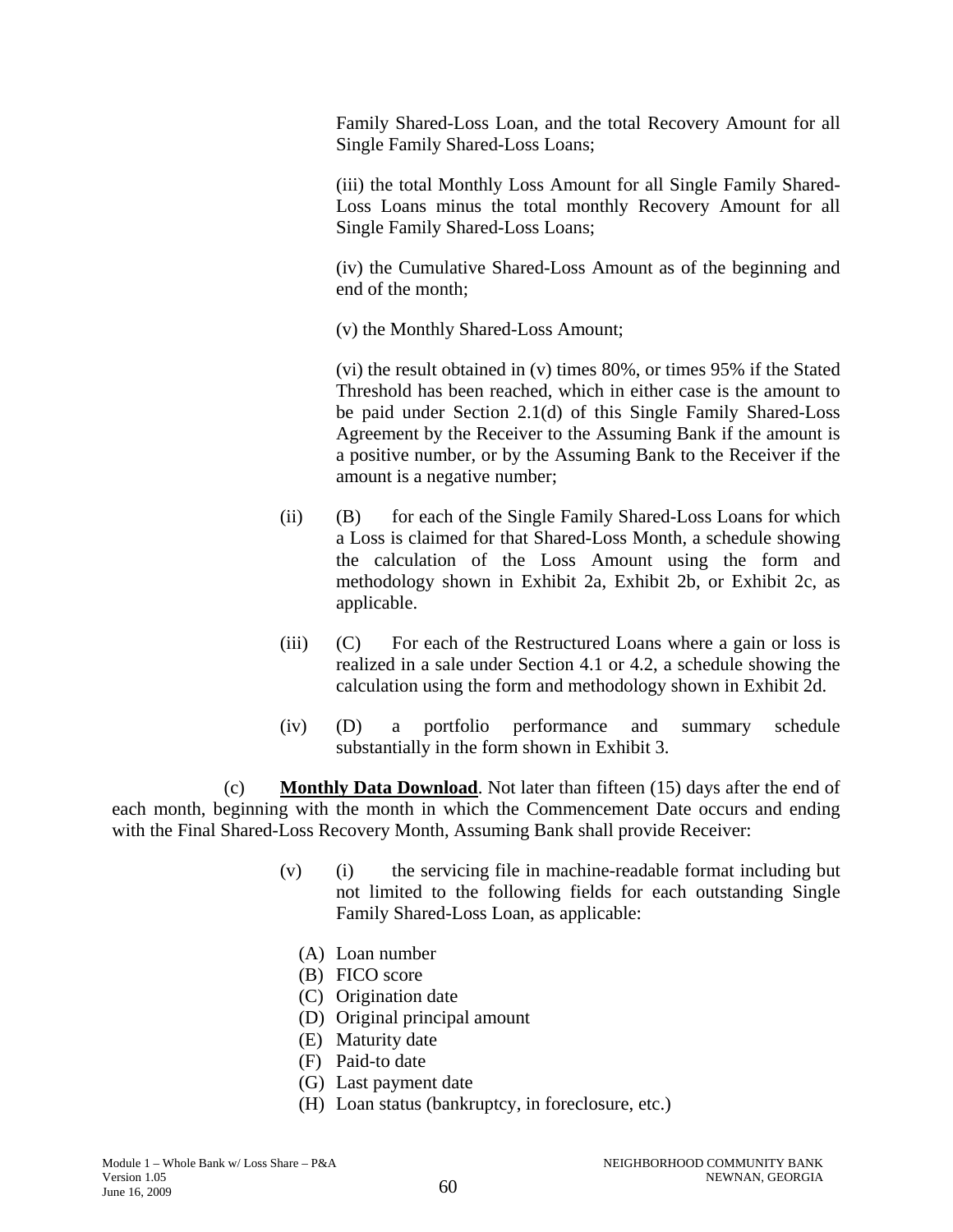- (I) Delinquency counters
- (J) Current principal balance
- (K) Current escrow account balance
- (L) Current Appraisal/BPO value
- (M) Current Appraisal/BPO date
- (N) Interest rate
- (O) Monthly principal and interest payment amount
- (P) Monthly escrow payment for taxes and insurance
- (Q) Interest rate type (fixed or adjustable)
- (R) If adjustable: index, margin, next interest rate reset date
- (S) Payment/Interest rate cap and/or floor
- (T) Underwriting type (Full doc, Alt Doc, No Doc)
- (U) Lien type  $(1<sup>st</sup>, 2<sup>nd</sup>)$
- (V) Amortization type (amortizing or I/O)
- (W) Property address, including city, state, zip code
- (X) A code indicating whether the Mortgaged Property is owner occupied
- (Y) Property type (single-family detached, condominium, duplex, etc.)
- (vi) (ii) An Excel file for ORE held as a result of foreclosure on a Single Family Shared-Loss Loan listing:
	- (A) Foreclosure date
	- (B) Unpaid loan principal balance
	- (C) Appraised value or BPO value, as applicable
	- (D) Projected liquidation date

Notwithstanding the foregoing, the Assuming Bank shall not be required to provide any of the foregoing information to the extent it is unable to do so as a result of the Failed Bank's or Receiver's failure to provide information required to produce the information set forth in this Section 2.1(c); provided, that the Assuming Bank shall, consistent with Customary Servicing Procedures seek to produce any such missing information or improve any inaccurate information previously provided to it.

### (d) **Payments With Respect to Shared-Loss Assets**.

(i) **Losses Under the Stated Threshold**. After the Shared-Loss Payment Trigger is reached, not later than fifteen (15) days after the date on which the Receiver receives the Monthly Certificate, the Receiver shall pay to the Assuming Bank, in immediately available funds, an amount equal to eighty percent (80%) of the Monthly Shared-Loss Amount reported on the Monthly Certificate. If the total Monthly Shared-Loss Amount reported on the Monthly Certificate is a negative number, the Assuming Bank shall pay to the Receiver in immediately available funds eighty percent (80%) of that amount.

(ii) **Losses in Excess of the Stated Threshold**. In the event that the sum of the Cumulative Loss Amount under this Single Family Shared-Loss Agreement and the Stated Loss Amount under the Commercial Shared-Loss Agreement meets or exceeds the Stated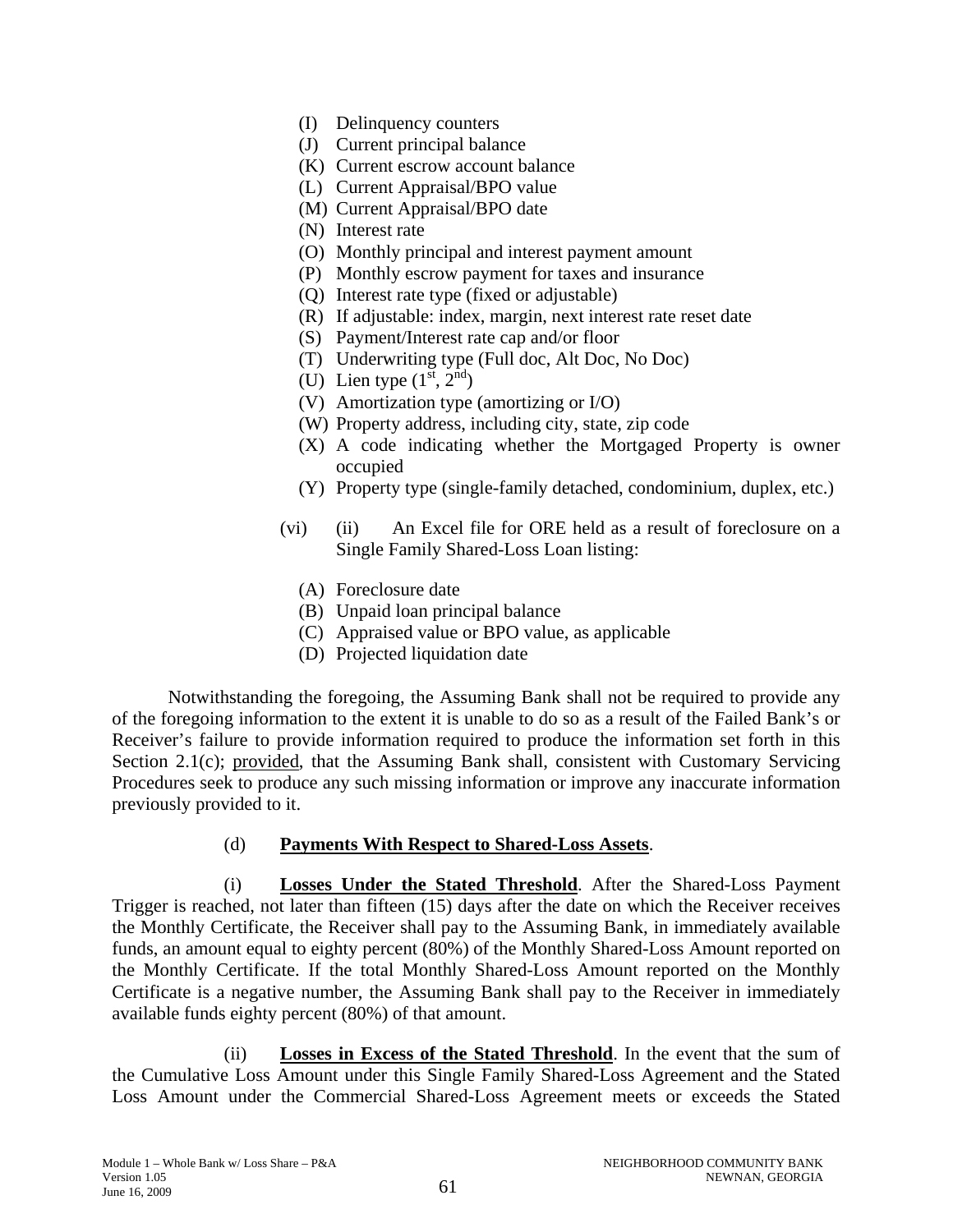Threshold, the loss/recovery sharing percentages set forth herein shall change from 80/20 to 95/5 and thereafter the Receiver shall pay to the Assuming Bank, in immediately available funds, an amount equal to ninety-five percent (95%) of the Monthly Shared-Loss Amount reported on the Monthly Certificate. If the Monthly Shared-Loss Amount reported on the Monthly Certificate is a negative number, the Assuming Bank shall pay to the Receiver in immediately available funds ninety-five percent (95%) of that amount.

(e) **Limitations on Shared-Loss Payment**. The Receiver shall not be required to make any payments pursuant to Section 2.1(d) with respect to any Foreclosure Loss, Restructuring Loss, Short Sale Loss or Portfolio Loss that the Receiver determines, based upon the criteria set forth in this Single Family Shared-Loss Agreement (including the analysis and documentation requirements of Section 2.1(a)) or Customary Servicing Procedures, should not have been effected by the Assuming Bank; provided, however, (x) the Receiver must provide notice to the Assuming Bank detailing the grounds for not making such payment, (y) the Receiver must provide the Assuming Bank with a reasonable opportunity to cure any such deficiency and (z) (1) to the extent curable, if cured, the Receiver shall make payment with respect to the properly effected Loss, and (2) to the extent not curable, notwithstanding the foregoing, the Receiver shall make a payment as to all Losses (or portion of Losses) that were effected which would have been payable as a Loss if the Assuming Bank had properly effected such Loss. In the event that the Receiver does not make any payment with respect to Losses claimed pursuant to Section 2.1(d), the Receiver and Assuming Bank shall, upon final resolution, make the necessary adjustments to the Monthly Shared-Loss Amount for that Monthly Certificate and the payment pursuant to Section 2.1(d) above shall be adjusted accordingly.

(f) **Payments by Wire-Transfer**. All payments under this Single Family Shared-Loss Agreement shall be made by wire-transfer in accordance with the wire-transfer instructions on Exhibit 4.

### **2.2 Auditor Report; Right to Audit**

(a) Within ninety (90) days after the end of each calendar year during which the Receiver makes any payment to the Assuming Bank under this Single Family Shared-Loss Agreement, the Assuming Bank shall deliver to the Receiver a report signed by its independent public accountants stating that they have reviewed the terms of this Single Family Shared-Loss Agreement and that, in the course of their annual audit of the Assuming Bank's books and records, nothing has come to their attention suggesting that any computations required to be made by the Assuming Bank during such calendar year pursuant to this Article II were not made by the Assuming Bank in accordance herewith. In the event that the Assuming Bank cannot comply with the preceding sentence, it shall promptly submit to the Receiver corrected computations together with a report signed by its independent public accountants stating that, after giving effect to such corrected computations, nothing has come to their attention suggesting that any computations required to be made by the Assuming Bank during such year pursuant to this Article II were not made by the Assuming Bank in accordance herewith. In such event, the Assuming Bank and the Receiver shall make all such accounting adjustments and payments as may be necessary to give effect to each correction reflected in such corrected computations, retroactive to the date on which the corresponding incorrect computation was made.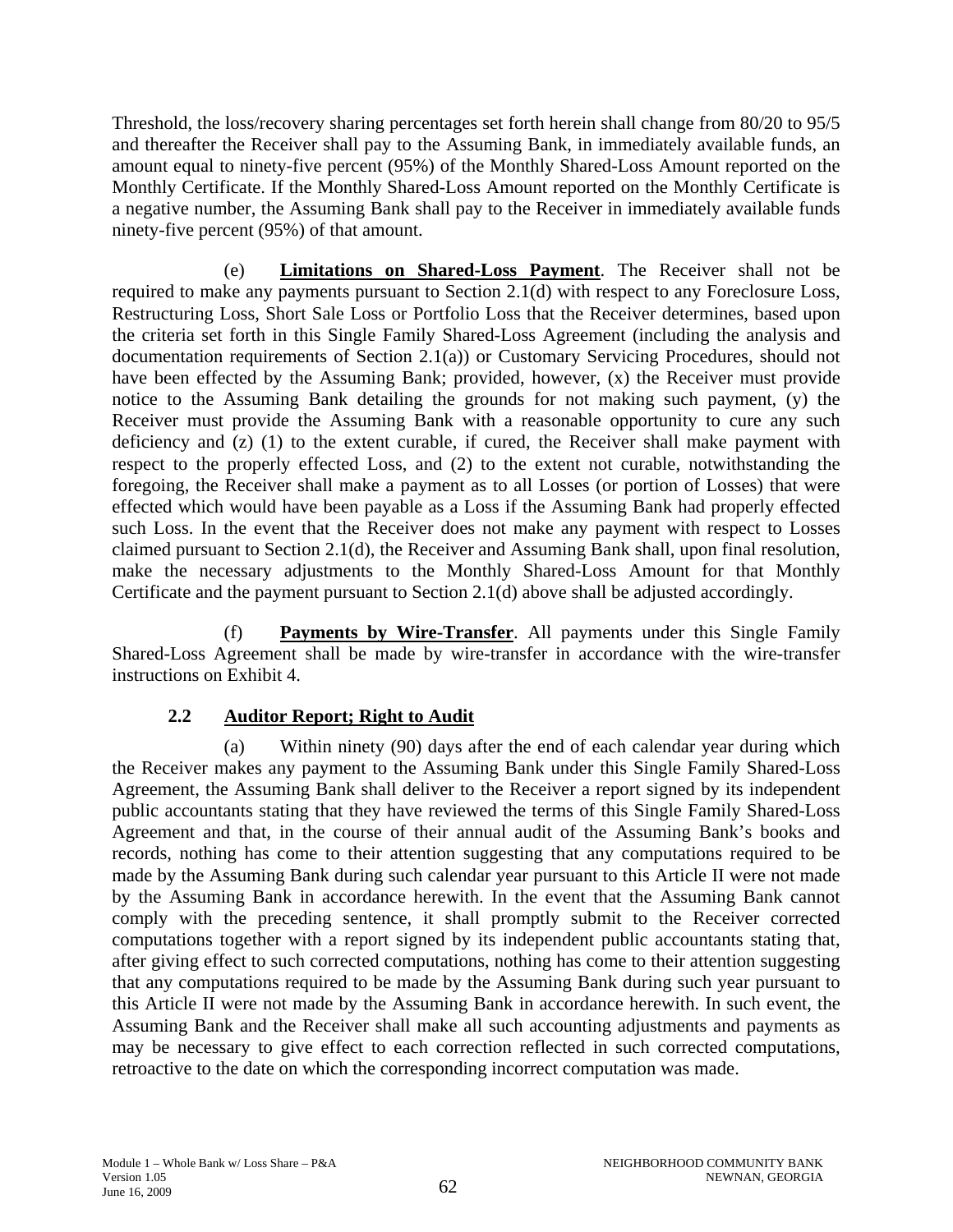(b) The Receiver or the FDIC in its corporate capacity ("Corporation") may perform an audit or audits to determine the Assuming Bank's compliance with the provisions of this Single Family Shared-Loss Agreement, including this Article II, by providing not less than ten (10) Business Days' prior written notice. Assuming Bank shall provide access to pertinent records and proximate working space in Assuming Bank's facilities. The scope and duration of any such audit shall be within the reasonable discretion of the Receiver or the Corporation, but shall in no event be administered in a manner that unreasonably interferes with the operation of the Assuming Bank's business. The Receiver or the Corporation, as the case may be, shall bear the expense of any such audit. In the event that any corrections are necessary as a result of such an audit or audits, the Assuming Bank and the Receiver shall make such accounting adjustments and payments as may be necessary to give retroactive effect to such corrections.

**2.3 Withholdings**. Notwithstanding any other provision in this Article II, the Receiver, upon the direction of the Director (or designee) of the Federal Deposit Insurance Corporation's Division of Resolutions and Receiverships, may withhold payment for any amounts included in a Monthly Certificate delivered pursuant to Section 2.1, if in its good faith and reasonable judgment there is a reasonable basis under the requirements of this Single Family Shared-Loss Agreement for denying the eligibility of an item for which reimbursement or payment is sought under such Section. In such event, the Receiver shall provide a written notice to the Assuming Bank detailing the grounds for withholding such payment. At such time as the Assuming Bank demonstrates to the satisfaction of the Receiver, in its reasonable judgment, that the grounds for such withholding of payment, or portion of payment, no longer exist or have been cured, then the Receiver shall pay the Assuming Bank the amount withheld which the Receiver determines is eligible for payment, within fifteen (15) Business Days.

**2.4 Books and Records**. The Assuming Bank shall at all times during the term of this Single Family Shared-Loss Agreement keep books and records sufficient to ensure and document compliance with the terms of this Single Family Shared-Loss Agreement, including but not limited to (a) documentation of alternatives considered with respect to defaulted loans or loans for which default is reasonably foreseeable, (b) documentation showing the calculation of loss for claims submitted to the Receiver, (c) retention of documents that support each line item on the loss claim forms, and (d) documentation with respect to the Recovery Amount on loans for which the Receiver has made a loss-share payment

**2.5 Information**. The Assuming Bank shall promptly provide to the Receiver such other information, including but not limited to, financial statements, computations, and bank policies and procedures, relating to the performance of the provisions of this Single Family Shared-Loss Agreement, as the Receiver may reasonably request from time to time.

**2.6 Tax Ruling**. The Assuming Bank shall not at any time, without the Receiver's prior written consent, seek a private letter ruling or other determination from the Internal Revenue Service or otherwise seek to qualify for any special tax treatment or benefits associated with any payments made by the Receiver pursuant to this Single Family Shared-Loss Agreement.

**2.7 Sale of Single Family Shared-Loss Loans**. The Receiver shall be relieved of its obligations with respect to a Single Family Shared-Loss Loan upon payment of a Foreclosure Loss amount or a Short Sale Loss amount with respect to such Single Family Shared-Loss Loan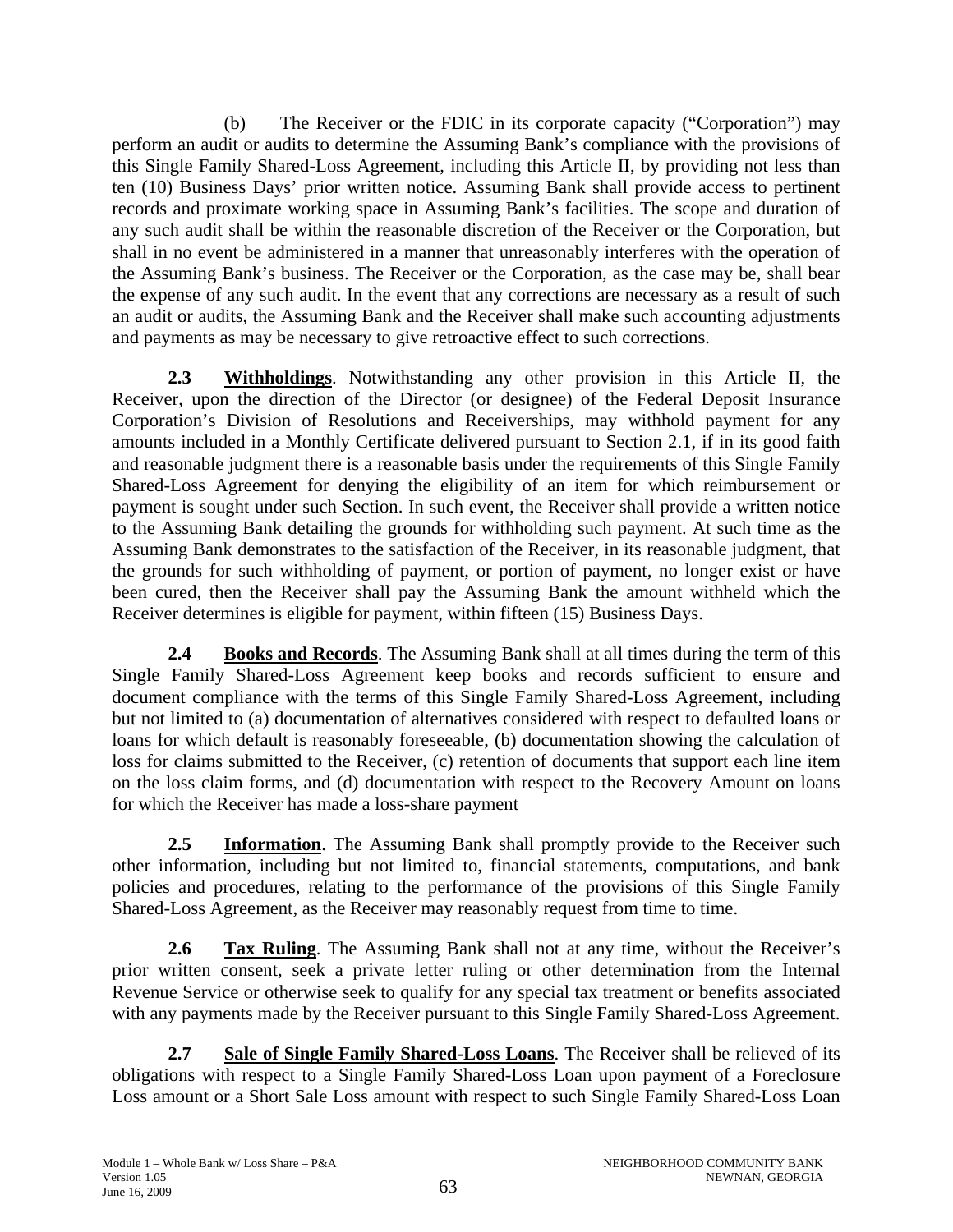or upon the sale of a Single Family Shared-Loss Loan by Assuming Bank to a person or entity that is not an Affiliate; provided, however, that if the Receiver consents to the sale of any such Single Family Shared-Loss Loan, any loss on such sale shall be a Portfolio Loss. The Assuming Bank shall provide the Receiver with timely notice of any such sale. Notwithstanding the foregoing, a sale of the Single Family Shared-Loss Loan, for purposes of this Section 2.7, shall not be deemed to have occurred as the result of (i) any change in the ownership or control of Assuming Bank or the transfer of any or all of the Single Family Shared-Loss Loan(s) to any Affiliate of Assuming Bank, (ii) a merger by Assuming Bank with or into any other entity, (iii) a sale by Assuming Bank of all or substantially all of its assets.

### **ARTICLE III - RULES REGARDING THE ADMINISTRATION OF SINGLE FAMILY SHARED-LOSS LOANS**

**3.1 Agreement with Respect to Administration**. The Assuming Bank shall (and shall cause any of its Affiliates to which the Assuming Bank transfers any Single Family Shared-Loss Loans to) manage, administer, and collect the Single Family Shared-Loss Loans while owned by the Assuming Bank or any Affiliate thereof during the term of this Single Family Shared-Loss Agreement in accordance with the rules set forth in this Article III. The Assuming Bank shall be responsible to the Receiver in the performance of its duties hereunder and shall provide to the Receiver such reports as the Receiver reasonably deems advisable, including but not limited to the reports required by Sections 2.1, 2.2 and 3.3 hereof, and shall permit the Receiver to monitor the Assuming Bank's performance of its duties hereunder.

**3.2 Duties of the Assuming Bank**. (a) In performance of its duties under this Article III, the Assuming Bank shall:

(i) manage and administer each Single Family Shared-Loss Loan in accordance with Assuming Bank's usual and prudent business and banking practices and Customary Servicing Procedures;

(ii) exercise its best business judgment in managing, administering and collecting amounts owed on the Single Family Shared-Loss Loans;

(iii) use commercially reasonable efforts to maximize Recoveries with respect to Losses on Single Family Shared-Loss Loans without regard to the effect of maximizing collections on assets held by the Assuming Bank or any of its Affiliates that are not Single Family Shared-Loss Loans;

(iv) retain sufficient staff (in Assuming Bank's discretion) to perform its duties hereunder; and

(v) other than as provided in Section 2.1(a), comply with the terms of the Modification Guidelines for any Single Family Shared-Loss Loans meeting the requirements set forth therein. For the avoidance of doubt, the Assuming Bank may propose exceptions to Exhibit 5 (the FDIC Loan Modification Program) for a group of Loans with similar characteristics, with the objectives of (1) minimizing the loss to the Assuming Bank and the FDIC and (2) maximizing the opportunity for qualified homeowners to remain in their homes with affordable mortgage payments.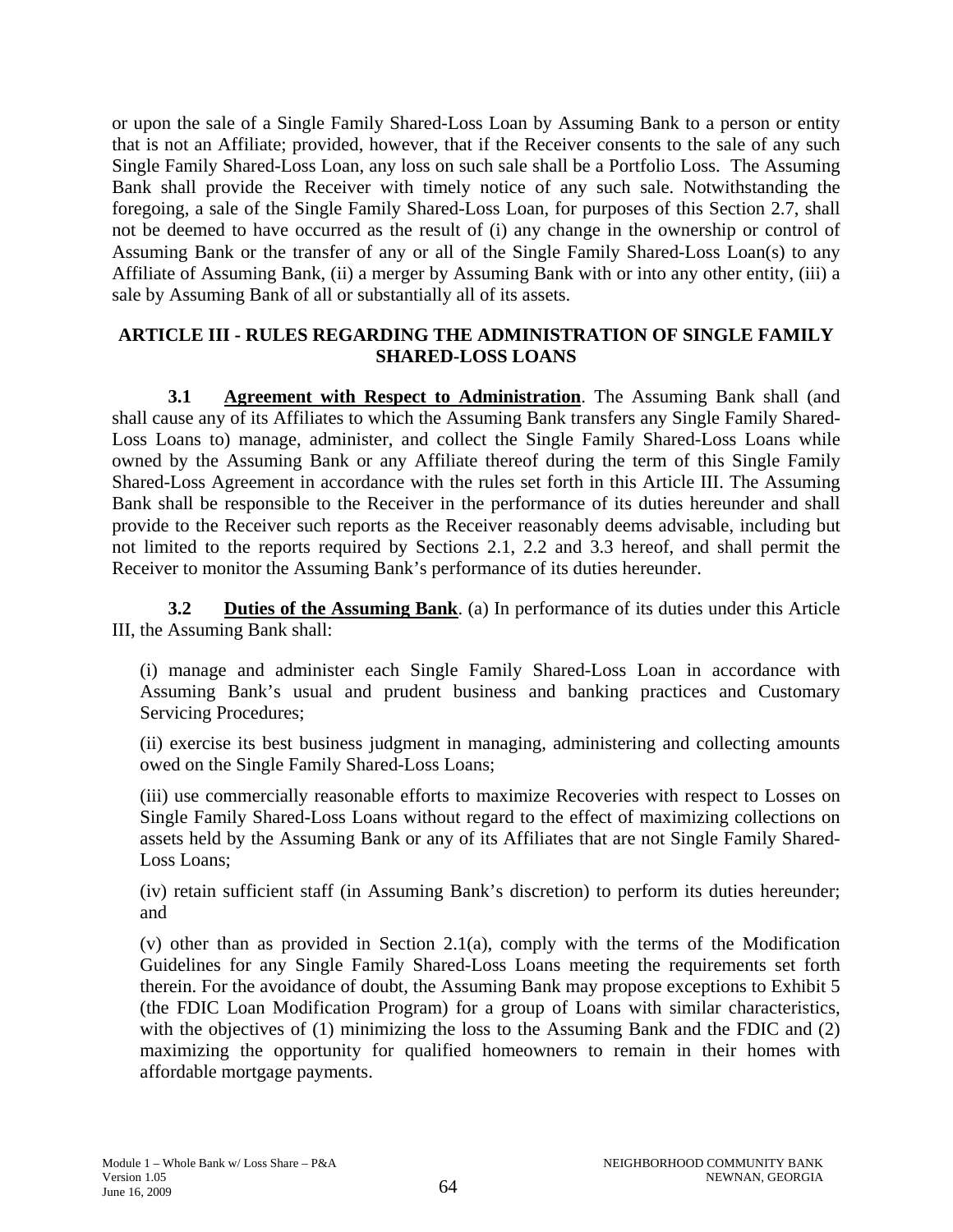(b) Any transaction with or between any Affiliate of the Assuming Bank with respect to any Single Family Shared-Loss Loan including, without limitation, the execution of any contract pursuant to which any Affiliate of the Assuming Bank will manage, administer or collect any of the Single Family Shared-Loss Loans will be provided to FDIC for informational purposes and if such transaction is not entered into on an arm's length basis on commercially reasonable terms such transaction shall be subject to the prior written approval of the Receiver.

**3.3 Shared-Loss Asset Records and Reports**. The Assuming Bank shall establish and maintain such records as may be appropriate to account for the Single Family Shared-Loss Loans in such form and detail as the Receiver may reasonably require, and to enable the Assuming Bank to prepare and deliver to the Receiver such reports as the Receiver may from time to time request regarding the Single Family Shared-Loss Loans and the Monthly Certificates required by Section 2.1 of this Single Family Shared-Loss Agreement.

# **3.4 Related Loans**.

(a) Assuming Bank shall use its best efforts to determine which loans are "Related Loans", as hereinafter defined. The Assuming Bank shall not manage, administer or collect any "Related Loan" in any manner that would have the effect of increasing the amount of any collections with respect to the Related Loan to the detriment of the Single Family Shared-Loss Loan to which such loan is related. A "Related Loan" means any loan or extension of credit held by the Assuming Bank at any time on or prior to the end of the Final Shared-Loss Month that is made to an Obligor of a Single Family Shared-Loss Loan.

(b) The Assuming Bank shall prepare and deliver to the Receiver with the Monthly Certificates for the calendar months ending June 30 and December 31, a schedule of all Related Loans on the Accounting Records of the Assuming Bank as of the end of each such semi-annual period.

**3.5 Legal Action; Utilization of Special Receivership Powers**. The Assuming Bank shall notify the Receiver in writing (such notice to be given in accordance with Article V below and to include all relevant details) prior to utilizing in any legal action any special legal power or right which the Assuming Bank derives as a result of having acquired an asset from the Receiver, and the Assuming Bank shall not utilize any such power unless the Receiver shall have consented in writing to the proposed usage. The Receiver shall have the right to direct such proposed usage by the Assuming Bank and the Assuming Bank shall comply in all respects with such direction. Upon request of the Receiver, the Assuming Bank will advise the Receiver as to the status of any such legal action. The Assuming Bank shall immediately notify the Receiver of any judgment in litigation involving any of the aforesaid special powers or rights.

**3.6 Third Party Servicer**. The Assuming Bank may perform any of its obligations and/or exercise any of its rights under this Single Family Shared-Loss Agreement through or by one or more Third Party Servicers, who may take actions and make expenditures as if any such Third Party Servicer was the Assuming Bank hereunder (and, for the avoidance of doubt, such expenses incurred by any such Third Party Servicer on behalf of the Assuming Bank shall be included in calculating Losses to the extent such expenses would be included in such calculation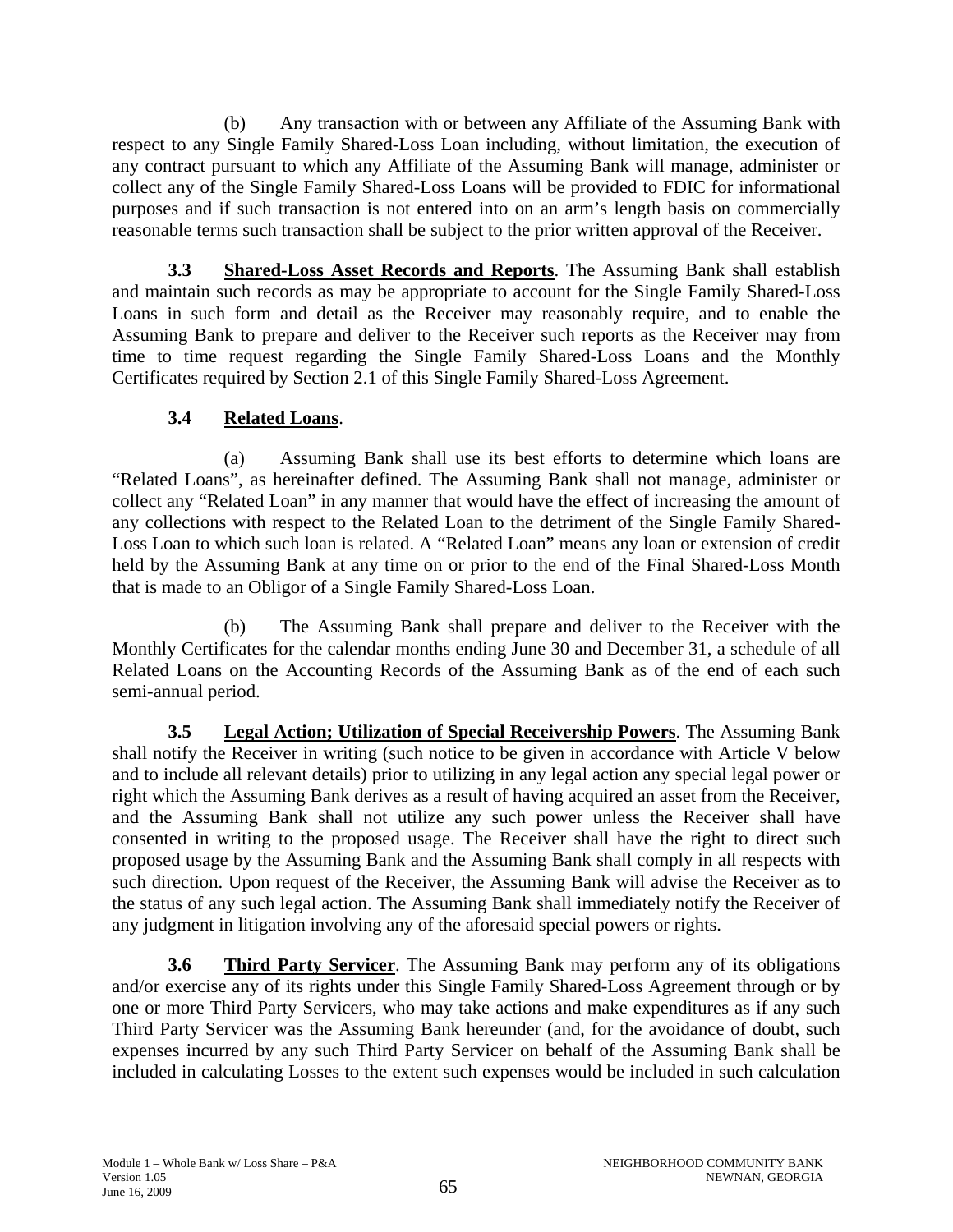if the expenses were incurred by Assuming Bank); provided, however, that the use thereof by the Assuming Bank shall not release the Assuming Bank of any obligation or liability hereunder.

## **ARTICLE IV – PORTFOLIO SALE**

**4.1 Assuming Bank Portfolio Sales of Remaining Single Family Shared-Loss Loans**. The Assuming Bank shall have the right with the concurrence of the Receiver to liquidate for cash consideration, from time to time in one or more transactions, all or a portion of Single Family Shared-Loss Loans held by the Assuming Bank at any time prior to the Termination Date ("Portfolio Sales"). If the Assuming Bank exercises its option under this Section 4.1, it must give thirty (30) days notice in writing to the Receiver setting forth the details and schedule for the Portfolio Sale which shall be conducted by means of sealed bid sales to third parties, not including any of the Assuming Bank's affiliates, contractors, or any affiliates of the Assuming Bank's contractors. Sales of Restructured Loans shall be sold in a separate pool from Single Family Shared-Loss Loans not restructured. The Receiver's review of the Assuming Bank's proposed Portfolio Sale will be considered in a timely fashion and approval will not be unreasonably withheld, delayed or conditioned.

**4.2 Assuming Bank's Liquidation of Remaining Single Family Shared-Loss Loans**. In the event that the Assuming Bank does not conduct a Portfolio Sale pursuant to Section 4.1, the Receiver shall have the right, exercisable in its sole and absolute discretion, to require the Assuming Bank to liquidate for cash consideration, any Single Family Shared-Loss Loans held by the Assuming Bank at any time after the date that is six months prior to the Termination Date. If the Receiver exercises its option under this Section 4.2, it must give notice in writing to the Assuming Bank, setting forth the time period within which the Assuming Bank shall be required to liquidate the Single Family Shared-Loss Loans. The Assuming Bank will comply with the Receiver's notice and must liquidate the Single Family Shared-Loss Loans as soon as reasonably practicable by means of sealed bid sales to third parties, not including any of the Assuming Bank's affiliates, contractors, or any affiliates of the Assuming Bank's contractors. The selection of any financial advisor or other third party broker or sales agent retained for the liquidation of the remaining Single Family Shared-Loss Loans pursuant to this Section shall be subject to the prior approval of the Receiver, such approval not to be unreasonably withheld, delayed or conditioned.

**4.3 Calculation of Sale Gain or Loss**. For Single Family Shared-Loss Loans that are not Restructured Loans gain or loss on the sales under Section 4.1 or Section 4.2 will be calculated as the sale price received by the Assuming Bank less the unpaid principal balance of the remaining Single Family Shared-Loss Loans. For any Restructured Loan included in the sale gain or loss on sale will be calculated as (a) the sale price received by the Assuming Bank less (b) the net present value of estimated cash flows on the Restructured Loan that was used in the calculation of the related Restructuring Loss plus (c) Loan principal payments collected by the Assuming Bank from the date the Loan was restructured to the date of sale. (See Exhibit 2d for example calculation).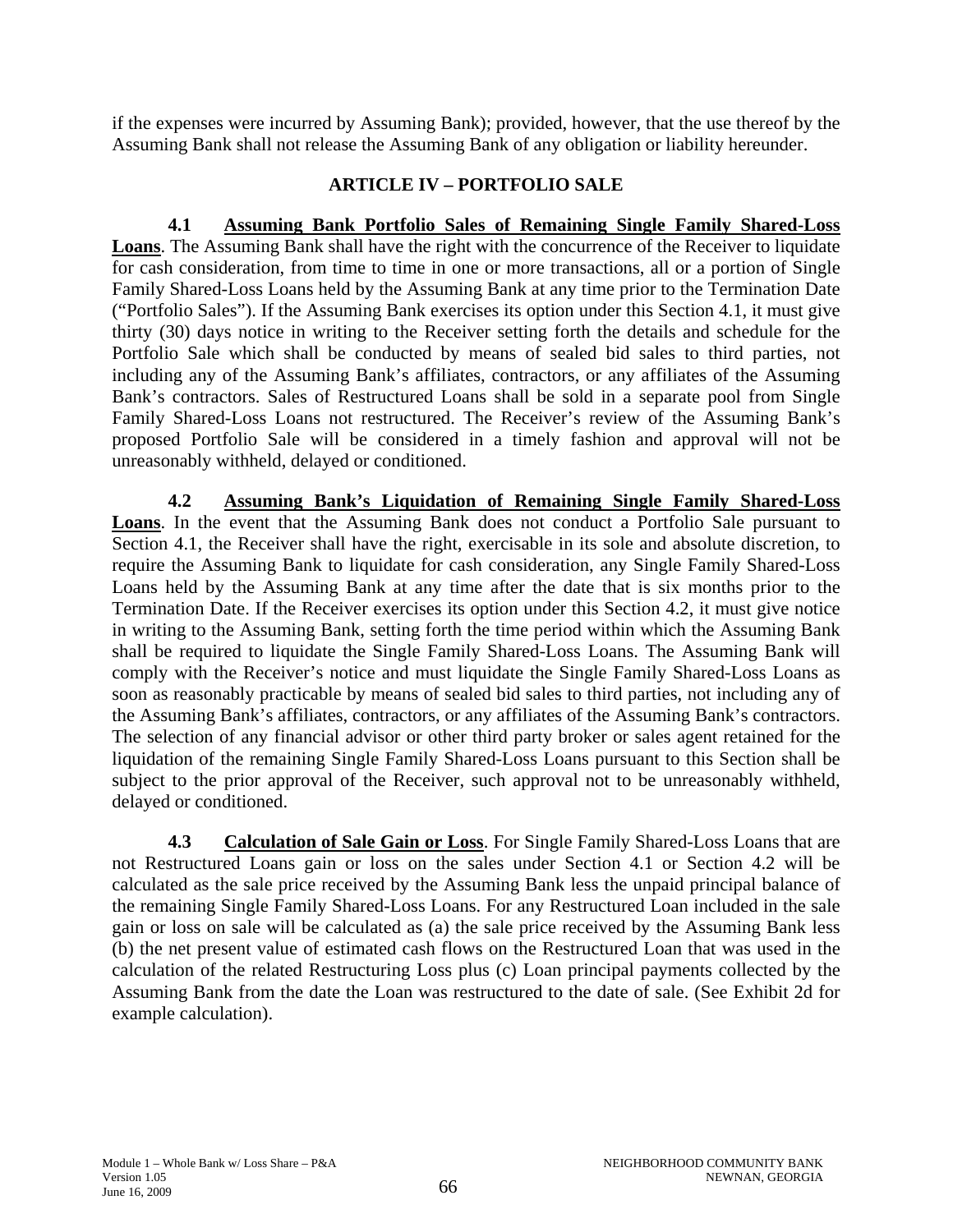### **ARTICLE V -- LOSS-SHARING NOTICES GIVEN TO RECEIVER AND PURCHASER**

All notices, demands and other communications hereunder shall be in writing and shall be delivered by hand, or overnight courier, receipt requested, addressed to the parties as follows:

| If to Receiver, to: | Federal Deposit Insurance Corporation as Receiver<br>for Neighborhood Community Bank<br>Division of Resolutions and Receiverships<br>550 17th Street, N.W.<br>Washington, D.C. 20429<br>Attention: Ralph Malami, Manager, Capital Markets |
|---------------------|-------------------------------------------------------------------------------------------------------------------------------------------------------------------------------------------------------------------------------------------|
| with a copy to:     | <b>Federal Deposit Insurance Corporation</b><br>as Receiver for Neighborhood Community Bank<br>Room E7056<br>3501 Fairfax Drive, Arlington, VA 2226<br>Attn: Special Issues Unit                                                          |

With respect to a notice under Section 3.5 of this Single Family Shared-Loss Agreement, copies of such notice shall be sent to:

> Federal Deposit Insurance Corporation Legal Division 1601 Bryan St. Dallas, Texas 75201 Attention: Regional Counsel

If to Assuming Bank, to:

**CharterBank** 1233 O.G. Skinner Drive West Point, Georgia 31833

Attention: Mr. Curt Kollar, Chief Financial Officer

with a copy to: Mr. Robert L. Johnson

Such Persons and addresses may be changed from time to time by notice given pursuant to the provisions of this Article V. Any notice, demand or other communication delivered pursuant to the provisions of this Article IV shall be deemed to have been given on the date actually received.

### **ARTICLE VI -- MISCELLANEOUS**

**6.1. Expenses**. Except as otherwise expressly provided herein, all costs and expenses incurred by or on behalf of a party hereto in connection with this Single Family Shared-Loss Agreement shall be borne by such party whether or not the transactions contemplated herein shall be consummated.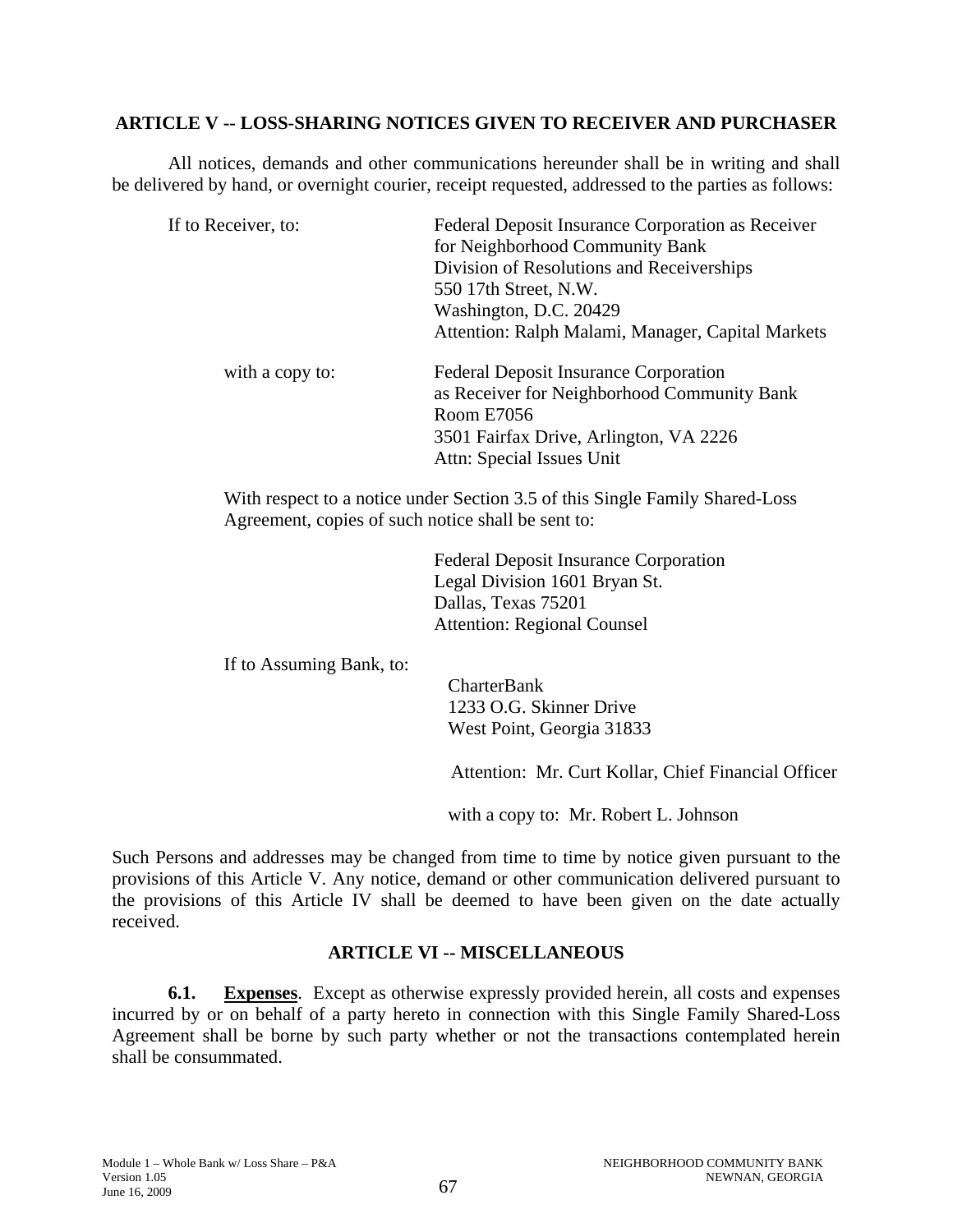**6.2** Successors and Assigns; Specific Performance. All terms and provisions of this Single Family Shared-Loss Agreement shall be binding upon and shall inure to the benefit of the parties hereto only; provided, however, that, Receiver may assign or otherwise transfer this Single Family Shared-Loss Agreement (in whole or in part) to the Federal Deposit Insurance Corporation in its corporate capacity without the consent of Assuming Bank. Notwithstanding anything to the contrary contained in this Single Family Shared-Loss Agreement, except as is expressly permitted in this Section 6.2, Assuming Bank may not assign or otherwise transfer this Single Family Shared-Loss Agreement (in whole or in part) without the prior written consent of the Receiver, which consent may be granted or withheld by the Receiver in its sole discretion, and any attempted assignment or transfer in violation of this provision shall be void *ab initio.*  For the avoidance of doubt, a merger or consolidation of the Assuming Bank with and into another financial institution, the sale of all or substantially all of the assets of the Assuming Bank to another financial institution constitutes the transfer of this Single Family Shared-Loss Agreement which requires the consent of the Receiver. No Loss shall be recognized as a result of any accounting adjustments that are made due to any such merger, consolidation or sale consented to by the FDIC.

**6.3** Governing Law. This Single Family Shared-Loss Agreement shall be construed in accordance with federal law, or, if there is no applicable federal law, the laws of the State of New York, without regard to any rule of conflict of law that would result in the application of the substantive law of any jurisdiction other than the State of New York.

**6.4 WAIVER OF JURY TRIAL**. EACH PARTY HERETO HEREBY IRREVOCABLY AND UNCONDITIONALLY WAIVES ALL RIGHT TO TRIAL BY JURY IN OR TO HAVE A JURY PARTICIPATE IN RESOLVING ANY DISPUTE, ACTION, PROCEEDING OR COUNTERCLAIM, WHETHER SOUNDING IN CONTRACT, TORT OR OTHERWISE, ARISING OUT OF OR RELATING TO OR IN CONNECTION WITH THIS SINGLE FAMILY SHARED-LOSS AGREEMENT OR ANY OF THE TRANSACTIONS CONTEMPLATED HEREBY.

**6.5 Captions**. All captions and headings contained in this Single Family Shared-Loss Agreement are for convenience of reference only and do not form a part of, and shall not affect the meaning or interpretation of, this Single Family Shared-Loss Agreement.

**6.6 Entire Agreement; Amendments**. This Single Family Shared-Loss Agreement, along with the Commercial Shared-Loss Agreement and the Purchase and Assumption Agreement, including the Exhibits and any other documents delivered pursuant hereto or thereto, embody the entire agreement of the parties with respect to the subject matter hereof, and supersede all prior representations, warranties, offers, acceptances, agreements and understandings, written or oral, relating to the subject matter herein. This Single Family Shared-Loss Agreement may be amended or modified or any provision thereof waived only by a written instrument signed by both parties or their respective duly authorized agents.

**6.7 Severability**. Whenever possible, each provision of this Single Family Shared-Loss Agreement shall be interpreted in such manner as to be effective and valid under applicable law, but if any provision of this Single Family Shared-Loss Agreement is held to be prohibited by or invalid, illegal or unenforceable under applicable law, such provision shall be construed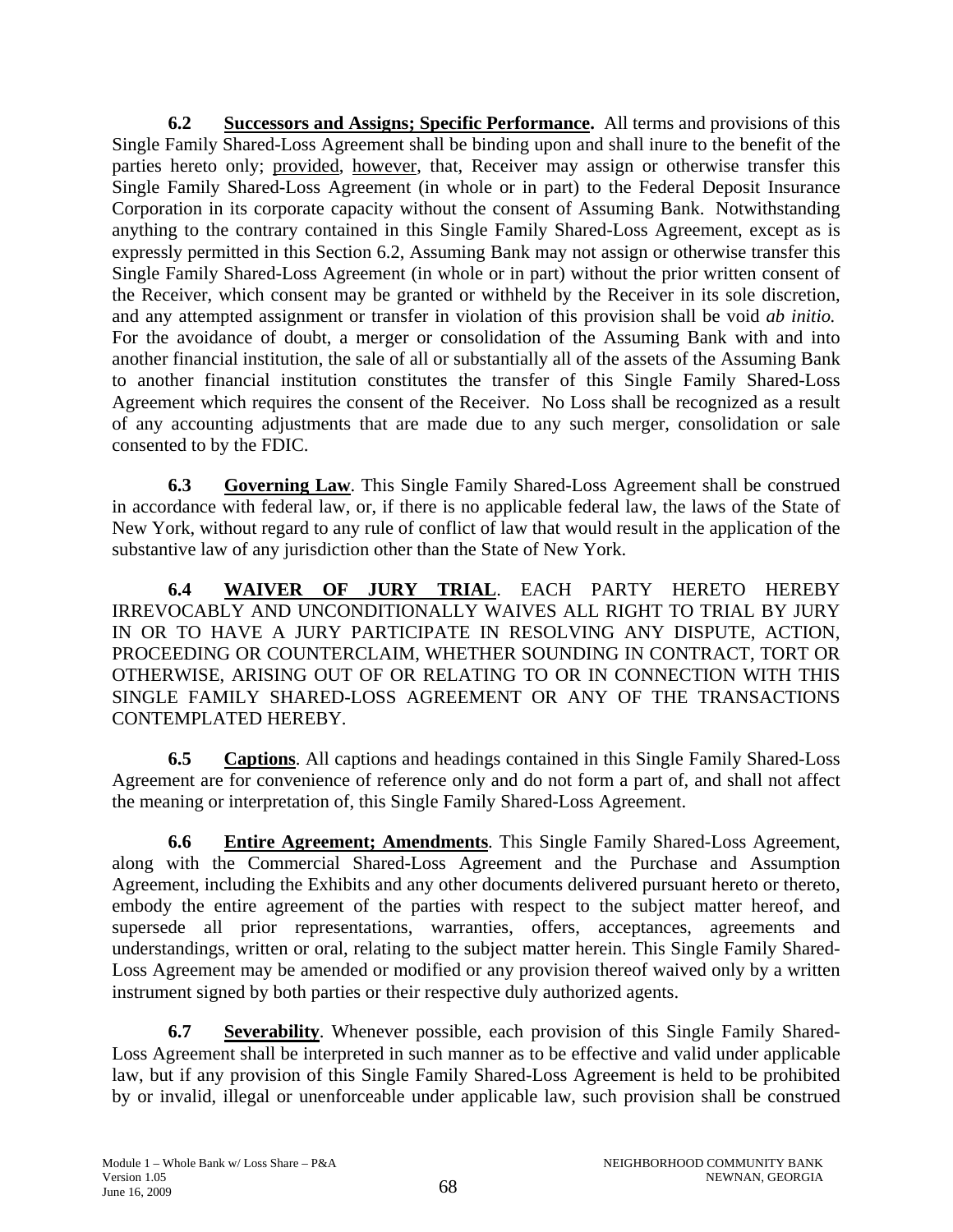and enforced as if it had been more narrowly drawn so as not to be prohibited, invalid, illegal or unenforceable, and the validity, legality and enforceability of the remainder of such provision and the remaining provisions of this Single Family Shared-Loss Agreement shall not in any way be affected or impaired thereby.

**6.8 No Third Party Beneficiary**. This Single Family Shared-Loss Agreement and the Exhibits hereto are for the sole and exclusive benefit of the parties hereto and their respective permitted successors and permitted assigns and there shall be no other third party beneficiaries, and nothing in this Single Family Shared-Loss Agreement or the Exhibits shall be construed to grant to any other Person any right, remedy or Claim under or in respect of this Single Family Shared-Loss Agreement or any provision hereof.

**6.9 Counterparts**. This Single Family Shared-Loss Agreement may be executed separately by Receiver and Assuming Bank in any number of counterparts, each of which when executed and delivered shall be an original, but such counterparts shall together constitute one and the same instrument.

**6.10 Consent**. Except as otherwise provided herein, when the consent of a party is required herein, such consent shall not be unreasonably withheld or delayed.

**6.11 Rights Cumulative**. Except as otherwise expressly provided herein, the rights of each of the parties under this Single Family Shared-Loss Agreement are cumulative, may be exercised as often as any party considers appropriate and are in addition to each such party's rights under the Purchase and Sale Agreement and any of the related agreements or under law. Except as otherwise expressly provided herein, any failure to exercise or any delay in exercising any of such rights, or any partial or defective exercise of such rights, shall not operate as a waiver or variation of that or any other such right.

### **ARTICLE VII DISPUTE RESOLUTION**

## **Section 7.1 Dispute Resolution Procedures.**

(a) In the event a dispute arises about the interpretation, application, calculation of Loss, or calculation of payments or otherwise with respect to this Single Family Shared-Loss Agreement ("SF Shared-Loss Dispute Item"), then the Receiver and the Assuming Bank shall make every attempt in good faith to resolve such items within sixty (60) days following the receipt of a written description of the SF Shared-Loss Dispute Item, with notification of the possibility of taking the matter to arbitration (the date on which such 60-day period expires, or any extension of such period as the parties hereto may mutually agree to in writing, herein called the "Resolution Deadline Date"). If the Receiver and the Assuming Bank resolve all such items to their mutual satisfaction by the Resolution Deadline Date, then within thirty (30) days following such resolution, any payment arising out such resolution shall be made arising from the settlement of the SF Shared-Loss Dispute.

(b) If the Receiver and the Assuming Bank fail to resolve any outstanding SF Shared-Loss Dispute Items by the Resolution Deadline Date, then either party may notify the other of its intent to submit the SF Shared-Loss Dispute Item to arbitration pursuant to the provisions of this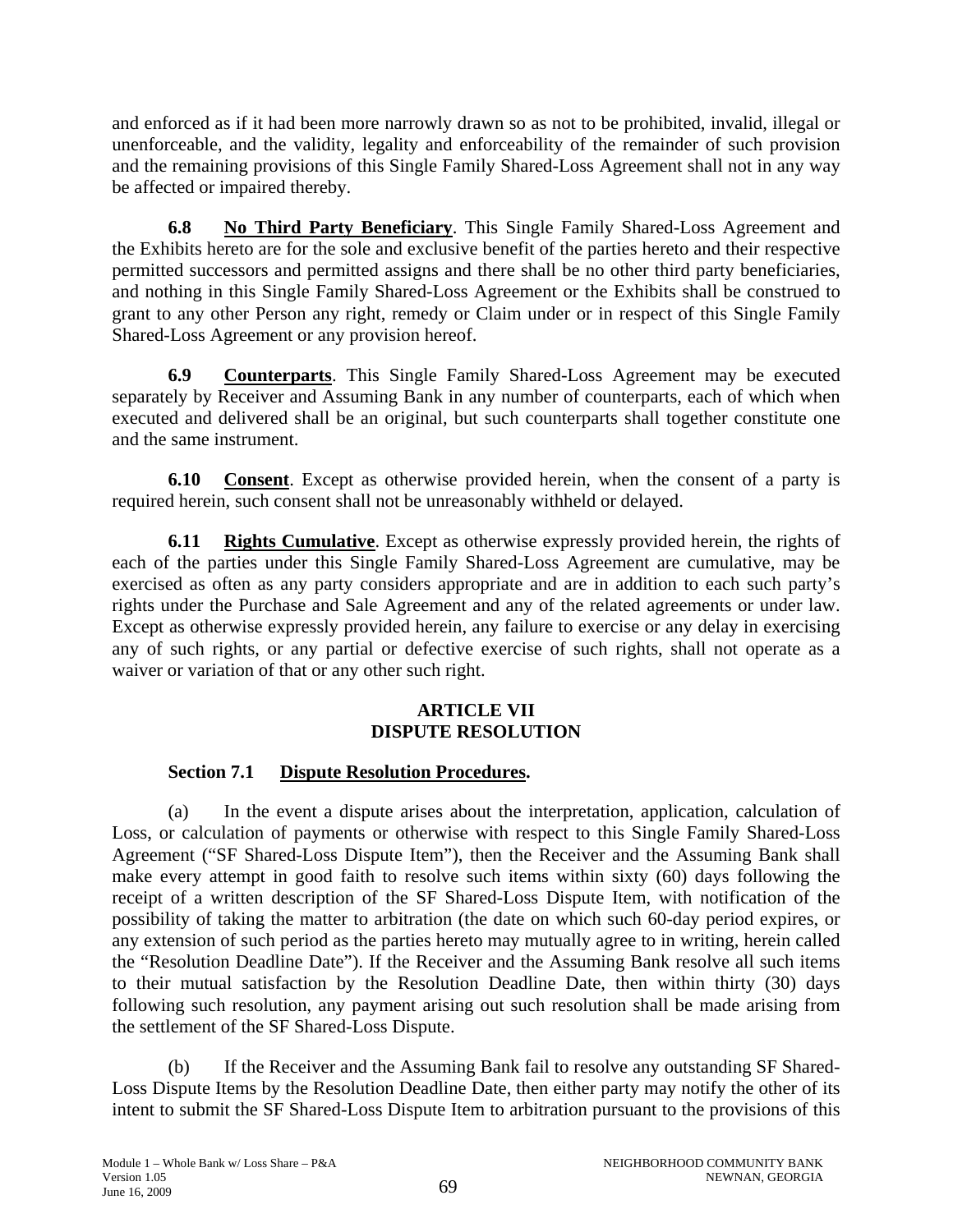Article VII. Failure of either party to notify the other of its intent to submit any unresolved SF Shared-Loss Dispute Item to arbitration within thirty (30) days following the Resolution Deadline Date (the date on which such thirty (30) day period expires is herein called the "Arbitration Deadline Date") shall be deemed an acceptance of such SF Shared-Loss Dispute not submitted to arbitration, as well as a waiver of the submitting party's right to dispute such nonsubmitted SF Shared-Loss Dispute Item but not a waiver of any similar claim which may arise in the future.

(c) If a SF Shared-Loss Dispute Item is submitted to arbitration, it shall be governed by the rules of the American Arbitration Association (the "AAA"), except as otherwise provided herein. Either party may submit a matter for arbitration by delivering a notice, prior to the Arbitration Deadline Date, to the other party in writing setting forth:

> (i) A brief description of each SF Shared-Loss Dispute Item submitted for arbitration;

(ii) A statement of the moving party's position with respect to each SF Shared-Loss Dispute Item submitted for arbitration;

(iii) The value sought by the moving party, or other relief requested regarding each SF Shared-Loss Dispute Item submitted for arbitration, to the extent reasonably calculable; and

(iv) The name and address of the arbiter selected by the moving party (the "Moving Arbiter"), who shall be a neutral, as determined by the AAA.

Failure to adequately include any information above shall not be deemed to be a waiver of the parties right to arbitrate so long as after notification of such failure the moving party cures such failure as promptly as reasonably practicable.

(d) The non-moving party shall, within thirty (30) days following receipt of a notice of arbitration pursuant to this Section 6.1, deliver a notice to the moving party setting forth:

> (i) The name and address of the arbiter selected by the non-moving party (the "Respondent Arbiter"), who shall be a neutral, as determined by the AAA;

> (ii) A statement of the position of the respondent with respect to each Dispute Item; and

> (iii) The ultimate resolution sought by the respondent or other relief, if any, the respondent deems is due the moving party with respect to each SF Shared-Loss Dispute Item.

Failure to adequately include any information above shall not be deemed to be a waiver of the non-moving party's right to defend such arbitration so long as after notification of such failure the non-moving party cures such failure as promptly as reasonably practicable

(e) The Moving Arbiter and Respondent Arbiter shall select a third arbiter from a list furnished by the American Arbitration Association (the "AAA"). In accordance with the rules of the AAA, the three (3) arbiters shall constitute the arbitration panel for resolution of each SF Loss-Share Dispute Item. The concurrence of any two (2) arbiters shall be deemed to be the decision of the arbiters for all purposes hereunder. The arbitration shall proceed on such time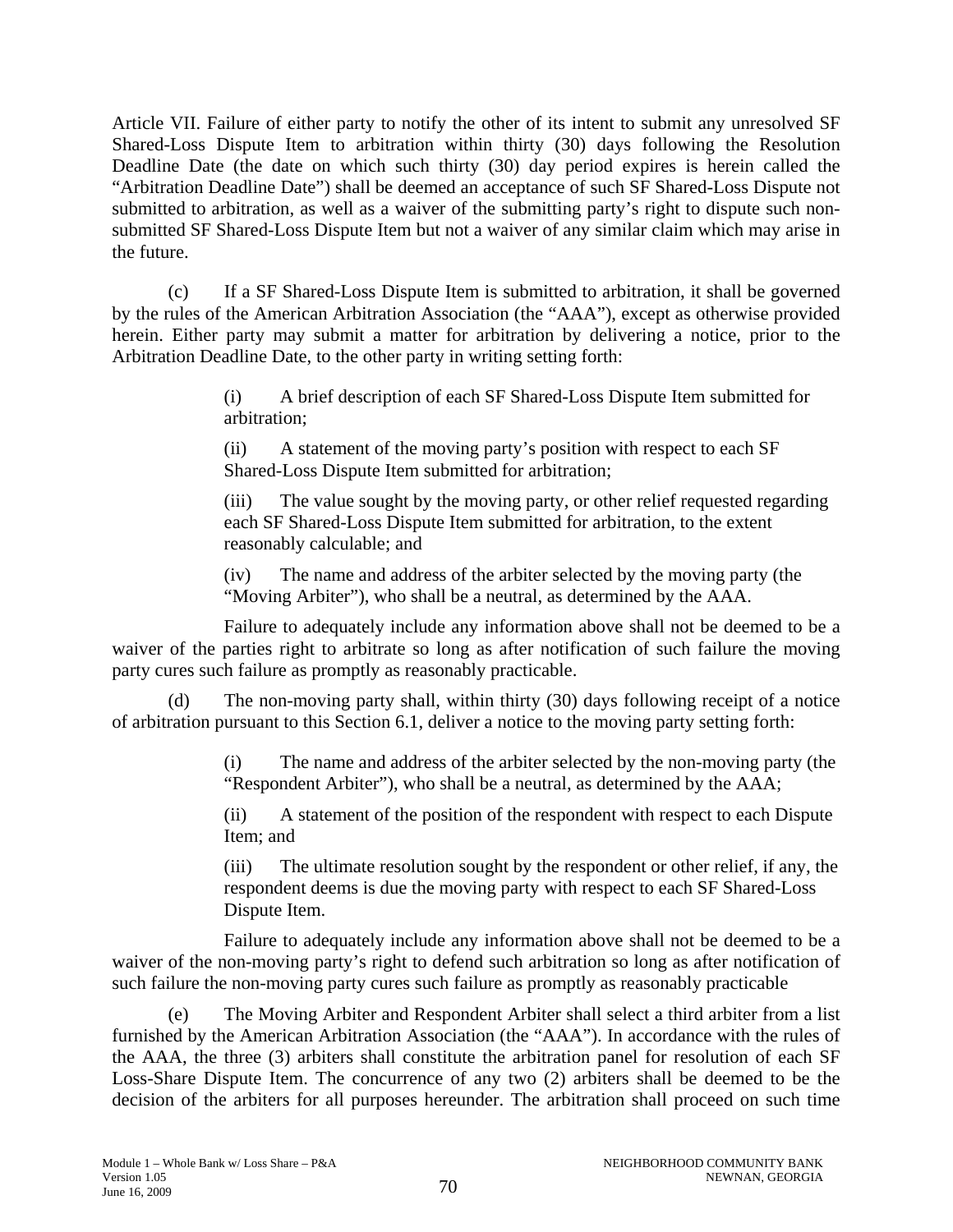schedule and in accordance with the Rules of Commercial Arbitration of the AAA then in effect, as modified by this Section 7.1. The arbitration proceedings shall take place at such location as the parties thereto may mutually agree, but if they cannot agree, then they will take place at the offices of the Corporation in Washington, DC, or Arlington, Virginia.

(f) The Receiver and Assuming Bank shall facilitate the resolution of each outstanding SF Shared-Loss Dispute Item by making available in a prompt and timely manner to one another and to the arbiters for examination and copying, as appropriate, all documents, books, and records under their respective control and that would be discoverable under the Federal Rules of Civil Procedure.

(g) The arbiters designated pursuant to subsections (c), (d) and (e) hereof shall select, with respect to each Dispute Item submitted to arbitration pursuant to this Section 7.1, either (i) the position and relief submitted by the Assuming Bank with respect to each SF Shared-Loss Dispute Item, or (ii) the position and relief submitted by the Receiver with respect to each SF Shared-Loss Dispute Item, in either case as set forth in its respective notice of arbitration. The arbiters shall have no authority to select a value for each Dispute Item other than the determination set forth in Section 7.1(c) and Section 7.1(d). The arbitration shall be final, binding and conclusive on the parties.

(h) Any amounts ultimately determined to be payable pursuant to such award shall bear interest at the Settlement Interest Rate from and including the date specified for the arbiters decisions specified in this Section 7.1, without regard to any extension of the finality of such award, to but not including the date paid. All payments required to be made under this Section 7.1 shall be made by wire transfer.

(i) For the avoidance of doubt, to the extent any notice of a SF Shared-Loss Dispute Item(s) is provided prior to the Termination Date, the terms of this Single Family Shared-Loss Agreement shall remain in effect with respect to the Single Family Shared-Loss Loans that are the subject of such SF Shared-Loss Dispute Item(s) until such time as any such dispute is finally resolved.

**Section 7.2 Fees and Expenses of Arbiters.** The aggregate fees and expenses of the arbiters shall be shall be borne equally by the parties. The parties shall the aggregate fees and expenses within thirty (30) days after receipt of the written decision of the arbiters (unless the arbiters agree in writing on some other payment schedule).

## **Exhibit 1**

## **Monthly Certificate**

## **SEE FOLLOWING PAGE**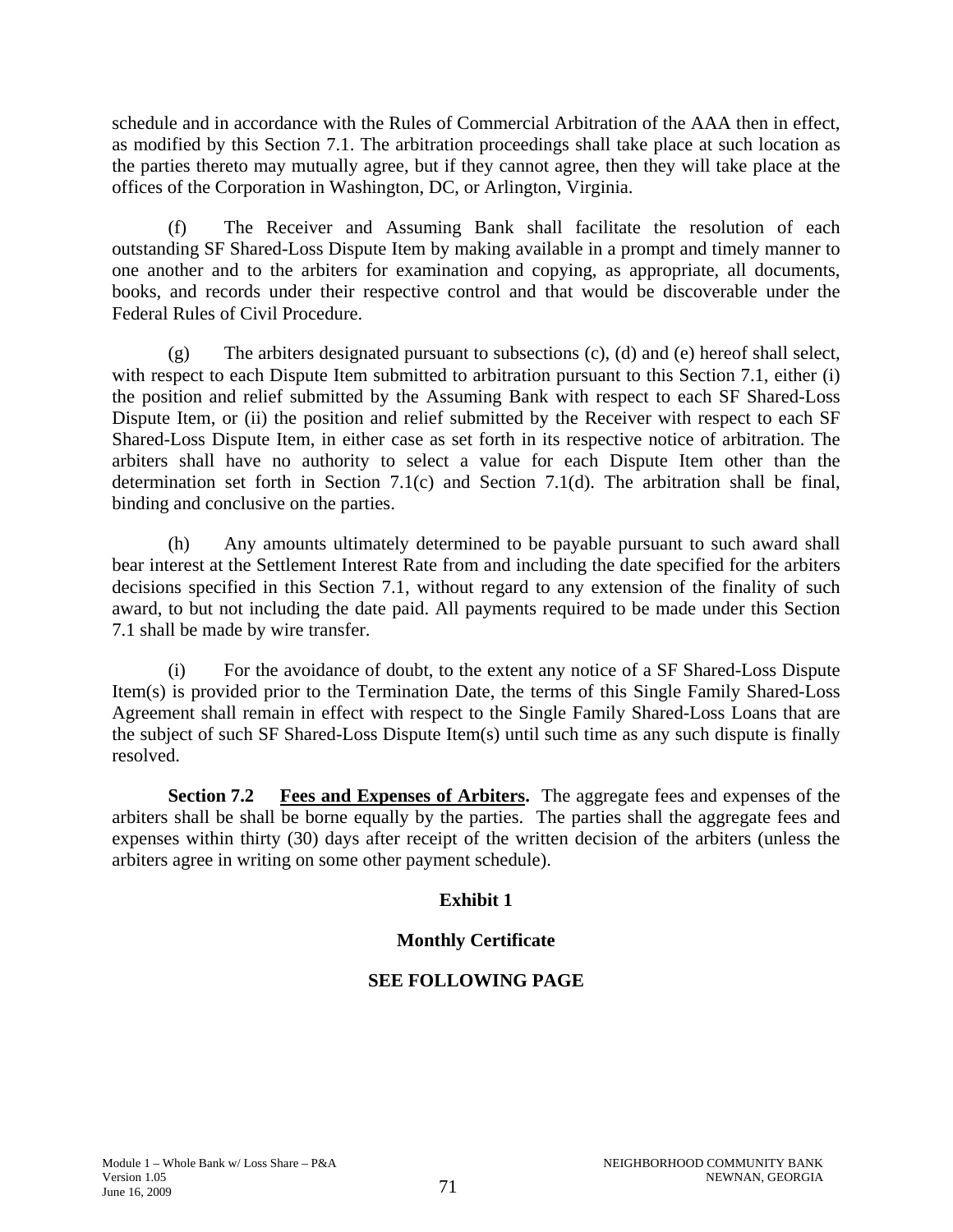| <b>PART 1 - CURRENT MONTH NET LOSS</b> |                      |                 |                                   |                             |                             |
|----------------------------------------|----------------------|-----------------|-----------------------------------|-----------------------------|-----------------------------|
|                                        |                      |                 |                                   |                             |                             |
|                                        |                      |                 | Specify loss type                 |                             |                             |
| <b>MONTH ENDED:</b>                    | [input report month] |                 | as Foreclosure,<br>or Short-Sale. |                             |                             |
|                                        |                      |                 |                                   |                             |                             |
| <b>Losses</b>                          |                      | ∕Loss           |                                   |                             |                             |
| Loan No.                               | Loss Type            | Amount          |                                   |                             |                             |
|                                        |                      |                 |                                   |                             |                             |
|                                        |                      |                 |                                   |                             |                             |
|                                        |                      |                 |                                   |                             |                             |
|                                        |                      |                 |                                   | <b>Loss Amount</b>          | <b>Loss Month is</b>        |
|                                        |                      |                 |                                   | is the amount               | the reporting               |
| <b>TOTAL</b>                           |                      | XX              | A                                 | of Loss                     | month in                    |
|                                        |                      |                 |                                   | incurred and<br>reported on | which the<br>Loss was       |
|                                        |                      |                 |                                   | the loan in a               | reported.                   |
| <b>Recoveries</b>                      |                      |                 |                                   |                             |                             |
|                                        |                      | Recovery        | K<br>Loss                         | ×<br>Loss                   |                             |
| Loan No.                               |                      | Amount          | Amount                            | Month                       |                             |
|                                        |                      |                 |                                   |                             |                             |
|                                        |                      |                 |                                   |                             |                             |
|                                        |                      |                 |                                   |                             |                             |
|                                        |                      |                 |                                   |                             |                             |
|                                        |                      |                 |                                   |                             |                             |
|                                        |                      |                 |                                   |                             |                             |
|                                        |                      |                 |                                   |                             |                             |
| <b>TOTAL</b>                           |                      | XX              | B                                 |                             |                             |
|                                        |                      |                 | $C = A - B$                       |                             |                             |
| <b>Net</b><br>Losses<br>(Recoveries)   |                      | XX              |                                   |                             |                             |
|                                        |                      |                 |                                   |                             |                             |
|                                        |                      |                 |                                   |                             |                             |
|                                        |                      |                 |                                   |                             | If Col. D minus Col. E is   |
| <b>PART 2 - FIRST LOSS TEST</b>        |                      |                 |                                   |                             | less than zero, enter zero. |
|                                        |                      |                 |                                   | Col. D - Col.               |                             |
|                                        |                      | Col. D          | Col. E                            | E                           |                             |
|                                        |                      | Cumulative      |                                   | Cumulative                  |                             |
|                                        |                      | Loss            | <b>First Loss</b>                 | Shared-Loss                 |                             |
|                                        |                      | Amount          | Tranche                           | Amount                      |                             |
|                                        |                      |                 |                                   |                             |                             |
| Balance, beginning of month            |                      | XX              | XX                                | XX                          | F                           |
| Current month Net Losses (from Part 1) |                      | $\overline{XX}$ |                                   |                             |                             |
|                                        |                      |                 |                                   |                             |                             |
| Balance, end of month                  |                      | XX              | XX                                | XX                          | G                           |
|                                        |                      |                 |                                   |                             |                             |
|                                        |                      |                 |                                   |                             |                             |
| Shared Loss Amount                     |                      |                 |                                   | XX                          | $G - F$                     |
| Times Loss Share percentage            |                      |                 |                                   | 80%                         |                             |
|                                        |                      |                 |                                   |                             |                             |
| Amount due from (to) FDIC as Receiver  |                      |                 |                                   | XX                          |                             |
|                                        |                      |                 |                                   |                             |                             |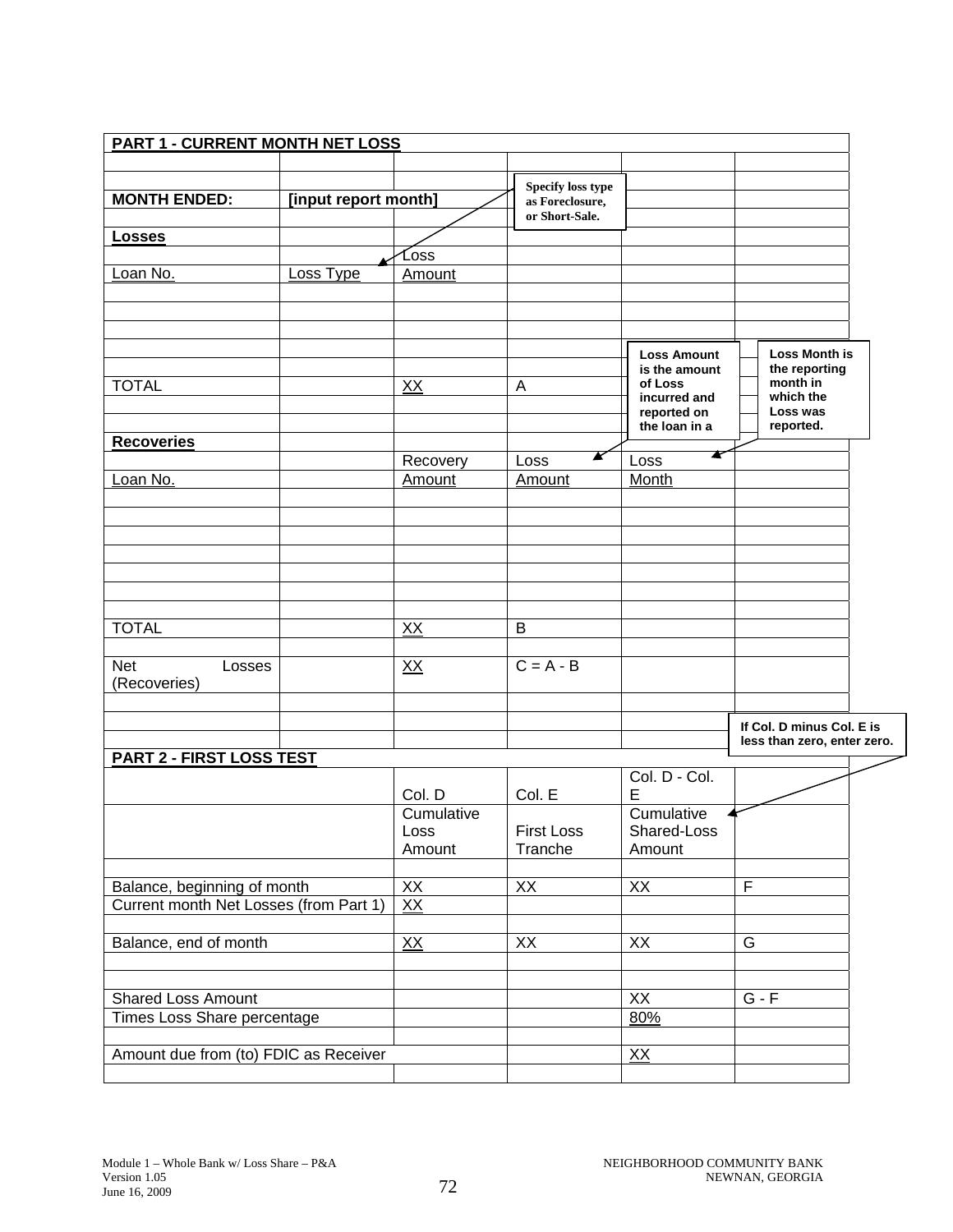| Pursuant to Section 2.1 of the Single Family Shared-Loss Agreement, the undersigned hereby certifies |              |  |  |  |
|------------------------------------------------------------------------------------------------------|--------------|--|--|--|
| the information on this Certificate is true, complete and correct.                                   |              |  |  |  |
| <b>OFFICER SIGNATURE</b>                                                                             |              |  |  |  |
| <b>OFFICER NAME:</b>                                                                                 | <b>TITLE</b> |  |  |  |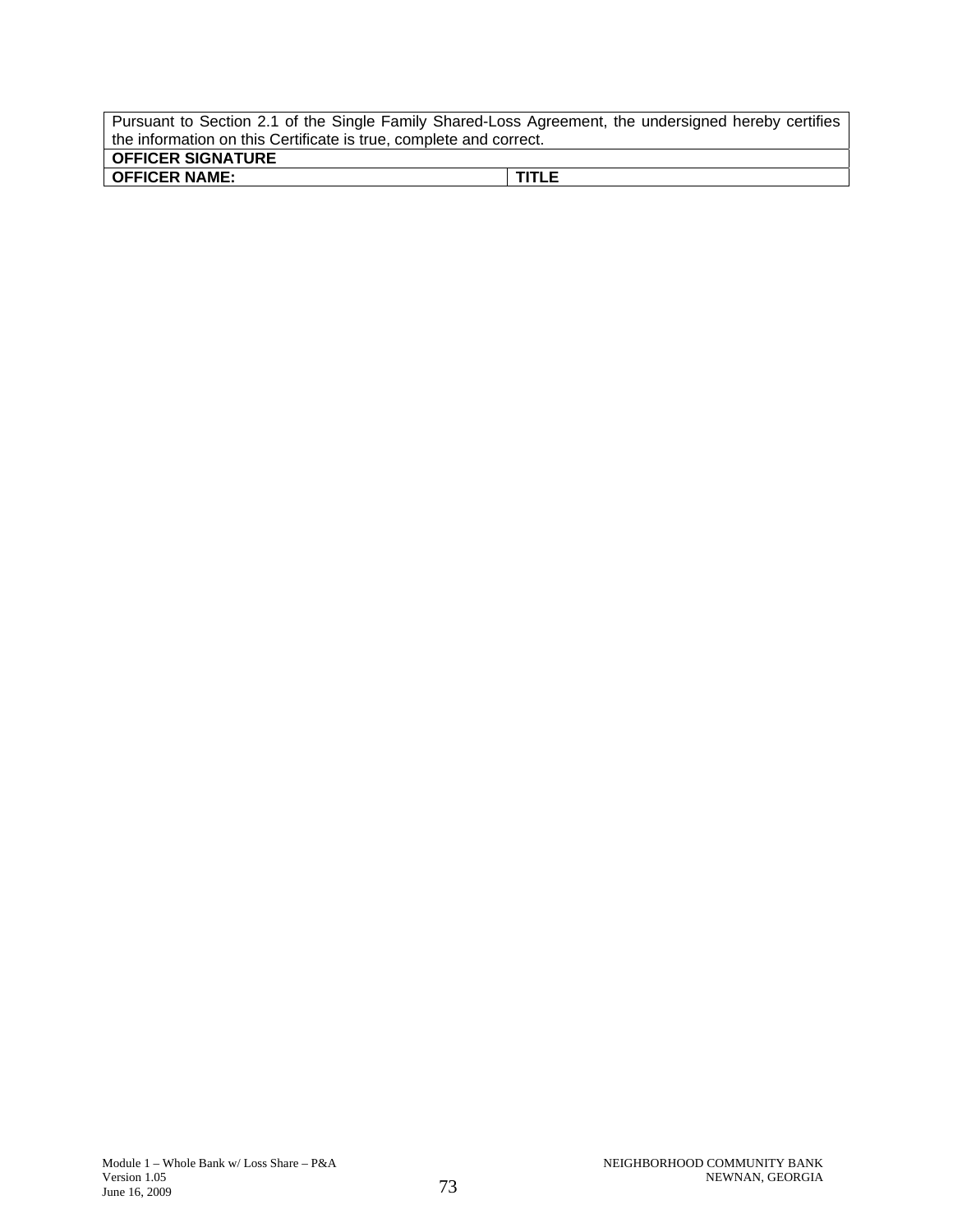### **Exhibit 2a**

This exhibit contains three versions of the loss share calculation for foreclosure, plus explanatory notes.

#### **Exhibit 2a(1) CALCULATION OF FORECLOSURE LOSS Foreclosure Occurred Prior to Loss Share Agreement**

|    | 1 Shared-Loss Month<br>2 Loan no:<br>3 REO #                                               | May-09<br>364574<br>621 |
|----|--------------------------------------------------------------------------------------------|-------------------------|
|    | 4 Foreclosure date                                                                         | 12/18/08                |
|    | 5 Liquidation date                                                                         | 4/12/09                 |
|    | 6 Note Interest rate                                                                       | 8.100%                  |
|    | 7 Most recent BPO                                                                          | 228,000                 |
|    | 8 Most recent BPO date                                                                     | 1/21/09                 |
|    | <b>Foreclosure Loss calculation</b>                                                        |                         |
|    | 9 Book value at date of Loss Share agreement                                               | 244,900                 |
|    | Accrued interest, limited to 90 days or days from failure<br>10 to sale, whichever is less |                         |
|    |                                                                                            | 3,306                   |
|    | 11 Costs incurred after Loss Share agreement in place:                                     |                         |
| 12 | Attorney's fees                                                                            | 0                       |
|    | Foreclosure costs, including title search, filing fees,<br>13 advertising, etc.            | 0                       |
| 14 | Property protection costs, maint. and repairs                                              | 6,500                   |
| 15 | Tax and insurance advances                                                                 | 0                       |
|    | <b>Other Advances</b>                                                                      |                         |
| 16 | Appraisal/Broker's Price Opinion fees                                                      | 0                       |
| 17 | Inspections                                                                                | 0                       |
| 18 | Other                                                                                      | 0                       |
|    | 19 Gross balance recoverable by Purchaser                                                  | 254,706                 |
|    | <b>Cash Recoveries:</b>                                                                    |                         |
|    | 20 Net liquidation proceeds (from HUD-1 settl stmt)                                        | 219,400                 |
|    | 21 Hazard Insurance proceeds                                                               | 0                       |
|    | 22 Mortgage Insurance proceeds                                                             | 0                       |
|    | 23 T & I escrow account balances, if positive                                              | 0                       |
|    | 24 Other credits, if any (itemize)                                                         | 0                       |
| 25 | <b>Total Cash Recovery</b>                                                                 | 219,400                 |
|    | 26 Loss Amount                                                                             | 35,306                  |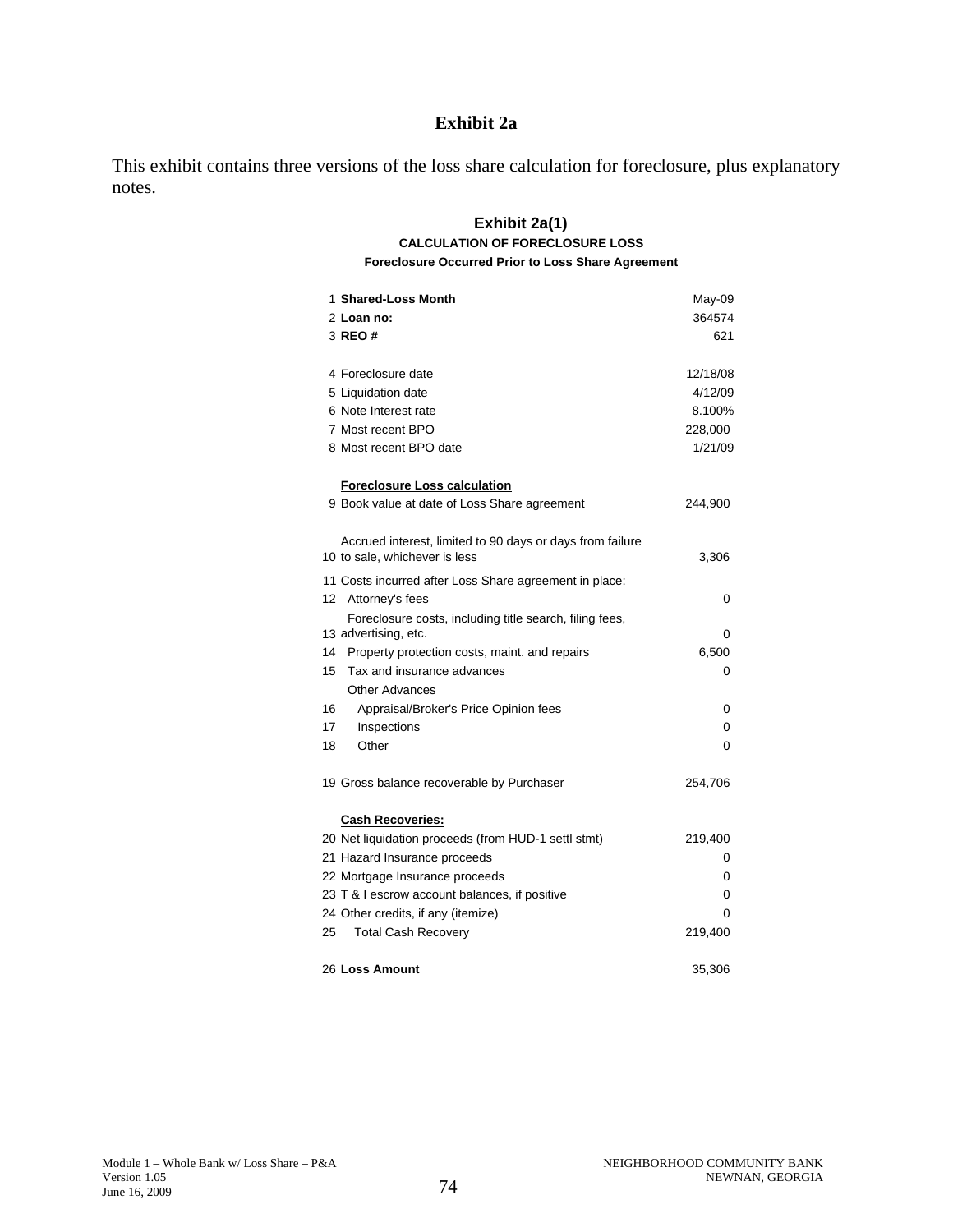#### **Exhibit 2a(2)**

#### **CALCULATION OF FORECLOSURE LOSS**

#### **No Preceeding Loan Mod under Loss Share**

| 1 Shared-Loss Month                                                             | May-09  |
|---------------------------------------------------------------------------------|---------|
| 2 Loan no:                                                                      | 292334  |
| 3 REO #                                                                         | 477     |
| 4 Interest paid-to-date                                                         | 4/30/08 |
| 5 Foreclosure date                                                              | 1/15/09 |
| 6 Liquidation date                                                              | 4/12/09 |
| 7 Note Interest rate                                                            | 8.000%  |
| 8 Owner occupied?                                                               | Yes     |
| 9 If owner-occupied:                                                            |         |
| 10<br>Borrower current gross annual income                                      | 42,000  |
| Estimated NPV of loan mod<br>11                                                 | 195,000 |
| 12 Most recent BPO                                                              | 235,000 |
| 13 Most recent BPO date                                                         | 1/21/09 |
| <b>Foreclosure Loss calculation</b>                                             |         |
| 16 Loan Principal balance after last paid installment                           | 300,000 |
| 17 Accrued interest, limited to 90 days                                         | 6,000   |
| 18 Attorney's fees                                                              | 0       |
| Foreclosure costs, including title search, filing fees,<br>19 advertising, etc. | 4,000   |
| 20 Property protection costs, maint. and repairs                                | 5,500   |
| 21 Tax and insurance advances                                                   | 1,500   |
| <b>Other Advances</b>                                                           |         |
| 22<br>Appraisal/Broker's Price Opinion fees                                     | 0       |
| 23<br>Inspections                                                               | 50      |
| 24<br>Other                                                                     | 0       |
| 25 Gross balance recoverable by Purchaser                                       | 317,050 |
| <b>Cash Recoveries:</b>                                                         |         |
| 26 Net liquidation proceeds (from HUD-1 settl stmt)                             | 205,000 |
| 27 Hazard Insurance proceeds                                                    | 0       |
| 28 Mortgage Insurance proceeds                                                  | 0       |
| 29 T & I escrow account balances, if positive                                   | 0       |
| 30 Other credits, if any (itemize)                                              | 0       |
| 31<br><b>Total Cash Recovery</b>                                                | 205,000 |
| 32 Loss Amount                                                                  | 112,050 |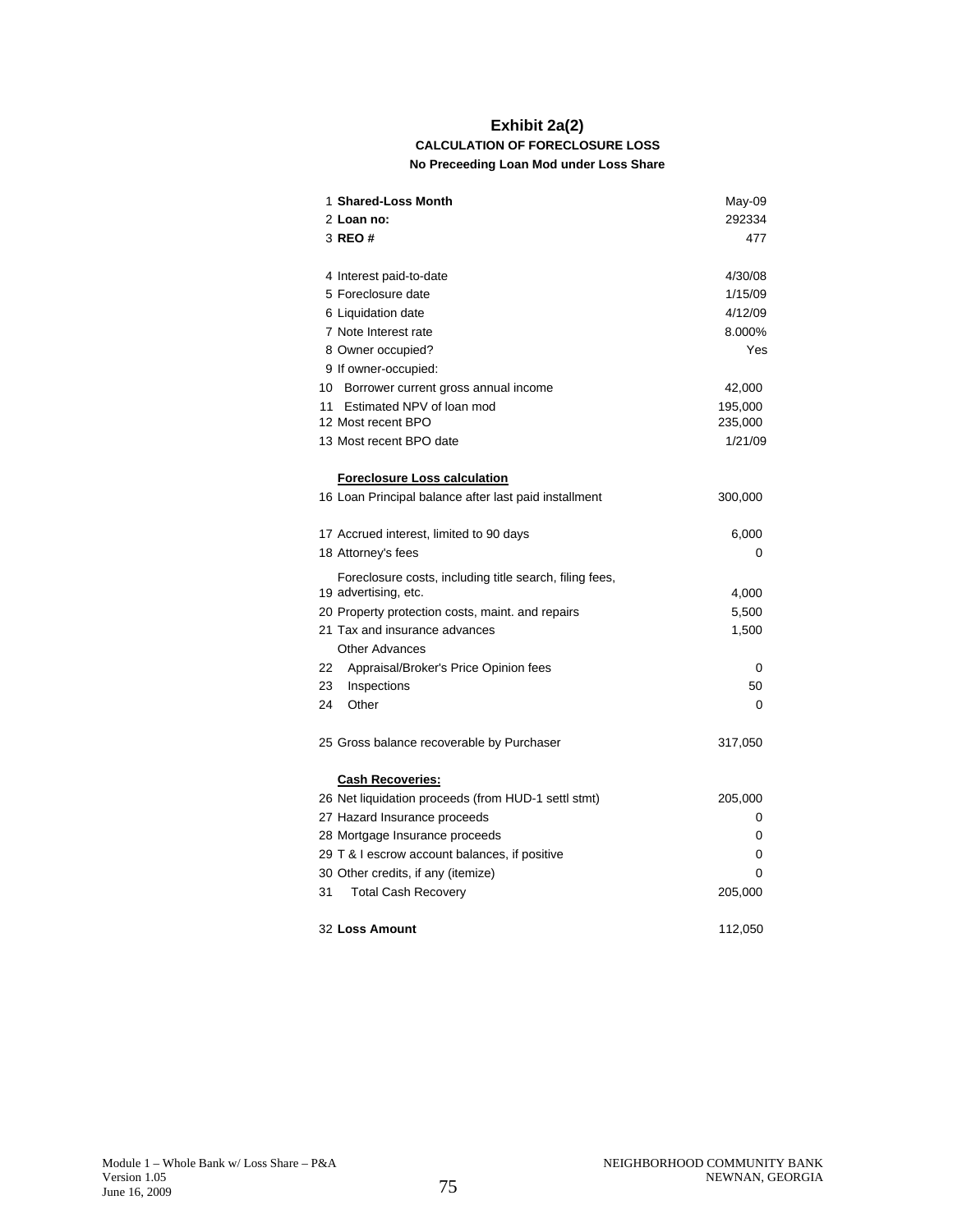### **Exhibit 2a(3)**

#### **CALCULATION OF FORECLOSURE LOSS Foreclosure after a Covered Loan Mod**

| 1 Shared-Loss Month                                                  | May-09  |
|----------------------------------------------------------------------|---------|
| 2 Loan no:                                                           | 138554  |
| 3 REO #                                                              | 843     |
|                                                                      |         |
| 4 Loan mod date                                                      | 1/17/08 |
| 5 Interest paid-to-date                                              | 4/30/08 |
| 6 Foreclosure date                                                   | 1/15/09 |
| 7 Liquidation date                                                   | 4/12/09 |
| 8 Note Interest rate                                                 | 4.000%  |
| 9 Most recent BPO                                                    | 210,000 |
| 10 Most recent BPO date                                              | 1/20/09 |
|                                                                      |         |
| <b>Foreclosure Loss calculation</b>                                  |         |
| 11 NPV of projected cash flows at loan mod                           | 285,000 |
| 12 Less: Principal payments between loan mod and deliquency          | 2,500   |
| 13 Plus:                                                             |         |
| 14<br>Attorney's fees                                                | 0       |
| Foreclosure costs, including title search, filing fees, advertising, |         |
| 15 etc.                                                              | 4,000   |
| 16<br>Property protection costs, maint. and repairs                  | 7,000   |
| Tax and insurance advances<br>17                                     | 2,000   |
| 18<br><b>Other Advances</b>                                          |         |
| 19 Appraisal/Broker's Price Opinion fees                             | 0       |
| 20<br>Inspections                                                    | 0       |
| 21<br>Other                                                          | 0       |
|                                                                      |         |
| 22 Gross balance recoverable by Purchaser                            | 295,500 |
|                                                                      |         |
| <b>Cash Recoveries:</b>                                              |         |
| 23 Net liquidation proceeds (from HUD-1 settl stmt)                  | 201,000 |
| 24 Hazard Insurance proceeds                                         | 0       |
| 25 Mortgage Insurance proceeds                                       | 0       |
| 26 T & I escrow account balances, if positive                        | 0       |
| 27 Other credits, if any (itemize)                                   | 0       |
| 28<br><b>Total Cash Recovery</b>                                     | 201,000 |
|                                                                      |         |
| 29 Loss Amount                                                       | 94,500  |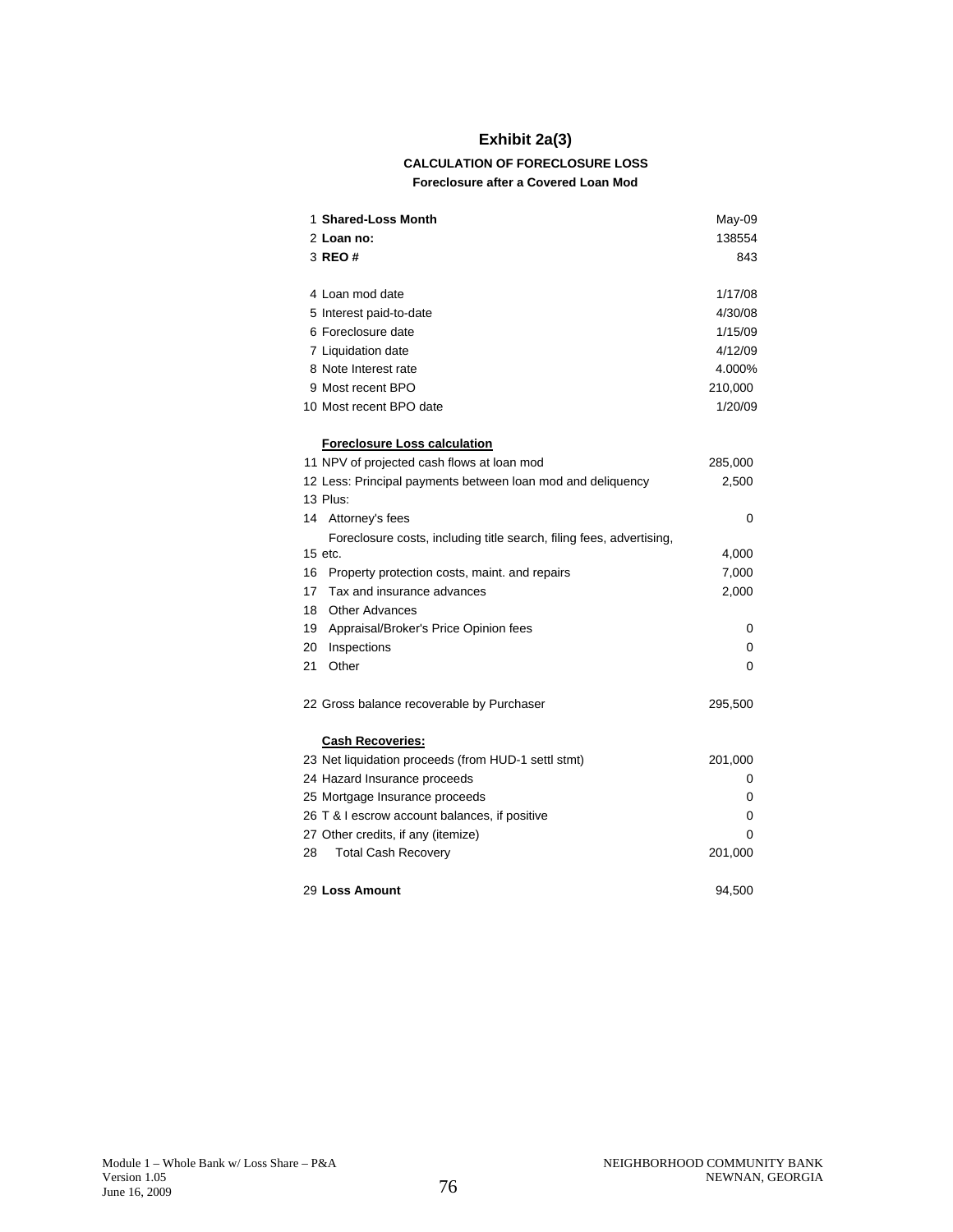### **Notes to Exhibit 2a (foreclosure)**

- 1. The data shown are for illustrative purpose. The figures will vary for actual restructurings.
- 2. The covered loss is the difference between the gross balance recoverable by Purchaser and the total cash recovery. There are three methods of calculation for covered losses from foreclosures, depending upon the circumstances. They are shown below:
	- a. If foreclosure occurred prior to the beginning of the Loss Share agreement, use Exhibit  $2a(1)$ . This version uses the book value of the REO as the starting point for the covered loss.
	- b. If foreclosure occurred after the Loss Share agreement was in place, and if the loan was not restructured when the Loss Share agreement was in place, use Exhibit 2a(2). This version uses the unpaid balance of the loan as of the last payment as the starting point for the covered loss.
	- c. If the loan was restructured when the Loss Share agreement was in place, and then foreclosure occurred, use Exhibit 2a(3). This version uses the Net Present Value (NPV) of the modified loan as the starting point for the covered loss.
- 3. For Exhibit  $2a(1)$ , the gross balance recoverable by the purchaser is calculated as the sum of lines  $9 - 18$ ; it is shown in line 19. For Exhibit 2a(2), the gross balance recoverable by the purchaser is calculated as the sum of lines  $16 - 24$ ; it is shown in line 25. For Exhibit 2a(3), the gross balance recoverable by the purchaser is calculated as line 11 minus line 12 plus lines  $13 - 21$ ; it is shown in line 22.
- 4. For Exhibit 2a(1), the total cash recovery is calculated as the sum of lines  $20 24$ ; it is shown in line 25. For Exhibit 2a(2), the total cash recovery is calculated as the sum of lines  $26 - 30$ ; it is shown in line 31. For Exhibit 2a(3), the total cash recovery is calculated as the sum of lines  $23 - 27$ ; it is shown in line 28.
- 5. Reasonable and customary third party attorney's fees and expenses incurred by or on behalf of Assuming Bank in connection with any enforcement procedures, or otherwise with respect to such loan, are reported under Attorney's fees.
- 6. Assuming Bank's (or Third Party Servicer's) reasonable and customary out-of-pocket costs paid to either a third party or an affiliate (if affiliate is pre-approved by the FDIC) for foreclosure, property protection and maintenance costs, repairs, assessments, taxes, insurance and similar items are treated as part of the gross recoverable balance, to the extent they are not paid from funds in the borrower's escrow account. Allowable costs are limited to amounts per Freddie Mac and Fannie Mae guidelines (as in effect from time to time), where applicable, provided that this limitation shall not apply to costs or expenses relating to environmental conditions.
- 7. Do not include late fees, prepayment penalties, or any similar lender fees or charges by the Failed Bank or Assuming Bank to the loan account, any allocation of Assuming Bank's servicing costs, or any allocations of Assuming Bank's general and administrative (G&A) or other operating costs.
- 8. If Exhibit  $2a(3)$  is used, then no accrued interest may be included as a covered loss. Otherwise, the amount of accrued interest that may be included as a covered loss is limited to the minimum of:
	- a. 90 days
	- b. The number of days that the loan is delinquent when the property was sold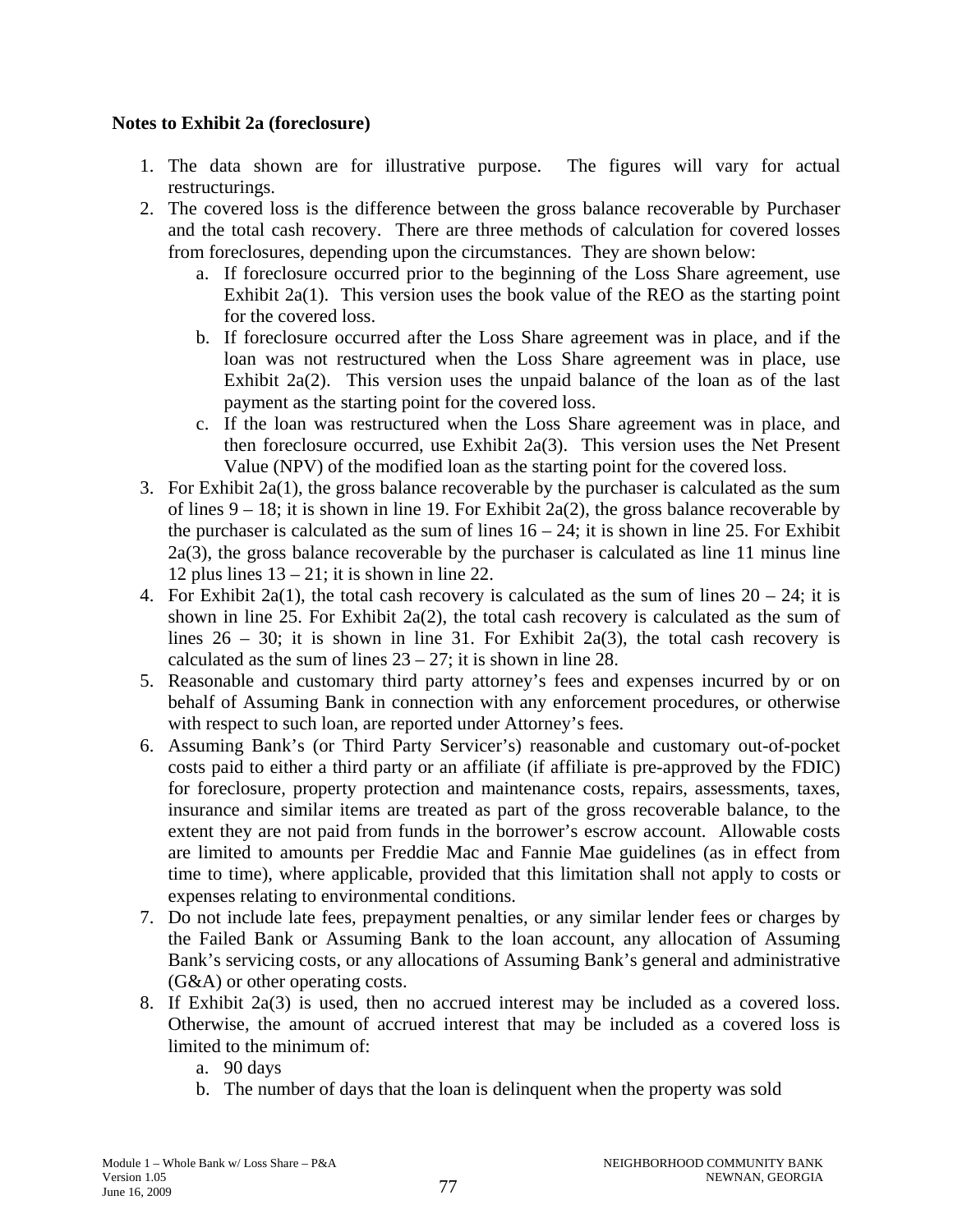c. The number of days between the resolution date and the date when the property was sold

To calculate accrued interest, apply the note interest rate that would have been in effect if the loan were performing to the principal balance after application of the last payment made by the borrower.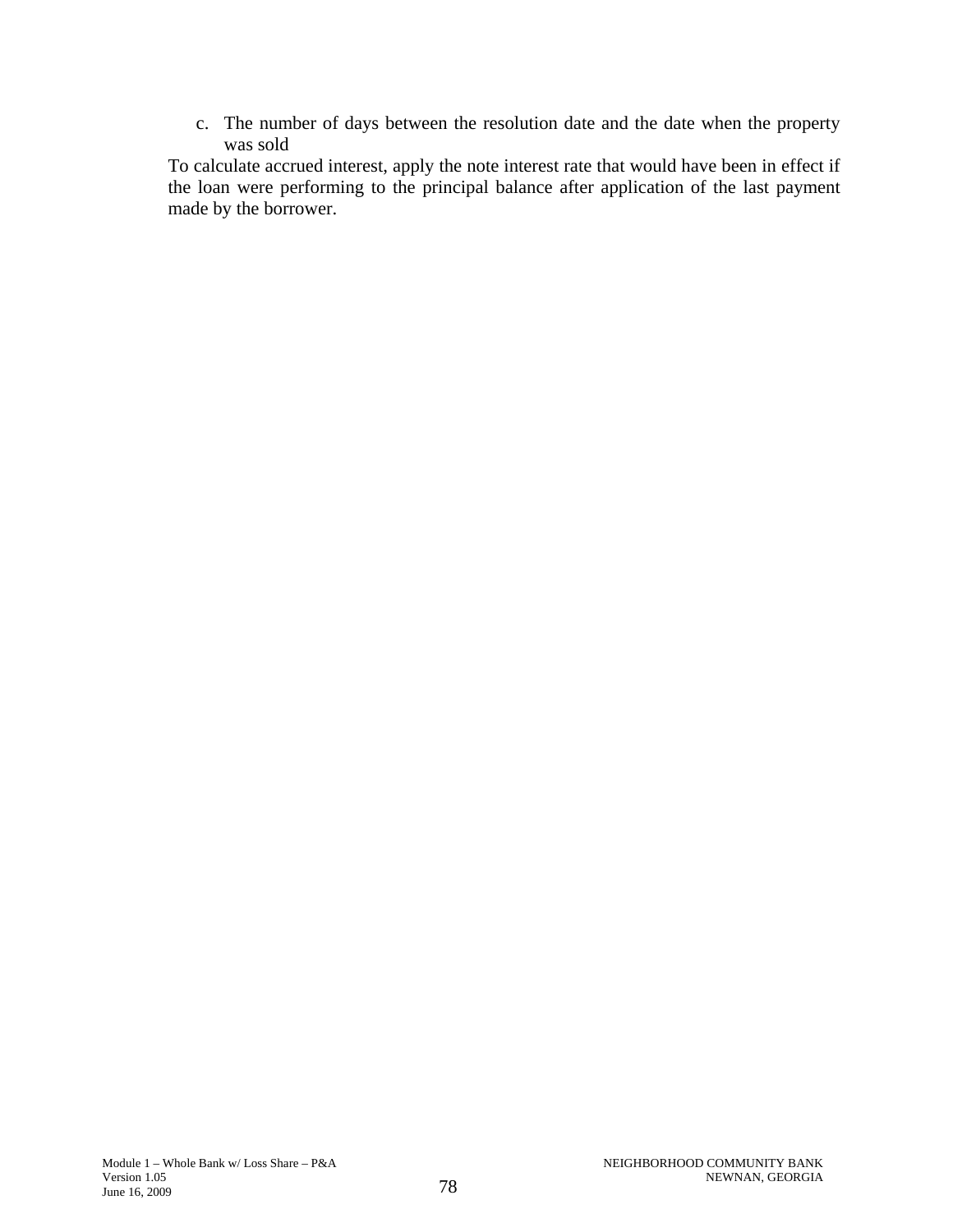# **Exhibit 2b**

This exhibit contains the loss share calculation for restructuring (loan mod), plus explanatory notes.

#### **Exhibit 2b CALCULATION OF RESTRUCTURING LOSS**

|                                           | 1 Shared-Loss Month                                   | May-09                                |
|-------------------------------------------|-------------------------------------------------------|---------------------------------------|
|                                           | 2 Loan no:                                            | 123456                                |
|                                           | Loan before Restructuring                             |                                       |
|                                           | 3 Original loan amount                                | 500,000                               |
|                                           | 4 Current unpaid principal balance                    | 450,000                               |
|                                           | 5 Remaining term                                      | 298                                   |
|                                           | 6 Interest rate                                       | 7.500%                                |
|                                           | 7 Interest Paid-To-Date                               | 2/29/08                               |
|                                           | 8 Monthly payment - P&I                               | 3,333                                 |
|                                           | 9 Monthly payment - T&I                               | 1,000                                 |
|                                           | 10 Total monthly payment                              | 4,333                                 |
|                                           | 11 Loan type (fixed-rate, ARM, I/O, Option ARM, etc.) | <b>Option ARM</b>                     |
|                                           | 12 Borrower current annual income                     | 82,000                                |
|                                           | <b>Terms of Modified/Restructured Loan</b>            |                                       |
|                                           | 13 Closing date on modified/restructured loan         | 4/19/09                               |
|                                           | 14 New Principal balance                              | 461,438                               |
|                                           | 15 Remaining term                                     | 313                                   |
|                                           | 16 Interest rate                                      | 3.500%                                |
|                                           | 17 Monthly payment - P&I                              | 1,346                                 |
|                                           | 18 Monthly payment - T&I                              | 800                                   |
|                                           | 19 Total monthly payment                              | 2,146                                 |
|                                           | 20 Loan type (fixed-rate, ARM, I/O, Option ARM, etc.) | IO Hybrid                             |
|                                           | 21 Lien type (1st, 2nd)                               | 1st                                   |
|                                           | If adjustable:                                        |                                       |
| 22                                        | Initial interest rate                                 | 3.500%                                |
| 23                                        | Term - initial interest rate                          | 60 Months                             |
|                                           | 24 Initial payment amount                             | 2,146                                 |
|                                           | 25 Term-initial payment amount                        | 60 Months                             |
|                                           | 26 Negative amortization?                             | No                                    |
|                                           | 27 Rate reset frequency after first adjustment        | 6 Months                              |
|                                           | 28 Next reset date                                    | 5/1/14                                |
|                                           | 29 Index                                              | <b>LIBOR</b>                          |
|                                           | 30 Margin                                             | 2.750%                                |
|                                           | 31 Cap per adjustment                                 | 2.000%                                |
|                                           | 32 Lifetime Cap                                       | 9.500%                                |
|                                           | 33 Floor                                              | 2.750%                                |
|                                           | 34 Front end DTI                                      | 31%                                   |
|                                           | 35 Back end DTI                                       | 45%                                   |
|                                           | <b>Restructuring Loss Calculation</b>                 |                                       |
|                                           | 36 Loan Principal balance before restructuring        | 450,000                               |
|                                           | 37 Accrued interest, limited to 90 days               | 8,438                                 |
|                                           | 38 Tax and insurance advances                         | 3,000                                 |
|                                           | 39 3rd party fees due                                 |                                       |
|                                           | 40 Total loan balance due before restructuring        | 461,438                               |
|                                           | Assumptions for NPV Calculation, Restructured Loan:   |                                       |
|                                           | 41 Discount rate for projected cash flows             | 5.530%                                |
|                                           | 42 Loan prepayment in full                            | 120 Months                            |
|                                           | 43 NPV of projected cash flows                        | 403,000                               |
| Module 1 – Whole Bank w/ Loss Share – P&A | 44 Loss Amount                                        | 58,438<br>NEIGHBORHOOD COMMUNITY BANK |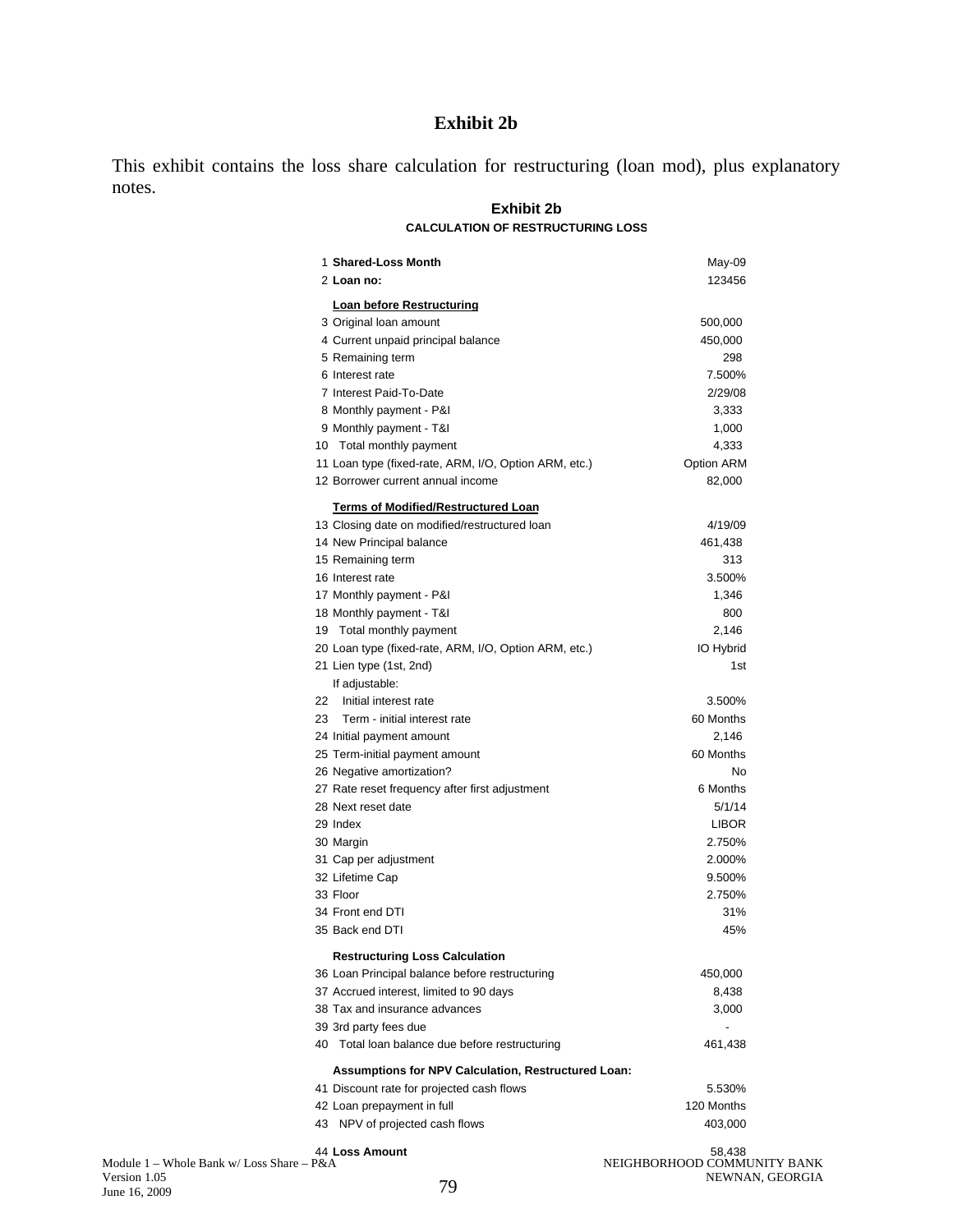### **Notes to Exhibit 2b (restructuring)**

- 1. The data shown are for illustrative purpose. The figures will vary for actual restructurings.
- 2. For purposes of loss sharing, losses on restructured loans are calculated as the difference between:
	- a. The principal, accrued interest, advances due on the loan, and allowable  $3<sup>rd</sup>$  party fees prior to restructuring (lines 36-39), and
	- b. The Net Present Value (NPV) of the estimated cash flows (line 43). The cash flows should assume no default or prepayment for 10 years, followed by prepayment in full at the end of 10 years (120 months).
- 3. For owner-occupied residential loans, the NPV is calculated using the most recently published Freddie Mac survey rate on 30-year fixed rate loans as of the restructure date.
- 4. For investor owned or non-owner occupied residential loans, the NPV is calculated using commercially reasonable rate on 30-year fixed rate loans as of the restructure date.
- 5. If the new loan is an adjustable-rate loan, interest rate resets and related cash flows should be projected based on the index rate in effect at the date of the loan restructuring. If the restructured loan otherwise provides for specific charges in monthly P&I payments over the term of the loan, those changes should be reflected in the projected cash flows. Assuming Bank must retain supporting schedule of projected cash flows as required by Section 2.1 of the Single Family Shared-Loss Agreement and provide it to the FDIC if requested for a sample audit.
- 6. Do not include late fees, prepayment penalties, or any similar lender fees or charges by the Failed Bank or Assuming Bank to the loan account, any allocation of Assuming Bank's servicing costs, or any allocations of Assuming Bank's general and administrative (G&A) or other operating costs.
- 7. The amount of accrued interest that may be added to the balance of the loan is limited to the minimum of:
	- a. 90 days
	- b. The number of days that the loan is delinquent at the time of restructuring
	- c. The number of days between the resolution date and the restructuring

To calculate accrued interest, apply the note interest rate that would have been in effect if the loan were performing to the principal balance after application of the last payment made by the borrower.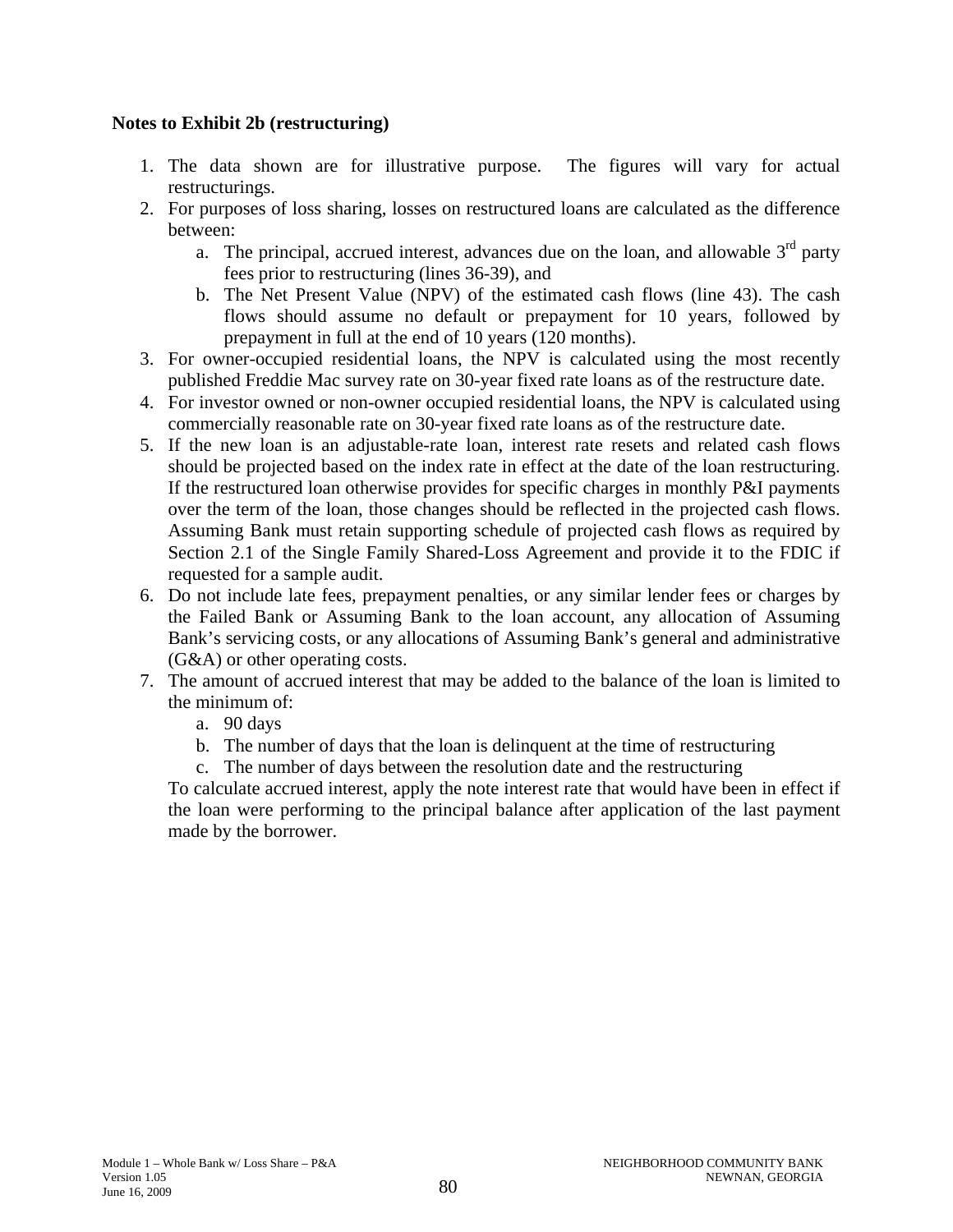#### **Exhibit 2c**

This exhibit contains two versions of the loss share calculation for short sales, plus explanatory notes.

#### **Exhibit 2c(1) CALCULATION OF LOSS FOR SHORT SALE LOANS No Preceeding Loan Mod under Loss Share**

| 1 Shared-Loss Month:<br>2 Loan #<br>3 RO #                                                                                                                                                       | May-09<br>58776<br>542                       |
|--------------------------------------------------------------------------------------------------------------------------------------------------------------------------------------------------|----------------------------------------------|
| 4 Interest paid-to-date<br>5 Short Payoff Date                                                                                                                                                   | 7/31/08<br>4/17/09                           |
| 6 Note Interest rate<br>7 Owner occupied?<br>If so:                                                                                                                                              | 7.750%<br>Yes                                |
| Borrower current gross annual income<br>8<br>Estimated NPV of loan mod<br>9<br>10 Most recent BPO<br>11 Most recent BPO date                                                                     | 38,500<br>200,000<br>380,000<br>1/31/06      |
| <b>Short-Sale Loss calculation</b><br>12 Loan Principal balance                                                                                                                                  | 375,000                                      |
| 13 Accrued interest, limited to 90 days<br>14 Attorney's fees<br>15 Tax and insurance advances<br>16 3rd party fees due<br>17 Incentive to borrower<br>18 Gross balance recoverable by Purchaser | 7,266<br>0<br>0<br>2,800<br>2,000<br>387,066 |
| 19 Amount accepted in Short-Sale<br>20 Hazard Insurance<br>21 Mortgage Insurance                                                                                                                 | 255,000<br>0<br>0                            |
| 22 Total Cash Recovery                                                                                                                                                                           | 255,000                                      |
| 23 Loss Amount                                                                                                                                                                                   | 132,066                                      |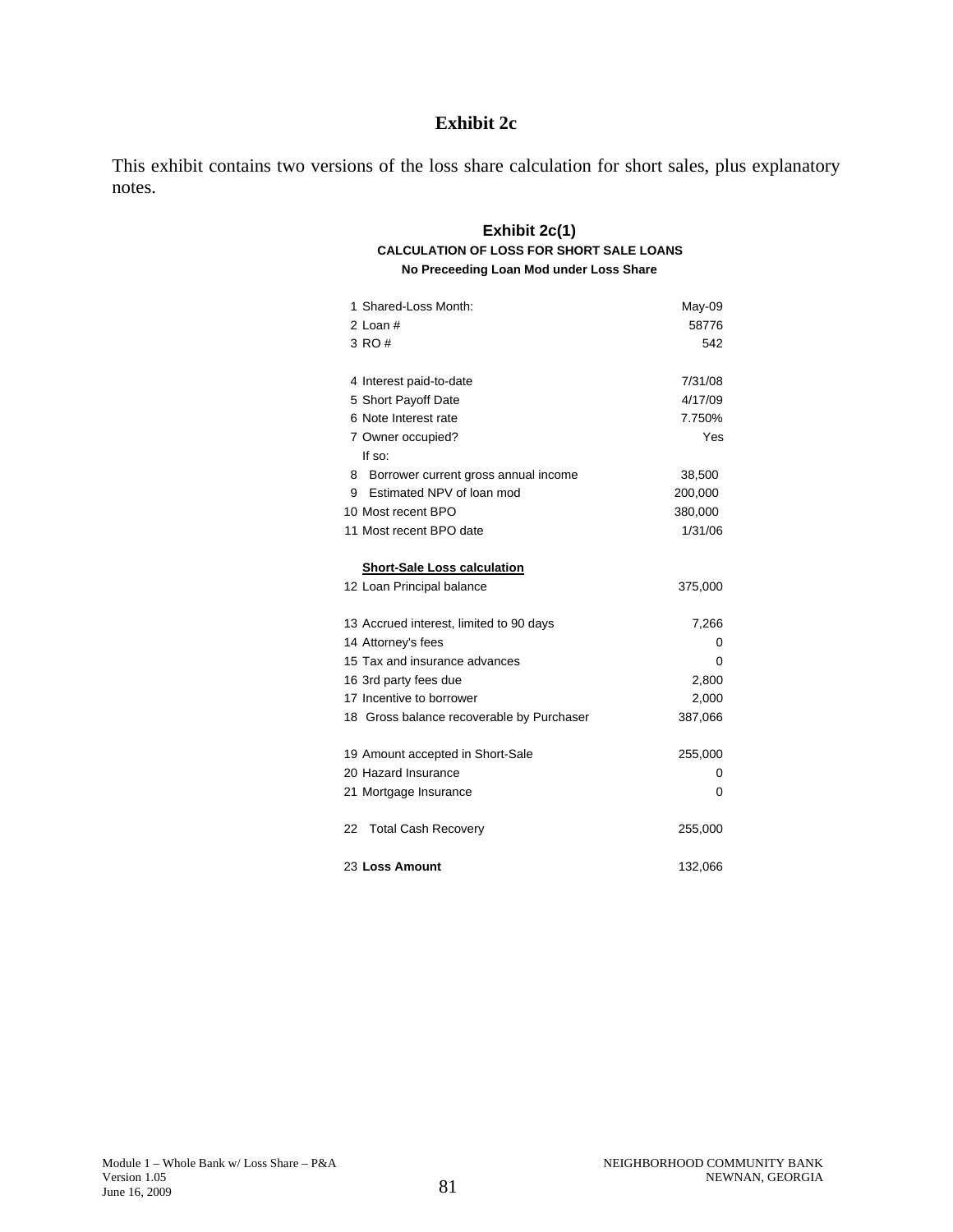#### **Exhibit 2c(2) CALCULATION OF LOSS FOR SHORT SALE LOANS Short Sale after a Covered Loan Mod**

| 1 Shared-Loss Month:                                        | May-09  |
|-------------------------------------------------------------|---------|
| 2 Loan $#$                                                  | 20076   |
| 3 REO #                                                     | 345     |
|                                                             |         |
| 4 Loan mod date                                             | 5/12/08 |
| 5 Interest paid-to-date                                     | 9/30/08 |
| 6 Short Payoff Date                                         | 4/2/09  |
| 7 Note Interest rate                                        | 7.500%  |
| 8 Most recent BPO                                           | 230,000 |
| 9 Most recent BPO date                                      | 1/21/09 |
|                                                             |         |
| <b>Short-Sale Loss calculation</b>                          |         |
| 11 NPV of projected cash flows at loan mod                  | 311,000 |
| 12 Less: Principal payments between loan mod and deliquency | 1,000   |
| Plus:                                                       |         |
| Attorney's fees<br>13                                       | 0       |
| Tax and insurance advances<br>14                            | 1,500   |
| 3rd party fees due<br>15                                    | 2,600   |
| Incentive to borrower<br>16                                 | 3,500   |
| 17 Gross balance recoverable by Purchaser                   | 317,600 |
|                                                             |         |
| 18 Amount accepted in Short-Sale                            | 234,000 |
| 19 Hazard Insurance                                         | 0       |
| 20 Mortgage Insurance                                       | 0       |
|                                                             |         |
| <b>Total Cash Recovery</b><br>21                            | 234,000 |
|                                                             |         |
| 22 Loss Amount                                              | 83,600  |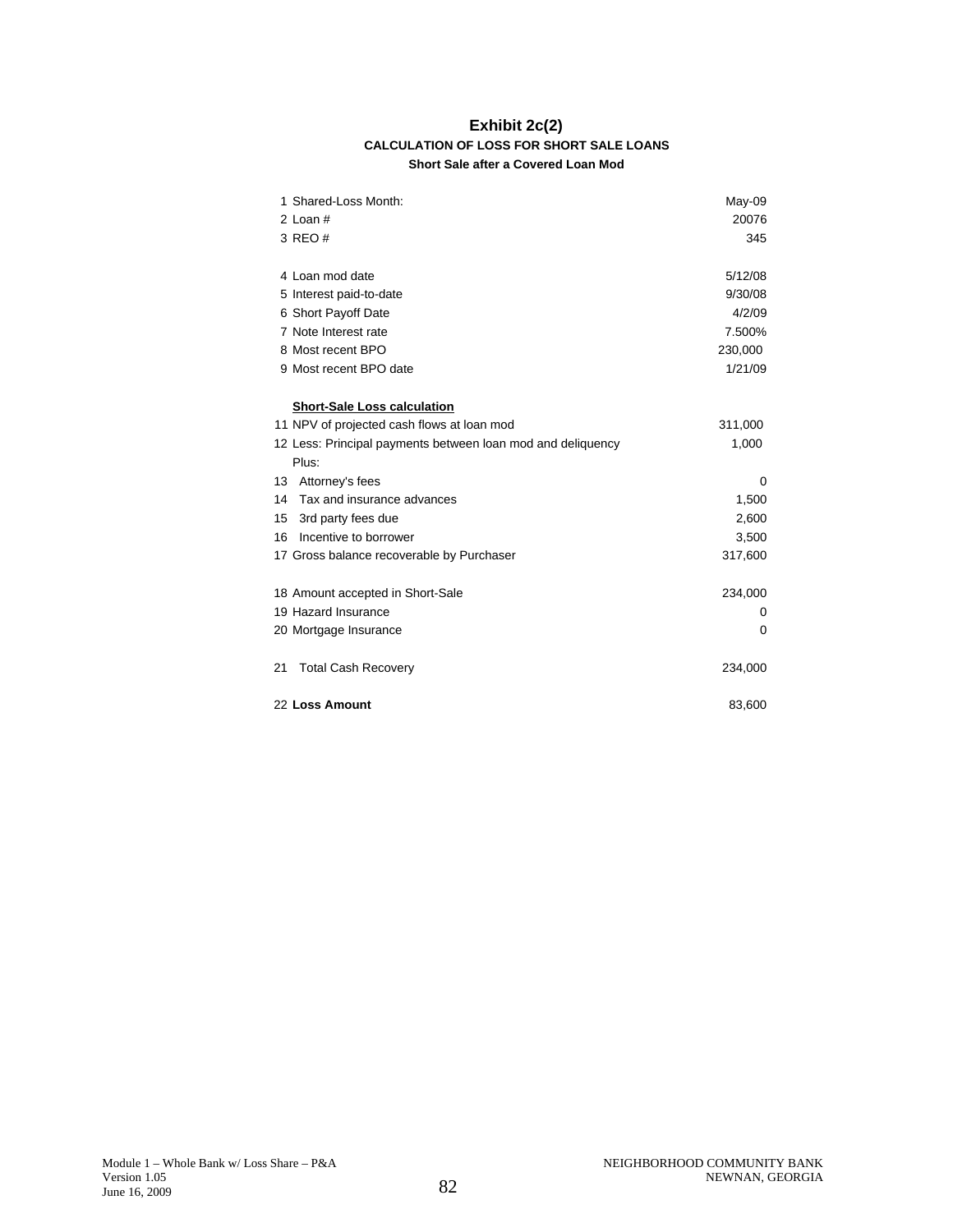### **Notes to Exhibit 2c (short sale)**

- 1. The data shown are for illustrative purpose. The figures will vary for actual short sales.
- 2. The covered loss is the difference between the gross balance recoverable by Purchaser and the total cash recovery. There are two methods of calculation for covered losses from short sales, depending upon the circumstances. They are shown below:
	- a. If the loan was restructured when the Loss Share agreement was in place, and then the short sale occurred, use Exhibit  $2c(2)$ . This version uses the Net Present Value (NPV) of the modified loan as the starting point for the covered loss.
	- b. Otherwise, use Exhibit  $2c(1)$ . This version uses the unpaid balance of the loan as of the last payment as the starting point for the covered loss.
- 3. For Exhibit  $2c(1)$ , the gross balance recoverable by the purchaser is calculated as the sum of lines  $12 - 17$ ; it is shown in line 18. For Exhibit 2a(2), the gross balance recoverable by the purchaser is calculated as line 11 minus line  $12$  plus lines  $13 - 16$ ; it is shown in line 17.
- 4. For Exhibit 2c(1), the total cash recovery is calculated as the sum of lines  $19 21$ ; it is shown in line 22. For Exhibit  $2c(2)$ , the total cash recovery is calculated as the sum of lines  $18 - 20$ ; it is shown in line 21.
- 5. Reasonable and customary third party attorney's fees and expenses incurred by or on behalf of Assuming Bank in connection with any enforcement procedures, or otherwise with respect to such loan, are reported under Attorney's fees.
- 6. Do not include late fees, prepayment penalties, or any similar lender fees or charges by the Failed Bank or Assuming Bank to the loan account, any allocation of Assuming Bank's servicing costs, or any allocations of Assuming Bank's general and administrative (G&A) or other operating costs.
- 7. If Exhibit  $2c(2)$  is used, then no accrued interest may be included as a covered loss. Otherwise, the amount of accrued interest that may be included as a covered loss is limited to the minimum of:
	- d. 90 days
	- e. The number of days that the loan is delinquent when the property was sold
	- f. The number of days between the resolution date and the date when the property was sold

To calculate accrued interest, apply the note interest rate that would have been in effect if the loan were performing to the principal balance after application of the last payment made by the borrower.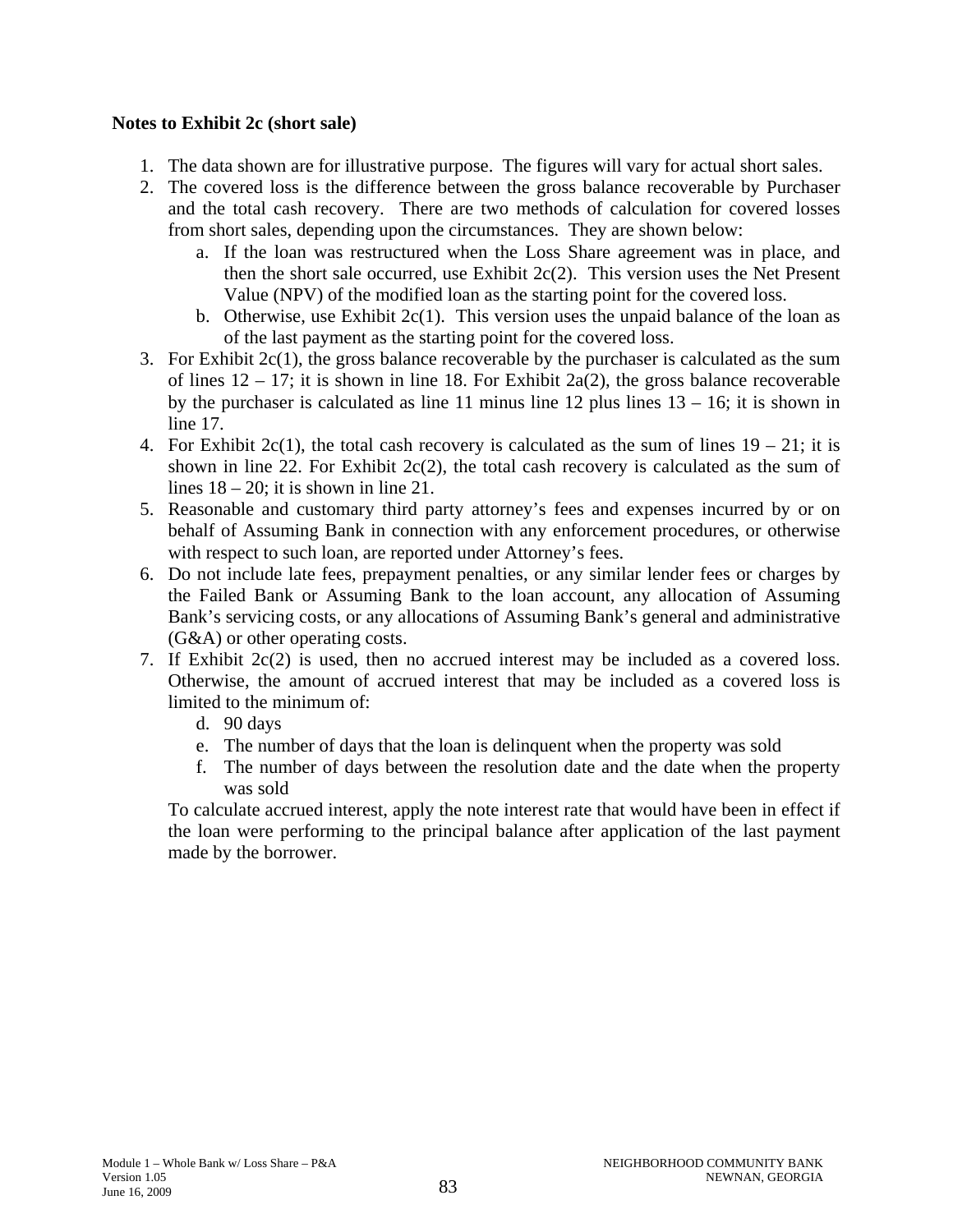# **Exhibit 2d**

| <b>Shared-Loss Month:</b>                                                                                 |     |                  |             |  |  |
|-----------------------------------------------------------------------------------------------------------|-----|------------------|-------------|--|--|
| Loan no.:                                                                                                 |     | [input loan no.) |             |  |  |
|                                                                                                           |     |                  |             |  |  |
|                                                                                                           |     |                  |             |  |  |
| <b>NOTE</b>                                                                                               |     |                  |             |  |  |
| The calculation of recovery on a loan for which a Restructuring Loss has been paid will only apply if the |     |                  |             |  |  |
| loan is sold.                                                                                             |     |                  |             |  |  |
|                                                                                                           |     |                  |             |  |  |
| <b>EXAMPLE CALCULATION</b>                                                                                |     |                  |             |  |  |
|                                                                                                           |     |                  |             |  |  |
| <b>Restructuring Loss Information</b>                                                                     |     |                  |             |  |  |
| Loan principal balance before restructuring                                                               |     | \$200,000        | A           |  |  |
| NPV, restructured loan                                                                                    |     | 165,000          | B           |  |  |
| Loss on restructured loan                                                                                 |     | \$35,000         | $A - B$     |  |  |
| Times FDIC applicable loss share % (80% or 95%)                                                           |     | 80%              |             |  |  |
| Loss share payment to purchaser                                                                           |     | \$28,000         | $\mathbf C$ |  |  |
|                                                                                                           |     |                  |             |  |  |
| Calculation - Recovery amount due to Receiver                                                             |     |                  |             |  |  |
| Loan sales price                                                                                          |     | \$190,000        |             |  |  |
| NPV of restructured loan at mod date                                                                      |     | 165,000          |             |  |  |
| Gain - step 1                                                                                             |     | 25,000           | D           |  |  |
| <b>PLUS</b>                                                                                               |     |                  |             |  |  |
| Loan UPB after restructuring                                                                              | (1) | 200,000          |             |  |  |
| Loan UPB at liquidation date                                                                              |     | 192,000          |             |  |  |
| Gain - step 2 (principal collections after restructuring)                                                 |     | 8,000            | Е           |  |  |
| Recovery amount                                                                                           |     | 33,000           | $D + E$     |  |  |
| Times FDIC loss share %                                                                                   |     | 80%              |             |  |  |
| <b>Recovery due to FDIC</b>                                                                               |     | \$26,400         | F           |  |  |
|                                                                                                           |     |                  |             |  |  |
| Net loss share paid to purchaser $(C - F)$                                                                |     | \$<br>1,600      |             |  |  |
| <b>Proof Calculation</b>                                                                                  | (2) |                  |             |  |  |
| Loan principal balance                                                                                    |     | \$200,000        | G           |  |  |
|                                                                                                           |     |                  |             |  |  |
| Principal collections on loan                                                                             |     | 8,000            |             |  |  |
| Sales price for loan                                                                                      |     | 190,000          |             |  |  |
| Total collections on loan                                                                                 |     | 198,000          | H           |  |  |
| Net loss on loan                                                                                          |     | \$<br>2,000      | $G - H$     |  |  |
| Times FDIC applicable loss share % (80% or 95%)                                                           |     | 80%              |             |  |  |
| Loss share payment to purchaser                                                                           |     | \$<br>1,600      |             |  |  |
|                                                                                                           |     |                  |             |  |  |
|                                                                                                           |     |                  |             |  |  |
| (1) This example assumes that the FDIC loan modification program as shown in Exhibit 5 is applied and     |     |                  |             |  |  |
| the loan restructuring does not result in a reduction in the loan principal balance due from the          |     |                  |             |  |  |
| borrower.                                                                                                 |     |                  |             |  |  |
| (2) This proof calculation is provided to illustrate the concept and the Assuming Bank is not required to |     |                  |             |  |  |
| provide this with its Recovery calculations.                                                              |     |                  |             |  |  |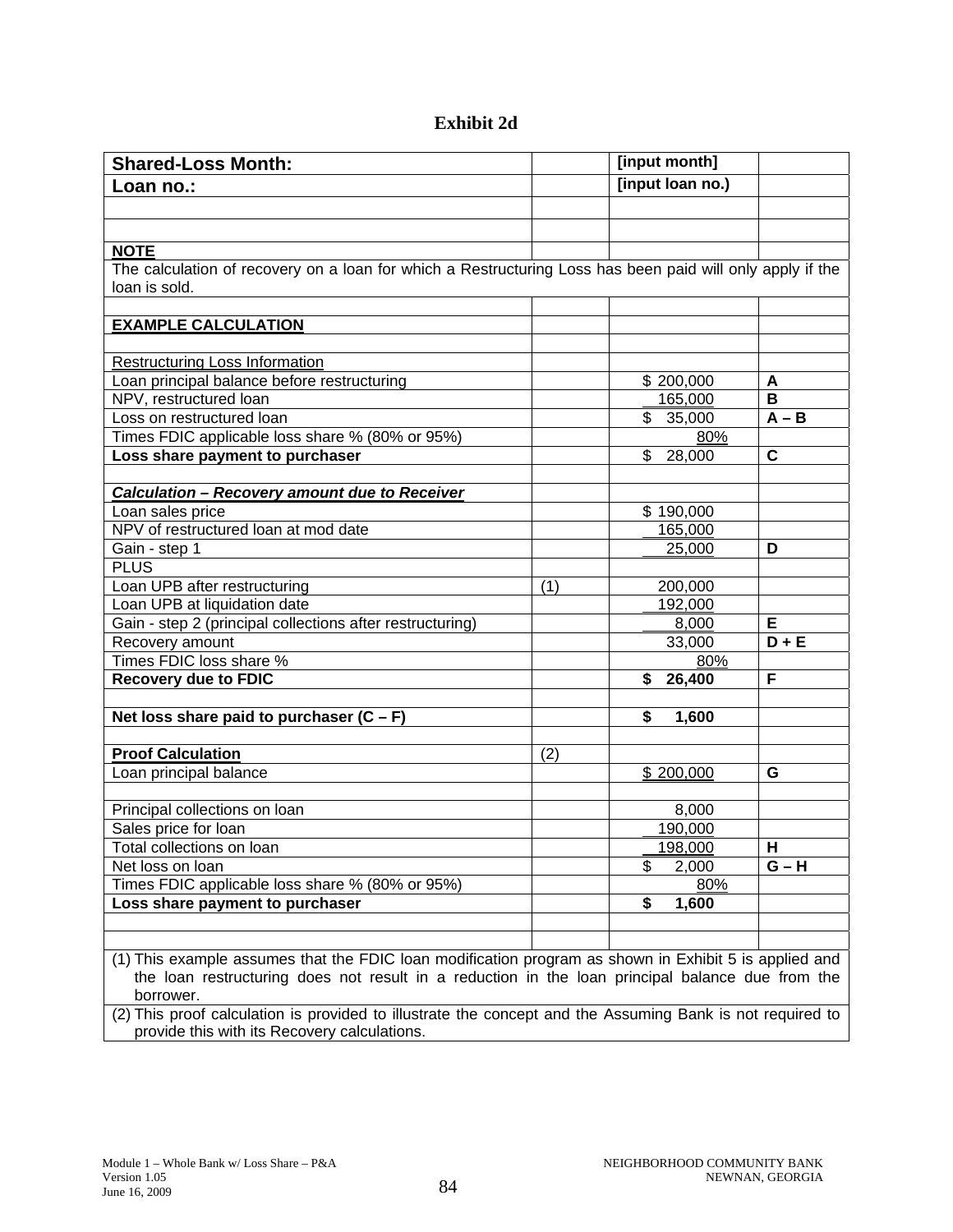| <b>SHARED-LOSS LOANS</b><br>PORTFOLIO PERFORMANCE AND SUMMARY SCHEDULE |                      |               |                  |  |
|------------------------------------------------------------------------|----------------------|---------------|------------------|--|
| <b>MONTH ENDED:</b>                                                    | [input report month] |               |                  |  |
|                                                                        |                      |               |                  |  |
|                                                                        |                      |               |                  |  |
| <b>POOL SUMMARY</b>                                                    |                      |               |                  |  |
|                                                                        | #                    | \$            |                  |  |
| Loans at Sale Date                                                     | XX                   | XX            |                  |  |
|                                                                        |                      |               |                  |  |
| Loans as of this month-end                                             | XX                   | XX            |                  |  |
|                                                                        |                      |               |                  |  |
| <b>STATED THRESHOLD TRACKING</b>                                       | $\#$                 | $\frac{1}{2}$ |                  |  |
| <b>Stated Threshold amount</b>                                         |                      |               | A                |  |
|                                                                        |                      |               |                  |  |
| Cumulative loss payments, prior month                                  |                      |               |                  |  |
| Loss payment for current month                                         |                      |               |                  |  |
| Cumulative loss payment, this month                                    |                      |               |                  |  |
| Cumulative Commercial & Other Loans Net Charge-Offs                    |                      |               |                  |  |
|                                                                        |                      |               | B                |  |
| <b>Remaining to Stated Threshold</b>                                   |                      |               | $A - B$          |  |
|                                                                        |                      |               |                  |  |
|                                                                        |                      |               | Percent of Total |  |
| <b>PORTFOLIO PERFORMANCE STATUS</b>                                    | $\#$                 | $\frac{1}{2}$ | $\#$             |  |
| Current                                                                |                      |               |                  |  |
| $30 - 59$ days past due                                                |                      |               |                  |  |
| $60 - 89$ days past due                                                |                      |               |                  |  |
| $90 - 119$ days past due                                               |                      |               |                  |  |
| 120 and over days past due                                             |                      |               |                  |  |
| In foreclosure                                                         |                      |               |                  |  |
| <b>ORE</b>                                                             |                      |               |                  |  |
| Total                                                                  |                      |               |                  |  |
|                                                                        |                      |               |                  |  |
| Memo Item:                                                             |                      |               |                  |  |
| Loans in process of restructuring - total                              |                      |               |                  |  |
| Loans in bankruptcy                                                    |                      |               |                  |  |
|                                                                        |                      |               |                  |  |
| Loans in process of restructuring by delinquency status                |                      |               |                  |  |
| Current                                                                |                      |               |                  |  |
| 30 - 59 days past due                                                  |                      |               |                  |  |
| 60 - 89 days past due                                                  |                      |               |                  |  |
| 90 - 119 days past due                                                 |                      |               |                  |  |
| 120 and over days past due In foreclosure                              |                      |               |                  |  |
| Total                                                                  |                      |               |                  |  |

**Exhibit 3 Portfolio Performance and Summary Schedule**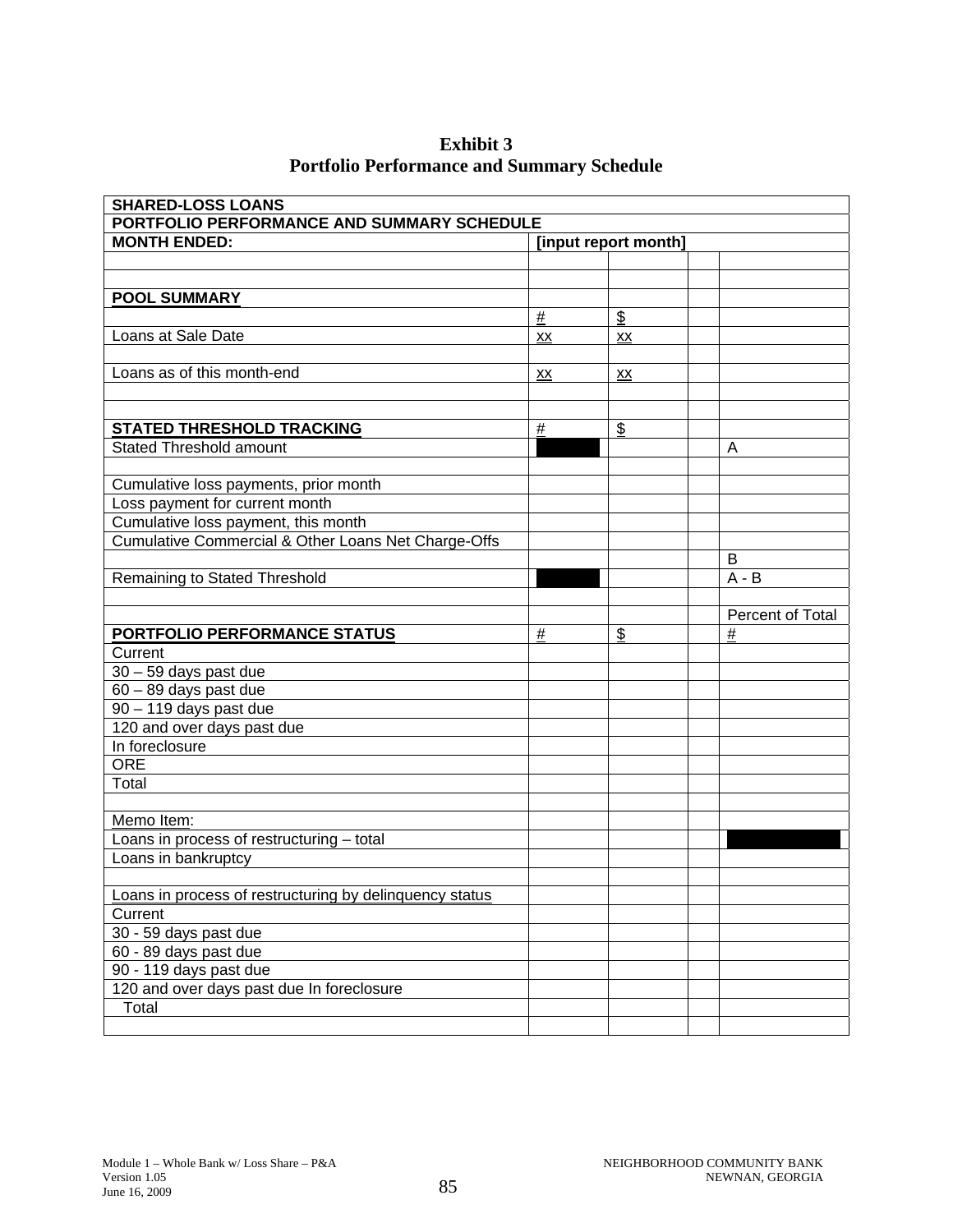| List of Loans Paid Off During Month    |                |  |  |
|----------------------------------------|----------------|--|--|
|                                        | Principal      |  |  |
| Loan $#$                               | Balance        |  |  |
|                                        |                |  |  |
| <b>List of Loans Sold During Month</b> |                |  |  |
|                                        |                |  |  |
|                                        | Principal      |  |  |
| Loan $#$                               | <b>Balance</b> |  |  |
|                                        |                |  |  |
|                                        |                |  |  |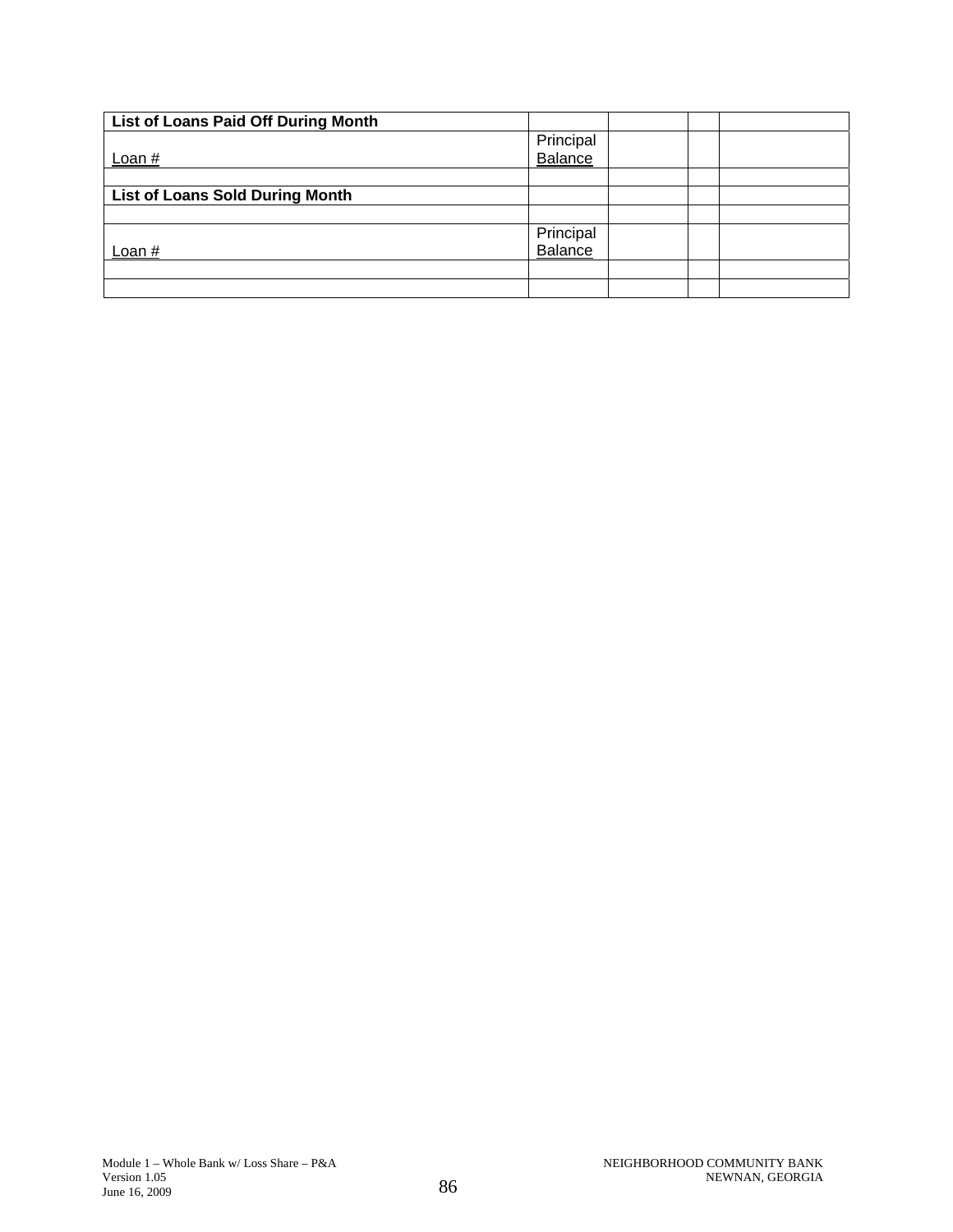### **Exhibit 4 Wire Transfer Instructions**

# **PURCHASER WIRING INSTRUCTIONS**

| <b>BANK RECEIVING WIRE</b>               |  |
|------------------------------------------|--|
|                                          |  |
| <b>9 DIGIT ABA ROUTING NUMBER</b>        |  |
|                                          |  |
| <b>ACCOUNT NUMBER</b>                    |  |
| <b>NAME OF ACCOUNT</b>                   |  |
|                                          |  |
| <b>ATTENTION TO WHOM</b>                 |  |
|                                          |  |
| <b>PURPOSE OF WIRE</b>                   |  |
|                                          |  |
| <b>FDIC RECEIVER WIRING INSTRUCTIONS</b> |  |
| <b>BANK RECEIVING WIRE</b>               |  |
|                                          |  |
| <b>SHORT NAME</b>                        |  |
|                                          |  |
| <b>ADDRESS OF BANK RECEIVING WIRE</b>    |  |
|                                          |  |
| <b>9 DIGIT ABA ROUTING NUMBER</b>        |  |
| <b>ACCOUNT NUMBER</b>                    |  |
|                                          |  |
| <b>NAME OF ACCOUNT</b>                   |  |
|                                          |  |
| <b>ATTENTION TO WHOM</b>                 |  |
|                                          |  |
| <b>PURPOSE OF WIRE</b>                   |  |
|                                          |  |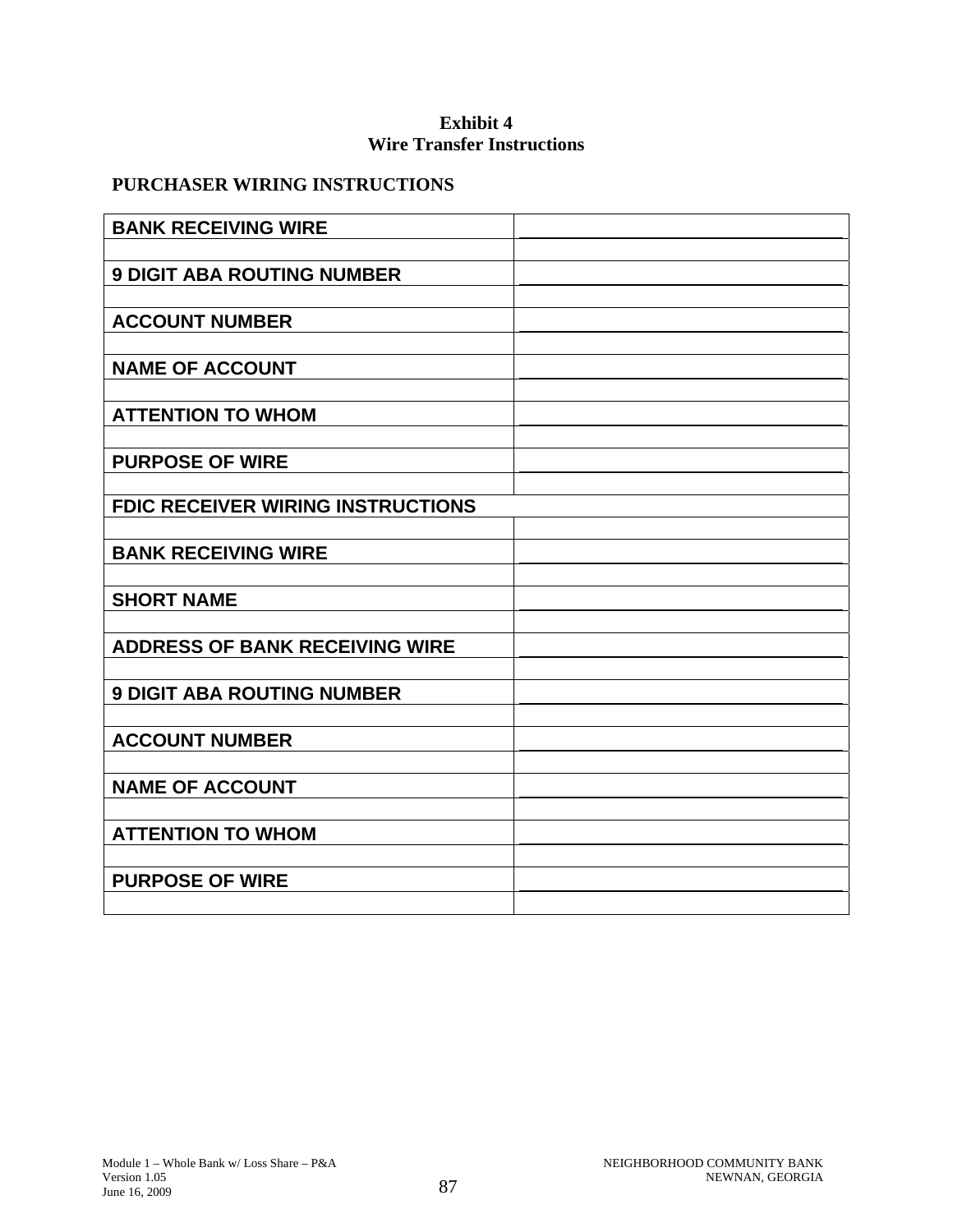# **Exhibit 5**

# **FDIC Mortgage Loan Modification Program**

# **Objective**

The objective of this FDIC Mortgage Loan Modification Program ("Program") is to modify the terms of certain residential mortgage loans so as to improve affordability, increase the probability of performance, allow borrowers to remain in their homes and increase the value of the loans to the FDIC and assignees. The Program provides for the modification of Qualifying Loans (as defined below) by reducing the borrower's monthly housing debt to income ratio ("DTI Ratio") to no more than 31% at the time of the modification and eliminating adjustable interest rate and negative amortization features.

# Qualifying Mortgage Loans

In order for a mortgage loan to be a Qualifying Loan it must meet all of the following criteria, which must be confirmed by the lender:

- The collateral securing the mortgage loan is owner-occupied and the owner's primary residence; and
- The mortgagor has a first priority lien on the collateral; and
- Either the borrower is at least 60 days delinquent or a default is reasonably foreseeable.

# Modification Process

The lender shall undertake a review of its mortgage loan portfolio to identify Qualifying Loans. For each Qualifying Loan, the lender shall determine the net present value of the modified loan and, if it will exceed the net present value of the foreclosed collateral upon disposition, then the Qualifying Loan shall be modified so as to reduce the borrower's monthly DTI Ratio to no more than 31% at the time of the modification. To achieve this, the lender shall use a combination of interest rate reduction, term extension and principal forbearance, as necessary.

The borrower's monthly DTI Ratio shall be a percentage calculated by dividing the borrower's monthly income by the borrower's monthly housing payment (including principal, interest, taxes and insurance). For these purposes, (1) the borrower's monthly income shall be the amount of the borrower's (along with any co-borrowers') documented and verified gross monthly income, and (2) the borrower's monthly housing payment shall be the amount required to pay monthly principal and interest plus one-twelfth of the then current annual amount required to pay real property taxes and homeowner's insurance with respect to the collateral.

In order to calculate the monthly principal payment, the lender shall capitalize to the outstanding principal balance of the Qualifying Loan the amount of all delinquent interest, delinquent taxes, past due insurance premiums, third party fees and (without duplication) escrow advances (such amount, the "Capitalized Balance").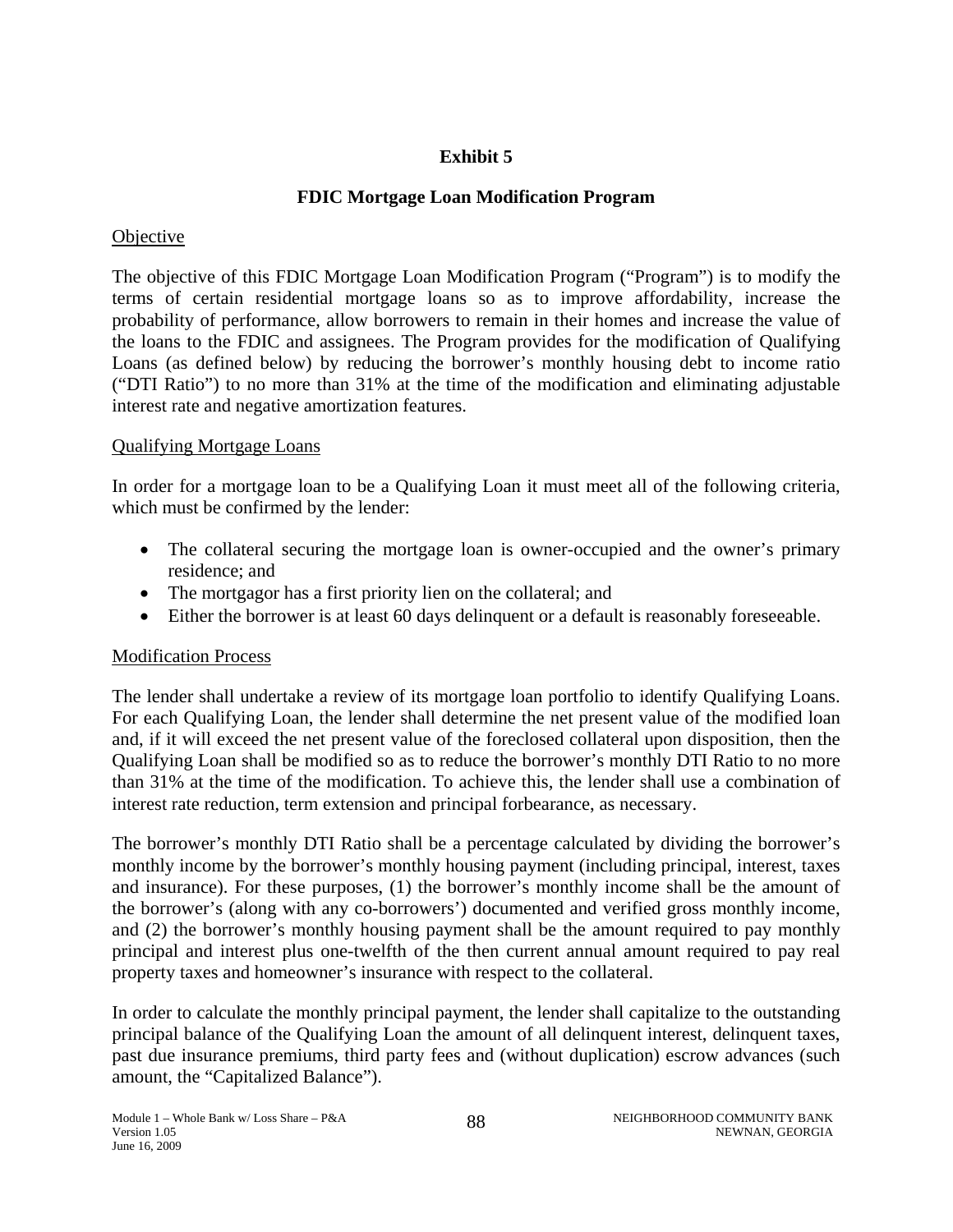In order to achieve the goal of reducing the DTI Ratio to 31%, the lender shall take the following steps in the following order of priority with respect to each Qualifying Loan:

- 1. Reduce the interest rate to the then current Freddie Mac Survey Rate for 30-year fixed rate mortgage loans, and adjust the term to 30 years.
- 2. If the DTI Ratio is still in excess of 31%, reduce the interest rate further, but no lower than 3%, until the DTI ratio of 31% is achieved.
- 3. If the DTI Ratio is still in excess of 31% after adjusting the interest rate to 3%, extend the remaining term of the loan by 10 years.
- 4. If the DTI Ratio is still in excess of 31%, calculate a new monthly payment (the "Adjusted Payment Amount") that will result in the borrower's monthly DTI Ratio not exceeding 31%. After calculating the Adjusted Payment Amount, the lender shall bifurcate the Capitalized Balance into two portions – the amortizing portion and the non-amortizing portion. The amortizing portion of the Capitalized Balance shall be the mortgage amount that will fully amortize over a 40-year term at an annual interest rate of 3% and monthly payments equal to the Adjusted Payment Amount. The nonamortizing portion of the Capitalized Balance shall be the difference between the Capitalized Balance and the amortizing portion of the Capitalized Balance. If the amortizing portion of the Capitalized Balance is less than 75% of the current estimated value of the collateral, then the lender may choose not to restructure the loan. If the lender chooses to restructure the loan, then the lender shall forbear on collecting the non-amortizing portion of the Capitalized Balance, and such amount shall be due and payable only upon the earlier of (i) maturity of the modified loan, (ii) a sale of the property or (iii) a pay-off or refinancing of the loan. No interest shall be charged on the non-amortizing portion of the Capitalized Balance, but repayment shall be secured by a first lien on the collateral.

### Special Note:

The net present value calculation used to determine whether a loan should be modified based on the modification process above is distinct and different from the net present value calculation used to determine the covered loss if the loan is modified. Please refer only to the net present value calculation described in this exhibit for the modification process, with its separate assumptions, when determining whether to provide a modification to a borrower. Separate assumptions may include, without limitation, Assuming Bank's determination of a probability of default without modification, a probability of default with modification, home price forecasts, prepayment speeds, and event timing. These assumptions are applied to different projected cash flows over the term of the loan, such as the projected cash flow of the loan performing or defaulting without modification and the projected cash flow of the loan performing or defaulting with modification.

change, the net present value calculation for determining the covered loss remains constant.<br>Module 1 – Whole Bank w/ Loss Share – P&A 89 NEIGHBORHOOD COMMUNITY BANK Version 1.05 By contrast, the net present value for determining the covered loss is based on a 10 year period. While the assumptions in the net present value calculation used in the modification process may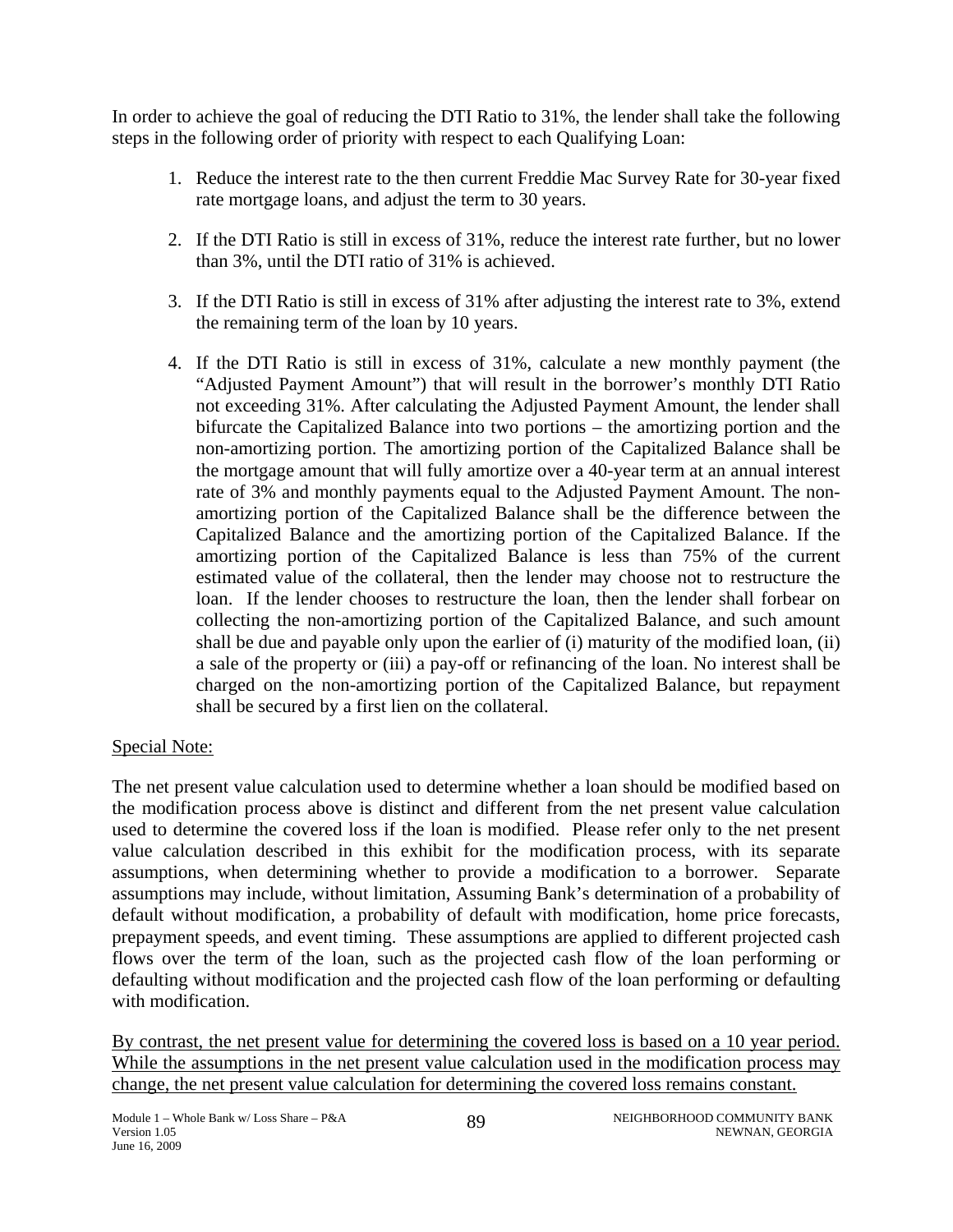#### **EXHIBIT 4.15B**

#### **COMMERCIAL AND OTHER ASSETS SHARED-LOSS AGREEMENT**

This agreement for reimbursement of loss sharing expenses on certain loans and other assets (the "Commercial Shared-Loss Agreement") shall apply when the Assuming Bank purchases Shared-Loss Assets as that term is defined herein. The terms hereof shall modify and supplement, as necessary, the terms of the Purchase and Assumption Agreement to which this Commercial Shared-Loss Agreement is attached as Exhibit 4.15B and incorporated therein. To the extent any inconsistencies may arise between the terms of the Purchase and Assumption Agreement and this Commercial Shared-Loss Agreement with respect to the subject matter of this Commercial Shared-Loss Agreement, the terms of this Commercial Shared-Loss Agreement shall control. References in this Commercial Shared-Loss Agreement to a particular Section shall be deemed to refer to a Section in this Commercial Shared-Loss Agreement unless the context indicates that a Section of the Purchase and Assumption Agreement is intended.

#### **ARTICLE I -- DEFINITIONS**

Capitalized terms used in this Commercial Shared-Loss Agreement that are not defined in this Commercial Shared-Loss Agreement are defined in the Purchase and Assumption Agreement In addition to the terms defined above, defined below are certain additional terms relating to loss-sharing, as used in this Commercial Shared-Loss Agreement.

"AAA" means the American Arbitration Association as provided in Section 2.1(f)(iii) of this Commercial Shared-Loss Agreement.

**"Accrued Interest"** means, with respect to any Shared-Loss Loan, Permitted Advance or Shared-Loss Loan Commitment Advance at any time, the amount of earned and unpaid interest, taxes, credit life and/or disability insurance premiums (if any) payable by the Obligor accrued on or with respect to such Shared-Loss Loan, Permitted Advance or Shared-Loss Loan Commitment Advance, all as reflected on the Accounting Records of the Failed Bank or the Assuming Bank (as applicable); provided, that Accrued Interest shall not include any amount that accrues on or with respect to any Shared-Loss Loan, Permitted Advance or Shared-Loss Loan Commitment Advance after that Asset has been placed on non-accrual or nonperforming status by either the Failed Bank or the Assuming Bank (as applicable).

"**Additional ORE**" means Shared-Loss Loans that become Other Real Estate after Bank Closing Date.

"**Affiliate**" shall have the meaning set forth in the Purchase and Assumption Agreement; provided, that, for purposes of this Commercial Shared-Loss Agreement, no Third Party Servicer shall be deemed to be an Affiliate of the Assuming Bank.

**Examplicable Anniversary of the Commencement Date**" means the fifth (5th) anniversary of the Commencement Date.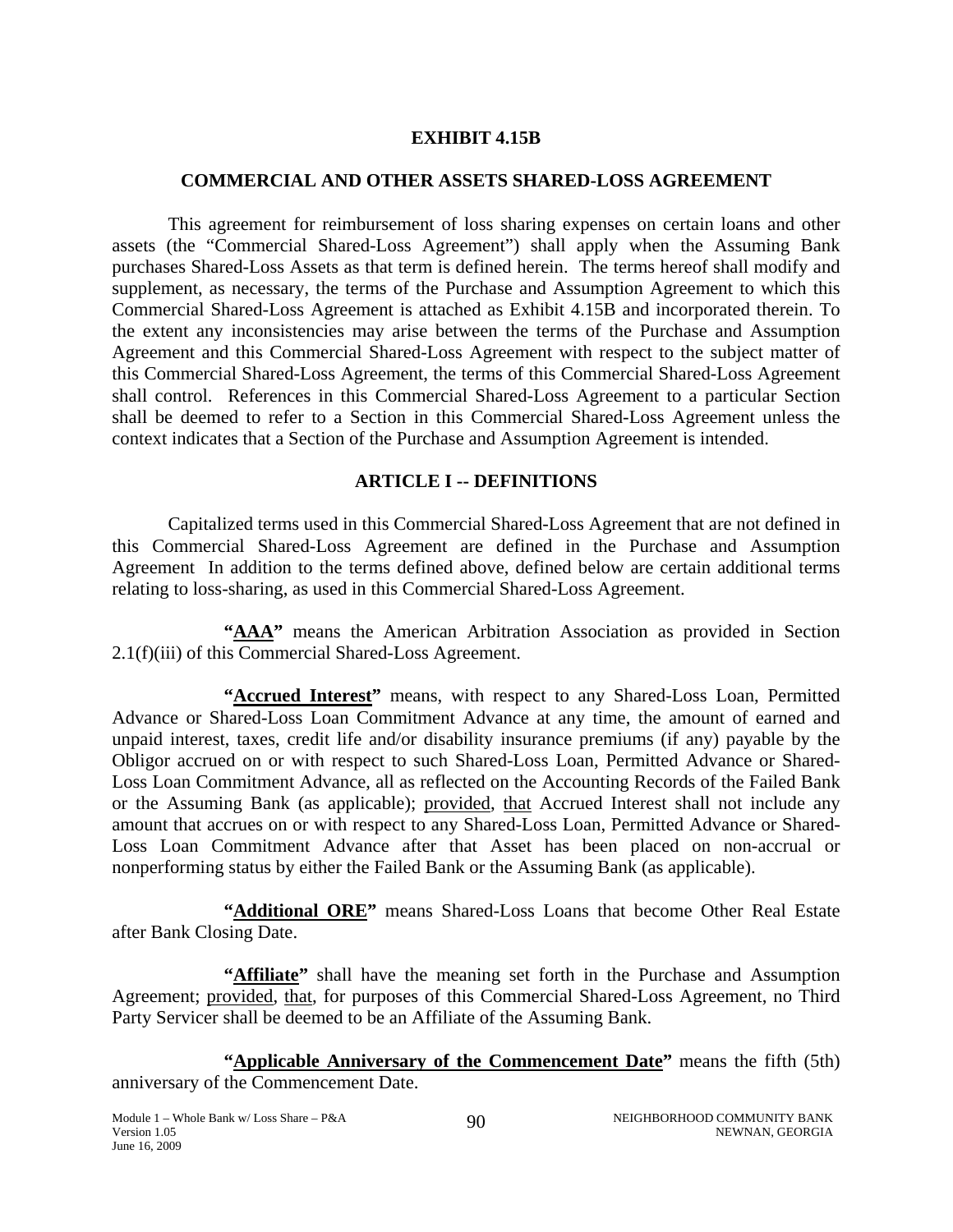"Calendar Quarter" means a quarterly period (a) for the first such period, beginning on the Commencement Date and ending on the last calendar day of either March, June, September or December, whichever is the first to occur after the Commencement Date, and (b) for quarterly periods thereafter, beginning on the first calendar day of the calendar month immediately after the month that ended the prior period and ending on the last calendar day of each successive three-calendar-month period thereafter (i.e., each March, June, September and December, starting in the applicable order depending on the ending date of first such period) of any year.

**"Capitalized Expenditures"** means those expenditures that (i) would be capitalized under generally accepted accounting principles, and (ii) are incurred with respect to Shared-Loss Loans, Other Real Estate, Additional ORE or Subsidiary ORE. Capitalized Expenditures shall not include expenses related to environmental conditions including, but not limited to, remediation, storage or disposal of any hazardous or toxic substances or any pollutant or contaminant.

**"Charge-Offs"** means, with respect to any Shared-Loss Assets for any period, an amount equal to the aggregate amount of loans or portions of loans classified as "Loss" under the Examination Criteria, including (a) charge-offs of (i) the principal amount of such assets net of unearned interest (including write-downs associated with Other Real Estate, Additional ORE, Subsidiary ORE or loan modification(s)) (ii) Accrued Interest, and (iii) Capitalized Expenditures plus (b) Pre-Charge-Off Expenses incurred on the respective Shared-Loss Loans, all as effected by the Assuming Bank during such period and reflected on the Accounting Records of the Assuming Bank; provided, that: (i) the aggregate amount of Accrued Interest (including any reversals thereof) for the period after Bank Closing that shall be included in determining the amount of Charge-Offs for any Shared-Loss Loan shall not exceed ninety (90) days' Accrued Interest; (ii) no Charge-Off shall be taken with respect to any anticipated expenditure by the Assuming Bank until such expenditure is actually incurred; (iii) any financial statement adjustments made in connection with the purchase of any Assets pursuant to this Purchase and Assumption Agreement or any future purchase, merger, consolidation or other acquisition of the Assuming Bank shall not constitute "Charge-Offs"; and (iv) except for Portfolio Sales or any other sales or dispositions consented to by the Receiver, losses incurred on the sale or other disposition of Shared-Loss Assets to any Person (other than the sale or other disposition of Other Real Estate, Additional ORE or Subsidiary ORE to a Person other than an Affiliate of the Assuming Bank which is conducted in a commercially reasonable and prudent manner) shall not constitute Charge-Offs.

**"Commencement Date"** means the first calendar day following Bank Closing.

**"Consumer Loans"** means Loans to individuals for household, family and other personal expenditures (including United States and/or State-guaranteed student loans and extensions of credit pursuant to a credit card plan or debit card plan).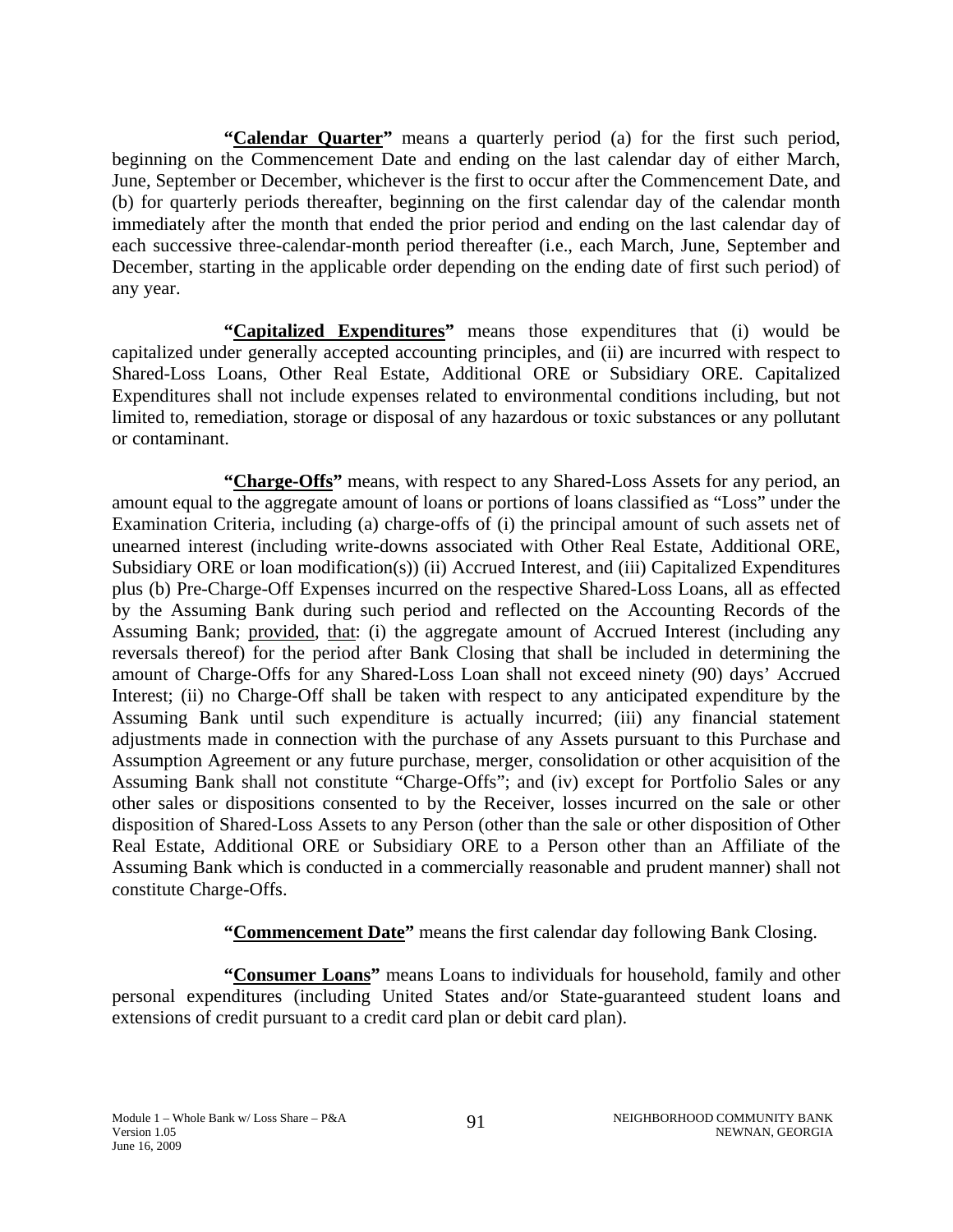"**Environmental Assessment**" means an assessment of the presence, storage or release of any hazardous or toxic substance, pollutant or contaminant with respect to the collateral securing a Shared-Loss Loan that has been fully or partially charged off.

**"Examination Criteria"** means the loan classification criteria employed by, or any applicable regulations of, the Assuming Bank's Chartering Authority at the time such action is taken, as such criteria may be amended from time to time.

**"Failed Bank Charge-Offs/Write-Downs"** means, with respect to any Shared-Loss Asset, an amount equal to the aggregate amount of reversals or charge-offs of Accrued Interest and charge-offs and write-downs of principal effected by the Failed Bank with respect to that Shared-Loss Asset as reflected on the Accounting Records of the Failed Bank.

**"Fair Value"** means the fair value of a Shared-Loss MTM Asset as determined in accordance with FAS 157 as in effect on Bank Closing.

**"FDIC Party"** has the meaning provided in Section 2.1(f)(ii) of this Commercial Shared-Loss Agreement.

**"Net Charge-Offs"** means, with respect to any period, an amount equal to the aggregate amount of Charge-Offs for such period less the amount of Recoveries for such period.

 Commercial Shared-Loss Agreement. **"Neutral Member"** has the meaning provided in Section 2.1(f)(ii) of this

**"New Shared-Loss Loans"** means loans that would otherwise be subject to loss sharing under this Commercial Shared-Loss Agreement that were originated after the Information Package Date and before Bank Closing.

"Notice of Dispute" has the meaning provided in Section 2.1(f)(iii) of this Commercial Shared-Loss Agreement.

**"ORE Subsidiary"** means any Subsidiary of the Assuming Bank that engages solely in holding, servicing, managing or liquidating interests of a type described in clause (A) of the definition of "Other Real Estate," which interests have arisen from the collection or settlement of a Shared-Loss Loan.

**"Other Real Estate"** means all of the following (including any of the following fully or partially charged off the books and records of the Failed Bank or the Assuming Bank) that (i) are owned by the Failed Bank as of Bank Closing and are purchased pursuant to the Purchase and Assumption Agreement or (ii) have arisen subsequent to Bank Closing from the collection or settlement by the Assuming Bank of a Shared-Loss Loan:

(A) all interests in real estate (other than Bank Premises and Fixtures), including but not limited to mineral rights, leasehold rights, condominium and cooperative interests, air rights and development rights; and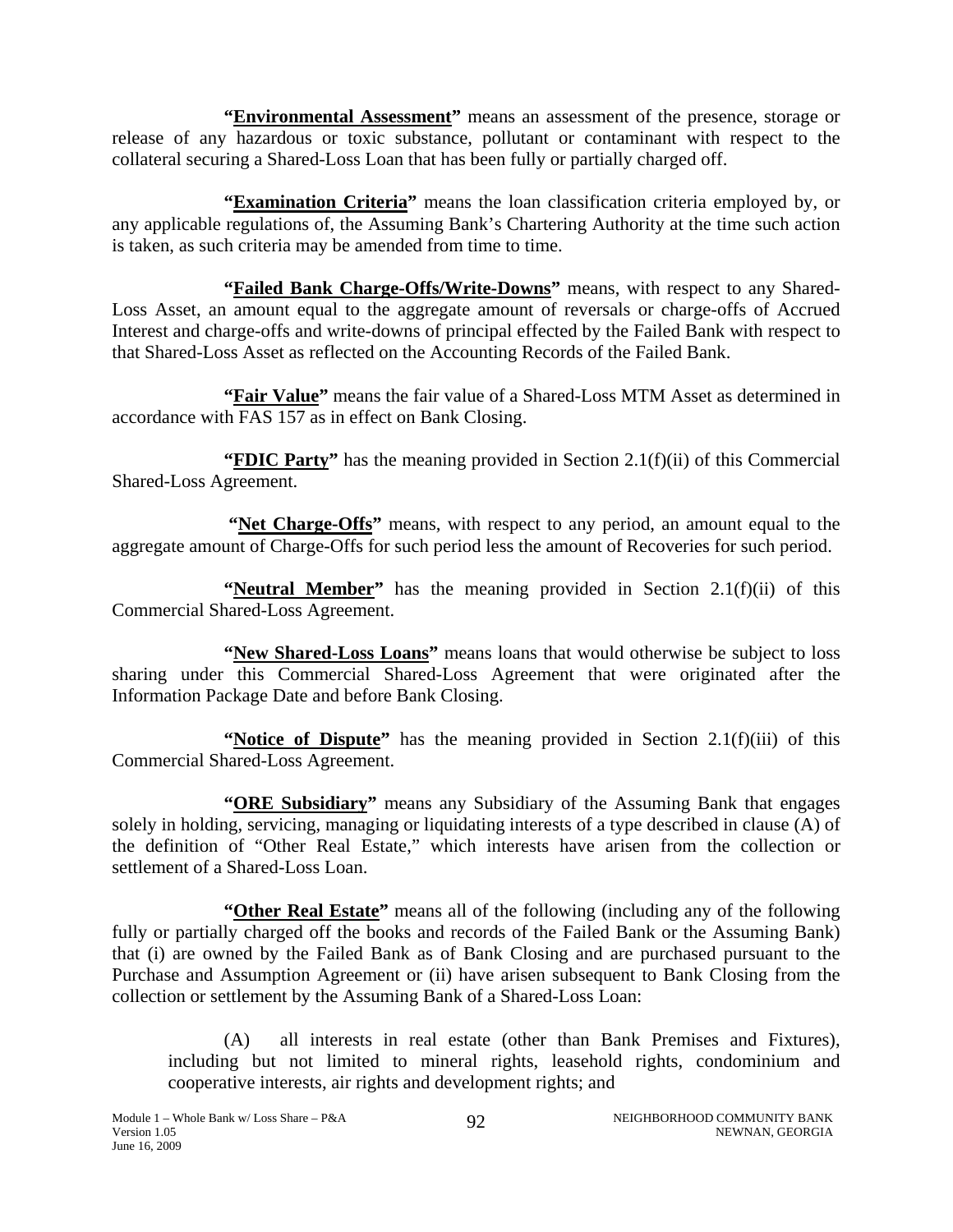(B) all other assets (whether real or personal property) acquired by foreclosure or in full or partial satisfaction of judgments or indebtedness.

**"Permitted Advance"** means an advance of funds by the Assuming Bank with respect to a Shared-Loss Loan, or the making of a legally binding commitment by the Assuming Bank to advance funds with respect to a Shared-Loss Loan, that (i) in the case of such an advance, is actually made, and, in the case of such a commitment, is made and all of the proceeds thereof actually advanced, within one (1) year after the Commencement Date, (ii) does not cause the sum of (A) the book value of such Shared-Loss Loan as reflected on the Accounting Records of the Assuming Bank after any such advance has been made by the Assuming Bank plus (B) the unfunded amount of any such commitment made by the Assuming Bank related thereto, to exceed 110% of the Book Value of such Shared-Loss Loan, (iii) is not made with respect to a Shared-Loss Loan with respect to which (A) there exists a related Shared-Loss Loan Commitment or (B) the Assuming Bank has taken a Charge-Off and (iv) is made in good faith, is supported at the time it is made by documentation in the Credit Files and conforms to and is in accordance with the applicable requirements set forth in Article III of this Commercial Shared-Loss Agreement and with the then effective written internal credit policy guidelines of the Assuming Bank; provided, that the limitations in subparagraphs (i), (ii) and (iii) of this definition shall not apply to any such action (other than to an advance or commitment related to the remediation, storage or final disposal of any hazardous or toxic substance, pollutant or contaminant) that is taken by Assuming Bank in its reasonable discretion to preserve or secure the value of the collateral for such Shared-Loss Loan.

"Permitted Amendment" means, with respect to any Shared-Loss Loan Commitment or Shared-Loss Loan, any amendment, modification, renewal or extension thereof, or any waiver of any term, right, or remedy thereunder, made by the Assuming Bank in good faith and otherwise in accordance with the applicable requirements set forth in Article III of this Commercial Shared-Loss Agreement and the then effective written internal credit policy guidelines of the Assuming Bank; provided, that:

(i) with respect to a Shared-Loss Loan Commitment or a Shared-Loss Loan that is not a revolving line of credit, no such amendment, modification, renewal, extension, or waiver, except as allowed under the definition of Permitted Advance, shall operate to increase the amount of principal (A) then remaining available to be advanced by the Assuming Bank under the Shared-Loss Loan Commitment or (B) then outstanding under the Shared-Loss Loan;

(ii) with respect to a Shared-Loss Loan Commitment or a Shared-Loss Loan that is a revolving line of credit, no such amendment, modification, renewal, extension, or waiver, except as allowed under the definition of Permitted Advance, shall operate to increase the maximum amount of principal authorized as of Bank Closing to be outstanding at any one time under the underlying revolving line of credit relationship with the debtor (regardless of the extent to which such revolving line of credit may have been funded as of Bank Closing or may subsequently have been funded and/or repaid); and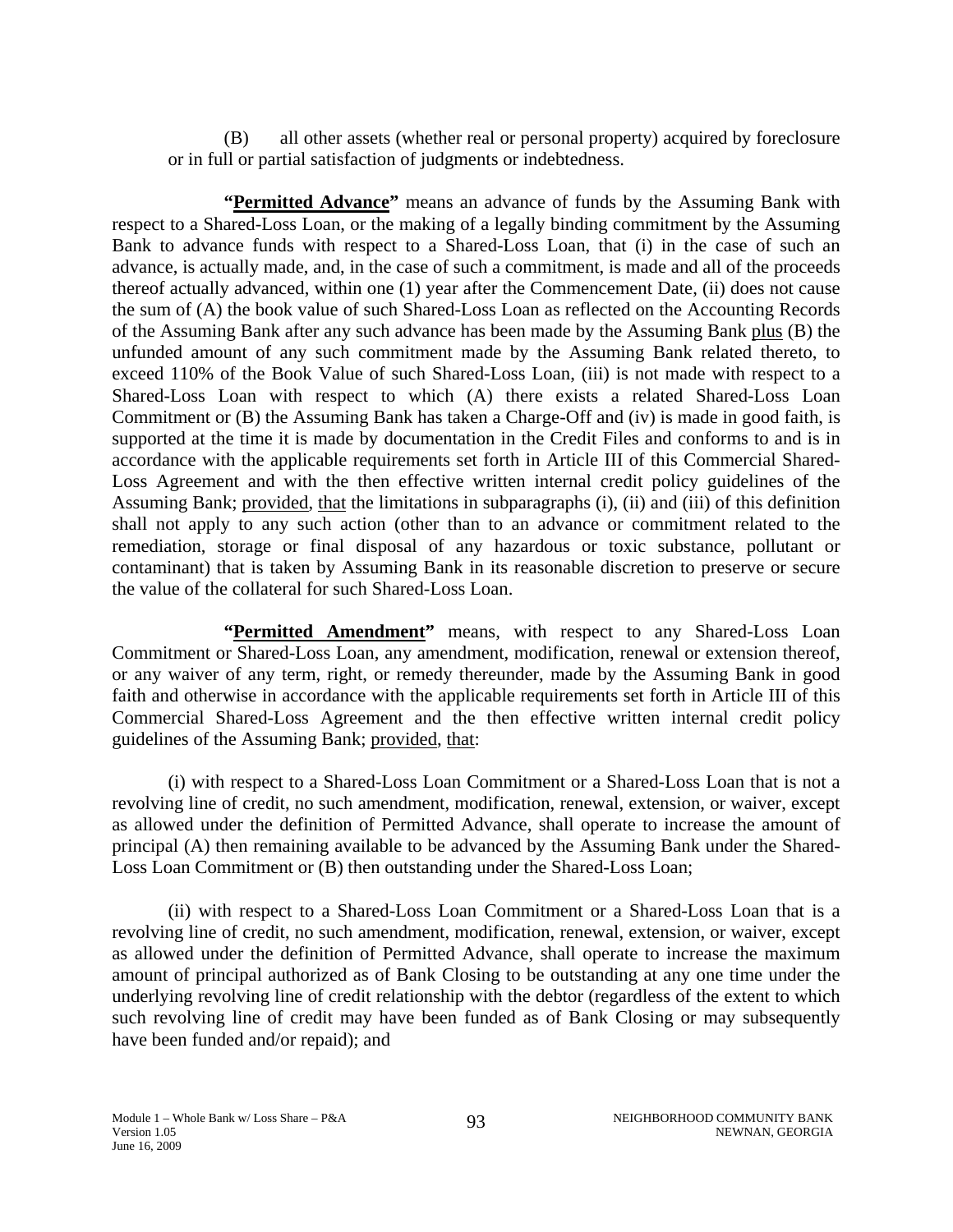(iii) no such amendment, modification, renewal, extension or waiver shall extend the term of such Shared-Loss Loan Commitment or Shared-Loss Loan beyond the end of the final Shared-Loss Quarter unless the term of such Shared-Loss Loan Commitment or Shared-Loss Loan as existed on Bank Closing was beyond the end of the final Shared-Loss Quarter, in which event no such amendment, modification, renewal, extension or waiver shall extend such term beyond the term as existed as of Bank Closing.

"**Pre-Charge-Off Expenses"** means those expenses incurred in the usual and prudent management of a Shared-Loss Loan that would qualify as a Reimbursable Expense or Recovery Expense if incurred after a Charge-Off of the related Shared-Loss Asset had occurred.

**"Quarterly Certificate"** has the meaning provided in Section 2.1(a)(i) of this Commercial Shared-Loss Agreement.

**"Recoveries"** (I)(A) In addition to any sums to be applied as Recoveries pursuant to subparagraph (II) below, "Recoveries" means, with respect to any period, the sum of (without duplication):

Shared-Loss Quarter; plus (i) the amount of collections during such period by the Assuming Bank on Charge-Offs of Shared-Loss Assets effected by the Assuming Bank prior to the end of the final

(ii) the amount of collections during such period by the Assuming Bank on Failed Bank Charge-Offs/Write-Downs; plus

(iii) the amount of gain on any sale or other disposition during such period by the Assuming Bank of Shared-Loss Loans, Other Real Estate, Additional ORE or Subsidiary ORE (provided, that the amount of any such gain included in Recoveries shall not exceed the aggregate amount of the related Failed Bank Charge-Offs/Write-Downs and Charge-Offs taken and any related Reimbursable Expenses and Recovery Expenses); plus

(iv) the amount of collections during such period by the Assuming Bank of any Reimbursable Expenses or Recovery Expenses; plus

(v) the amount of any fee or other consideration received by the Assuming Bank during or prior to such period in connection with any amendment, modification, renewal, extension, refinance, restructure, commitment or other similar action taken by the Assuming Bank with respect to a Shared-Loss Asset with respect to which there exists a Failed Bank Charge-Off/Write-Down or a Shared-Loss Loan as to which a Charge-Off has been effected by the Assuming Bank during or prior to such period (provided, that the amount of any such fee or other consideration included in Recoveries shall not exceed the aggregate amount of the related Failed Bank Charge-Offs/Write-Downs and Charge-Offs taken and any related Reimbursable Expenses and Recovery Expenses).

(I)(B) For the purpose of determining the amounts to be applied as Recoveries pursuant to subparagraph (I)(A) above, the Assuming Bank shall apply amounts received on the Assets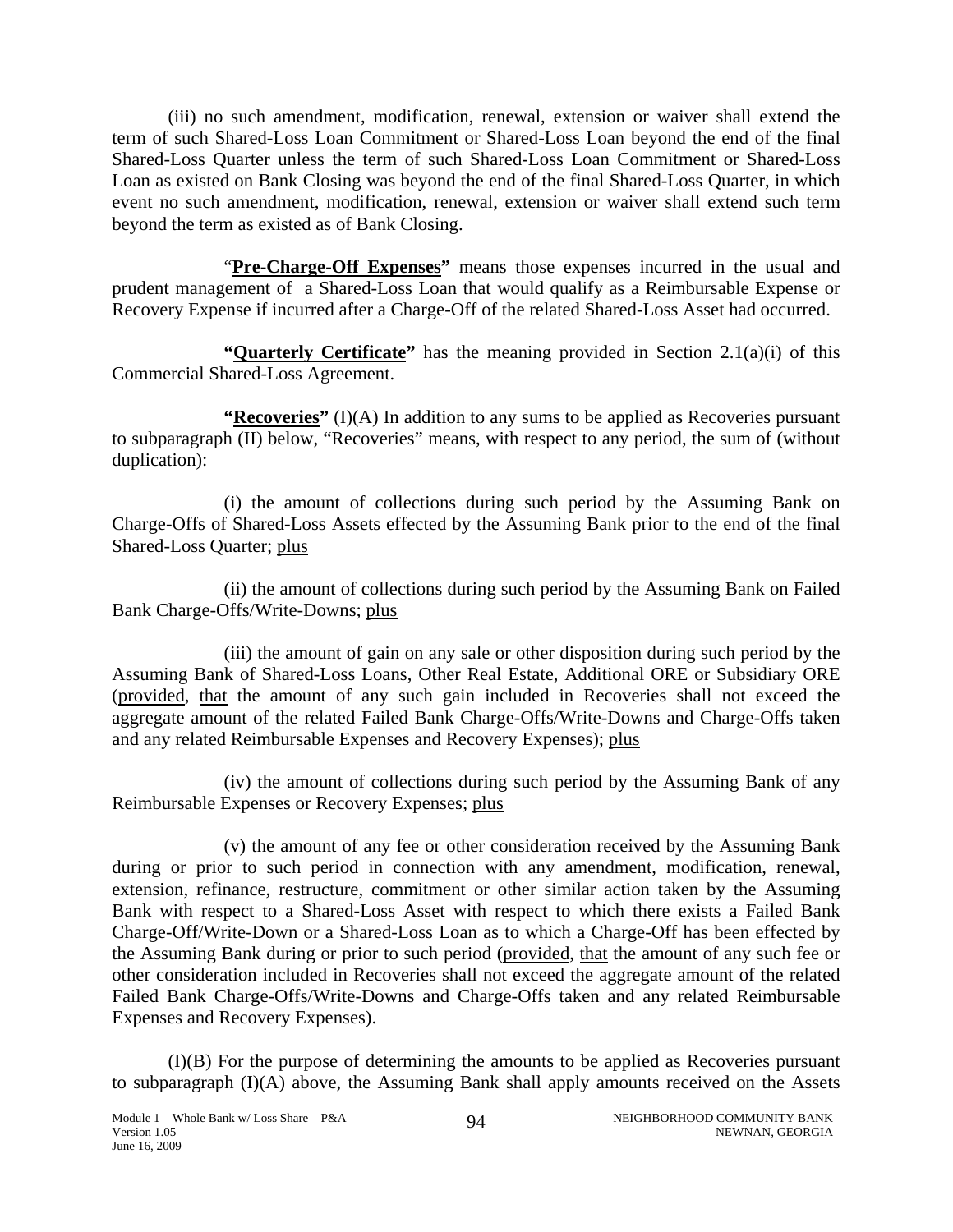that are not otherwise applied to reduce the book value of principal of a Shared-Loss Loan (or, in the case of Other Real Estate, Additional ORE, Subsidiary ORE and Capitalized Expenditures, that are not otherwise applied to reduce the book value thereof) in the following order: first to Charge-Offs and Failed Bank Charge-Offs/Write Downs; then to Reimbursable Expenses and Recovery Expenses; then to interest income; and then to other expenses incurred by the Assuming Bank.

(II) If there occurs an amendment, modification, renewal, extension, refinance, restructure, commitment, sale or other similar action with respect to a Shared-Loss Loan as to which there exists a Failed Bank Charge-Off/Write Down or as to which a Charge-Off has been effected by the Assuming Bank during or prior to such period, and if, as a result of such occurrence, the Assuming Bank recognizes any interest income for financial accounting purposes on that Shared-Loss Loan, then "Recoveries" shall also include the portion of the total amount of any such interest income recognized by the Assuming Bank which is derived by multiplying:

(A) the total amount of any such interest income recognized by the Assuming Bank during such period with respect to that Shared-Loss Loan as described above, by

(B) a fraction, the numerator of which is the aggregate principal amount (excluding reversals or charge-offs of Accrued Interest) of all such Failed Bank Charge-Offs/Write-Downs and Charge-Offs effected by the Assuming Bank with respect to that Shared-Loss Loan plus the principal amount of that Shared-Loss Loan that has not yet been chargedoff but has been placed on nonaccrual status, all of which occurred at any time prior to or during the period in which the interest income referred to in subparagraph  $(II)(A)$ immediately above was recognized, and the denominator of which is the total amount of principal indebtedness (including all such prior Failed Bank Charge-Offs/Write-Downs and Charge-Offs as described above) due from the Obligor on that Shared-Loss Loan as of the end of such period;

provided, however, that the amount of any interest income included as Recoveries for a particular Shared-Loss Loan shall not exceed the aggregate amount of (a) Failed Bank Charge-Offs/Write-Downs, (b) Charge-Offs effected by the Assuming Bank during or prior to the period in which the amount of Recoveries is being determined, plus (c) any Reimbursable Expenses and Recovery Expenses paid to the Assuming Bank pursuant to this Commercial Shared-Loss Agreement during or prior to the period in which the amount of Recoveries is being determined, all with respect to that particular Shared-Loss Loan; and, provided, further, that any collections on any such Shared-Loss Loan that are not applied to reduce book value of principal or recognized as interest income shall be applied pursuant to subparagraph (I) above.

(III) Notwithstanding subparagraphs (I) and (II) above, the term "Recoveries" shall not include: (a) any amounts paid to the Assuming Bank by the Receiver pursuant to Section 2.1 of this Commercial Shared-Loss Agreement, (b) amounts received with respect to Charge-Offs effected by the Assuming Bank after the final Shared-Loss Quarter, (c) after the final Shared-Loss Quarter, income received by the Assuming Bank from the operation of, and any gains recognized by the Assuming Bank on the disposition of, Other Real Estate, Additional ORE or Subsidiary ORE (such income and gains being hereinafter together referred to as "ORE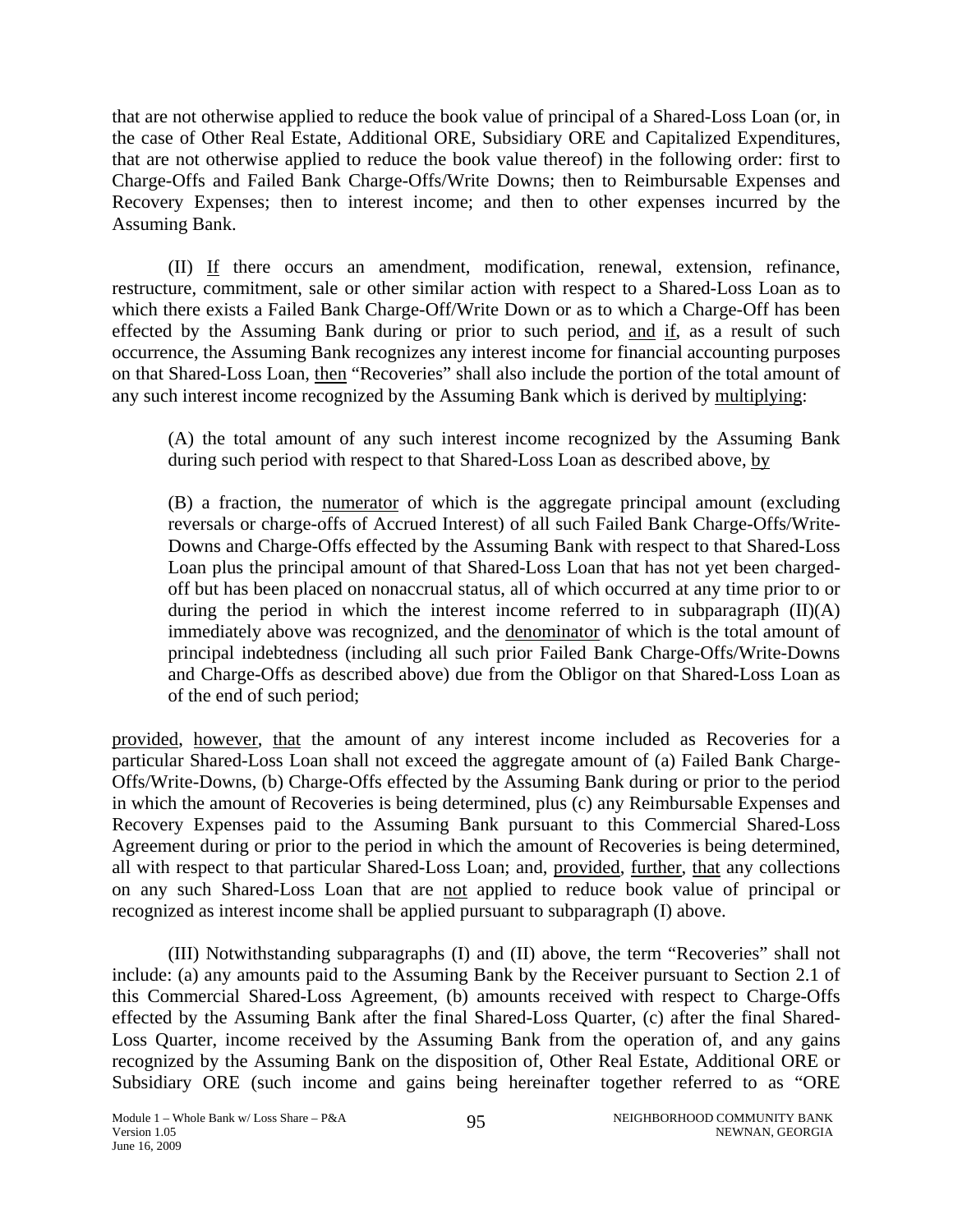Income"), except to the extent that aggregate ORE Income exceeds the aggregate expenses paid to third parties by or on behalf of the Assuming Bank after the final Shared-Loss Quarter to manage, operate and maintain Other Real Estate, Additional ORE or Subsidiary ORE (such expenses being hereinafter referred to as "ORE Expenses"). In determining the extent aggregate ORE Income exceeds aggregate ORE Expenses for any Recovery Quarter as set forth immediately above in subparagraph (c), the Assuming Bank will subtract (i) ORE Expenses paid to third parties during such Recovery Quarter (provided, that, in the case of the final Recovery Quarter only, the Assuming Bank will subtract ORE Expenses paid to third parties from the beginning of the final Recovery Quarter up to the date the Assuming Bank is required to deliver the final Quarterly Certificate pursuant to this Commercial Shared-Loss Agreement) from (ii) ORE Income received during such Recovery Quarter, to calculate net ORE income ("Net ORE Income") for that Recovery Quarter. If the amount of Net ORE Income so calculated for a Recovery Quarter is positive, such amount shall be reported as Recoveries on the Quarterly Certificate for such Recovery Quarter. If the amount of Net ORE Income so calculated for a Recovery Quarter is negative ("Net ORE Loss Carryforward"), such amount shall be added to any ORE Expenses paid to third parties in the next succeeding Recovery Quarter, which sum shall then be subtracted from ORE Income for that next succeeding Recovery Quarter, for the purpose of determining the amount of Net ORE Income (or, if applicable, Net ORE Loss Carryforward) for that next succeeding Recovery Quarter. If, as of the end of the final Recovery Quarter, a Net ORE Loss Carryforward exists, then the amount of the Net ORE Loss Carryforward that does not exceed the aggregate amount of Net ORE Income reported as Recoveries on Quarterly Certificates for all Recovery Quarters may be included as a Recovery Expense on the Quarterly Certificate for the final Recovery Quarter.

**"Recovery Amount"** has the meaning provided in Section 2.1(b)(ii) of this Commercial Shared-Loss Agreement.

**"Recovery Expenses"** means, for any Recovery Quarter, the amount of actual, reasonable and necessary out-of-pocket expenses (other than Capitalized Expenditures) paid to third parties (other than Affiliates of the Assuming Bank) by or on behalf of the Assuming Bank, as limited by Sections 3.2(c) and (d) of Article III to this Commercial Shared-Loss Agreement, to recover amounts owed with respect to (i) any Shared-Loss Asset as to which a Charge-Off was effected prior to the end of the final Shared-Loss Quarter (provided that such amounts were incurred no earlier than the date the first Charge-Off on such Shared-Loss Asset could have been reflected on the Accounting Records of the Assuming Bank), and (ii) Failed Bank Charge-Offs/Write-Downs (including, in each case, all costs and expenses related to an Environmental Assessment and any other costs or expenses related to any environmental conditions with respect to the Shared-Loss Assets (it being understood that any remediation expenses for any such pollutant or contaminant are not recoverable if in excess of \$200,000 per Shared-Loss Asset, without the Assuming Bank having obtained the prior consent of the Receiver for such expenses); provided, that, so long as income with respect to a Shared-Loss Loan is being prorated pursuant to the arithmetical formula in subsection (II) of the definition of "Recoveries", the term "Recovery Expenses" shall not include that portion of any such expenses paid during such Recovery Quarter to recover any amounts owed on that Shared-Loss Loan that is derived by: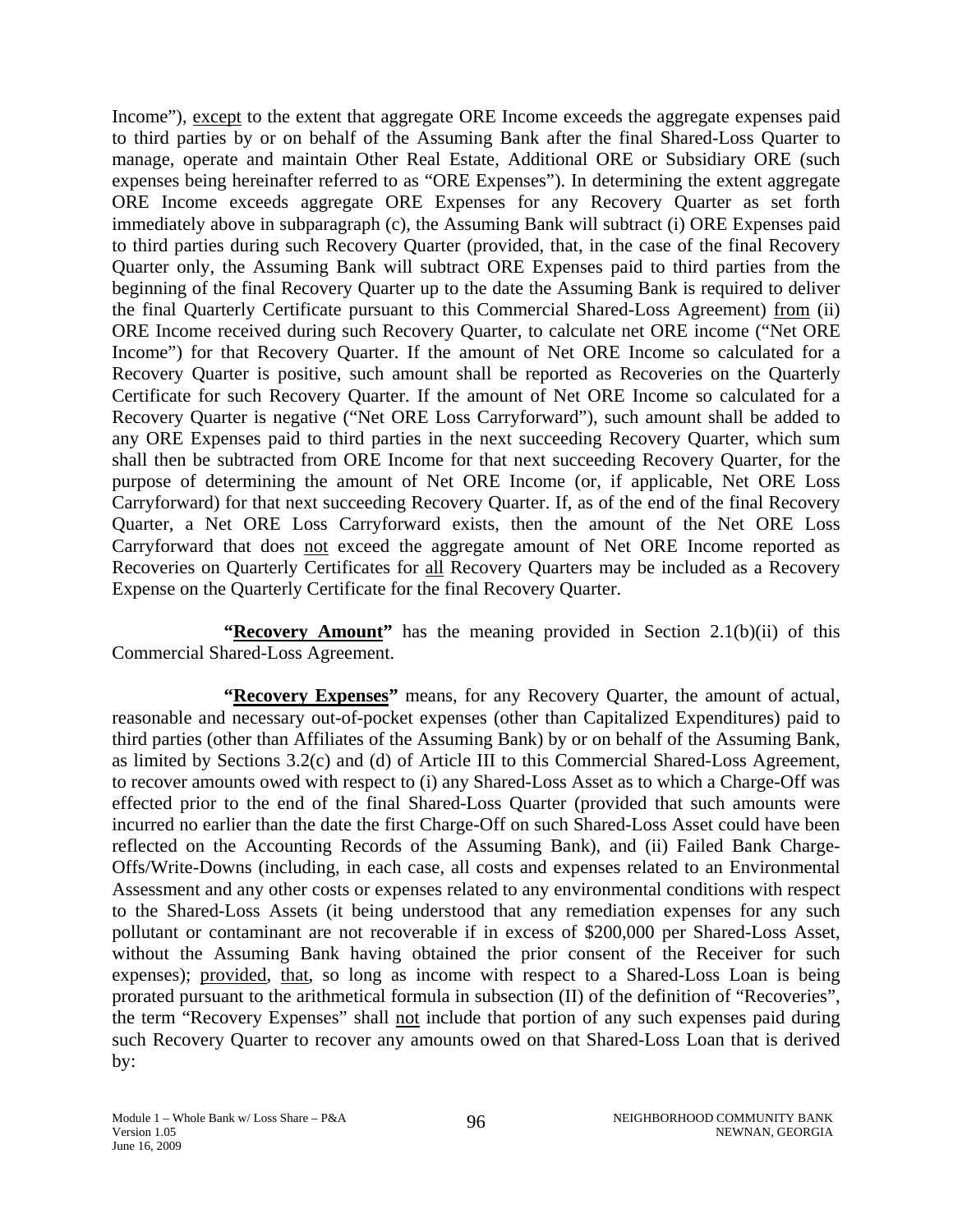subtracting (1) the product derived by multiplying:

(A) the total amount of any such expenses paid by or on behalf of the Assuming Bank during such Recovery Quarter with respect to that Shared-Loss Loan, by

(B) a fraction, the numerator of which is the aggregate principal amount (excluding reversals or charge-offs of Accrued Interest) of all such Failed Bank Charge-Offs/Write-Downs and Charge-Offs effected by the Assuming Bank with respect to that Shared-Loss Loan plus the principal amount of that Shared-Loss Loan that has not yet been charged-off but has been placed on nonaccrual status, all of which occurred at any time prior to or during the period in which the interest income referred to in subparagraph (II)(A) of the definition of "Recoveries" was recognized, and the denominator of which is the total amount of principal indebtedness (including all such prior Failed Bank Charge-Offs/Write-Downs and Charge-Offs as described above) due from the Obligor on that Shared-Loss Loan as of the end of such period;

from (2) the total amount of any such expenses paid during that Recovery Quarter with respect to that Shared-Loss Loan.

**"Recovery Quarter"** has the meaning provided in Section 2.1(a)(ii) of this Commercial Shared-Loss Agreement.

**"Reimbursable Expenses"** means, for any Shared-Loss Quarter, the amount of actual, reasonable and necessary out-of-pocket expenses (other than Capitalized Expenditures), paid to third parties (other than Affiliates of the Assuming Bank) by or on behalf of the Assuming Bank, as limited by Sections 3.2(c) and (d) of Article III of this Commercial Shared-Loss Agreement, to:

(i) recover amounts owed with respect to any Shared-Loss Asset as to which a Charge-Off has been effected prior to the end of the final Shared-Loss Quarter (provided that such amounts were incurred no earlier than the date the first Charge-Off on such Shared-Loss Asset could have been reflected on the Accounting Records of the Assuming Bank) and recover amounts owed with respect to Failed Bank Charge-Offs/Write-Downs (including, in each case, all costs and expenses related to an Environmental Assessment and any other costs or expenses related to any environmental conditions with respect to the Shared-Loss Assets (it being understood that any such remediation expenses for any such pollutant or contaminant are not recoverable if in excess of \$200,000 per Shared-Loss Asset, without the Assuming Bank having obtained the prior consent of the Receiver for such expenses); provided, that, so long as income with respect to a Shared-Loss Loan is being pro-rated pursuant to the arithmetical formula in subsection (II) of the definition of "Recoveries", the term "Reimbursable Expenses" shall not include that portion of any such expenses paid during such Shared-Loss Quarter to recover any amounts owed on that Shared-Loss Loan that is derived by:

subtracting (1) the product derived by multiplying: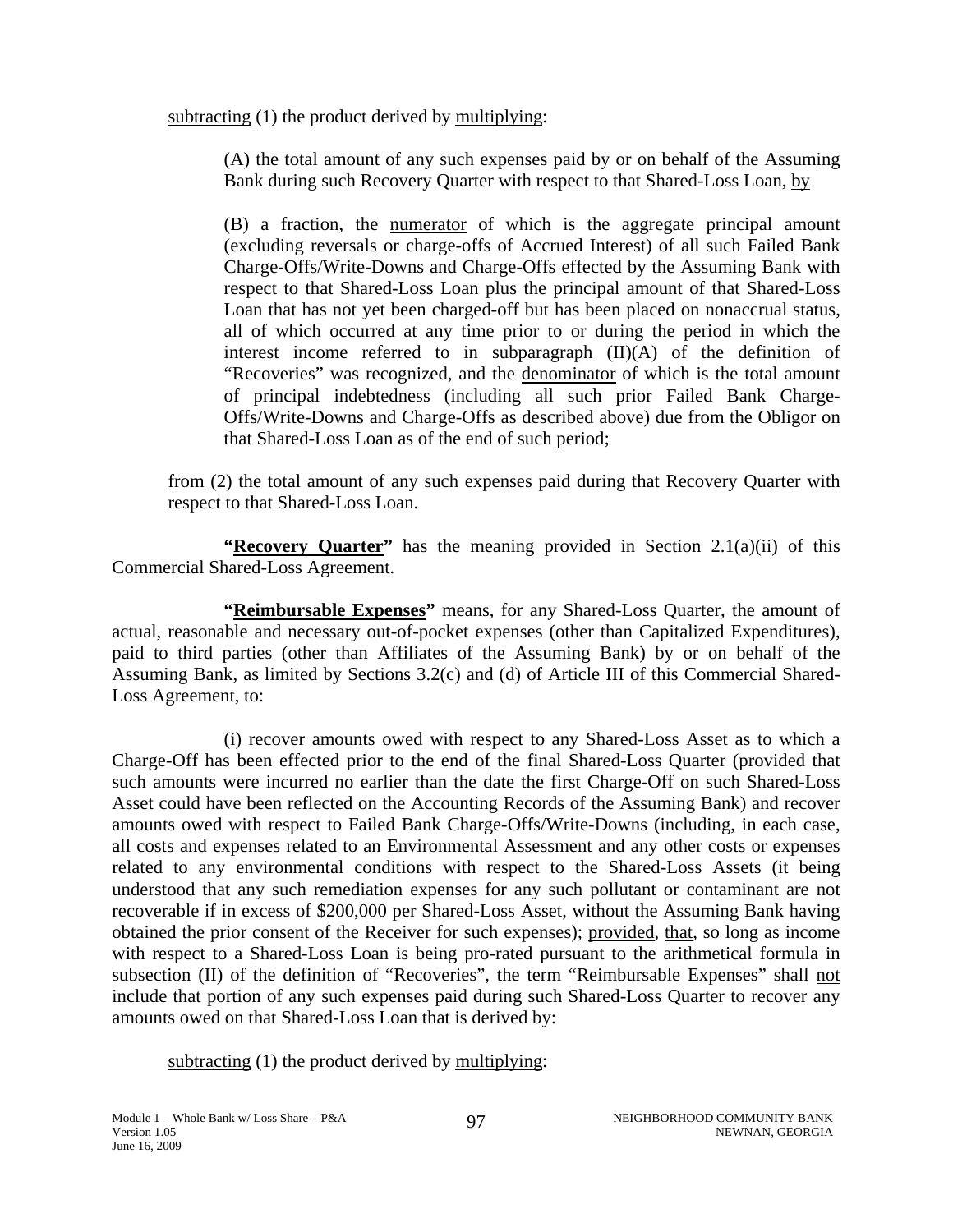(A) the total amount of any such expenses paid by or on behalf of the Assuming Bank during such Shared-Loss Quarter with respect to that Shared-Loss Loan, by

(B) a fraction, the numerator of which is the aggregate principal amount (excluding reversals or charge-offs of Accrued Interest) of all such Failed Bank Charge-Offs/Write-Downs and Charge-Offs effected by the Assuming Bank with respect to that Shared-Loss Loan plus the principal amount of that Shared-Loss Loan that has not yet been charged-off but has been placed on nonaccrual status, all of which occurred at any time prior to or during the period in which the interest income referred to in subparagraph (II)(A) of the definition of "Recoveries" was recognized, and the denominator of which is the total amount of principal indebtedness (including all such prior Failed Bank Charge-Offs/Write-Downs and Charge-Offs as described above) due from the Obligor on that Shared-Loss Loan as of the end of such period;

from (2) the total amount of any such expenses paid during that Shared-Loss Quarter with respect to that Shared-Loss Loan; and

(ii) manage, operate or maintain Other Real Estate, Additional ORE or Subsidiary ORE less the amount of any income received by the Assuming Bank during such Shared-Loss Quarter with respect to such Other Real Estate, Additional ORE or Subsidiary ORE (which resulting amount under this clause (ii) may be negative).

**"Review Board"** has the meaning provided in Section 2.1(f)(i) of this Commercial Shared-Loss Agreement.

**"Shared-Loss Amount"** has the meaning provided in Section 2.1(b)(i) of this Commercial Shared-Loss Agreement.

**"Shared-Loss Asset Repurchase Price"** means, with respect to any Shared-Loss Asset, the principal amount thereof plus any other fees or penalties due from an Obligor (including, subject to the limitations discussed below, the amount of any Accrued Interest) stated on the Accounting Records of the Assuming Bank, as of the date as of which the Shared-Loss Asset Repurchase Price is being determined (regardless, in the case of a Shared-Loss Loan, of the Legal Balance thereof) plus all Reimbursable Expenses and Recovery Expenses incurred up to and through the date of consummation of purchase of such Shared-Loss Asset; provided, that (i) in the case of a Shared-Loss Loan there shall be excluded from such amount the amount of any Accrued Interest accrued on or with respect to such Shared-Loss Loan prior to the ninety (90)-day period ending on the day prior to the purchase date determined pursuant to Sections  $2.1(e)(i)$  or  $2.1(e)(iii)$  of this Commercial Shared-Loss Agreement, except to the extent such Accrued Interest was included in the Book Value of such Shared-Loss Loan, and (ii) any collections on a Shared-Loss Loan received by the Assuming Bank after the purchase date applicable to such Shared-Loss Loan shall be applied (without duplication) to reduce the Shared-Loss Asset Repurchase Price of such Shared-Loss Loan on a dollar-for-dollar basis. For purposes of determining the amount of unpaid interest which accrued during a given period with respect to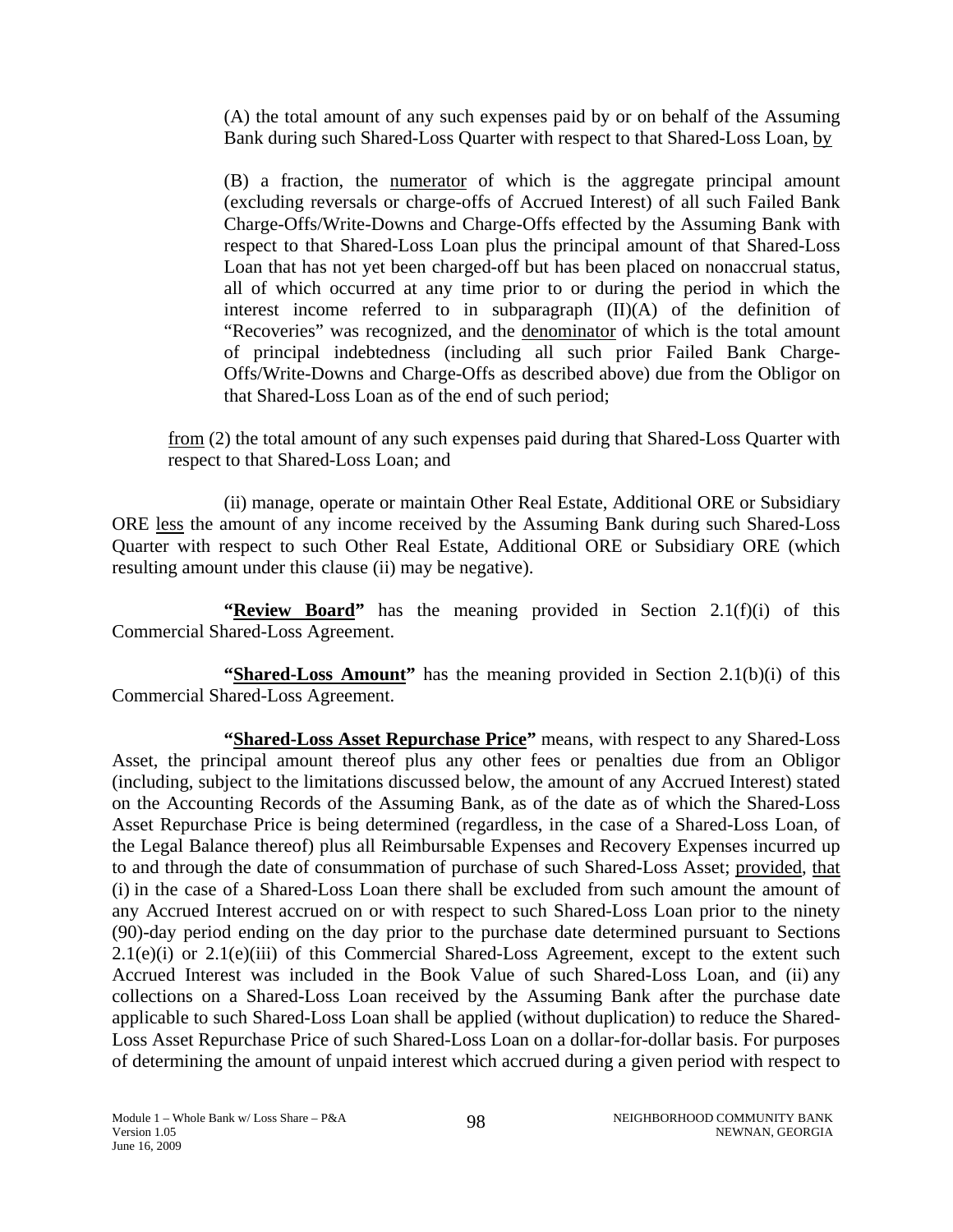a variable-rate Shared-Loss Loan, all collections of interest shall be deemed to be applied to unpaid interest in the chronological order in which such interest accrued.

**"Shared-Loss Assets"** means Shared-Loss Loans, Other Real Estate purchased by the Assuming Bank, Additional ORE, Subsidiary ORE and Capitalized Expenditures, but does not include Shared-Loss MTM Assets.

### **"Shared-Loss Loan Commitment"** means:

(i) any Commitment to make a further extension of credit or to make a further advance with respect to an existing Shared-Loss Loan; and

(ii) any Shared-Loss Loan Commitment (described in subparagraph (i) immediately preceding) with respect to which the Assuming Bank has made a Permitted Amendment.

**"Shared-Loss Loan Commitment Advance"** means an advance pursuant to a Shared-Loss Loan Commitment with respect to which the Assuming Bank has not made a Permitted Advance.

### **"Shared-Loss Loans"** means:

(i)(A) Loans purchased by the Assuming Bank pursuant to the Purchase and Assumption Agreement set forth on Exhibit 4.15(b) to the Purchase and Assumption Agreement, (B) New Shared-Loss Loans purchased by the Assuming Bank pursuant to the Purchase and Assumption Agreement, (C) Permitted Advances and (D) Shared-Loss Loan Commitment Advances, if any; provided, that Shared-Loss Loans shall not include Loans, New Shared-Loss Loans, Permitted Advances and Shared-Loss Loan Commitment Advances with respect to which an Acquired Subsidiary, or a constituent Subsidiary thereof, is an Obligor; (E) Loans owned by any Subsidiary which are not Shared-Loss Loans under the Single Family Shared-Loss Agreement; and (F) Consumer Loans; and

(ii) any Shared-Loss Loans (described in subparagraph (i) immediately preceding) with respect to which the Assuming Bank has made a Permitted Amendment.

"Shared-Loss MTM Assets" means those securities and other assets listed on Exhibit  $4.15(C)$ .

"Shared-Loss Payment Trigger" means when the sum of the Cumulative Loss Amount under the Single Family Shared-Loss Agreement and the cumulative Net Charge-Offs under this Commercial Shared-Loss Agreement, exceeds the First Loss Tranche. If the First Loss Tranche is zero or a negative number, the Shared-Loss Payment Trigger shall be deemed to have been reached upon Bank Closing.

**"Shared-Loss Quarter"** has the meaning provided in Section 2.1(a)(i) of this Commercial Shared-Loss Agreement.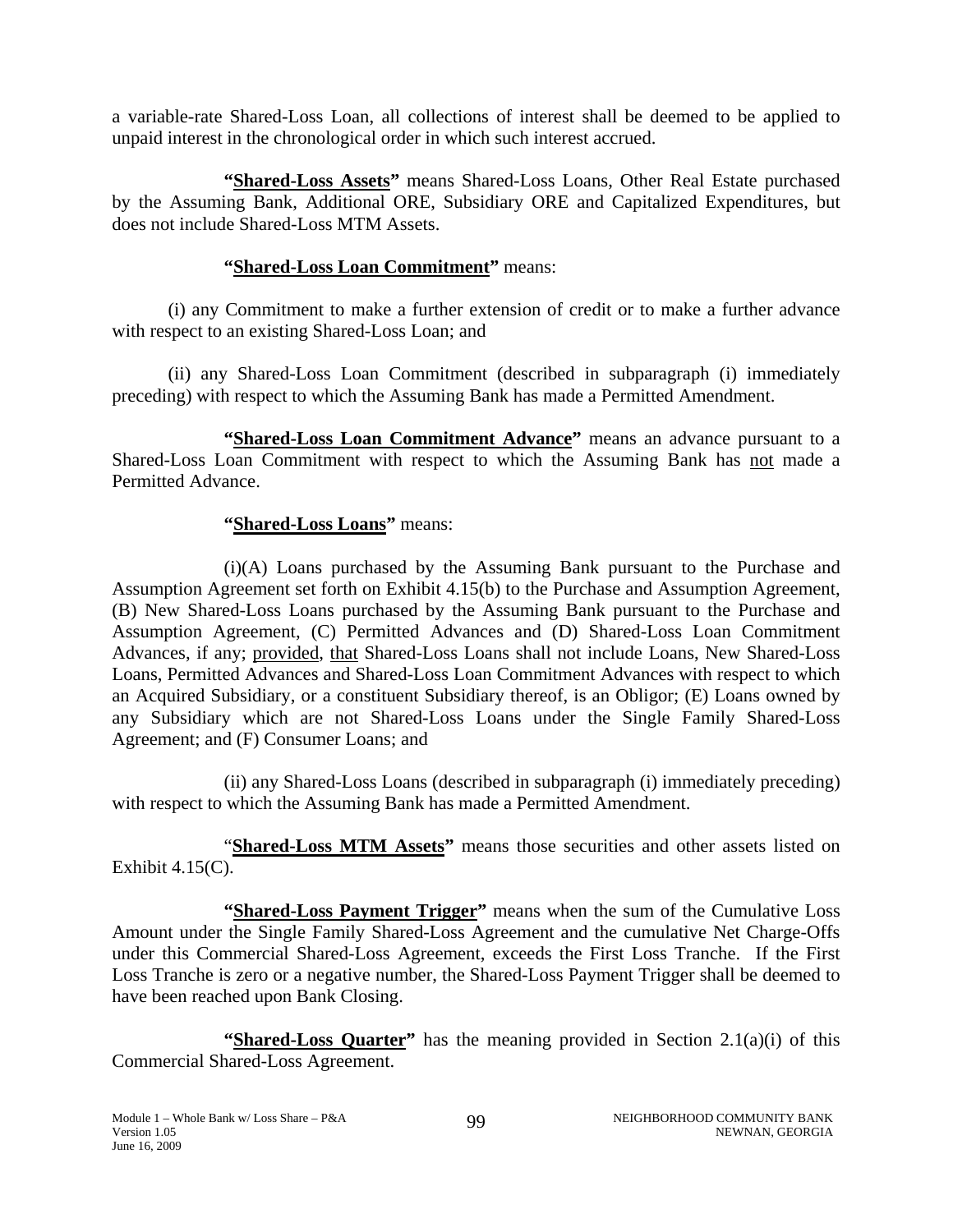**"Stated Threshold"** means total losses under the shared loss agreements in the amount of \$82,000,000.00.

"Subsidiary ORE" means all assets owned by ORE Subsidiaries that would constitute Additional ORE if such assets were on the books of the Assuming Bank.

**"Termination Date"** means the eighth (8th) anniversary of the Commencement

Date.

**"Third Party Servicer"** means any servicer appointed from time to time by the Assuming Bank or any Affiliate of the Assuming Bank to service the Shared-Loss Assets on behalf of the Assuming bank, the identity of which shall be given to the Receiver prior to or concurrent with the appointment thereof.

## **ARTICLE II** -- **SHARED-LOSS ARRANGEMENT**

## **2.1 Shared-Loss Arrangement.**

**(a) Quarterly Certificates.** (i) Not later than thirty (30) days after the end of each Calendar Quarter from and including the initial Calendar Quarter to and including the Calendar Quarter in which the Applicable Anniversary of the Commencement Date falls (each of such Calendar Quarters being referred to herein as a "Shared-Loss Quarter"), the Assuming Bank shall deliver to the Receiver a certificate, signed by the Assuming Bank's chief executive officer and its chief financial officer, setting forth in such form and detail as the Receiver may specify (a "Quarterly Certificate"):

> (A) the amount of Charge-Offs, the amount of Recoveries and the amount of Net Charge-Offs (which amount may be negative) during such Shared-Loss Quarter with respect to the Shared-Loss Assets (and for Recoveries, with respect to the Assets for which a charge-off was effected by the Failed Bank prior to Bank Closing); and

> (B) the aggregate amount of Reimbursable Expenses (which amount may be negative) during such Shared-Loss Quarter; and

> (C) net realized loss on the Shared-Loss MTM Assets determined pursuant to FAS 115, expressed as a positive number (MTM Net Realized Loss), or net realized gain on the Shared-Loss MTM assets, expressed as a negative number (MTM Net Realized Gain); and

> (D) any other than temporary impairment of the Shared-Loss MTM Assets, determined pursuant to FAS 115, expressed as a positive number ("OTTI Loss") or reversals of OTTI Loss, expressed as a negative number (for the avoidance of doubt, normal and customary unrealized mark-to-market changes by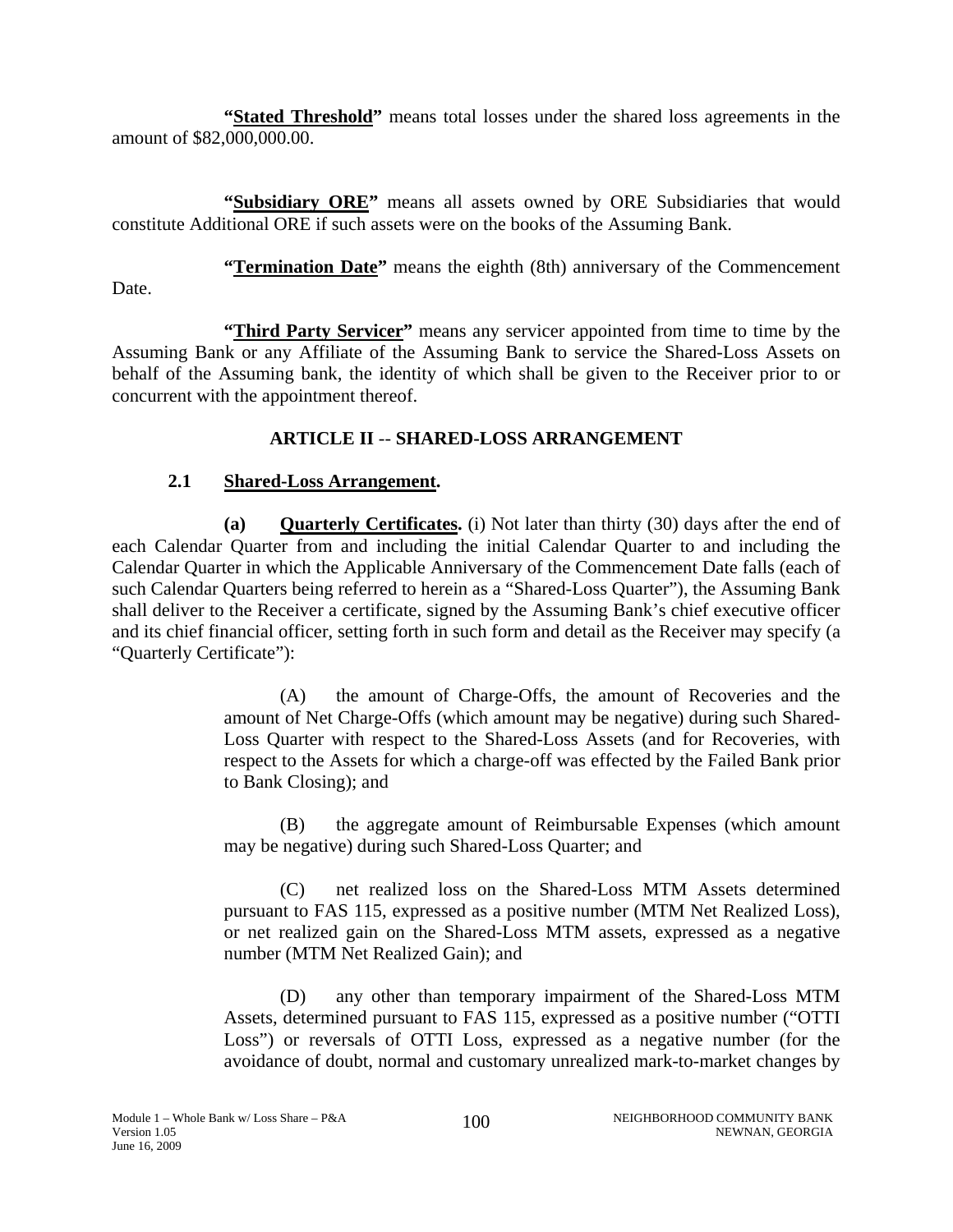reason of the application of fair value accounting do not qualify for loss sharing payments).

(ii) Not later than thirty (30) days after the end of each Calendar Quarter from and including the first Calendar Quarter following the final Shared-Loss Quarter to and including the Calendar Quarter in which the Termination Date falls (each of such Calendar Quarters being referred to herein as a "Recovery Quarter"), the Assuming Bank shall deliver to the Receiver a Quarterly Certificate setting forth, in such form and detail as the Receiver may specify

> (A) the amount of Recoveries and Recovery Expenses during such Recovery Quarter. On the Quarterly Certificate for the first Recovery Quarter only, the Assuming Bank may report as a separate item, in such form and detail as the Receiver may specify, the aggregate amount of any Reimbursable Expenses that: (a) were incurred prior to or during the final Shared-Loss Quarter, and (b) had not been included in any Quarterly Certificate for any Shared-Loss Quarter because they had not been actually paid by or on behalf of the Assuming Bank (in accordance with the terms of this Commercial Shared-Loss Agreement) during any Shared-Loss Quarter and (c) were actually paid by or on behalf of the Assuming Bank (in accordance with the terms of this Commercial Shared-Loss Agreement) during the first Recovery Quarter; and

(B) net realized gain on the Shared-Loss MTM Assets.

## **(b) Payments With Respect to Shared-Loss Assets.**

(i) For purposes of this Section 2.1(b), the Assuming Bank shall initially record the Shared-Loss Assets on its Accounting Records at Book Value, and initially record the Shared-Loss MTM Assets on its Accounting Records at Fair Value, and adjust such amounts as such values may change after the Bank Closing. If the amount of all Net Charge-Offs during any Shared-Loss Quarter plus Reimbursable Expenses, plus MTM Net Realized Gain or MTM Net Realized Loss, plus OTTI Loss during such Shared-Loss Quarter (the "Shared-Loss Amount") is positive, then, except as provided in Sections 2.1(c) and (e) below, and subject to the provisions of Section 2.1(b)(vi) below, not later than fifteen (15) days after the date on which the Receiver receives the Quarterly Certificate with respect to such Shared-Loss Quarter, the Receiver shall pay to the Assuming Bank an amount equal to eighty percent (80%) of the Shared-Loss Amount for such Shared-Loss Quarter. If the Shared-Loss Amount during any Shared-Loss Quarter is negative, the Assuming Bank shall pay to the Receiver an amount equal to eighty percent (80%) of the Shared-Loss Amount for such Shared-Loss Quarter, which payment shall be delivered to the Receiver together with the Quarterly Certificate for such Shared-Loss Quarter. When the cumulative Shared-Loss Amounts for all Shared-Loss Quarters plus the Cumulative Loss Amount under the Single Family Shared-Loss Agreement equals or exceeds the Stated Threshold, the Receiver shall pay to the Assuming Bank an amount equal to ninety-five percent ((95%) of the Shared-Loss Amount for each Shared-Loss Quarter, until such time as the cumulative Shared-Loss Amount for all Shared-Loss Quarters is less than the Stated Threshold, when the percentage shall revert back to eighty percent (80%).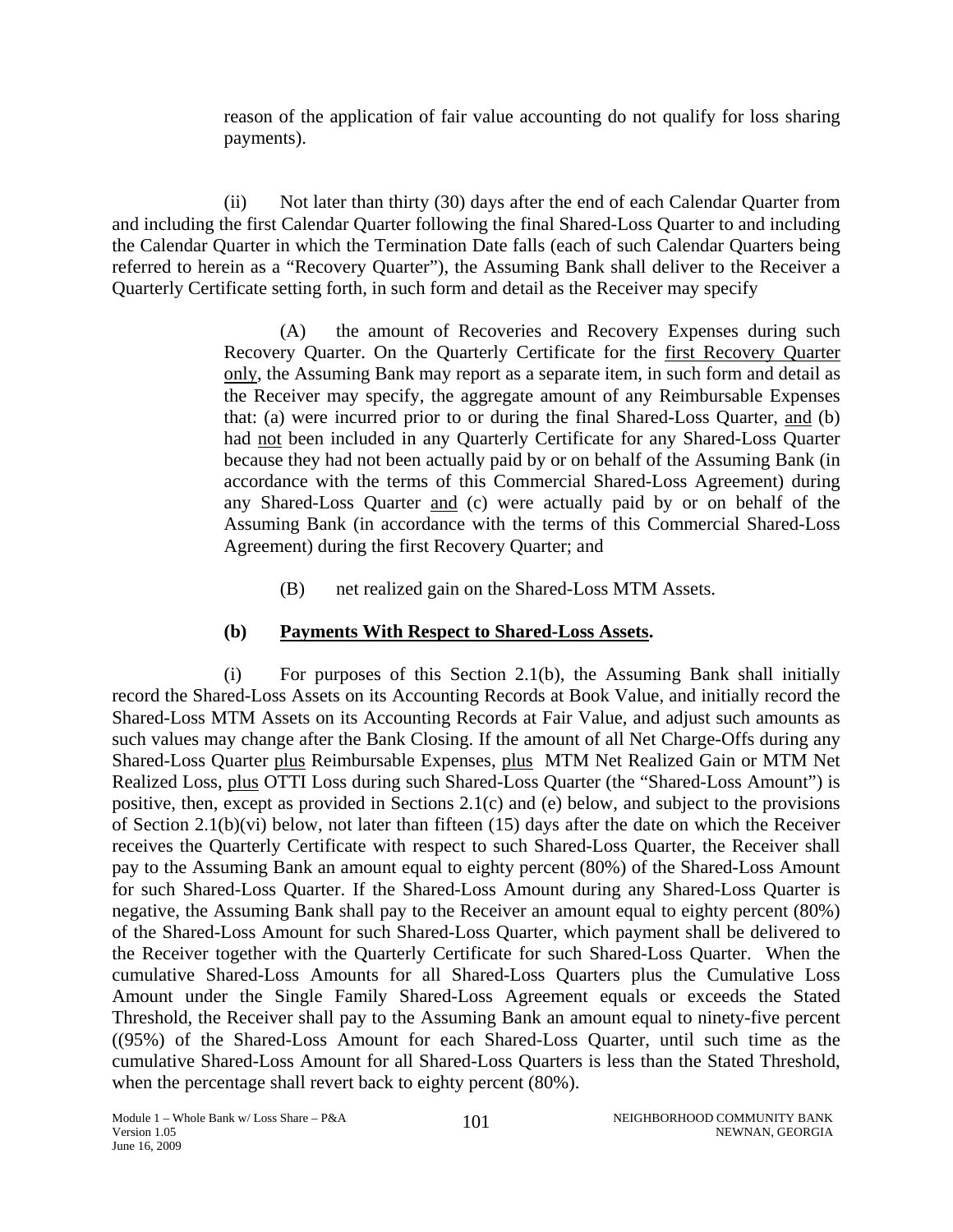(ii) If the amount of gross Recoveries during any Recovery Quarter less Recovery Expenses during such Recovery Quarter plus net realized gains or reversals of OTTI Loss on Shared-Loss MTM Assets (the "Recovery Amount") is positive, then, simultaneously with its delivery of the Quarterly Certificate with respect to such Recovery Quarter, the Assuming Bank shall pay to the Receiver an amount equal to eighty percent (80%) of the Recovery Amount for such Recovery Quarter. If the Recovery Amount is negative, then such negative amount shall be subtracted from the amount of gross Recoveries during the next succeeding Recovery Quarter in determining the Recovery Amount in such next succeeding Recovery Quarter; provided, that this Section 2.1(b)(ii) shall operate successively in the event that the Recovery Amount (after giving effect to this Section 2.1(b)(ii)) in such next succeeding Recovery Quarter is negative. The Assuming Bank shall specify, in the Quarterly Certificate for the final Recovery Quarter, the aggregate amount for all Recovery Quarters only, as of the end of, and including, the final Recovery Quarter of (A) Recoveries plus net realized gains or reversals of OTTI Loss on Shared-Loss MTM Assets ("Aggregate Recovery Period Recoveries"), (B) Recovery Expenses ("Aggregate Recovery Expenses"), and (C) only those Recovery Expenses that have been actually "offset" against Aggregate Recovery Period Recoveries (including those so "offset" in that final Recovery Quarter) ("Aggregate Offset Recovery Expenses"); as used in this sentence, the term "offset" means the amount that has been applied to reduce gross Recoveries in any Recovery Quarter pursuant to the methodology set forth in this Section 2.1(b)(ii). If, at the end of the final Recovery Quarter the amount of Aggregate Recovery Expenses exceeds the amount of Aggregate Recovery Period Recoveries, the Receiver shall have no obligation to pay to the Assuming Bank all or any portion of such excess. Subsequent to the Assuming Bank's calculation of the Recovery Amount (if any) for the final Recovery Quarter, the Assuming Bank shall also show on the Quarterly Certificate for the final Recovery Quarter the results of the following three mathematical calculations: (i) Aggregate Recovery Period Recoveries minus Aggregate Offset Recovery Expenses; (ii) Aggregate Recovery Expenses minus Aggregate Offset Recovery Expenses; and (iii) the lesser of the two amounts calculated in (i) and (ii) immediately above ("Additional Recovery Expenses") multiplied by 80% (the amount so calculated in (iii) being defined as the "Additional Recovery Expense Amount"). If the Additional Recovery Expense Amount is greater than zero, then the Assuming Bank may request in the Quarterly Certificate for the final Recovery Quarter that the Receiver reimburse the Assuming Bank the amount of the Additional Recovery Expense Amount and the Receiver shall pay to the Assuming Bank the Additional Recovery Expense Amount within fifteen (15) days after the date on which the Receiver receives that Quarterly Certificate. On the Quarterly Certificate for the final Recovery Quarter only, the Assuming Bank may include, in addition to any Recovery Expenses for that Recovery Quarter that were paid by or on behalf of the Assuming Bank in that Recovery Quarter, those Recovery Expenses that: (a) were incurred prior to or during the final Recovery Quarter, and (b) had not been included in any Quarterly Certificate for any Recovery Quarter because they had not been actually paid by or on behalf of the Assuming Bank (in accordance with the terms of this Commercial Shared-Loss Agreement) during any Recovery Quarter, and (c) were actually paid by or on behalf of the Assuming Bank (in accordance with the terms of this Commercial Shared-Loss Agreement) prior to the date the Assuming Bank is required to deliver that final Quarterly Certificate to the Receiver under the terms of Section 2.1(a)(ii).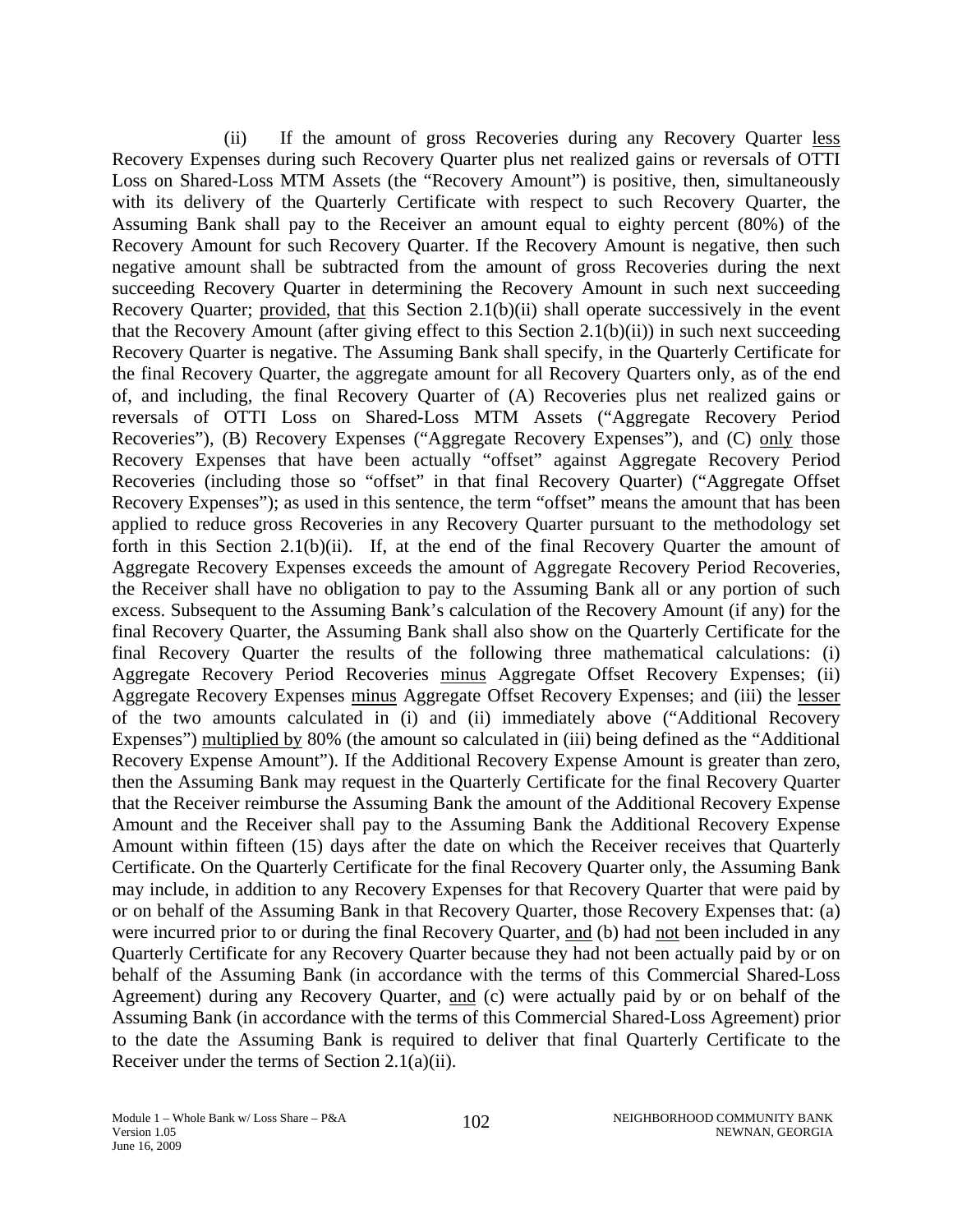(iii) With respect to each Shared-Loss Quarter and Recovery Quarter, collections by or on behalf of the Assuming Bank on any charge-off effected by the Failed Bank prior to Bank Closing on an Asset other than a Shared-Loss Asset or Shared-Loss MTM Assets shall be reported as Recoveries under this Section 2.1 only to the extent such collections exceed the Book Value of such Asset, if any. For any Shared-Loss Quarter or Recovery Quarter in which collections by or on behalf of the Assuming Bank on such Asset are applied to both Book Value and to a charge-off effected by the Failed Bank prior to Bank Closing, the amount of expenditures incurred by or on behalf of the Assuming Bank attributable to the collection of any such Asset, that shall be considered a Reimbursable Expense or a Recovery Expense under this Section 2.1 will be limited to a proportion of such expenditures which is equal to the proportion derived by dividing (A) the amount of collections on such Asset applied to a charge-off effected by the Failed Bank prior to Bank Closing, by (B) the total collections on such Assets.

(iv) If the Assuming Bank has duly specified an amount of Reimbursable Expenses on the Quarterly Certificate for the first Recovery Quarter as described above in the last sentence of Section 2.1(a)(ii), then, not later than fifteen (15) days after the date on which the Receiver receives that Quarterly Certificate, the Receiver shall pay to the Assuming Bank an amount equal to eighty percent (80%) (or, if the Cumulative Loss Amount under the Single Family Shared-Loss Agreement plus the cumulative Shared-Loss Amount for all Shared-Loss Quarters equals or exceeds the Stated Threshold, ninety-five percent (95%)) of the amount of such Reimbursable Expenses.

(v) If the First Loss Tranche as determined under the Purchase and Assumption Agreement is a positive number, Receiver has no obligation to make payment for any Shared-Loss Quarters until the Shared-Loss Payment Trigger is satisfied.

**(c) Limitation on Shared-Loss Payment.** The Receiver shall not be required to make any payments pursuant to this Section 2.1 with respect to any Charge-Off of a Shared-Loss Asset that the Receiver or the Corporation determines, based upon the Examination Criteria, should not have been effected by the Assuming Bank; provided, (x) the Receiver must provide notice to the Assuming Bank detailing the grounds for not making such payment, (y) the Receiver must provide the Assuming Bank with a reasonable opportunity to cure any such deficiency and (z) (1) to the extent curable, if cured, the Receiver shall make payment with respect to any properly effected Charge-Off and (2) to the extent not curable, the Receiver shall make a payment as to all Charge-Offs (or portion of Charge-Offs) that were effected which would have been payable as a Charge-Off if the Assuming Bank had properly effected such Charge-Off. In the event that the Receiver does not make any payments with respect to any Charge-Off of a Shared-Loss Asset pursuant to this Section 2.1 or determines that a payment was improperly made, the Assuming Bank and the Receiver shall, upon final resolution, make such accounting adjustments and payments as may be necessary to give retroactive effect to such corrections.

**(d) Sale of, or Additional Advances or Amendments with Respect to, Shared-Loss Loans and Administration of Related Loans.** No Shared-Loss Loan shall be treated as a Shared-Loss Asset pursuant to this Section 2.1 (i) if the Assuming Bank sells or otherwise transfers such Shared-Loss Loan or any interest therein (whether with or without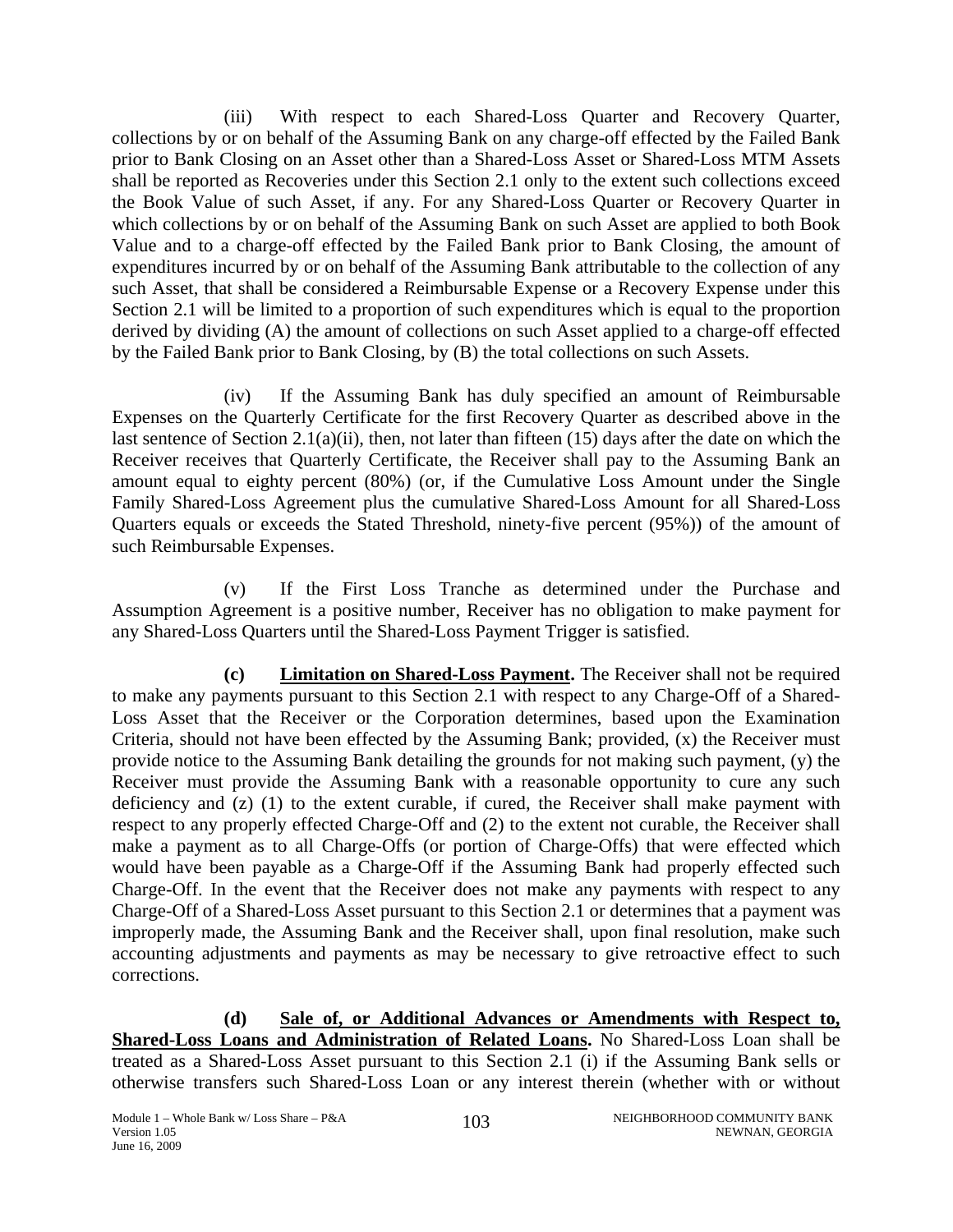Loan to the detriment of such Shared-Loss Asset to which such loan is related; provided, that recourse) to any Person, (ii) after the Assuming Bank makes any additional advance, commitment or increase in the amount of a commitment with respect to such Shared-Loss Loan that does not constitute a Permitted Advance or a Shared-Loss Loan Commitment Advance, (iii) after the Assuming Bank makes any amendment, modification, renewal or extension to such Shared-Loss Loan that does not constitute a Permitted Amendment, or (iv) after the Assuming Bank has managed, administered or collected any "Related Loan" (as such term is defined in Section 3.4 of Article III of this Commercial Shared-Loss Agreement) in any manner which would have the effect of increasing the amount of any collections with respect to the Related any such Shared-Loss Loan that has been the subject of Charge-Offs prior to the taking of any action described in clause (i), (ii), or (iii) or (iv) of this Section 2.1(d) by the Assuming Bank shall be treated as a Shared-Loss Asset pursuant to this Section 2.1 solely for the purpose of treatment of Recoveries on such Charge-Offs until such time as the amount of Recoveries with respect to such Shared-Loss Asset equals such Charge-Offs.

#### **(e) Option to Purchase.**

(i) In the event that the Assuming Bank determines that there is a substantial likelihood that continued efforts to collect a Shared-Loss Asset or an Asset for which a chargeoff was effected by the Failed Bank with, in either case, a Legal Balance of \$500,000 or more on the Accounting Records of the Assuming Bank will result in an expenditure, after Bank Closing, of funds by on behalf of the Assuming Bank to a third party for a specified purpose (the expenditure of which, in its best judgment, will maximize collections), which do not constitute Reimbursable Expenses or Recovery Expenses, and such expenses will exceed ten percent (10%) of the then book value thereof as reflected on the Accounting Records of the Assuming Bank, the Assuming Bank shall (i) promptly so notify the Receiver and (ii) request that such expenditure be treated as a Reimbursable Expense or Recovery Expense for purposes of this Section 2.1. (Where the Assuming Bank determines that there is a substantial likelihood that the previously mentioned situation exists with respect to continued efforts to collect a Shared-Loss Asset or an Asset for which a charge-off was effected by the Failed Bank with, in either case, a Legal Balance of less than \$1,000,000 on the Accounting Records of the Assuming Bank, the Assuming Bank may so notify the Receiver and request that such expenditure be treated as a Reimbursable Expense or Recovery Expense.) Within thirty (30) days after its receipt of such a notice, the Receiver will advise the Assuming Bank of its consent or denial, that such expenditures shall be treated as a Reimbursable Expense or Recovery Expense, as the case may be. Notwithstanding the failure of the Receiver to give its consent with respect to such expenditures, the Assuming Bank shall continue to administer such Shared-Loss Asset in accordance with Section 2.2, except that the Assuming Bank shall not be required to make such expenditures. At any time after its receipt of such a notice and on or prior to the Termination Date the Receiver shall have the right to purchase such Shared-Loss Asset or Asset as provided in Section 2.1(e)(iii), notwithstanding any consent by the Receiver with respect to such expenditure.

(ii) During the period prior to the Termination Date, the Assuming Bank shall notify the Receiver within fifteen (15) days after any of the following becomes fully or partially charged-off: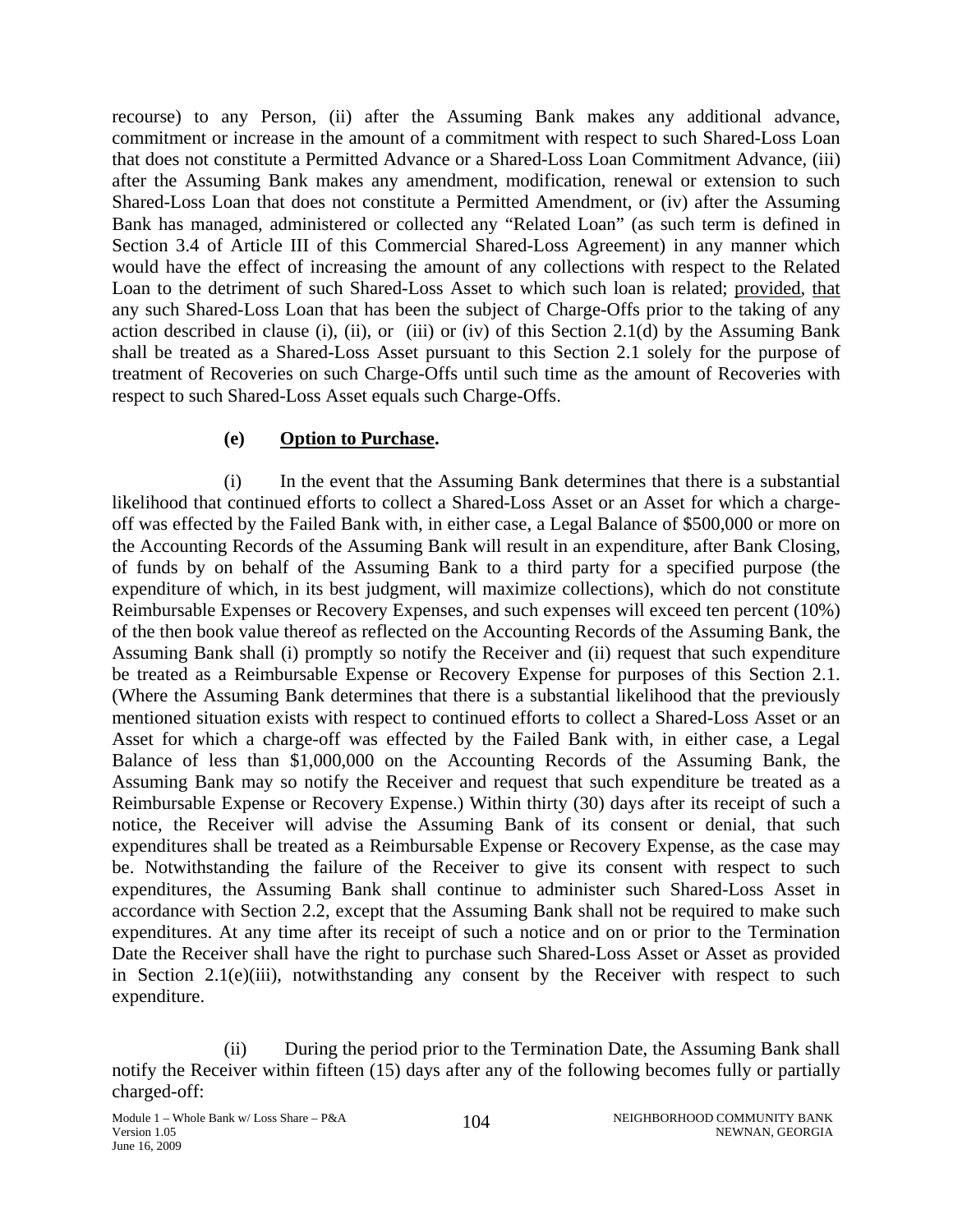(A) a Shared-Loss Loan having a Legal Balance (or, in the case of more than one (1) Shared-Loss Loan made to the same Obligor, a combined Legal Balance) of \$500,000 or more in circumstances in which the legal claim against the relevant Obligor survives; or

(B) a Shared-Loss Loan to a director, an "executive officer" as defined in 12 C.F.R. 215.2(d), a "principal shareholder" as defined in 12 C.F.R. 215.2(l), or an Affiliate of the Assuming Bank.

(iii) If the Receiver determines in its discretion that the Assuming Bank is not diligently pursuing collection efforts with respect to any Shared-Loss Asset which has been fully or partially charged-off or written-down (including any Shared-Loss Asset which is identified or required to be identified in a notice pursuant to Section  $2.1(e)(ii)$  or any Asset for which there exists a Failed Bank Charge-Off/Write-Down, the Receiver may at its option, exercisable at any time on or prior to the Termination Date, require the Assuming Bank to assign, transfer and convey such Shared-Loss Asset or Asset to and for the sole benefit of the Receiver for a price equal to the Shared-Loss Asset Repurchase Price thereof less the Related Liability Amount with respect to any Related Liabilities related to such Shared-Loss Asset or Asset.

(iv) Not later than ten (10) days after the date upon which the Assuming Bank receives notice of the Receiver's intention to purchase or require the assignment of any Shared-Loss Asset or Asset pursuant to Section 2.1(e)(i) or (iii), the Assuming Bank shall transfer to the Receiver such Shared-Loss Asset or Asset and any Credit Files relating thereto and shall take all such other actions as may be necessary and appropriate to adequately effect the transfer of such Shared-Loss Asset or Asset from the Assuming Bank to the Receiver. Not later than fifteen (15) days after the date upon which the Receiver receives such Shared-Loss Asset or Asset and any Credit Files relating thereto, the Receiver shall pay to the Assuming Bank an amount equal to the Shared-Loss Asset Repurchase Price of such Shared-Loss Asset or Asset less the Related Liability Amount.

(v) The Receiver shall assume all Related Liabilities with respect to any Shared-Loss Asset or Asset set forth in the notice described in Section 2.1(e)(iv).

#### **(f) Dispute Resolution.**

(i) (A) Any dispute as to whether a Charge-Off of a Shared-Loss Asset was made in accordance with Examination Criteria shall be resolved by the Assuming Bank's Chartering Authority. (B) With respect to any other dispute arising under the terms of this Commercial Shared-Loss Agreement which the parties hereto cannot resolve after having negotiated such matter, in good faith, for a thirty (30) day period, other than a dispute the Corporation is not permitted to submit to arbitration under the Administrative Dispute Resolution Act of 1996 ("ADRA"), as amended, such other dispute shall be resolved by determination of a review board (a "Review Board") established pursuant to Section 2.1(f). Any Review Board under this Section 2.1(f) shall follow the provisions of the Federal Arbitration Act and shall follow the provisions of the ADRA. (C) Any determination by the Assuming Bank's Chartering Authority or by a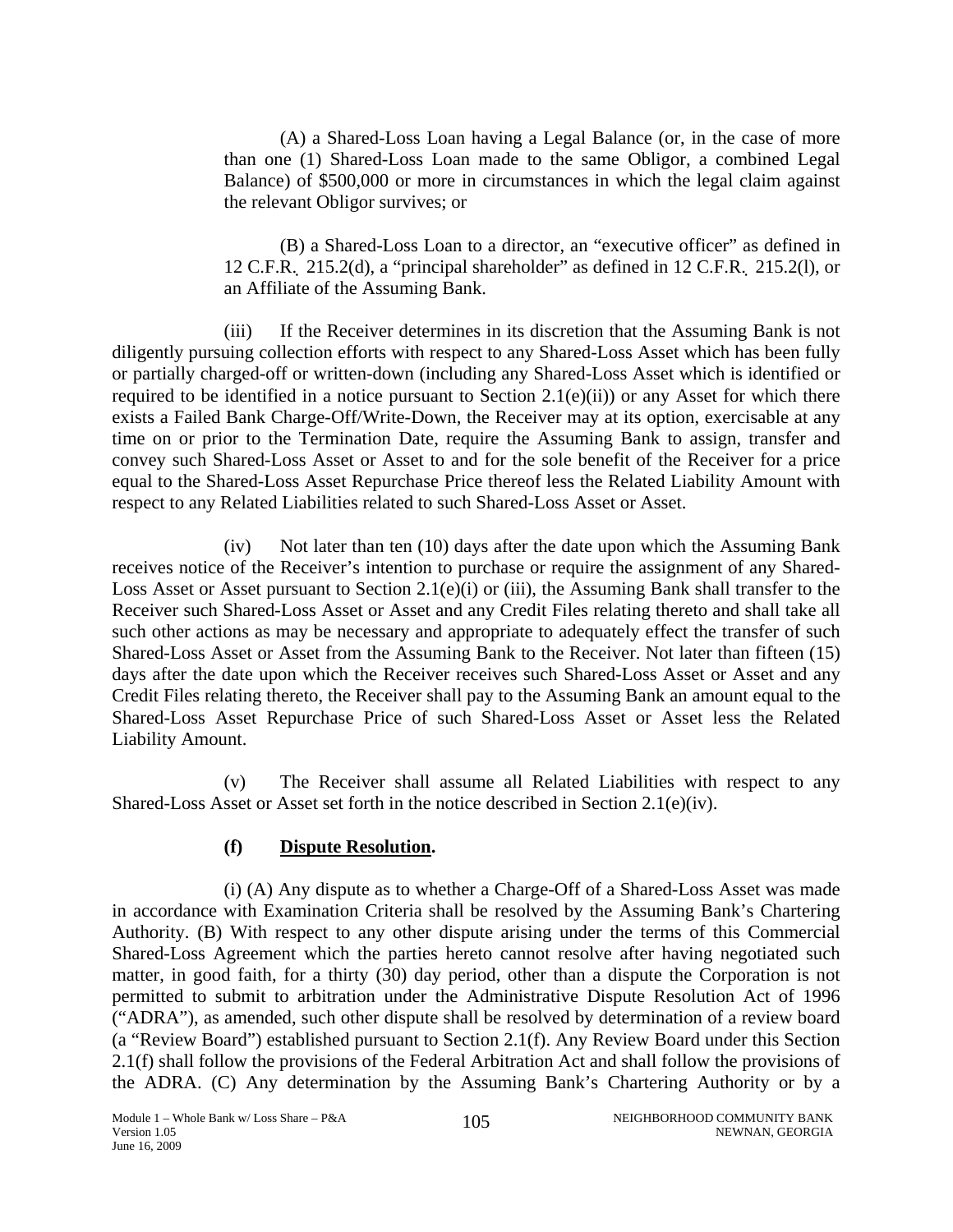Review Board shall be conclusive and binding on the parties hereto and not subject to further dispute, and judgment may be entered on said determination in accordance with applicable arbitration law in any court having jurisdiction thereof.

(ii) A Review Board shall consist of three (3) members, each of whom shall have such expertise as the Corporation and the Assuming Bank agree is relevant. As appropriate, the Receiver or the Corporation (the "FDIC Party") will select one member, one member will be selected by the Assuming Bank and the third member (the "Neutral Member") will be selected by the other two members. The member of the Review Board selected by a party may be removed at any time by such party upon two (2) days' written notice to the other party of the selection of a replacement member. The Neutral Member may be removed by unanimous action of the members appointed by the FDIC Party and the Assuming Bank after two (2) days' prior written notice to the FDIC Party and the Assuming Bank of the selection of a replacement Neutral Member. In addition, if a Neutral Member fails for any reason to serve or continue to serve on the Review Board, the other remaining members shall so notify the parties to the dispute and the Neutral Member in writing that such Neutral Member will be replaced, and the Neutral Member shall thereafter be replaced by the unanimous action of the other remaining members within twenty (20) business days of that notification.

(iii) No dispute may be submitted to a Review Board by any of the parties to this Commercial Shared-Loss Agreement unless such party has provided to the other party a written notice of dispute ("Notice of Dispute"). During the forty-five (45)-day period following the providing of a Notice of Dispute, the parties to the dispute will make every effort in good faith to resolve the dispute by mutual agreement. As part of these good faith efforts, the parties should consider the use of less formal dispute resolution techniques, as judged appropriate by each party in its sole discretion. Such techniques may include, but are not limited to, mediation, settlement conference, and early neutral evaluation. If the parties have not agreed to a resolution of the dispute by the end of such forty-five (45)-day period, then, subject to the discretion of the Corporation and the written consent of the Assuming Bank as set forth in Section  $2.1(f)(i)(B)$ above, on the first day following the end of such period, the FDIC Party and the Assuming Bank shall notify each other of its selection of its member of the Review Board and such members shall be instructed to promptly select the Neutral Member of the Review Board. If the members appointed by the FDIC Party and the Assuming Bank are unable to promptly agree upon the initial selection of the Neutral Member, or a timely replacement Neutral Member as set forth in Section 2.1(f)(ii) above, the two appointed members shall apply to the American Arbitration Association ("AAA"), and such Neutral Member shall be appointed in accordance with the Commercial Arbitration Rules of the AAA.

(iv) The resolution of a dispute pursuant to this Section 2.1(f) shall be governed by the Commercial Arbitration Rules of the AAA to the extent that such rules are not inconsistent with this Section 2.1(f). The Review Board may modify the procedures set forth in such rules from time to time with the prior approval of the FDIC Party and the Assuming Bank.

(v) Within fifteen (15) days after the last to occur of the final written submissions of both parties, the presentation of witnesses, if any, and oral presentations, if any, the Review Board shall adopt the position of one of the parties and shall present to the parties a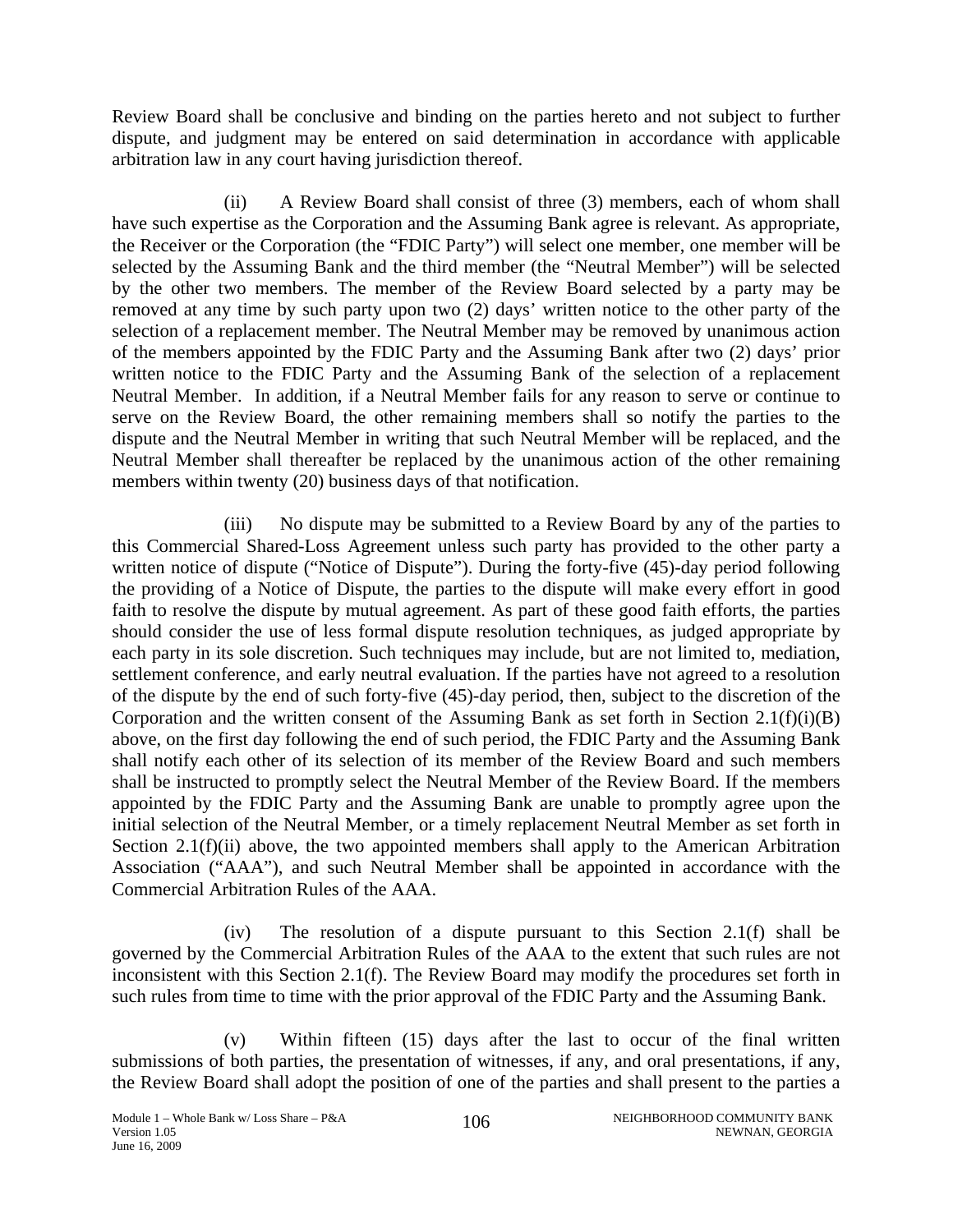written award regarding the dispute. The determination of any two (2) members of a Review Board will constitute the determination of such Review Board.

(vi) The FDIC Party and the Assuming Bank will each pay the fees and expenses of the member of the Review Board selected by it. The FDIC Party and Assuming Bank will share equally the fees and expenses of the Neutral Member. No such fees or expenses incurred by or on behalf of the Assuming Bank shall be subject to reimbursement by the FDIC Party under this Commercial Shared-Loss Agreement or otherwise.

(vii) Each party will bear all costs and expenses incurred by it in connection with the submission of any dispute to a Review Board. No such costs or expenses incurred by or on behalf of the Assuming Bank shall be subject to reimbursement by the FDIC Party under this Commercial Shared-Loss Agreement or otherwise. The Review Board shall have no authority to award costs or expenses incurred by either party to these proceedings.

(viii) Any dispute resolution proceeding held pursuant to this Section 2.1(f) shall not be public. In addition, each party and each member of any Review Board shall strictly maintain the confidentiality of all issues, disputes, arguments, positions and interpretations of any such proceeding, as well as all information, attachments, enclosures, exhibits, summaries, compilations, studies, analyses, notes, documents, statements, schedules and other similar items associated therewith, except as the parties agree in writing or such disclosure is required pursuant to law, rule or regulation. Pursuant to ADRA, dispute resolution communications may not be disclosed either by the parties or by any member of the Review board unless:

- (1) all parties to the dispute resolution proceeding agree in writing;
- (2) the communication has already been made public;
- (3) the communication is required by statute, rule or regulation to be made public;

or

(4) a court determines that such testimony or disclosure is necessary to prevent a manifest injustice, help establish a violation of the law or prevent harm to the public health or safety, or of sufficient magnitude in the particular case to outweigh the integrity of dispute resolution proceedings in general by reducing the confidence of parties in future cases that their communications will remain confidential.

(ix) Any dispute resolution proceeding pursuant to this Section 2.1(f) (whether as a matter of good faith negotiations, by resort to a Review Board, or otherwise) is a compromise negotiation for purposes of the Federal Rules of Evidence and state rules of evidence. The parties agree that all proceedings, including any statement made or document prepared by any party, attorney or other participants are privileged and shall not be disclosed in any subsequent proceeding or document or construed for any purpose as an admission against interest. Any document submitted and any statements made during any dispute resolution proceeding are for settlement purposes only. The parties further agree not to subpoena any of the members of the Review Board or any documents submitted to the Review Board. In no event will the Neutral Member voluntarily testify on behalf of any party.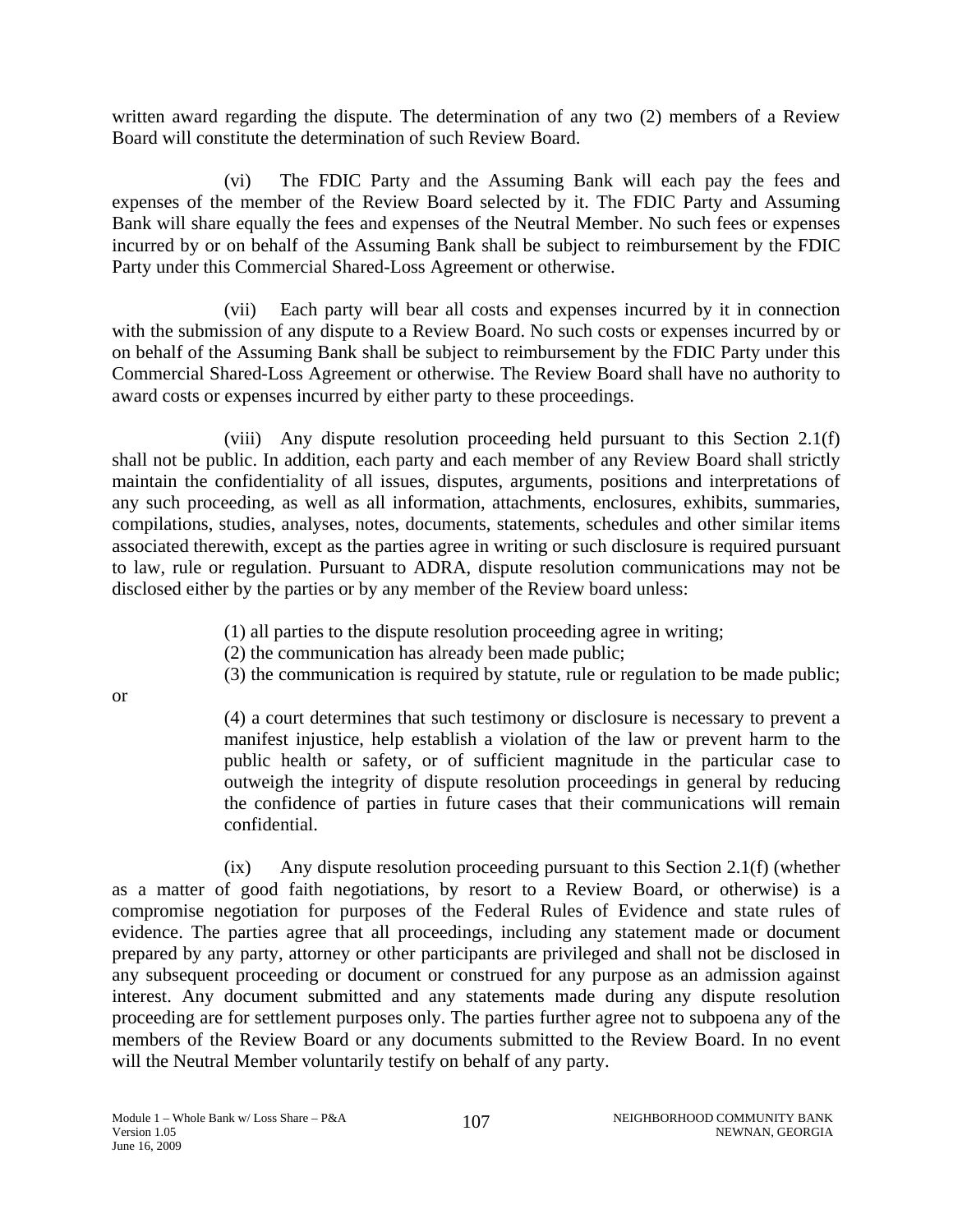(x) No decision, interpretation, determination, analysis, statement, award or other pronouncement of any Review Board shall constitute precedent as regards any subsequent proceeding (whether or not such proceeding involves dispute resolution under this Commercial Shared-Loss Agreement) nor shall any Review Board be bound to follow any decision, interpretation, determination, analysis, statement, award or other pronouncement rendered by any previous Review Board or any other previous dispute resolution panel which may have convened in connection with a transaction involving other failed financial institutions or Federal assistance transactions.

(xi) The parties may extend any period of time in this Section 2.1(f) by mutual agreement. Notwithstanding anything above to the contrary, no dispute shall be submitted to a Review Board until each member of the Review Board, and any substitute member, if applicable, agrees to be bound by the provisions of this Section 2.1(f) as applicable to members of a Review Board. Prior to the commencement of the Review Board proceedings, or, in the case of a substitute Neutral Member, prior to the re-commencement of such proceedings subsequent to that substitution, the Neutral Member shall provide a written oath of impartiality.

(xii) For the avoidance of doubt, and notwithstanding anything herein to the contrary, in the event any notice of dispute is provided to a party under this Section 2.1(g) prior to the Termination Date, the terms of this Commercial Shared-Loss Agreement shall remain in effect with respect to any such items set forth in such notice until such time as any such dispute with respect to such item is finally resolved.

**2.2 Administration of Shared-Loss Assets.** The Assuming Bank shall at all times prior to the Termination Date comply with the Rules Regarding the Administration of Shared-Loss Assets as set forth in Article III of this Commercial Shared-Loss Agreement.

### **2.3 Auditor Report; Right to Audit.**

(a) Within ninety (90) days after the end of each fiscal year from and including the fiscal year during which Bank Closing falls to and including the calendar year during which the Termination Date falls, the Assuming Bank shall deliver to the Corporation and to the Receiver a report signed by its independent public accountants stating that they have reviewed the terms of this Commercial Shared-Loss Agreement and that, in the course of their annual audit of the Assuming Bank's books and records, nothing has come to their attention suggesting that any computations required to be made by the Assuming Bank during such calendar year by this Article II were not made by the Assuming Bank in accordance herewith. In the event that the Assuming Bank cannot comply with the preceding sentence, it shall promptly submit to the Receiver corrected computations together with a report signed by its independent public accountants stating that, after giving effect to such corrected computations, nothing has come to their attention suggesting that any computations required to be made by the Assuming Bank during such year by this Article II were not made by the Assuming Bank in accordance herewith. In such event, the Assuming Bank and the Receiver shall make all such accounting adjustments and payments as may be necessary to give effect to each correction reflected in such corrected computations, retroactive to the date on which the corresponding incorrect computation was made.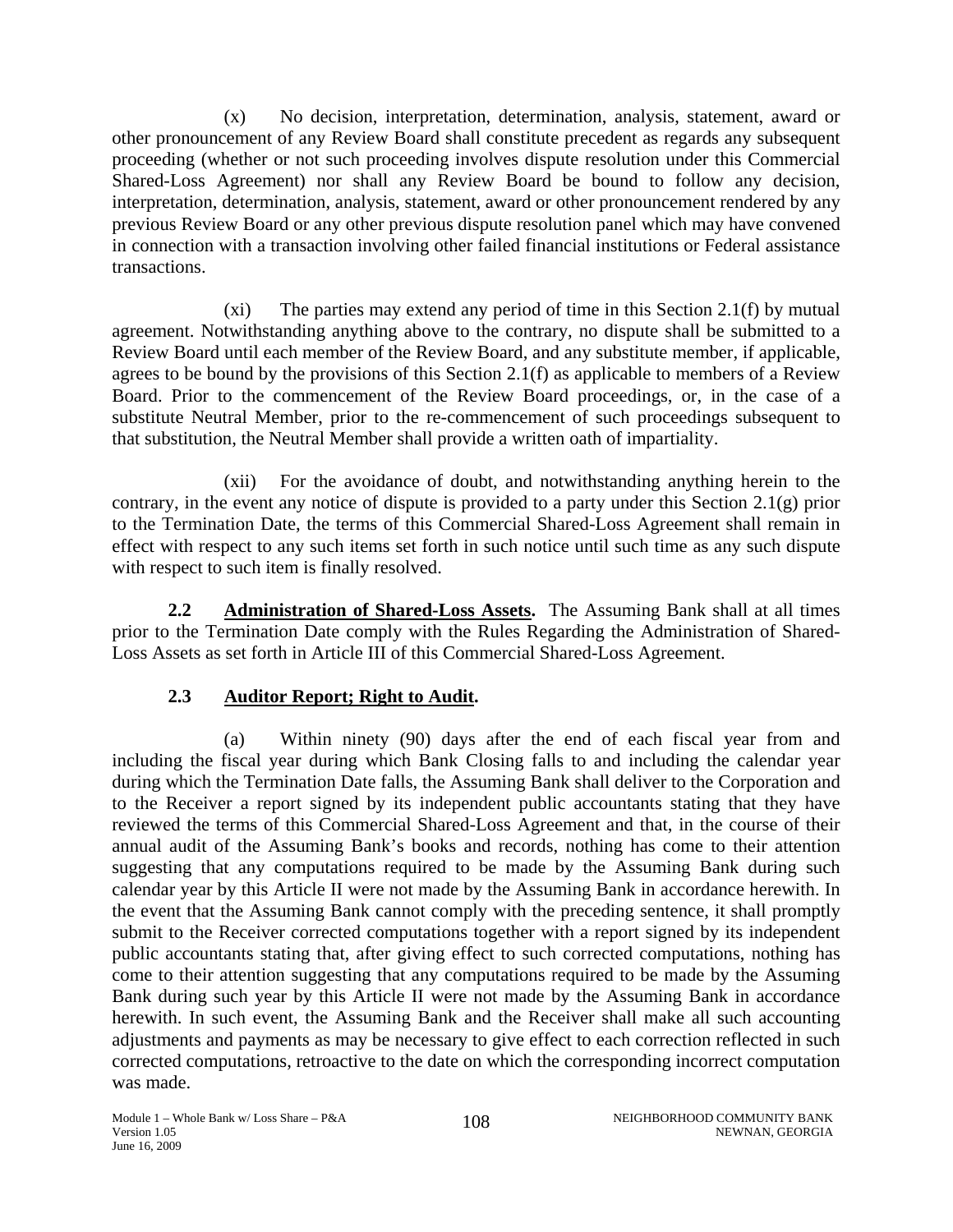(b) The Assuming Bank shall perform on an annual basis an internal audit of its compliance with the provisions of this Article II and shall provide the Receiver and the Corporation with copies of the internal audit reports and access to internal audit workpapers related to such internal audit.

(c) The Receiver or the Corporation may perform an audit to determine the Assuming Bank's compliance with the provisions of this Commercial Shared-Loss Agreement, including this Article II, at any time by providing not less than ten (10) Business Days prior written notice. The scope and duration of any such audit shall be within the discretion of the Receiver or the Corporation, as the case may be, but shall in no event be administered in a manner that unreasonably interferes with the operation of the Assuming Bank's business. The Receiver or the Corporation, as the case may be, shall bear the expense of any such audit. In the event that any corrections are necessary as a result of such an audit, the Assuming Bank and the Receiver shall make such accounting adjustments and payments as may be necessary to give retroactive effect to such corrections.

**2.4 Withholdings.** Notwithstanding any other provision in this Article II, the Receiver, upon the direction of the Director (or designee) of the Corporation's Division of Resolutions and Receiverships, may withhold payment for any amounts included in a Quarterly Certificate delivered pursuant to Section 2.1, if, in its judgment, there is a reasonable basis under the terms of this Commercial Shared-Loss Agreement for denying the eligibility of an item for which reimbursement or payment is sought under such Section. In such event, the Receiver shall provide a written notice to the Assuming Bank detailing the grounds for withholding such payment. At such time as the Assuming Bank demonstrates to the satisfaction of the Receiver that the grounds for such withholding of payment, or portion of payment, no longer exist or have been cured, then the Receiver shall pay the Assuming Bank the amount withheld which the Receiver determines is eligible for payment, within fifteen (15) Business Days. In the event the Receiver or the Assuming Bank elects to submit the issue of the eligibility of the item for reimbursement or payment for determination under the dispute resolution procedures of Section 2.1(f), then (i) if the dispute is settled by the mutual agreement of the parties in accordance with Section 2.1(f)(iii), the Receiver shall pay the amount withheld (to the extent so agreed) within fifteen (15) Business Days from the date upon which the dispute is determined by the parties to be resolved by mutual agreement, and (ii) if the dispute is resolved by the determination of a Review Board, the Receiver shall pay the amount withheld (to the extent so determined) within fifteen (15) Business Days from the date upon which the Receiver is notified of the determination by the Review Board of its obligation to make such payment. Any payment by the Receiver pursuant to this Section 2.4 shall be made together with interest on the amount thereof from the date the payment was agreed or determined otherwise to be due, at the interest rate per annum determined by the Receiver to be equal to the coupon equivalent of the three (3)-month U.S. Treasury Bill Rate in effect as of the first Business Day of each Calendar Quarter during which such interest accrues as reported in the Federal Reserve Board's Statistical Release for Selected Interest Rates H.15 opposite the caption "Auction Average - 3-Month" or, if not so reported for such day, for the next preceding Business Day for which such rate was so reported.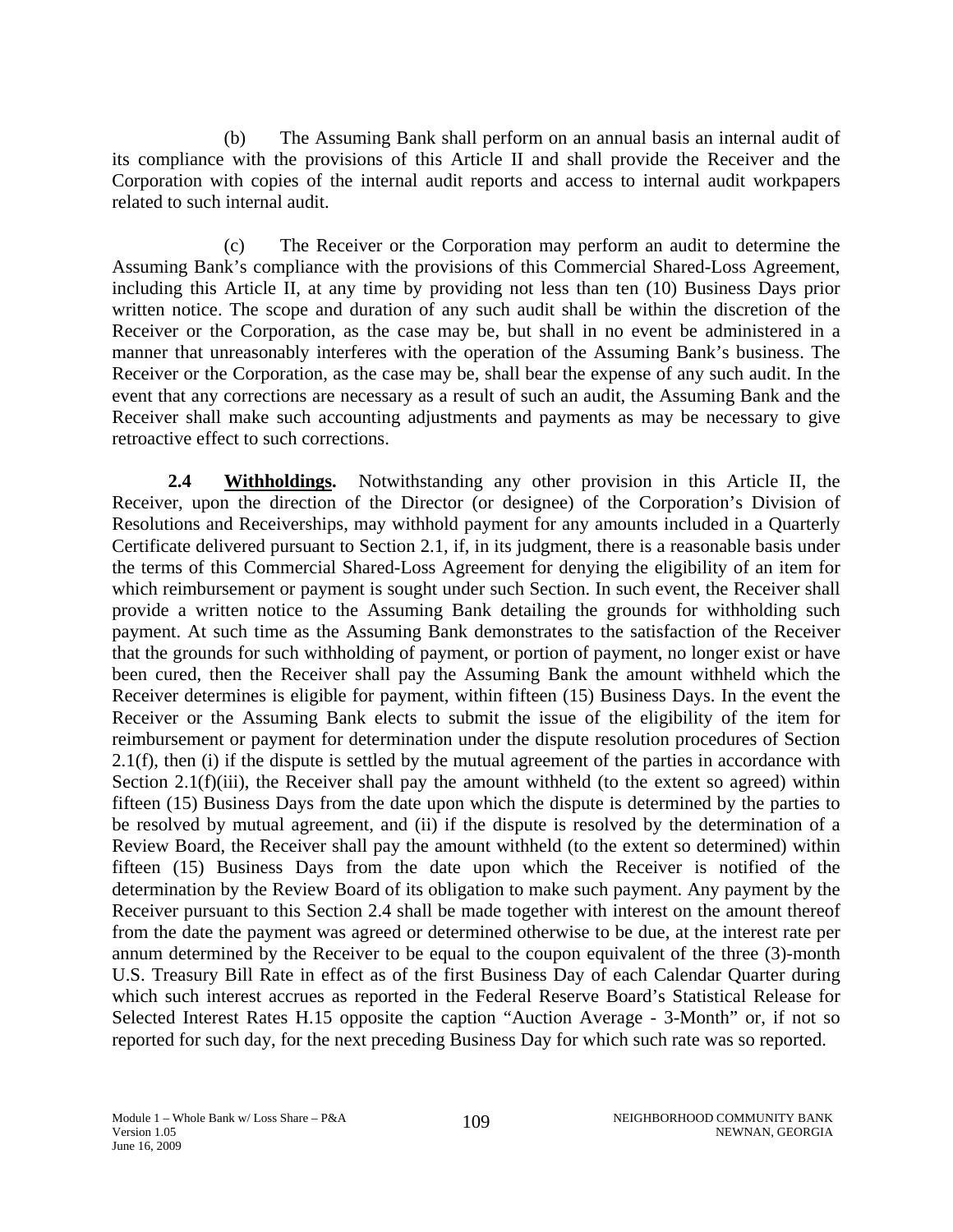**2.5 Books and Records**. The Assuming Bank shall at all times during the term of this Commercial Shared-Loss Agreement keep books and records which fairly present all dealings and transactions carried out in connection with its business and affairs. Except as otherwise provided for in the Purchase and Assumption Agreement or this Commercial Shared-Loss Agreement, all financial books and records shall be kept in accordance with generally accepted accounting principles, consistently applied for the periods involved and in a manner such that information necessary to determine compliance with any requirement of the Purchase and Assumption Agreement or this Commercial Shared-Loss Agreement will be readily obtainable, and in a manner such that the purposes of the Purchase and Assumption Agreement or this Commercial Shared-Loss Agreement may be effectively accomplished. Without the prior written approval of the Corporation, the Assuming Bank shall not make any change in its accounting principles adversely affecting the value of the Shared-Loss Assets except as required by a change in generally accepted accounting principles. The Assuming Bank shall notify the Corporation of any change in its accounting principles affecting the Shared-Loss Assets which it believes are required by a change in generally accepted accounting principles.

**2.6 Information.** The Assuming Bank shall promptly provide to the Corporation such other information, including financial statements and computations, relating to the performance of the provisions of the Purchase and Assumption Agreement or otherwise relating to its business and affairs or this Commercial Shared-Loss Agreement, as the Corporation or the Receiver may request from time to time.

**2.7 Tax Ruling.** The Assuming Bank shall not at any time, without the Corporation's prior written consent, seek a private letter ruling or other determination from the Internal Revenue Service or otherwise seek to qualify for any special tax treatment or benefits associated with any payments made by the Corporation pursuant to the Purchase and Assumption Agreement or this Commercial Shared-Loss Agreement.

### **ARTICLE III - RULES REGARDING THE ADMINISTRATION OF SHARED-LOSS ASSETS AND SHARED-LOSS MTM ASSETS**

**3.1 Agreement with Respect to Administration.** The Assuming Bank shall (and shall cause any of its Affiliates to which the Assuming Bank transfers any Shared-Loss Assets or Shared-Loss MTM Assets) to, or a Third Party Servicer to, manage, administer, and collect the Shared-Loss Assets and Shared-Loss MTM Assets while owned by the Assuming Bank or any Affiliate thereof during the term of this Commercial Shared-Loss Agreement in accordance with the rules set forth in this Article III ("Rules"). The Assuming Bank shall be responsible to the Receiver and the Corporation in the performance of its duties hereunder and shall provide to the Receiver and the Corporation such reports as the Receiver or the Corporation reasonably deems advisable, including but not limited to the reports required by Section 3.3 hereof, and shall permit the Receiver and the Corporation at all times to monitor the Assuming Bank's performance of its duties hereunder.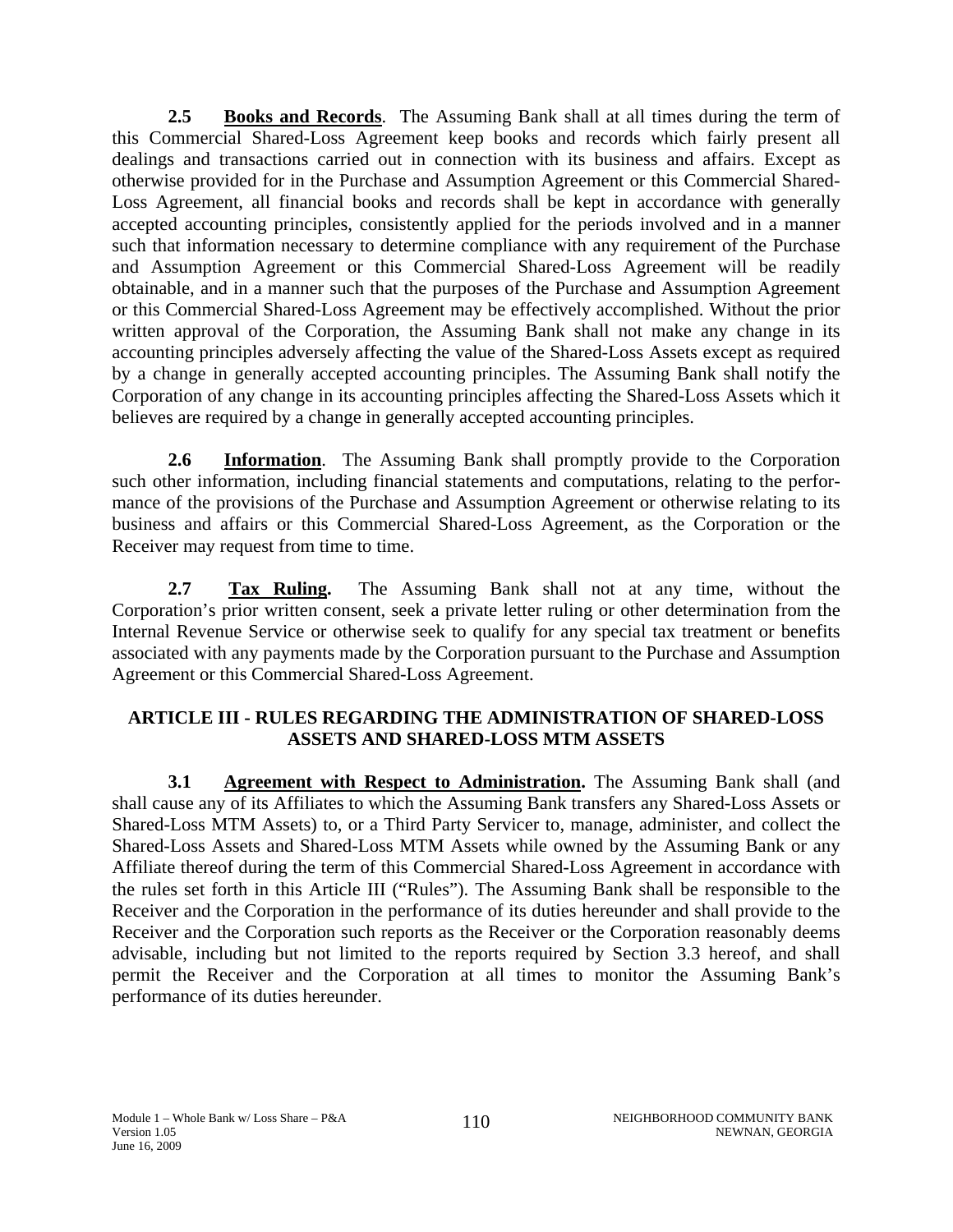#### **3.2 Duties of the Assuming Bank with Respect to Shared-Loss Assets.**

(a) In performance of its duties under these Rules, the Assuming Bank shall:

(i) manage, administer, collect and effect Charge-Offs and Recoveries with respect to each Shared-Loss Asset in a manner consistent with (A) usual and prudent business and banking practices; (B) the Assuming Bank's (or, in the case a Third Party Servicer is engaged, the Third Party Servicer's) practices and procedures including, without limitation, the then-effective written internal credit policy guidelines of the Assuming Bank, with respect to the management, administration and collection of and taking of charge-offs and write-downs with respect to loans, other real estate and repossessed collateral that do not constitute Shared-Loss Assets;

(ii) exercise its best business judgment in managing, administering, collecting and effecting Charge-Offs with respect to Shared-Loss Assets;

(iii) use its best efforts to maximize collections with respect to Shared-Loss Assets and, if applicable for a particular Shared-Loss Asset, without regard to the effect of maximizing collections on assets held by the Assuming Bank or any of its Affiliates that are not Shared-Loss Assets;

(iv) adopt and implement accounting, reporting, record-keeping and similar systems with respect to the Shared-Loss Assets, as provided in Section 3.4 hereof;

(v) retain sufficient staff to perform its duties hereunder;

(vi) provide written notification in accordance with Article IV of this Commercial Shared-Loss Agreement immediately after the execution of any contract pursuant to which any third party (other than an Affiliate of the Assuming Bank) will manage, administer or collect any of the Shared-Loss Assets, together with a copy of that contract.

(b) Any transaction with or between any Affiliate of the Assuming Bank with respect to any Shared-Loss Asset including, without limitation, the execution of any contract pursuant to which any Affiliate of the Assuming Bank will manage, administer or collect any of the Shared-Loss Assets, or any other action involving self-dealing, shall be subject to the prior written approval of the Receiver or the Corporation.

(c) The following categories of expenses shall not be deemed to be Reimbursable Expenses or Recovery Expenses:

(i) Federal, State, or local income taxes and expenses related thereto;

(ii) salaries or other compensation and related benefits of Assuming Bank employees and the employees of its Affiliates including, without limitation, any bonus, commission or severance arrangements, training, payroll taxes, dues, or travel- or relocationrelated expenses,;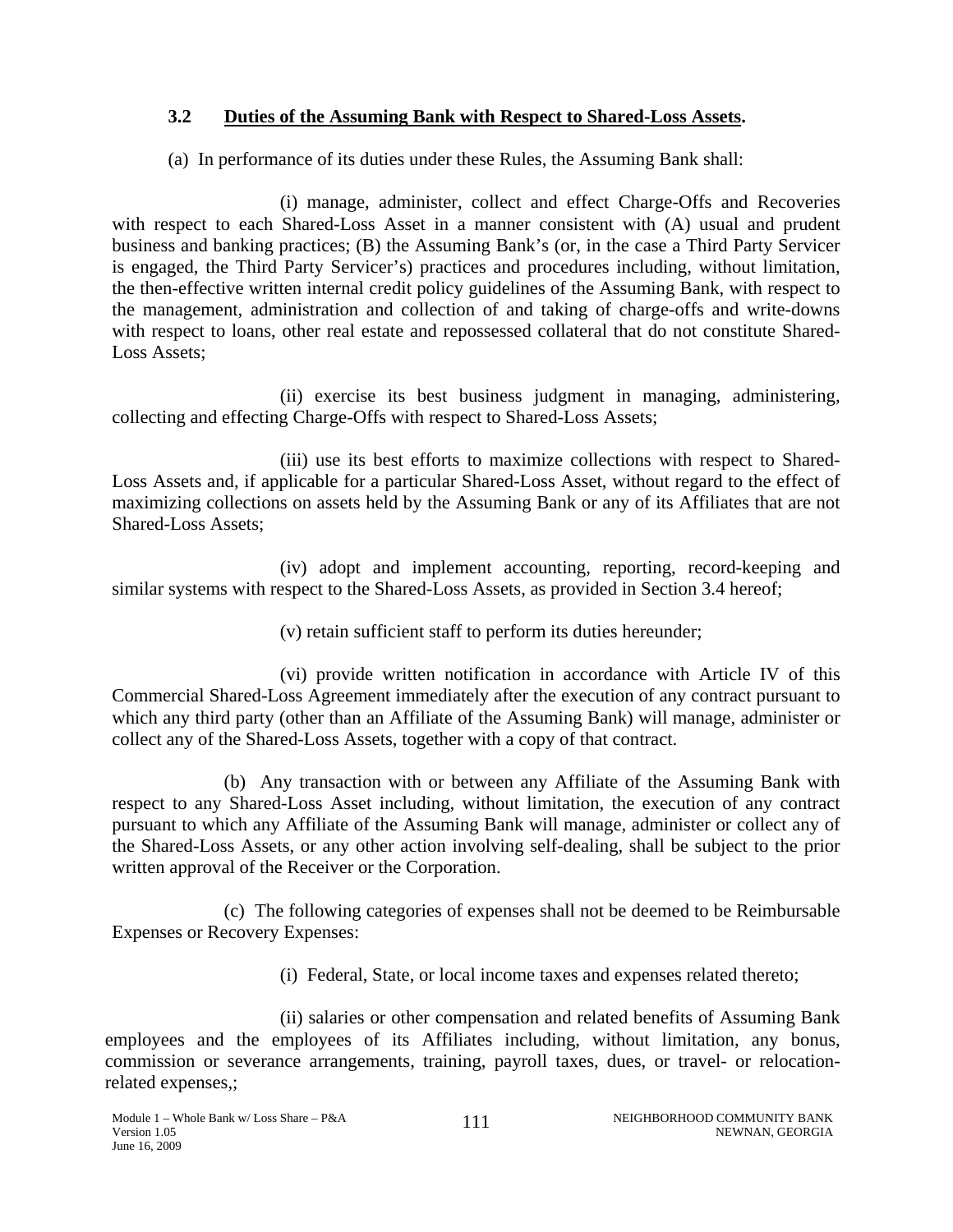(iii) the cost of space occupied by the Assuming Bank, any Affiliate thereof and their staff, the rental of and maintenance of furniture and equipment, and expenses for data processing including the purchase or enhancement of data processing systems;

(iv) except as otherwise provided herein, fees for accounting and other independent professional consultants (other than consultants retained to assess the presence, storage or release of any hazardous or toxic substance, or any pollutant or contaminant with respect to the collateral securing a Shared-Loss Loan that has been fully or partially charged-off); provided, that for purposes of this Section 3.2(c)(iv), fees of attorneys and appraisers engaged as necessary to assist in collections with respect to Shared-Loss Assets shall not be deemed to be fees of other independent consultants;

(v) allocated portions of any other overhead or general and administrative expense other than any fees relating to specific assets, such as appraisal fees or environmental audit fees, for services of a type the Assuming Bank does not normally perform internally;

(vi) any expense not incurred in good faith and with the same degree of care that the Assuming Bank normally would exercise in the collection of troubled assets in which it alone had an interest; and

(vii) any expense incurred for a product, service or activity that is of an extravagant nature or design.

(d) Subject to Section 3.7, the Assuming Bank shall not contract with third parties to provide services the cost of which would be a Reimbursable Expense or Recovery Expense if the Assuming Bank would have provided such services itself if the relevant Shared-Loss Assets were not subject to the loss-sharing provisions of Section 2.1 of this Commercial Shared-Loss Agreement.

### **3.3 Duties of the Assuming Bank with Respect to Shared-Loss MTM Assets.**

(a) In performance of its duties under these Rules, the Assuming Bank shall:

(i) manage, administer, collect and each Shared-Loss MTM Asset in a manner consistent with  $(A)$  usual and prudent business and banking practices;  $(B)$  the Assuming Bank's practices and procedures including, without limitation, the then-effective written internal credit policy guidelines of the Assuming Bank, with respect to the management, administration and collection of similar assets that are not Shared-Loss MTM Assets;

(ii) exercise its best business judgment in managing, administering, collecting and effecting Charge-Offs with respect to Shared-Loss MTM Assets;

(iii) use its best efforts to maximize collections with respect to Shared-Loss MTM Assets and, if applicable for a particular Shared-Loss MTM Asset, without regard to the effect of maximizing collections on assets held by the Assuming Bank or any of its Affiliates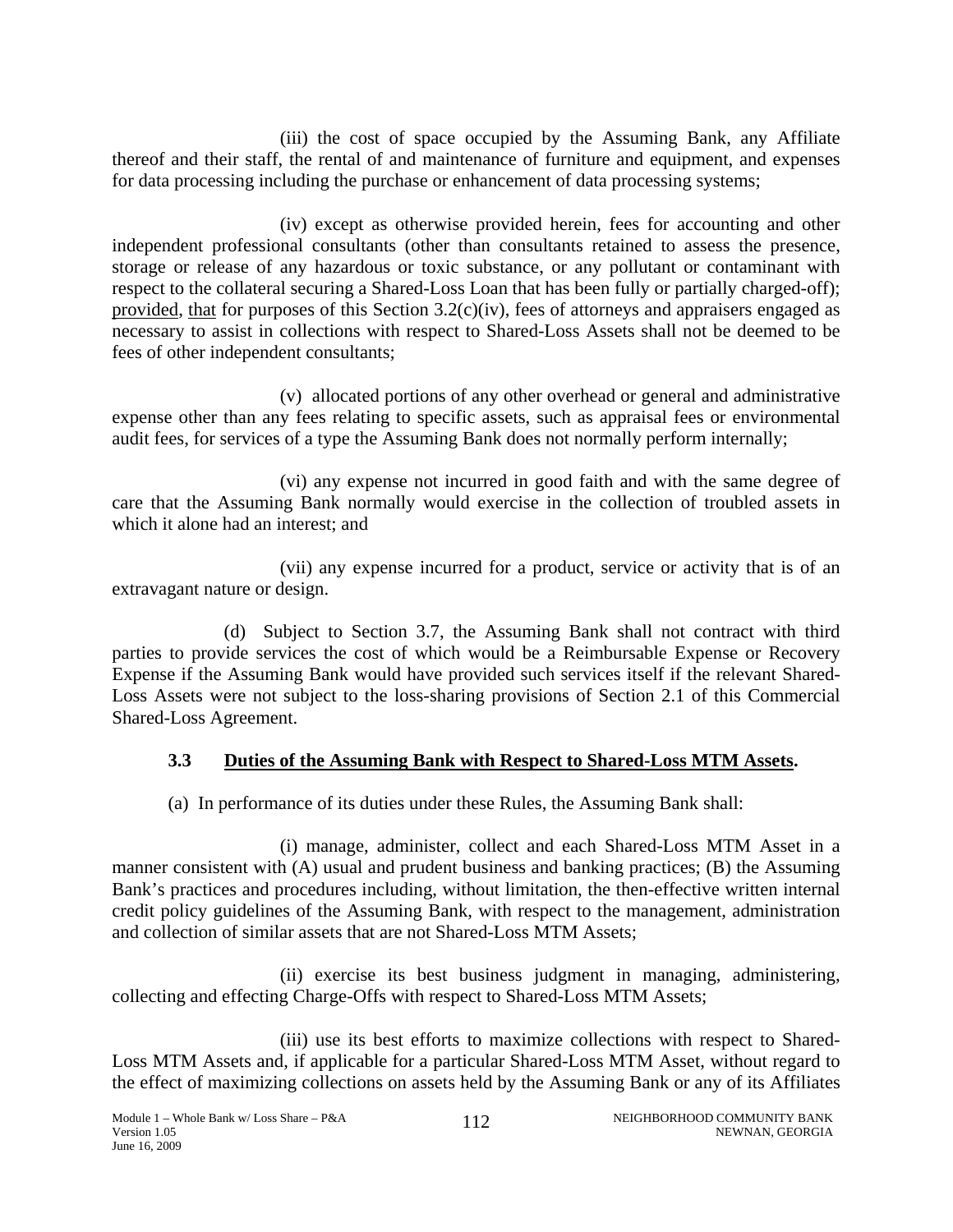that are not Shared-Loss MTM Assets, provided that, any sale of a Shared-Loss MTM Asset shall only be made with the prior approval of the Receiver or the Corporation;

(iv) adopt and implement accounting, reporting, record-keeping and similar systems with respect to the Shared-Loss MTM Assets, as provided in Section 3.4 hereof;

(v) retain sufficient staff to perform its duties hereunder;

(vi) provide written notification in accordance with Article IV of this Commercial Shared-Loss Agreement immediately after the execution of any contract pursuant to which any third party (other than an Affiliate of the Assuming Bank) will manage, administer or collect any of the Shared-Loss MTM Assets, together with a copy of that contract.

(b) Any transaction with or between any Affiliate of the Assuming Bank with respect to any Shared-Loss MTM Asset including, without limitation, the execution of any contract pursuant to which any Affiliate of the Assuming Bank will manage, administer or collect any of the Shared-Loss Assets, or any other action involving self-dealing, shall be subject to the prior written approval of the Receiver or the Corporation.

(c) The Assuming Bank shall not contract with third parties to provide services the cost of which would be a Reimbursable Expense or Recovery Expense if the Assuming Bank would have provided such services itself if the relevant Shared-Loss Assets were not subject to the loss-sharing provisions of Section 2.1 of this Commercial Shared-Loss Agreement.

**3.4 Records and Reports**. The Assuming Bank shall establish and maintain records on a separate general ledger, and on such subsidiary ledgers as may be appropriate to account for the Shared-Loss Assets and the Shared-Loss MTM Assets, in such form and detail as the Receiver or the Corporation may require, to enable the Assuming Bank to prepare and deliver to the Receiver or the Corporation such reports as the Receiver or the Corporation may from time to time request regarding the Shared-Loss Assets, the Shared-Loss MTM Assets and the Quarterly Certificates required by Section 2.1 of this Commercial Shared-Loss Agreement.

# **3.5 Related Loans**.

(a) The Assuming Bank shall not manage, administer or collect any "Related Loan" in any manner which would have the effect of increasing the amount of any collections with respect to the Related Loan to the detriment of the Shared-Loss Asset to which such loan is related. A "Related Loan" means any loan or extension of credit held by the Assuming Bank at any time on or prior to the end of the final Recovery Quarter that is: (i) made to the same Obligor with respect to a Loan that is a Shared-Loss Asset or with respect to a Loan from which Other Real Estate, Additional ORE or Subsidiary ORE derived, or (ii) attributable to the same primary Obligor with respect to any Loan described in clause (i) under the rules of the Assuming Bank's Chartering Authority concerning the legal lending limits of financial institutions organized under its jurisdiction as in effect on the Commencement Date, as applied to the Assuming Bank.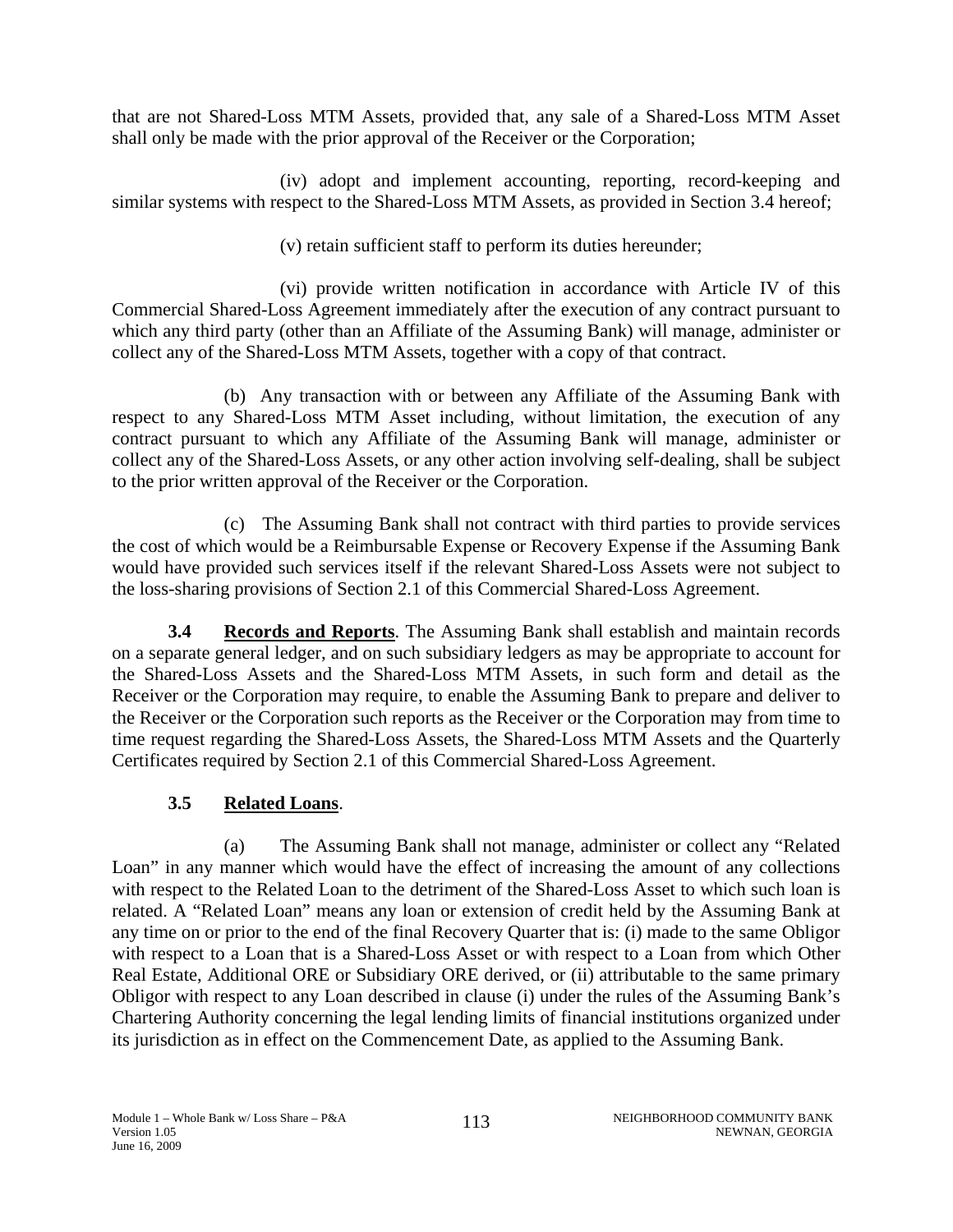(b) The Assuming Bank shall prepare and deliver to the Receiver with the Quarterly Certificates for the Calendar Quarters ending June 30 and December 31 for all Shared-Loss Quarters and Recovery Quarters, a schedule of all Related Loans which are commercial loans or commercial real estate loans with Legal Balances of \$500,000 or more on the Accounting Records of the Assuming Bank as of the end of each such semi-annual period, and all other commercial loans or commercial real estate loans attributable to the same Obligor on such loans of \$500,000 or more.

**3.6 Legal Action; Utilization of Special Receivership Powers**. The Assuming Bank shall notify the Receiver in writing (such notice to be given in accordance with Article IV below and to include all relevant details) prior to utilizing in any legal action any special legal power or right which the Assuming Bank derives as a result of having acquired a Shared-Loss Asset from the Receiver, and the Assuming Bank shall not utilize any such power unless the Receiver shall have consented in writing to the proposed usage. The Receiver shall have the right to direct such proposed usage by the Assuming Bank and the Assuming Bank shall comply in all respects with such direction. Upon request of the Receiver, the Assuming Bank will advise the Receiver as to the status of any such legal action. The Assuming Bank shall immediately notify the Receiver of any judgment in litigation involving any of the aforesaid special powers or rights.

**3.7 Third Party Servicer**. The Assuming Bank may perform any of its obligations and/or exercise any of its rights under this Commercial Shared-Loss Agreement through or by one or more Third Party Servicers, who may take actions and make expenditures as if any such Third Party Servicer was the Assuming Bank hereunder (and, for the avoidance of doubt, such expenses incurred by any such Third Party Servicer on behalf of the Assuming Bank shall be Reimbursable Expenses or Recovery Expenses, as the case may be, to the same extent such expenses would so qualify if incurred by the Assuming Bank); provided, however, that the use thereof by the Assuming Bank shall not release the Assuming Bank of any obligation or liability hereunder.

# **ARTICLE IV -- PORTFOLIO SALE**

**4.1 Assuming Bank Portfolio Sales of Remaining Shared-Loss Assets**. The Assuming Bank shall have the right with the concurrence of the Receiver, commencing as of the first day of the third to last Shared-Loss Quarter, to liquidate for cash consideration, in one or more transactions, all or a portion of Shared-Loss Assets held by the Assuming Bank ("Portfolio Sales"). If the Assuming Bank exercises its option under this Section 4.1, it must give thirty (30) days notice in writing to the Receiver setting forth the details and schedule for the Portfolio Sale which shall be conducted by means of sealed bid sales to third parties, not including any of the Assuming Bank's affiliates, contractors, or any affiliates of the Assuming Bank's contractors.

**4.2 Calculation of Sale Gain or Loss**. For Shared-Loss Assets gain or loss on the sales under Section 4.1 will be calculated as the sale price received by the Assuming Bank less the book value of the remaining Shared-Loss Assets.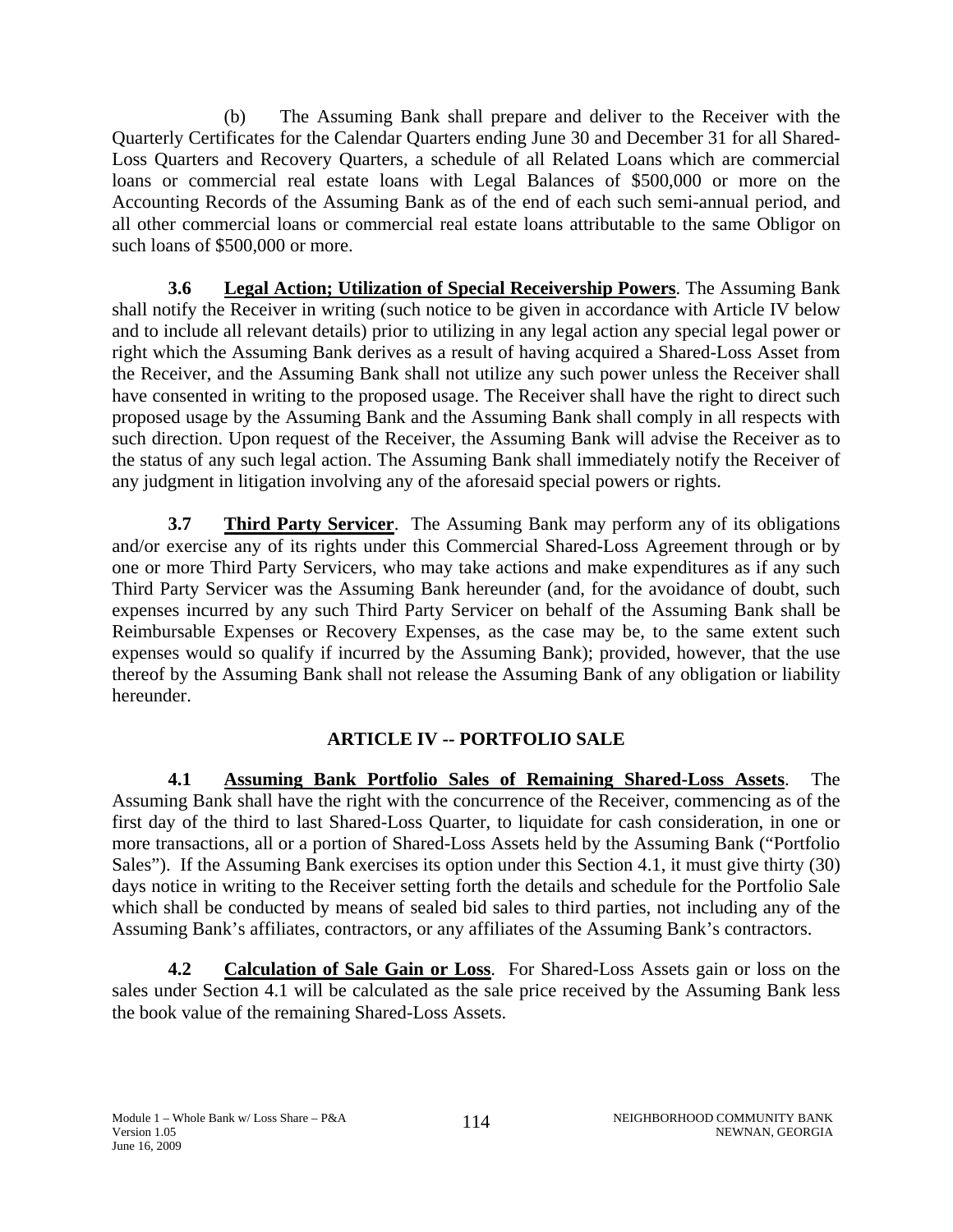#### **ARTICLE V -- LOSS-SHARING NOTICES GIVEN TO CORPORATION AND/OR RECEIVER**

As a supplement to the notice provisions contained in Section 13.7 of the Purchase and Assumption Agreement, any notice, request, demand, consent, approval, or other communication (a "Notice") given to the Corporation and/or the Receiver in the loss-sharing context shall be given as follows:

**5.1** With respect to a Notice under Section 2 and Sections 3.1-3.5 of this Commercial Shared-Loss Agreement:

> Federal Deposit Insurance Corporation Division of Resolutions and Receiverships 550 17th Street, N.W. Washington, D.C. 20429

Attention: Assistant Director, Franchise and Asset Marketing

**5.2** With respect to a Notice under Section 3.6 of this Commercial Shared-Loss Agreement:

> Federal Deposit Insurance Corporation Legal Division 1601 Bryan Street Dallas, Texas 75201 Attention: Regional Counsel

with a copy to:

Federal Deposit Insurance Corporation Legal Division 550 17th Street, N.W. Washington, D.C. 20429 Attention: Senior Counsel (Special Issues Group)

# **ARTICLE VI – MISCELLANEOUS**

 **6.1 Expenses**. Except as otherwise expressly provided herein, all costs and expenses incurred by a party hereto in connection with this Commercial Shared-Loss Agreement shall be borne by such party whether or not the transactions contemplated herein shall be consummated.

**6.2 Successors and Assigns; Specific Performance.** All terms and provisions of this Commercial Shared-Loss Agreement shall be binding upon and shall inure to the benefit of the parties hereto only; provided, however, that, Receiver may assign or otherwise transfer this Commercial Shared-Loss Agreement (in whole or in part) to the Federal Deposit Insurance Corporation in its corporate capacity without the consent of Assuming Bank. Notwithstanding anything to the contrary contained in this Commercial Shared-Loss Agreement, except as is expressly permitted in this Section 6.2, Assuming Bank may not assign or otherwise transfer this Commercial Shared-Loss Agreement (in whole or in part) without the prior written consent of the Receiver, which consent may be granted or withheld by the Receiver in its sole discretion,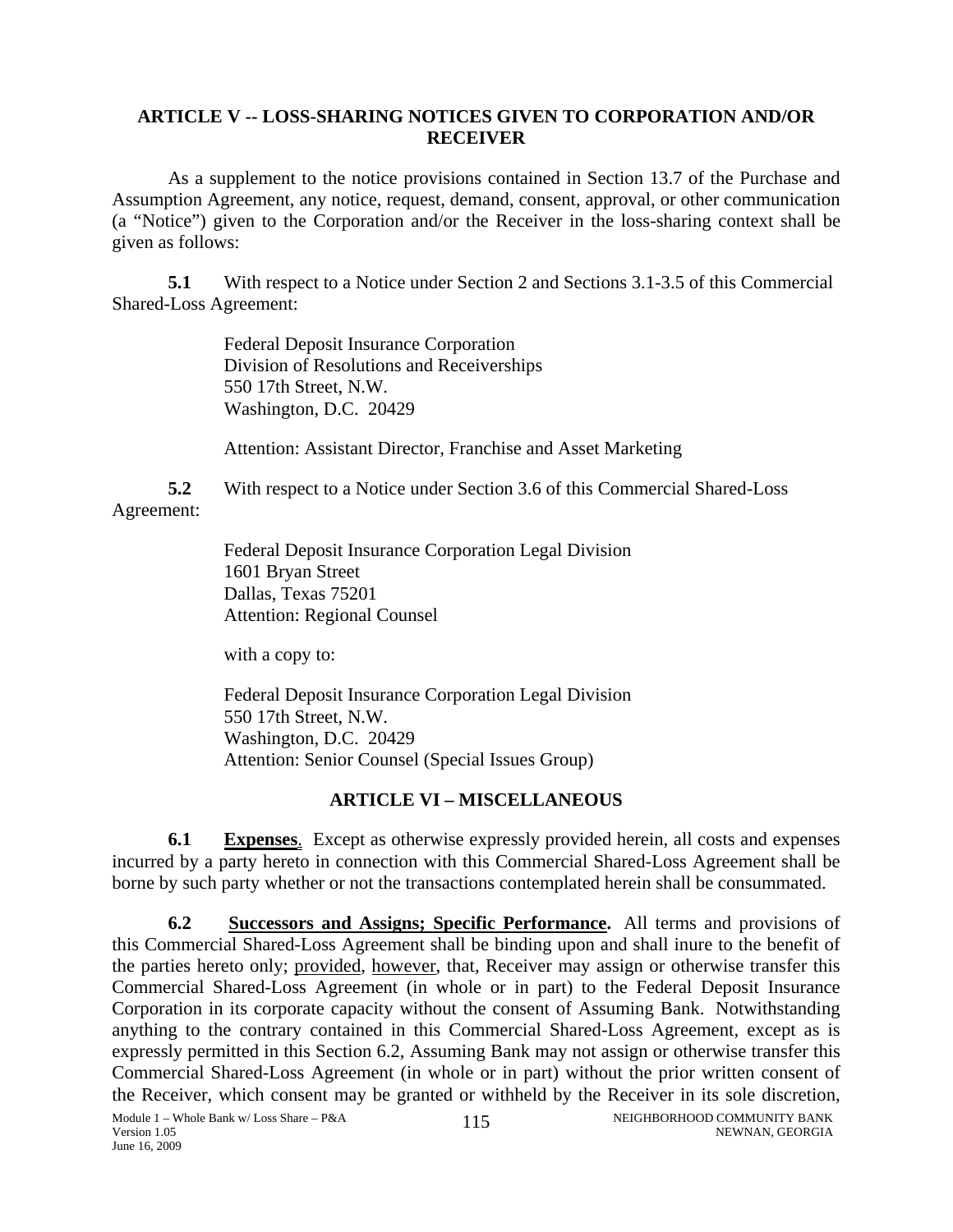and any attempted assignment or transfer in violation of this provision shall be void *ab initio.*  For the avoidance of doubt, a merger or consolidation of the Assuming Bank with and into another financial institution, the sale of all or substantially all of the assets of the Assuming Bank to another financial institution constitutes the transfer of this Commercial Shared-Loss Agreement which requires the consent of the Receiver.

**6.3** Governing Law. This Commercial Shared-Loss Agreement shall be construed in accordance with federal law, or, if there is no applicable federal law, the laws of the State of New York, without regard to any rule of conflict of law that would result in the application of the substantive law of any jurisdiction other than the State of New York.

**6.4 WAIVER OF JURY TRIAL**. EACH PARTY HERETO HEREBY IRREVOCABLY AND UNCONDITIONALLY WAIVES ALL RIGHT TO TRIAL BY JURY IN OR TO HAVE A JURY PARTICIPATE IN RESOLVING ANY DISPUTE, ACTION, PROCEEDING OR COUNTERCLAIM, WHETHER SOUNDING IN CONTRACT, TORT OR OTHERWISE, ARISING OUT OF OR RELATING TO OR IN CONNECTION WITH THIS COMMERCIAL SHARED-LOSS AGREEMENT OR ANY OF THE TRANSACTIONS CONTEMPLATED HEREBY.

**6.5 Captions**. All captions and headings contained in this Commercial Shared-Loss Agreement are for convenience of reference only and do not form a part of, and shall not affect the meaning or interpretation of, this Commercial Shared-Loss Agreement.

**6.6 Entire Agreement; Amendments**. This Commercial Shared-Loss Agreement, along with the Single Family Shared-Loss Agreement and the Purchase and Assumption Agreement, including the Exhibits and any other documents delivered pursuant hereto, embody the entire agreement of the parties with respect to the subject matter hereof, and supersede all prior representations, warranties, offers, acceptances, agreements and understandings, written or oral, relating to the subject matter herein. This Commercial Shared-Loss Agreement may be amended or modified or any provision thereof waived only by a written instrument signed by both parties or their respective duly authorized agents.

**6.7 Severability**. Whenever possible, each provision of this Commercial Shared-Loss Agreement shall be interpreted in such manner as to be effective and valid under applicable law, but if any provision of this Commercial Shared-Loss Agreement is held to be prohibited by or invalid, illegal or unenforceable under applicable law, such provision shall be construed and enforced as if it had been more narrowly drawn so as not to be prohibited, invalid, illegal or unenforceable, and the validity, legality and enforceability of the remainder of such provision and the remaining provisions of this Commercial Shared-Loss Agreement shall not in any way be affected or impaired thereby.

**6.8 No Third Party Beneficiary.** This Commercial Shared-Loss Agreement and the Exhibits hereto are for the sole and exclusive benefit of the parties hereto and their respective permitted successors and permitted assigns and there shall be no other third party beneficiaries, and nothing in Commercial Shared-Loss Agreement or the Exhibits shall be construed to grant to any other Person any right, remedy or claim under or in respect of this Commercial Shared-Loss Agreement or any provision hereof.